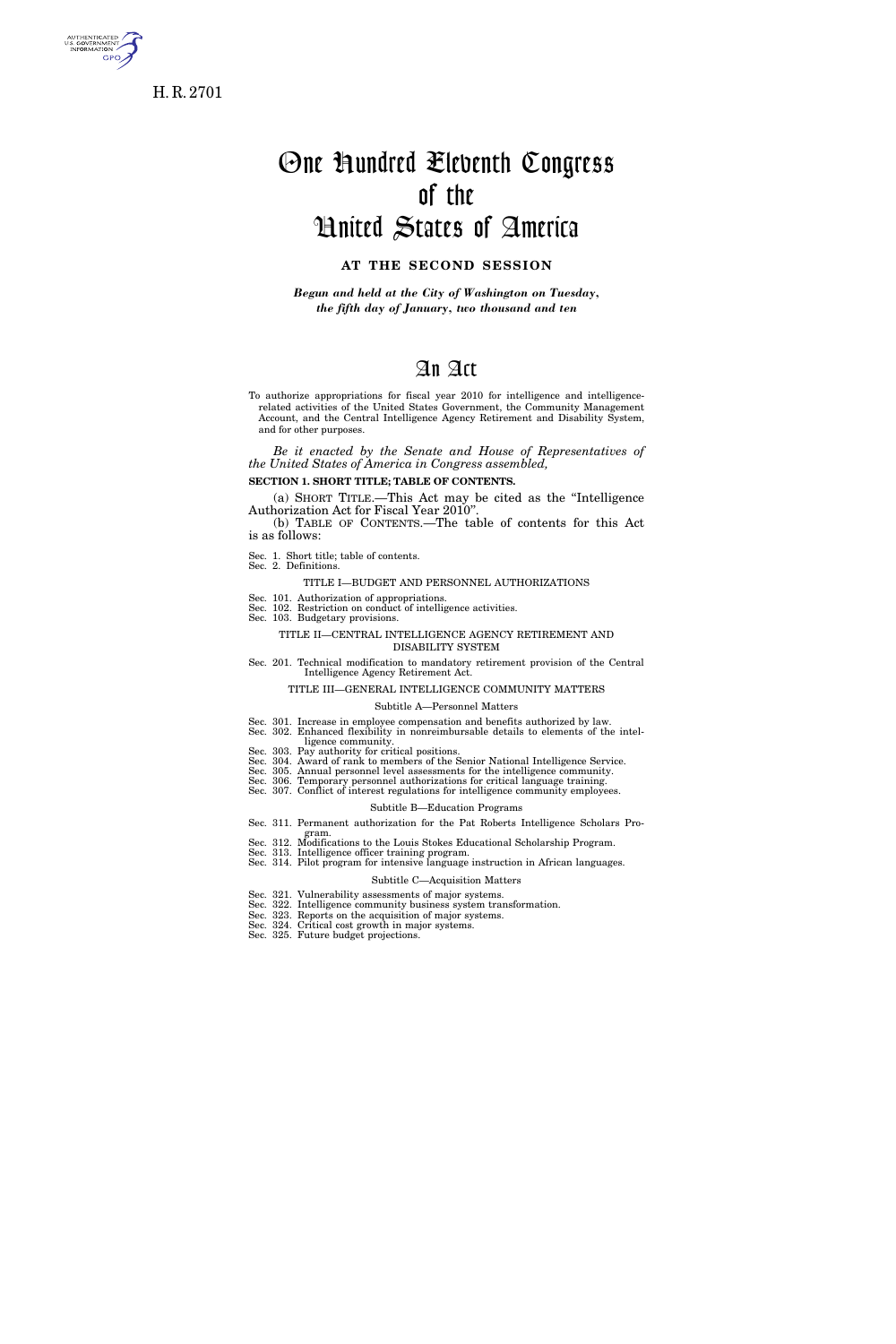|                                                           |  | Sec. 326. National Intelligence Program funded acquisitions.                                                                                                                                                                                                                                                                             |
|-----------------------------------------------------------|--|------------------------------------------------------------------------------------------------------------------------------------------------------------------------------------------------------------------------------------------------------------------------------------------------------------------------------------------|
|                                                           |  | Subtitle D—Congressional Oversight, Plans, and Reports                                                                                                                                                                                                                                                                                   |
|                                                           |  | Sec. 331. Notification procedures.<br>Sec. 332. Certification of compliance with oversight requirements.<br>Sec. 333. Report on detention and interrogation activities.<br>Sec. 334. Summary of intelligence relating to terrorist recidivism of detainees held<br>at United States Naval Station, Guantanamo Bay, Cuba.                 |
|                                                           |  | Sec. 335. Report and strategic plan on biological weapons.                                                                                                                                                                                                                                                                               |
|                                                           |  | Sec. 336. Cybersecurity oversight.<br>Sec. 337. Report on foreign language proficiency in the intelligence community.<br>Sec. 337. Report on plans to increase diversity within the intelligence community.<br>Sec. 339. Report on inte                                                                                                  |
|                                                           |  | nity.                                                                                                                                                                                                                                                                                                                                    |
|                                                           |  | Sec. 341. Review of records relating to potential health risks among Desert Storm<br>veterans.                                                                                                                                                                                                                                           |
|                                                           |  | Sec. 342. Review of Federal Bureau of Investigation exercise of enforcement juris-<br>diction in foreign nations.                                                                                                                                                                                                                        |
|                                                           |  | Sec. 343. Public release of information on procedures used in narcotics airbridge de-<br>nial program in Peru.                                                                                                                                                                                                                           |
|                                                           |  | Sec. 344. Report on threat from dirty bombs.<br>Sec. 345. Report on creation of space intelligence office.<br>Sec. 346. Report on attempt to detonate explosive device on Northwest Airlines<br>flight 253.                                                                                                                              |
|                                                           |  | Sec. 347. Repeal or modification of certain reporting requirements.<br>Sec. 348. Information access by the Comptroller General of the United States.<br>Sec. 349. Conforming amendments for report submission dates.                                                                                                                     |
|                                                           |  | Subtitle E—Other Matters                                                                                                                                                                                                                                                                                                                 |
|                                                           |  | Sec. 361. Extension of authority to delete information about receipt and disposition<br>of foreign gifts and decorations.<br>Sec. 362. Modification of availability of funds for different intelligence activities.<br>Sec. 363. Protection of certain national security information.<br>Sec. 364. National Intelligence Program budget. |
|                                                           |  | Sec. 365. Improving the review authority of the Public Interest Declassification<br>Board.                                                                                                                                                                                                                                               |
|                                                           |  | Sec. 366. Authority to designate undercover operations to collect foreign intel-<br>ligence or counterintelligence.                                                                                                                                                                                                                      |
|                                                           |  | Sec. 367. Security clearances: reports; reciprocity.<br>Sec. 368. Correcting long-standing material weaknesses.<br>Sec. 369. Intelligence community financial improvement and audit readiness.                                                                                                                                           |
| TITLE IV—MATTERS RELATING TO ELEMENTS OF THE INTELLIGENCE |  |                                                                                                                                                                                                                                                                                                                                          |
|                                                           |  | COMMUNITY                                                                                                                                                                                                                                                                                                                                |
|                                                           |  | Subtitle A—Office of the Director of National Intelligence                                                                                                                                                                                                                                                                               |
|                                                           |  | Sec. 401. Accountability reviews by the Director of National Intelligence.<br>Sec. 402. Authorities for intelligence information sharing.<br>Sec. 403. Location of the Office of the Director of National Intelligence.<br>Sec. 404. Title and appointment of Chief Information Officer of the Intelligence<br>Community.                |
|                                                           |  | Sec. 405. Inspector General of the Intelligence Community.<br>Sec. 406. Chief Financial Officer of the Intelligence Community.<br>Sec. 407. Leadership and location of certain offices and officials.<br>Sec. 408. Protection of certain files of the Office of the Director of National Intel-                                          |
|                                                           |  | ligence.<br>Sec. 409. Counterintelligence initiatives for the intelligence community.<br>Sec. 410. Inapplicability of Federal Advisory Committee Act to advisory committees                                                                                                                                                              |

- 
- of the Office of the Director of National Intelligence. Sec. 411. Membership of the Director of National Intelligence on the Transpor-
- tation Security Oversight Board. Sec. 412. Repeal of certain authorities relating to the Office of the National Counterintelligence Executive. Sec. 413. Misuse of the Office of the Director of National Intelligence name, initials,
- 
- or seal. Sec. 414. Plan to implement recommendations of the data center energy efficiency

reports. Sec. 415. Director of National Intelligence support for reviews of International Traffic in Arms Regulations and Export Administration Regulations. Subtitle B—Central Intelligence Agency

- Sec. 421. Additional functions and authorities for protective personnel of the Cen-
- tral Intelligence Agency.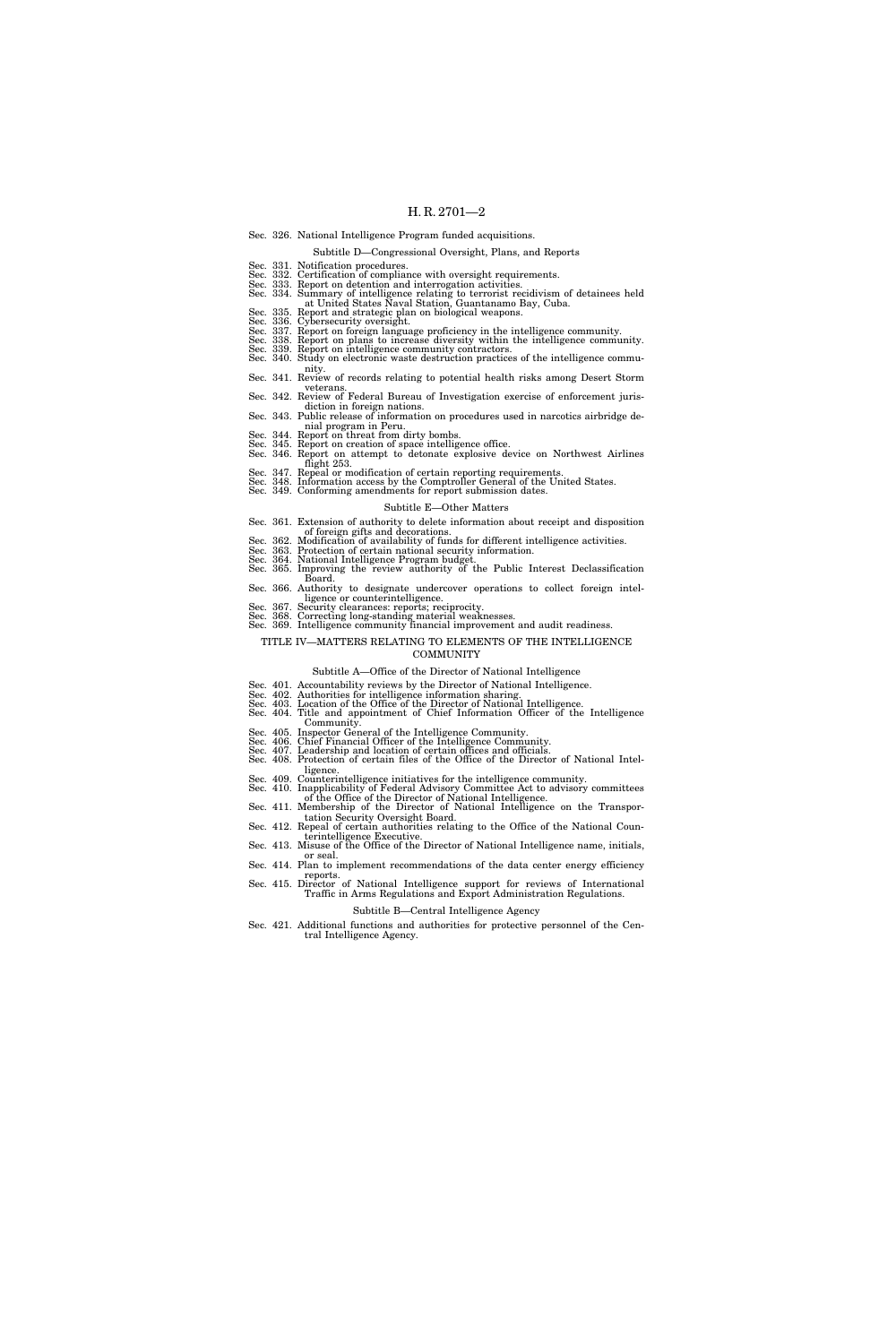- Sec. 422. Appeals from decisions involving contracts of the Central Intelligence
- 
- 
- 
- Agency.<br>Sec. 423. Deputy Director of the Central Intelligence Agency.<br>Sec. 424. Authority to authorize travel on a common carrier.<br>Sec. 425. Inspector General for the Central Intelligence Agency.<br>Sec. 426. Budget of the In
	- Subtitle C—Defense Intelligence Components
	-
- Sec. 431. Inspector general matters. Sec. 432. Clarification of national security missions of National Geospatial-Intelligence Agency for analysis and dissemination of certain intelligence information.
- Sec. 433. Director of Compliance of the National Security Agency.

#### Subtitle D—Other Elements

- Sec. 441. Codification of additional elements of the intelligence community. Sec. 442. Authorization of appropriations for Coast Guard National Tactical Inte-
- gration Office.
- Sec. 443. Retention and relocation bonuses for the Federal Bureau of Investigation.
- Sec. 444. Extension of the authority of the Federal Bureau of Investigation to waive mandatory retirement provisions.
- Sec. 445. Report and assessments on transformation of the intelligence capabilities of the Federal Bureau of Investigation.

#### TITLE V—REORGANIZATION OF THE DIPLOMATIC TELECOMMUNICATIONS SERVICE PROGRAM OFFICE

Sec. 501. Reorganization of the Diplomatic Telecommunications Service Program Office.

#### TITLE VI—FOREIGN INTELLIGENCE AND INFORMATION COMMISSION ACT Sec. 601. Short title.

- Sec. 602. Definitions.
- Sec. 603. Establishment and functions of the Commission. Sec. 604. Members and staff of the Commission.
- Sec. 605. Powers and duties of the Commission.
- Sec. 606. Report of the Commission.
- Sec. 607. Termination.
- Sec. 608. Nonapplicability of Federal Advisory Committee Act.
- Sec. 609. Authorization of appropriations.

#### TITLE VII—OTHER MATTERS

- Sec. 701. Extension of National Commission for the Review of the Research and
- Development Programs of the United States Intelligence Community. Sec. 702. Classification review of executive branch materials in the possession of
- the congressional intelligence committees.

#### TITLE VIII—TECHNICAL AMENDMENTS

- Sec. 801. Technical amendments to the Foreign Intelligence Surveillance Act of 1978.
- Sec. 802. Technical amendments to the Central Intelligence Agency Act of 1949.
- 
- Sec. 803. Technical amendments to title 10, United States Code. Sec. 804. Technical amendments to the National Security Act of 1947. Sec. 805. Technical amendments relating to the multiyear National Intelligence
- Program. Sec. 806. Technical amendments to the Intelligence Reform and Terrorism Preven-
- tion Act of 2004.
- Sec. 807. Technical amendments to the Executive Schedule. Sec. 808. Technical amendments to section 105 of the Intelligence Authorization
- Act for Fiscal Year 2004. Sec. 809. Technical amendments to section 602 of the Intelligence Authorization
- Act for Fiscal Year 1995.
- Sec. 810. Technical amendments to section 403 of the Intelligence Authorization Act, Fiscal Year 1992.

#### **SEC. 2. DEFINITIONS.**

- In this Act:
- (1) CONGRESSIONAL INTELLIGENCE COMMITTEES.—The term ''congressional intelligence committees'' means—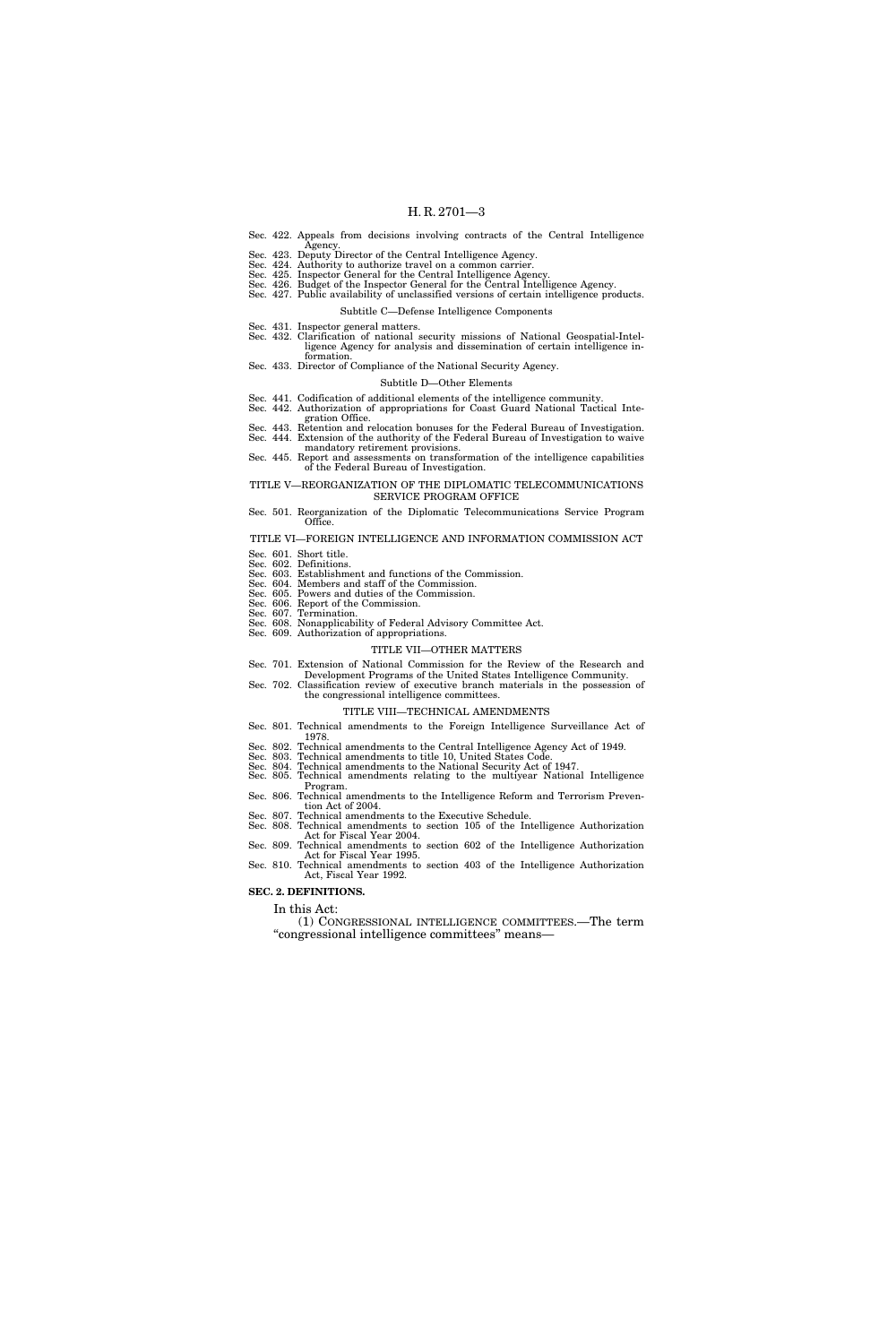(A) the Select Committee on Intelligence of the Senate; and

(B) the Permanent Select Committee on Intelligence of the House of Representatives.

(2) INTELLIGENCE COMMUNITY.—The term ''intelligence community'' has the meaning given that term in section 3(4) of the National Security Act of 1947 (50 U.S.C. 401a(4)).

# **TITLE I—BUDGET AND PERSONNEL AUTHORIZATIONS**

#### **SEC. 101. AUTHORIZATION OF APPROPRIATIONS.**

For the purposes of section 504 of the National Security Act of 1947 (50 U.S.C. 414), appropriated funds available to an intelligence agency may be obligated or expended for an intelligence or intelligence-related activity as appropriated for fiscal year 2010, as modified by such reprogramming and transfers of funds authorized by and reported to the appropriate congressional committees.

#### **SEC. 102. RESTRICTION ON CONDUCT OF INTELLIGENCE ACTIVITIES.**

The authorization of appropriations by this Act shall not be deemed to constitute authority for the conduct of any intelligence activity that is not otherwise authorized by the Constitution or the laws of the United States.

#### **SEC. 103. BUDGETARY PROVISIONS.**

The budgetary effects of this Act, for the purpose of complying with the Statutory Pay-As-You-Go-Act of 2010, shall be determined by reference to the latest statement titled ''Budgetary Effects of PAYGO Legislation'' for this Act, submitted for printing in the Congressional Record by the Chairman of the Senate Budget Committee, provided that such statement has been submitted prior to the vote on passage.

# **TITLE II—CENTRAL INTELLIGENCE AGENCY RETIREMENT AND DIS-ABILITY SYSTEM**

#### **SEC. 201. TECHNICAL MODIFICATION TO MANDATORY RETIREMENT PROVISION OF THE CENTRAL INTELLIGENCE AGENCY RETIREMENT ACT.**

Subparagraph (A) of section 235(b)(1) of the Central Intelligence Agency Retirement Act (50 U.S.C. 2055(b)(1)) is amended by striking "receiving compensation under the Senior Intelligence Service pay schedule at the rate'' and inserting ''who is at the Senior Intelligence Service rank''.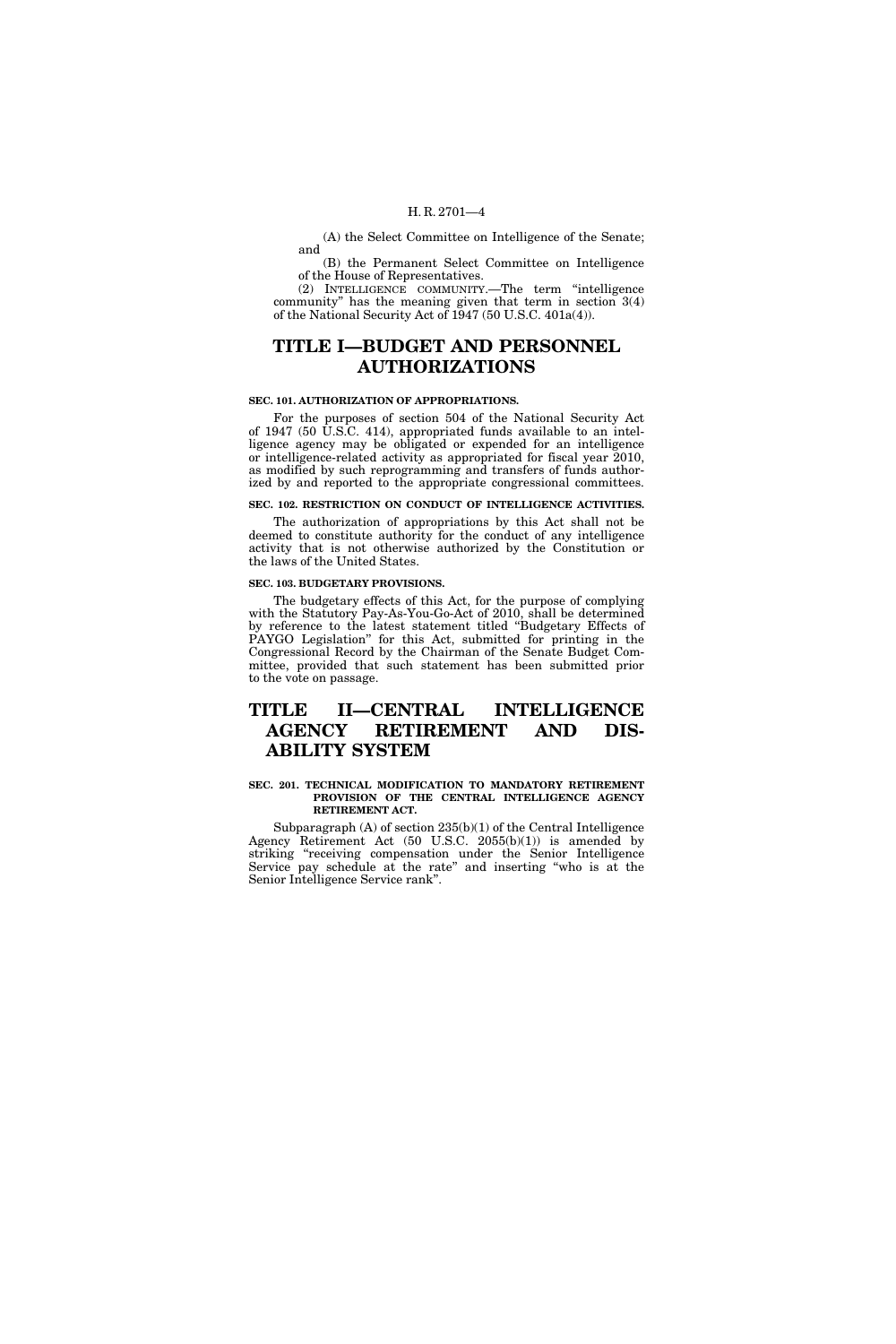## **TITLE III—GENERAL INTELLIGENCE COMMUNITY MATTERS**

### **Subtitle A—Personnel Matters**

#### **SEC. 301. INCREASE IN EMPLOYEE COMPENSATION AND BENEFITS AUTHORIZED BY LAW.**

Appropriations authorized by this Act for salary, pay, retirement, and other benefits for Federal employees may be increased by such additional or supplemental amounts as may be necessary for increases in such compensation or benefits authorized by law. **SEC. 302. ENHANCED FLEXIBILITY IN NONREIMBURSABLE DETAILS** 

# **TO ELEMENTS OF THE INTELLIGENCE COMMUNITY.**

(a) IN GENERAL.—Title I of the National Security Act of 1947 (50 U.S.C. 402 et seq.) is amended by inserting after section 113 the following new section:

#### ''DETAIL OF OTHER PERSONNEL

"SEC. 113A. Except as provided in section  $904(g)(2)$  of the Counterintelligence Enhancement Act of 2002 (50 U.S.C. 402c(g)(2)) and section 113 of this Act, and notwithstanding any other provision of law, an officer or employee of the United States or member of the Armed Forces may be detailed to the staff of an element of the intelligence community funded through the National Intelligence Program from another element of the intelligence community or from another element of the United States Government on a reimbursable or nonreimbursable basis, as jointly agreed to by the head of the receiving element and the head of the detailing element, for a period not to exceed 2 years.''.

(b) TABLE OF CONTENTS AMENDMENT.—The table of contents in the first section of such Act is amended by inserting after the item relating to section 113 the following new item:

#### ''Sec. 113A. Detail of other personnel.''.

#### **SEC. 303. PAY AUTHORITY FOR CRITICAL POSITIONS.**

Section 102A of the National Security Act of 1947 (50 U.S.C. 403–1) is amended by adding at the end the following new subsection:

''(s) PAY AUTHORITY FOR CRITICAL POSITIONS.—(1) Notwithstanding any pay limitation established under any other provision of law applicable to employees in elements of the intelligence community, the Director of National Intelligence may, in coordination with the Director of the Office of Personnel Management and the Director of the Office of Management and Budget, grant authority to the head of a department or agency to fix the rate of basic pay for one or more positions within the intelligence community at a rate in excess of any applicable limitation, subject to the provisions of this subsection. The exercise of authority so granted is at the discretion of the head of the department or agency employing the individual in a position covered by such authority, subject to the provisions of this subsection and any conditions established by the Director of National Intelligence when granting such authority.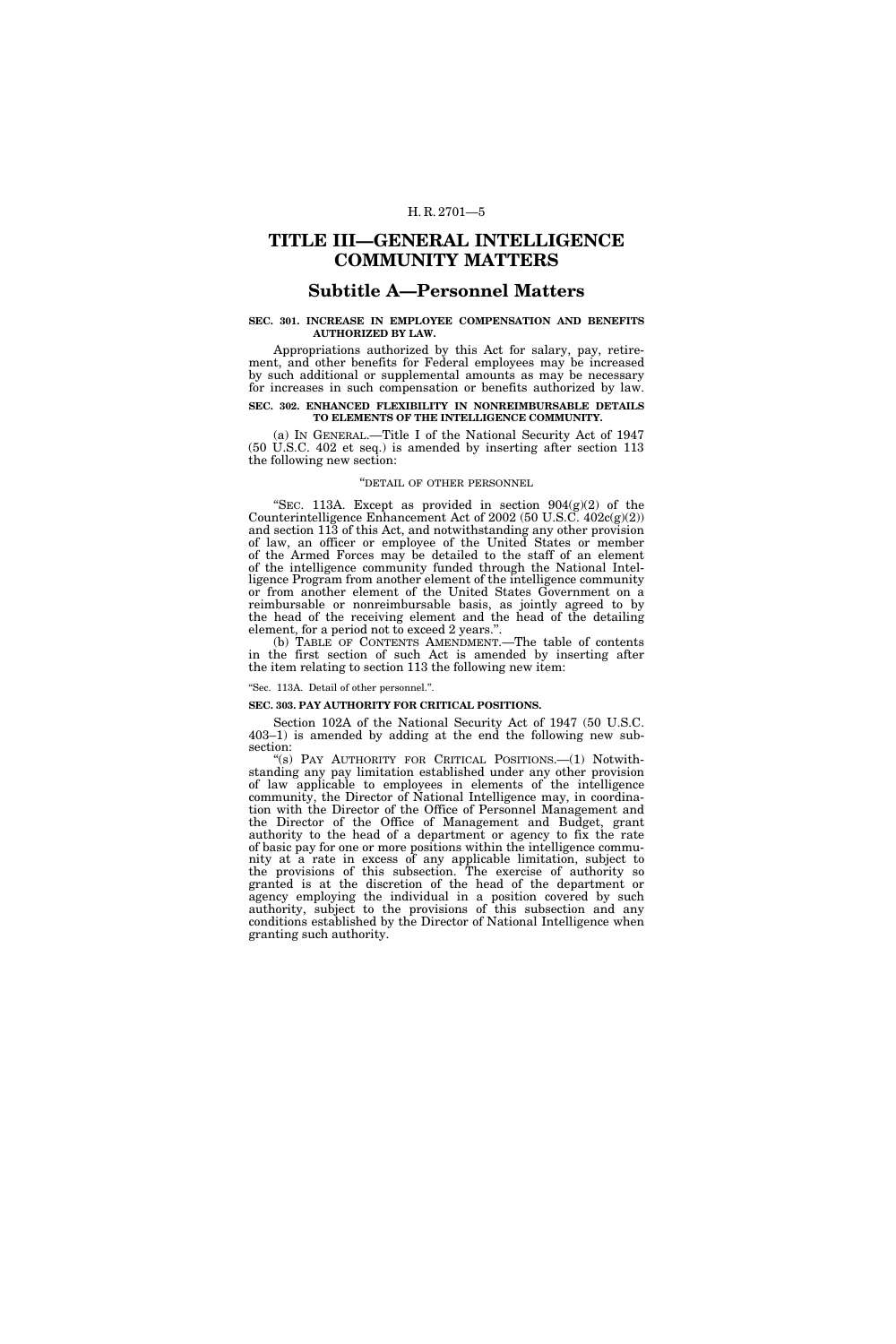" $(2)$  Authority under this subsection may be granted or exercised only—

 $\ddot{H}$ (A) with respect to a position that requires an extremely high level of expertise and is critical to successful accomplishment of an important mission; and

''(B) to the extent necessary to recruit or retain an individual exceptionally well qualified for the position.

"(3) The head of a department or agency may not fix a rate of basic pay under this subsection at a rate greater than the rate payable for level II of the Executive Schedule under section 5313 of title 5, United States Code, except upon written approval of the Director of National Intelligence or as otherwise authorized by law.

"(4) The head of a department or agency may not fix a rate of basic pay under this subsection at a rate greater than the rate payable for level I of the Executive Schedule under section 5312 of title 5, United States Code, except upon written approval of the President in response to a request by the Director of National Intelligence or as otherwise authorized by law.

" $(5)$  Any grant of authority under this subsection for a position shall terminate at the discretion of the Director of National Intelligence.

 $<sup>4</sup>(6)(A)$  The Director of National Intelligence shall notify the</sup> congressional intelligence committees not later than 30 days after the date on which the Director grants authority to the head of a department or agency under this subsection.

(B) The head of a department or agency to which the Director of National Intelligence grants authority under this subsection shall notify the congressional intelligence committees and the Director of the exercise of such authority not later than 30 days after the date on which such head exercises such authority.''.

#### **SEC. 304. AWARD OF RANK TO MEMBERS OF THE SENIOR NATIONAL INTELLIGENCE SERVICE.**

Section 102A of the National Security Act of 1947 (50 U.S.C. 403–1), as amended by section 303 of this Act, is further amended by adding at the end the following new subsection:

''(t) AWARD OF RANK TO MEMBERS OF THE SENIOR NATIONAL INTELLIGENCE SERVICE.—(1) The President, based on the recommendation of the Director of National Intelligence, may award a rank to a member of the Senior National Intelligence Service or other intelligence community senior civilian officer not already covered by such a rank award program in the same manner in which a career appointee of an agency may be awarded a rank under section 4507 of title 5, United States Code.

 $(2)$  The President may establish procedures to award a rank under paragraph (1) to a member of the Senior National Intelligence Service or a senior civilian officer of the intelligence community whose identity as such a member or officer is classified information (as defined in section  $606(1)$ ).".

#### **SEC. 305. ANNUAL PERSONNEL LEVEL ASSESSMENTS FOR THE INTEL-LIGENCE COMMUNITY.**

(a) ASSESSMENT.—Title V of the National Security Act of 1947 (50 U.S.C. 413 et seq.) is amended by inserting after section 506A the following new section: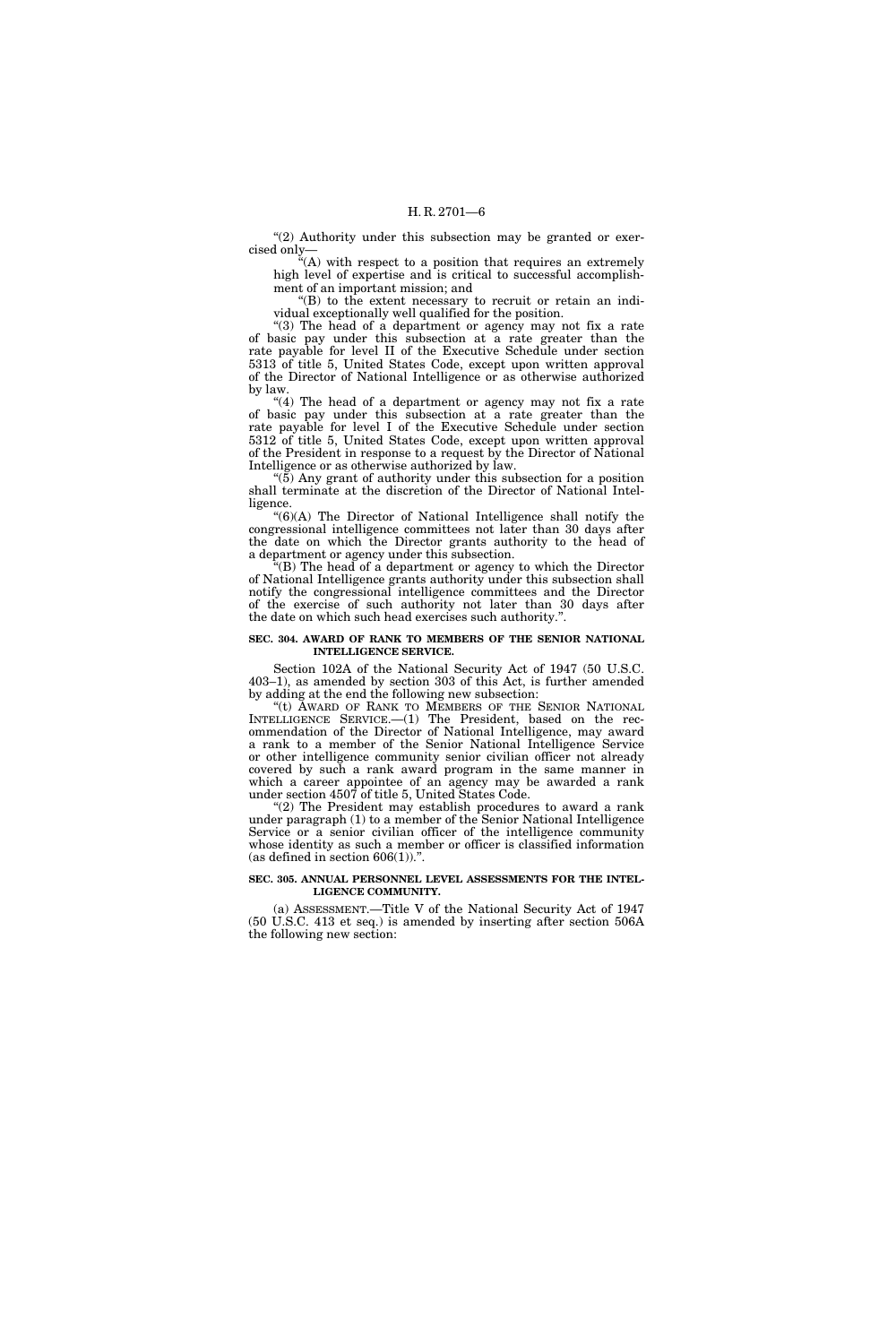#### ''ANNUAL PERSONNEL LEVEL ASSESSMENTS FOR THE INTELLIGENCE **COMMUNITY**

"SEC. 506B. (a) REQUIREMENT TO PROVIDE.—The Director of National Intelligence shall, in consultation with the head of each element of the intelligence community, prepare an annual personnel level assessment for such element that assesses the personnel levels for such element for the fiscal year following the fiscal year in which the assessment is submitted.

''(b) SCHEDULE.—Each assessment required by subsection (a) shall be submitted to the congressional intelligence committees each year at the time that the President submits to Congress the budget for a fiscal year pursuant to section 1105 of title 31, United States Code.

 $(c)$  CONTENTS.—Each assessment required by subsection  $(a)$ submitted during a fiscal year shall contain the following information for the element of the intelligence community concerned:

"(1) The budget submission for personnel costs for the upcoming fiscal year.

"(2) The dollar and percentage increase or decrease of such costs as compared to the personnel costs of the current fiscal year.

"(3) The dollar and percentage increase or decrease of such costs as compared to the personnel costs during the prior 5 fiscal years.

 $(4)$  The number of full-time equivalent positions that is the basis for which personnel funds are requested for the upcoming fiscal year.

''(5) The numerical and percentage increase or decrease of the number referred to in paragraph (4) as compared to the number of full-time equivalent positions of the current fiscal year.

''(6) The numerical and percentage increase or decrease of the number referred to in paragraph (4) as compared to the number of full-time equivalent positions during the prior 5 fiscal years.

" $(7)$  The best estimate of the number and costs of core contract personnel to be funded by the element for the upcoming fiscal year.

''(8) The numerical and percentage increase or decrease of such costs of core contract personnel as compared to the best estimate of the costs of core contract personnel of the current fiscal year.

''(9) The numerical and percentage increase or decrease of such number and such costs of core contract personnel as compared to the number and cost of core contract personnel during the prior 5 fiscal years.

 $\sqrt{\left(10\right)}$  A justification for the requested personnel and core contract personnel levels.

" $(11)$  The best estimate of the number of intelligence collectors and analysts employed or contracted by each element of the intelligence community.

" $(12)$  A statement by the Director of National Intelligence that, based on current and projected funding, the element concerned will have sufficient—

''(A) internal infrastructure to support the requested personnel and core contract personnel levels;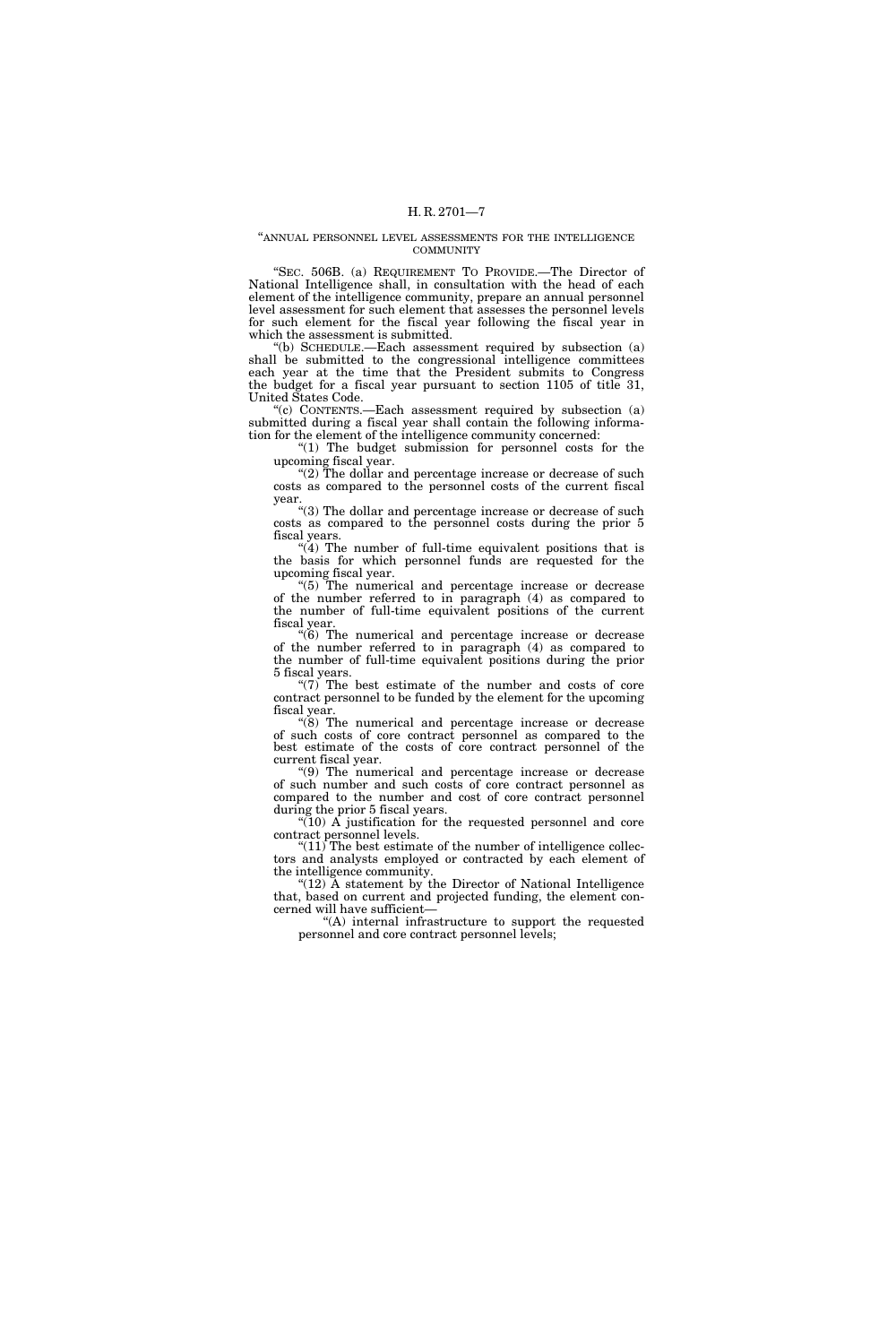''(B) training resources to support the requested personnel levels; and

''(C) funding to support the administrative and operational activities of the requested personnel levels.''.

(b) APPLICABILITY DATE.—The first assessment required to be submitted under section 506B(b) of the National Security Act of 1947, as added by subsection (a), shall be submitted to the congressional intelligence committees at the time that the President submits to Congress the budget for fiscal year 2012 pursuant to section 1105 of title 31, United States Code.

(c) TABLE OF CONTENTS AMENDMENT.—The table of contents in the first section of such Act, as amended by section 302 of this Act, is further amended by inserting after the item relating to section 506A the following new item:

''Sec. 506B. Annual personnel level assessments for the intelligence community.''.

#### **SEC. 306. TEMPORARY PERSONNEL AUTHORIZATIONS FOR CRITICAL LANGUAGE TRAINING.**

Section 102A(e) of the National Security Act of 1947 (50 U.S.C.  $403-1(e)$ ) is amended by-

(1) redesignating paragraph (3) as paragraph (4); and

(2) inserting after paragraph (2) the following new paragraph:

 $\tilde{f}(3)$ (A) In addition to the number of full-time equivalent positions authorized for the Office of the Director of National Intelligence for a fiscal year, there is authorized for such Office for each fiscal year an additional 100 full-time equivalent positions that may be used only for the purposes described in subparagraph (B).

''(B) Except as provided in subparagraph (C), the Director of National Intelligence may use a full-time equivalent position authorized under subparagraph (A) only for the purpose of providing a temporary transfer of personnel made in accordance with paragraph (2) to an element of the intelligence community to enable such element to increase the total number of personnel authorized for such element, on a temporary basis—

"(i) during a period in which a permanent employee of such element is absent to participate in critical language training; or

"(ii) to accept a permanent employee of another element of the intelligence community to provide language-capable services.

"(C) Paragraph  $(2)(B)$  shall not apply with respect to a transfer of personnel made under subparagraph (B).

''(D) The Director of National Intelligence shall submit to the congressional intelligence committees an annual report on the use of authorities under this paragraph. Each such report shall include a description of—

"(i) the number of transfers of personnel made by the Director pursuant to subparagraph (B), disaggregated by each element of the intelligence community;

"(ii) the critical language needs that were fulfilled or partially fulfilled through the use of such transfers; and

"(iii) the cost to carry out subparagraph (B).".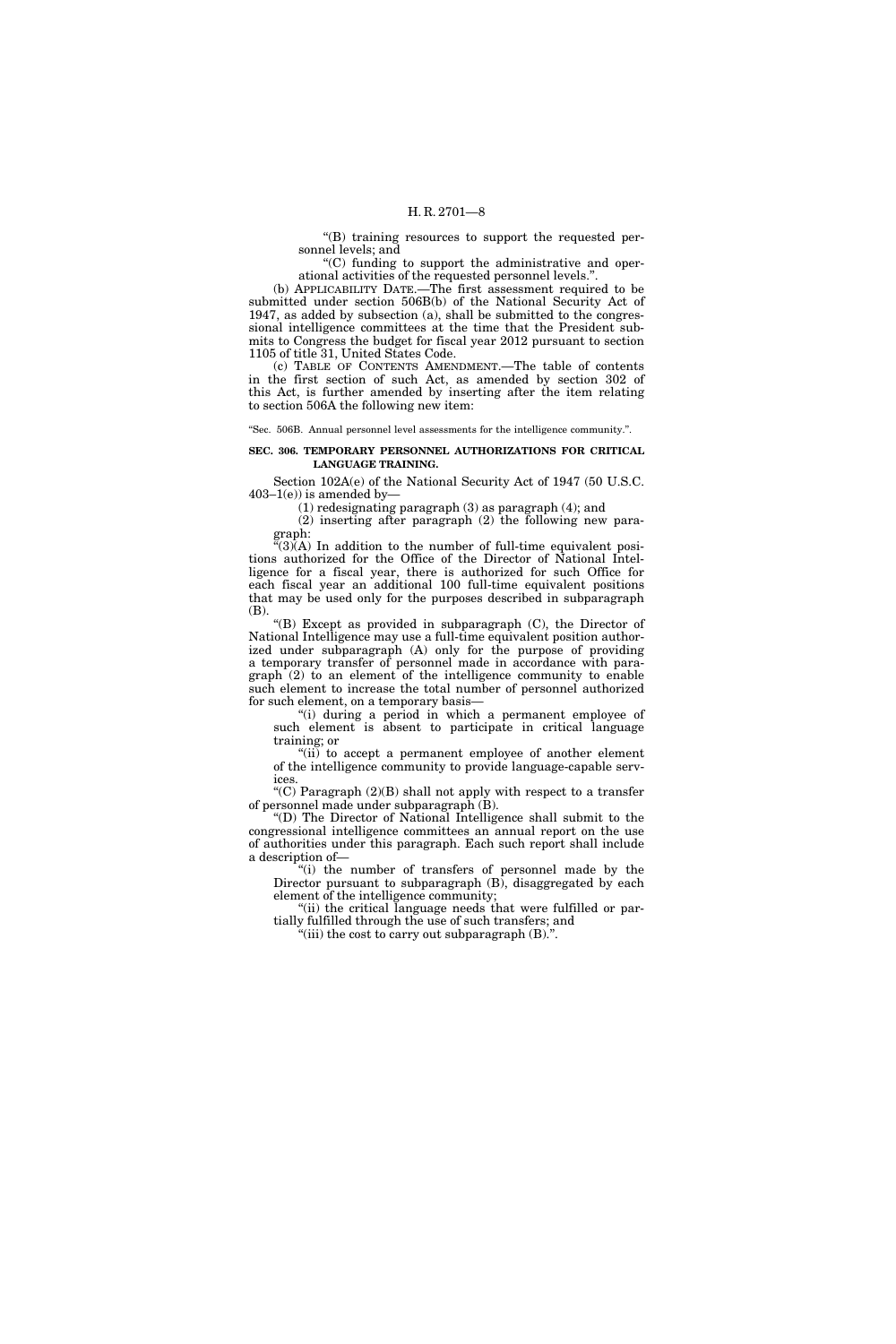#### **SEC. 307. CONFLICT OF INTEREST REGULATIONS FOR INTELLIGENCE COMMUNITY EMPLOYEES.**

Section 102A of the National Security Act of 1947 (50 U.S.C. 403–1), as amended by section 304 of this Act, is further amended by adding at the end the following new subsection:

"(u) CONFLICT OF INTEREST REGULATIONS.—(1) The Director of National Intelligence, in consultation with the Director of the Office of Government Ethics, shall issue regulations prohibiting an officer or employee of an element of the intelligence community from engaging in outside employment if such employment creates a conflict of interest or appearance thereof.

"(2) The Director of National Intelligence shall annually submit to the congressional intelligence committees a report describing all outside employment for officers and employees of elements of the intelligence community that was authorized by the head of an element of the intelligence community during the preceding calendar year. Such report shall be submitted each year on the date provided in section 507.''.

### **Subtitle B—Education Programs**

#### **SEC. 311. PERMANENT AUTHORIZATION FOR THE PAT ROBERTS INTEL-LIGENCE SCHOLARS PROGRAM.**

(a) PERMANENT AUTHORIZATION.—Subtitle C of title X of the National Security Act of 1947 (50 U.S.C. 441m et seq.) is amended by adding at the end the following new section:

#### ''PROGRAM ON RECRUITMENT AND TRAINING

"SEC. 1022. (a) PROGRAM.—(1) The Director of National Intelligence shall carry out a program to ensure that selected students or former students are provided funds to continue academic training, or are reimbursed for academic training previously obtained, in areas of specialization that the Director, in consultation with the other heads of the elements of the intelligence community, identifies as areas in which the current capabilities of the intelligence community are deficient or in which future capabilities of the intelligence community are likely to be deficient.

"(2) A student or former student selected for participation in the program shall commit to employment with an element of the intelligence community, following completion of appropriate academic training, under such terms and conditions as the Director considers appropriate.

''(3) The program shall be known as the Pat Roberts Intelligence Scholars Program.

''(b) ELEMENTS.—In carrying out the program under subsection (a), the Director shall—

 $''(1)$  establish such requirements relating to the academic training of participants as the Director considers appropriate to ensure that participants are prepared for employment as intelligence professionals; and

" $(2)$  periodically review the areas of specialization of the elements of the intelligence community to determine the areas in which such elements are, or are likely to be, deficient in capabilities.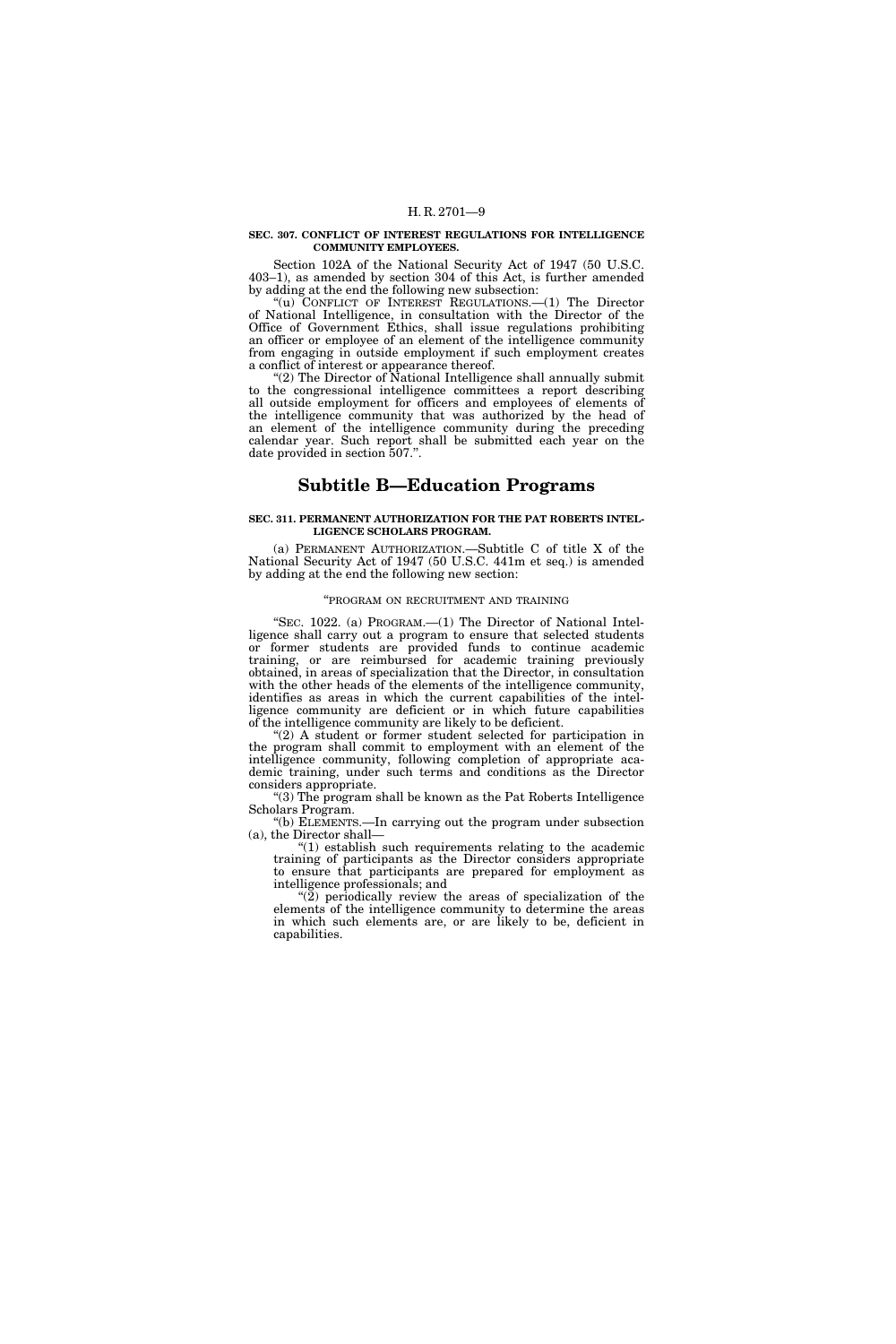"(c) USE OF FUNDS.—Funds made available for the program under subsection (a) shall be used—

" $(1)$  to provide a monthly stipend for each month that a student is pursuing a course of study; " $(2)$  to pay the full tuition of a student or former student

for the completion of such course of study;

"(3) to pay for books and materials that the student or former student requires or required to complete such course of study;

 $(4)$  to pay the expenses of the student or former student for travel requested by an element of the intelligence community in relation to such program; or

"(5) for such other purposes the Director considers reasonably appropriate to carry out such program.''. (b) CONFORMING AMENDMENTS.—

(1) TABLE OF CONTENTS AMENDMENT.—The table of contents in the first section of such Act, as amended by section 305 of this Act, is further amended—

(A) by transferring the item relating to section 1002 so such item immediately follows the item relating to section 1001; and

(B) by inserting after the item relating to section 1021 the following new item:

''Sec. 1022. Program on recruitment and training.''.

(2) REPEAL OF PILOT PROGRAM.—

(A) AUTHORITY.—Section 318 of the Intelligence Authorization Act for Fiscal Year 2004 (Public Law 108– 177; 50 U.S.C. 441g note) is repealed.

(B) TABLE OF CONTENTS AMENDMENT.—The table of contents in section 1 of the Intelligence Authorization Act for Fiscal Year 2004 (Public Law 108–177; 117 Stat. 2599) is amended by striking the item relating to section 318.

#### **SEC. 312. MODIFICATIONS TO THE LOUIS STOKES EDUCATIONAL SCHOLARSHIP PROGRAM.**

(a) EXPANSION OF THE LOUIS STOKES EDUCATIONAL SCHOLAR-SHIP PROGRAM TO GRADUATE STUDENTS.—Section 16 of the National Security Agency Act of 1959 (50 U.S.C. 402 note) is amended—  $(1)$  in subsection  $(a)$ 

(A) by inserting "and graduate" after "undergraduate"; and

(B) by striking ''the baccalaureate'' and inserting ''a baccalaureate or graduate'';

(2) in subsection (b), by inserting ''or graduate'' after ''undergraduate'';

 $(3)$  in subsection  $(e)(2)$ , by inserting "and graduate" after ''undergraduate''; and

(4) by adding at the end the following new subsection: ''(h) The undergraduate and graduate training program established under this section shall be known as the Louis Stokes Educational Scholarship Program.''.

(b) AUTHORITY FOR PARTICIPATION BY INDIVIDUALS WHO ARE NOT EMPLOYED BY THE UNITED STATES GOVERNMENT.—

(1) IN GENERAL.—Subsection (b) of section 16 of the National Security Agency Act of 1959 (50 U.S.C. 402 note), as amended by subsection (a)(2), is further amended by striking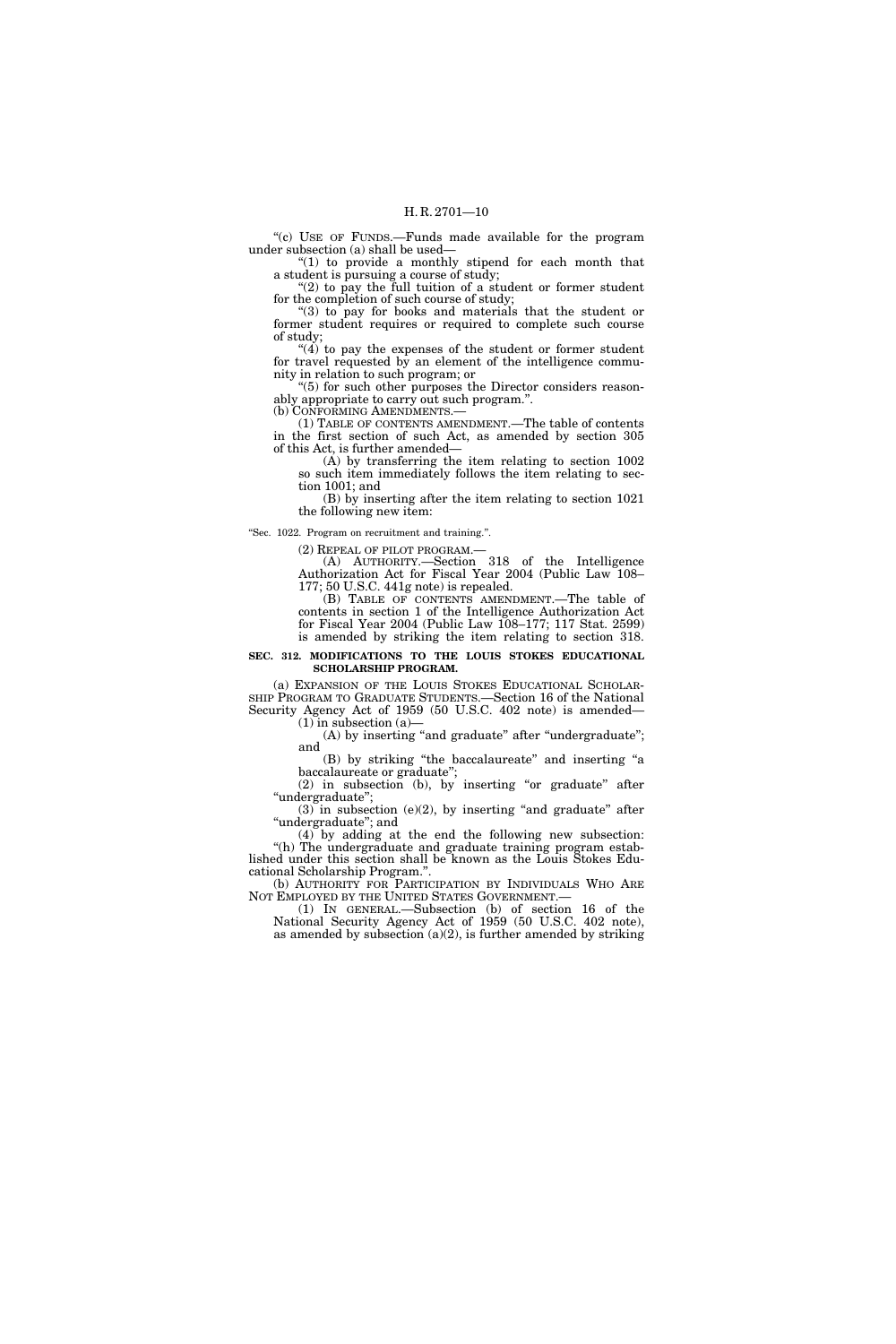''civilian employees'' and inserting ''civilians who may or may not be employees''.

(2) CONFORMING AMENDMENTS.—Section 16 of the National Security Agency Act of 1959 (50 U.S.C. 402 note), as amended by subsection (a), is further amended—

(A) in subsection (c), by striking ''employees'' and inserting ''program participants''; and

(B) in subsection (d)—

 $(i)$  in paragraph  $(1)$ –

(I) in the matter preceding subparagraph (A), strike "an employee of the Agency," and insert ''a program participant,'';

(II) in subparagraph (A), by striking ''employee'' and inserting ''program participant''; (III) in subparagraph  $(C)$ —

(aa) by striking ''employee'' each place that term appears and inserting ''program participant''; and

(bb) by striking "employee's" each place that term appears and inserting ''program participant's''; and

(IV) in subparagraph (D)—

(aa) by striking ''employee'' each place that term appears and inserting ''program participant''; and

(bb) by striking "employee's" each place that term appears and inserting ''program participant's''; and

(ii) in paragraph  $(3)(C)$ —

(I) by striking ''employee'' both places that term appears and inserting ''program participant''; and

(II) by striking ''employee's'' and inserting ''program participant's''.

(c) TERMINATION OF PROGRAM PARTICIPANTS.—Subsection  $(d)(1)(C)$  of section 16 of the National Security Agency Act of 1959 (50 U.S.C. 402 note), as amended by subsection  $(b)(2)(B)(i)(III)$ , is further amended by striking "terminated" and all that follows and inserting ''terminated—

''(i) by the Agency due to misconduct by the program participant;

''(ii) by the program participant voluntarily; or

"(iii) by the Agency for the failure of the program participant to maintain such level of academic standing in the educational course of training as the Director of the National Security Agency shall have specified in the agreement of the program participant under this subsection; and''.

(d) AUTHORITY TO WITHHOLD DISCLOSURE OF AFFILIATION WITH NSA.—Subsection (e) of Section 16 of the National Security Agency Act of 1959 (50 U.S.C. 402 note) is amended by striking ''(1) When an employee'' and all that follows through ''(2) Agency efforts'' and inserting "Agency efforts".

(e) AUTHORITY OF ELEMENTS OF THE INTELLIGENCE COMMUNITY TO ESTABLISH A STOKES EDUCATIONAL SCHOLARSHIP PROGRAM.— (1) AUTHORITY.—Subtitle C of title X of the National Secu-

rity Act of 1947 (50 U.S.C. 441m et seq.), as amended by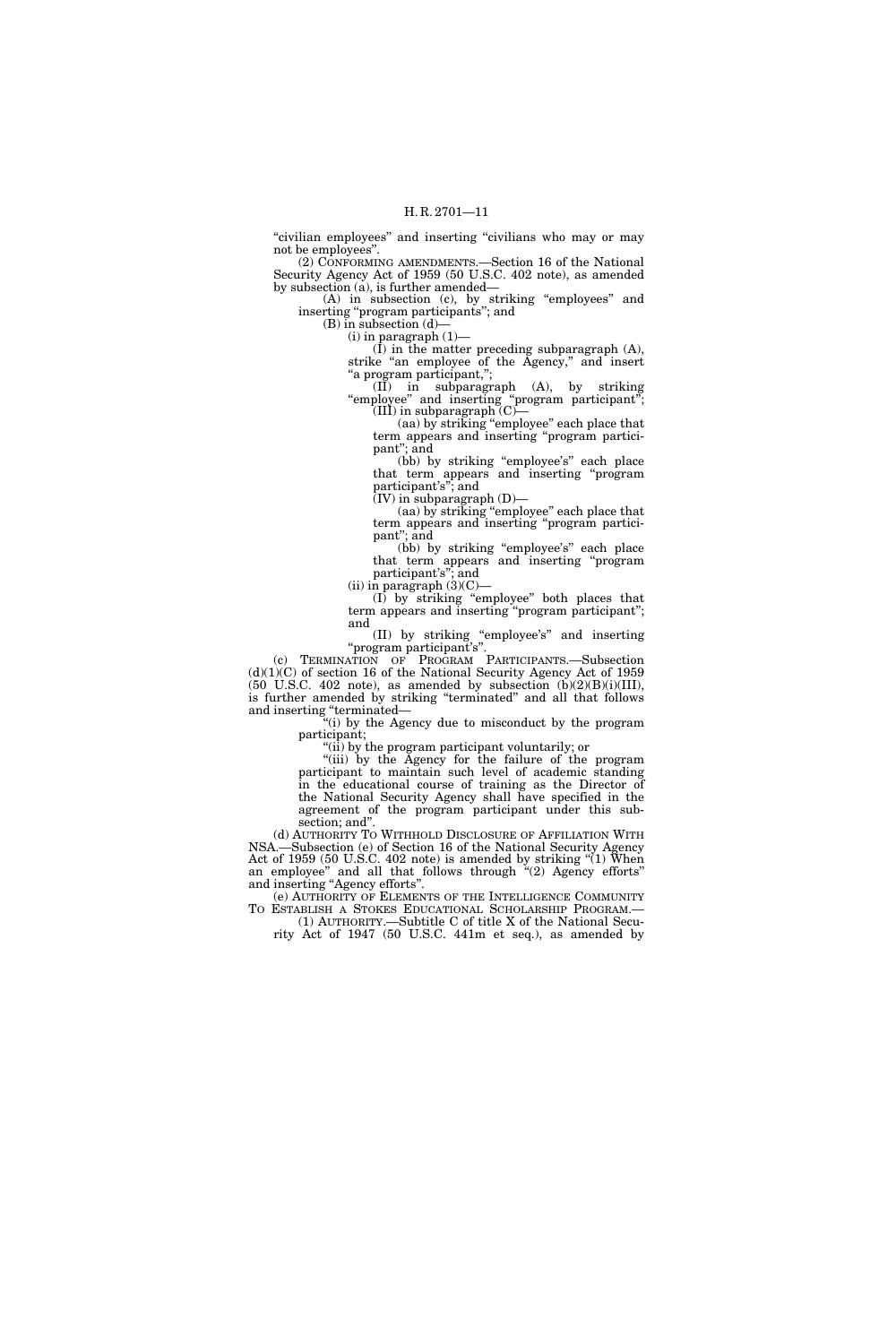section 311 of this Act, is further amended by adding at the end the following new section:

#### ''EDUCATIONAL SCHOLARSHIP PROGRAM

''SEC. 1023. The head of a department or agency containing an element of the intelligence community may establish an undergraduate or graduate training program with respect to civilian employees and prospective civilian employees of such element similar in purpose, conditions, content, and administration to the program that the Secretary of Defense is authorized to establish under section 16 of the National Security Agency Act of 1959 (50 U.S.C. 402 note).''.

(2) TABLE OF CONTENTS AMENDMENT.—The table of contents in the first section of the National Security Act of 1947, as amended by section 311 of this Act, is further amended by inserting after the item relating to section 1022, as added by such section 311, the following new item:

''Sec. 1023. Educational scholarship program.''.

#### **SEC. 313. INTELLIGENCE OFFICER TRAINING PROGRAM.**

(a) PROGRAM.—Subtitle C of title X of the National Security Act of 1947 (50 U.S.C. 441m et seq.), as amended by section 312(e) of this Act, is further amended by adding at the end the following new section:

#### ''INTELLIGENCE OFFICER TRAINING PROGRAM

"SEC. 1024. (a) PROGRAMS.—(1) The Director of National Intelligence may carry out grant programs in accordance with subsection (b) to enhance the recruitment and retention of an ethnically and culturally diverse intelligence community workforce with capabilities critical to the national security interests of the United States.

 $(2)$  In carrying out paragraph  $(1)$ , the Director shall identify the skills necessary to meet current or emergent needs of the intelligence community and the educational disciplines that will provide individuals with such skills.

''(b) INSTITUTIONAL GRANT PROGRAM.—(1) The Director may provide grants to institutions of higher education to support the establishment or continued development of programs of study in educational disciplines identified under subsection (a)(2).

" $(2)$  A grant provided under paragraph  $(1)$  may, with respect to the educational disciplines identified under subsection  $(a)(2)$ , be used for the following purposes:

''(A) Curriculum or program development.

"(B) Faculty development.

''(C) Laboratory equipment or improvements.

''(D) Faculty research.

''(c) APPLICATION.—An institution of higher education seeking a grant under this section shall submit an application describing the proposed use of the grant at such time and in such manner as the Director may require.

''(d) REPORTS.—An institution of higher education that receives a grant under this section shall submit to the Director regular reports regarding the use of such grant, including—

 $\tilde{H}$ ) a description of the benefits to students who participate in the course of study funded by such grant;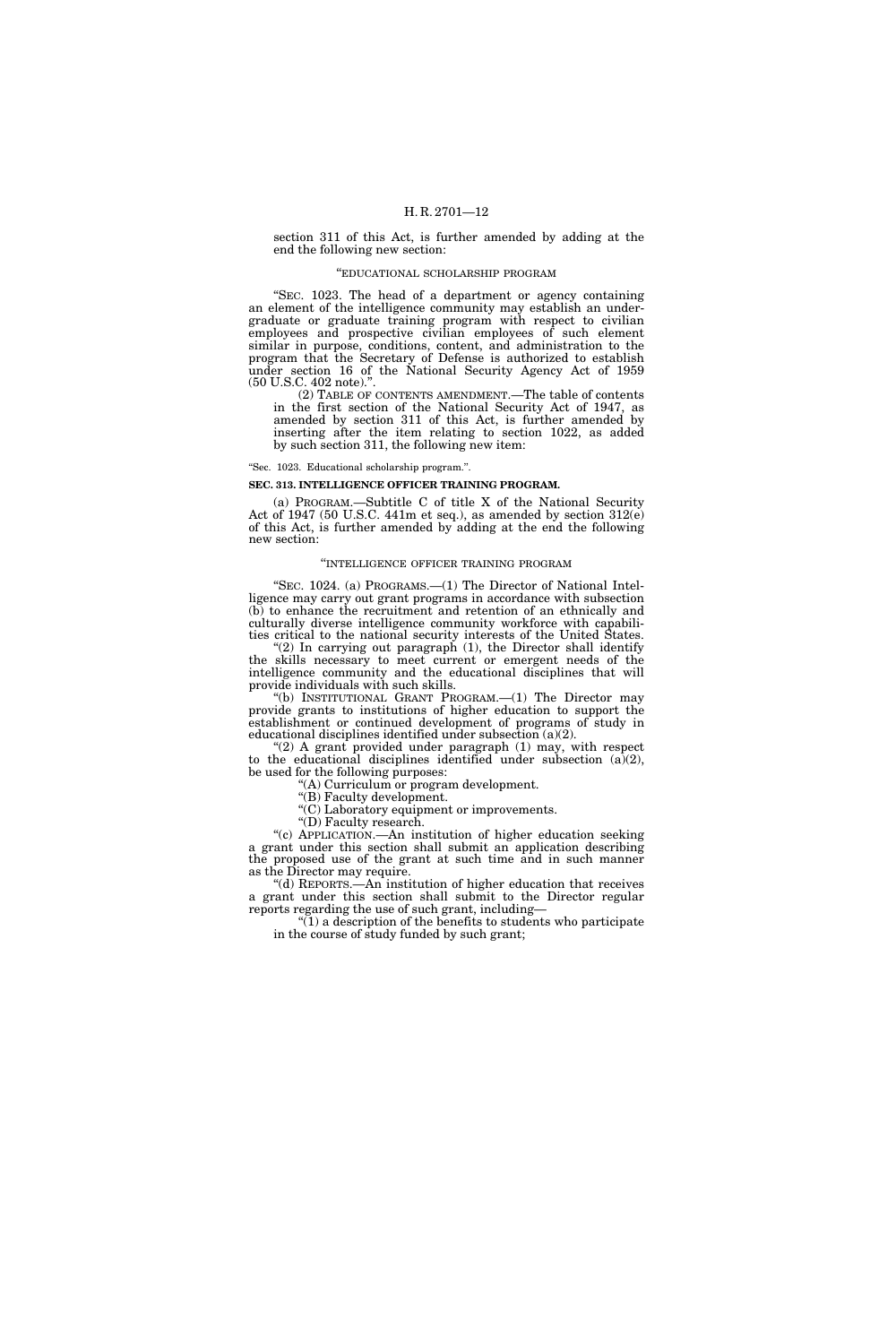"(2) a description of the results and accomplishments related to such course of study; and

"(3) any other information that the Director may require. ''(e) REGULATIONS.—The Director shall prescribe such regulations as may be necessary to carry out this section.

''(f) DEFINITIONS.—In this section: "(1) The term 'Director' means the Director of National Intelligence.

" $(2)$  The term 'institution of higher education' has the meaning given the term in section 101 of the Higher Education Act of 1965 (20 U.S.C. 1001).".<br>(b) Repeal of Duplicative Provisions.—

 $(1)$  In GENERAL.—The following provisions of law are repealed:

(A) Subsections (b) through (g) of section 319 of the Intelligence Authorization Act for Fiscal Year 2004 (Public Law 108–177; 50 U.S.C. 403 note).

(B) Section 1003 of the National Security Act of 1947 (50 U.S.C. 441g–2).

(C) Section 922 of the Ronald W. Reagan National Defense Authorization Act for Fiscal Year 2005 (Public Law 108–375; 50 U.S.C. 402 note).

(2) EXISTING AGREEMENTS.—Notwithstanding the repeals made by paragraph (1), nothing in this subsection shall be construed to amend, modify, or abrogate any agreement, contract, or employment relationship that was in effect in relation to the provisions repealed under paragraph (1) on the day prior to the date of the enactment of this Act.

(3) TECHNICAL AMENDMENT.—Section 319 of the Intelligence Authorization Act for Fiscal Year 2004 (Public Law  $108-177$ ; 50 U.S.C. 403 note) is amended by striking "(a) FINDINGS.—''.

(c) TABLE OF CONTENTS AMENDMENT.—The table of contents in the first section of the National Security Act of 1947, as amended by section 312 of this Act, is further amended by striking the item relating to section 1003 and inserting the following new item:

''Sec. 1024. Intelligence officer training program.''.

#### **SEC. 314. PILOT PROGRAM FOR INTENSIVE LANGUAGE INSTRUCTION IN AFRICAN LANGUAGES.**

(a) ESTABLISHMENT.—The Director of National Intelligence, in consultation with the National Security Education Board established under section 803(a) of the David L. Boren National Security Education Act of 1991 (50 U.S.C. 1903(a)), may establish a pilot program for intensive language instruction in African languages.

(b) PROGRAM.—A pilot program established under subsection (a) shall provide scholarships for programs that provide intensive language instruction—

(1) in any of the five highest priority African languages for which scholarships are not offered under the David L. Boren National Security Education Act of 1991 (50 U.S.C. 1901 et seq.), as determined by the Director of National Intelligence; and

(2) both in the United States and in a country in which the language is the native language of a significant portion of the population, as determined by the Director of National Intelligence.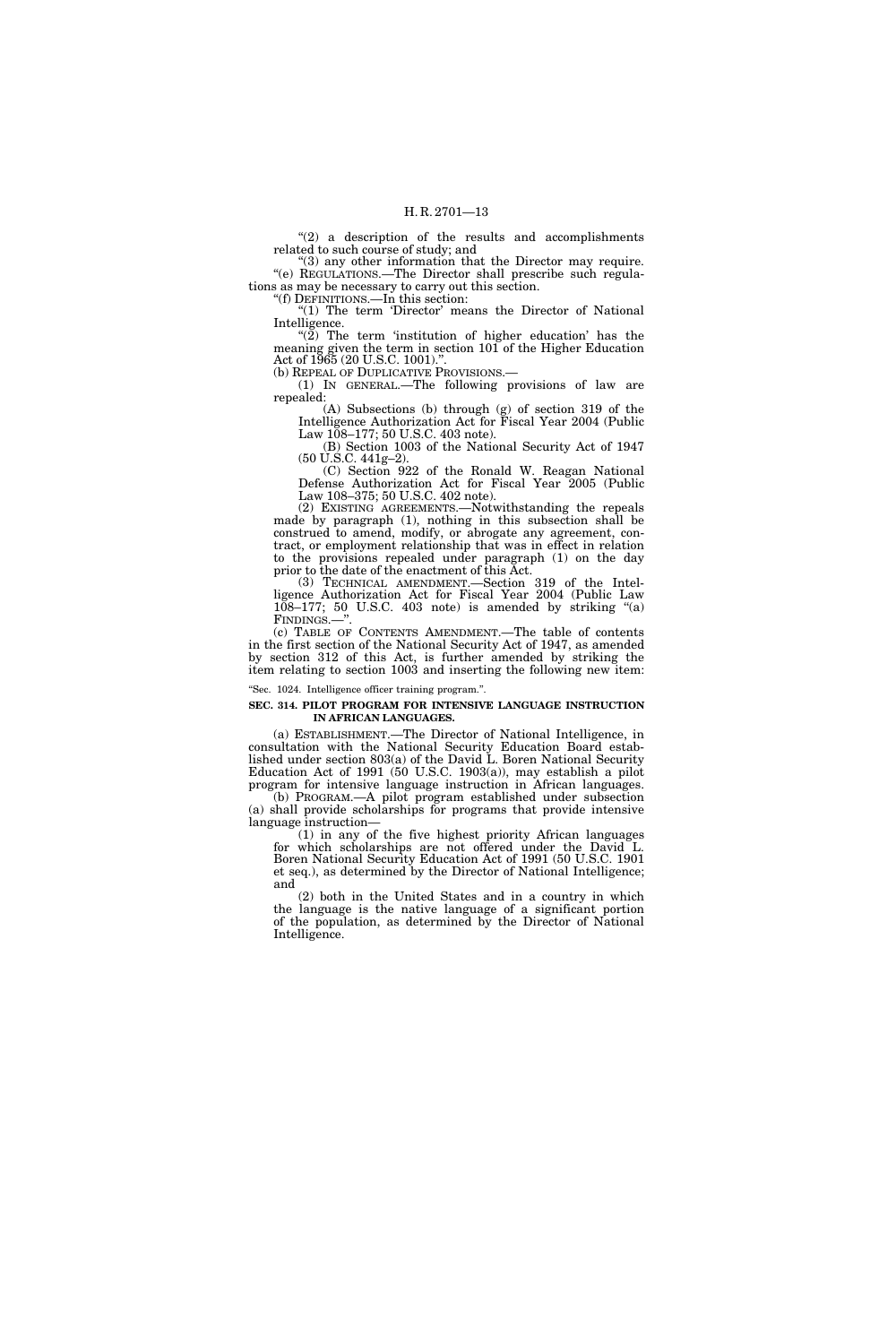(c) TERMINATION.—A pilot program established under subsection (a) shall terminate on the date that is five years after the date on which such pilot program is established.<br>(d) AUTHORIZATION OF APPROPRIATIONS.—

(1) IN GENERAL.—There is authorized to be appropriated to carry out this section  $$2,000,000$ .

(2) AVAILABILITY.—Funds authorized to be appropriated under paragraph (1) shall remain available until the termination of the pilot program in accordance with subsection (c).

### **Subtitle C—Acquisition Matters**

#### **SEC. 321. VULNERABILITY ASSESSMENTS OF MAJOR SYSTEMS.**

(a) VULNERABILITY ASSESSMENTS OF MAJOR SYSTEMS.— (1) IN GENERAL.—Title V of the National Security Act of 1947 (50 U.S.C. 413 et seq.), as amended by section 305 of this Act, is further amended by inserting after section 506B, as added by section 305(a), the following new section:

#### ''VULNERABILITY ASSESSMENTS OF MAJOR SYSTEMS

"SEC. 506C. (a) INITIAL VULNERABILITY ASSESSMENTS.-- (1)(A) Except as provided in subparagraph (B), the Director of National Intelligence shall conduct and submit to the congressional intelligence committees an initial vulnerability assessment for each major system and its significant items of supply—

" $(i)$  except as provided in clause  $(ii)$ , prior to the completion of Milestone B or an equivalent acquisition decision for the major system; or

"(ii) prior to the date that is 1 year after the date of the enactment of the Intelligence Authorization Act for Fiscal Year 2010 in the case of a major system for which Milestone B or an equivalent acquisition decision—

 $\sqrt[\alpha]{I}$  was completed prior to such date of enactment; or

''(II) is completed on a date during the 180-day period following such date of enactment.

''(B) The Director may submit to the congressional intelligence committees an initial vulnerability assessment required by clause (ii) of subparagraph (A) not later than 180 days after the date such assessment is required to be submitted under such clause if the Director notifies the congressional intelligence committees of the extension of the submission date under this subparagraph and provides a justification for such extension.

''(C) The initial vulnerability assessment of a major system and its significant items of supply shall include use of an analysisbased approach to—

 $f(i)$  identify vulnerabilities:

''(ii) define exploitation potential; "(iii) examine the system's potential effectiveness;

"(iv) determine overall vulnerability; and

 $''(v)$  make recommendations for risk reduction.

"(2) If an initial vulnerability assessment for a major system is not submitted to the congressional intelligence committees as required by paragraph (1), funds appropriated for the acquisition of the major system may not be obligated for a major contract related to the major system. Such prohibition on the obligation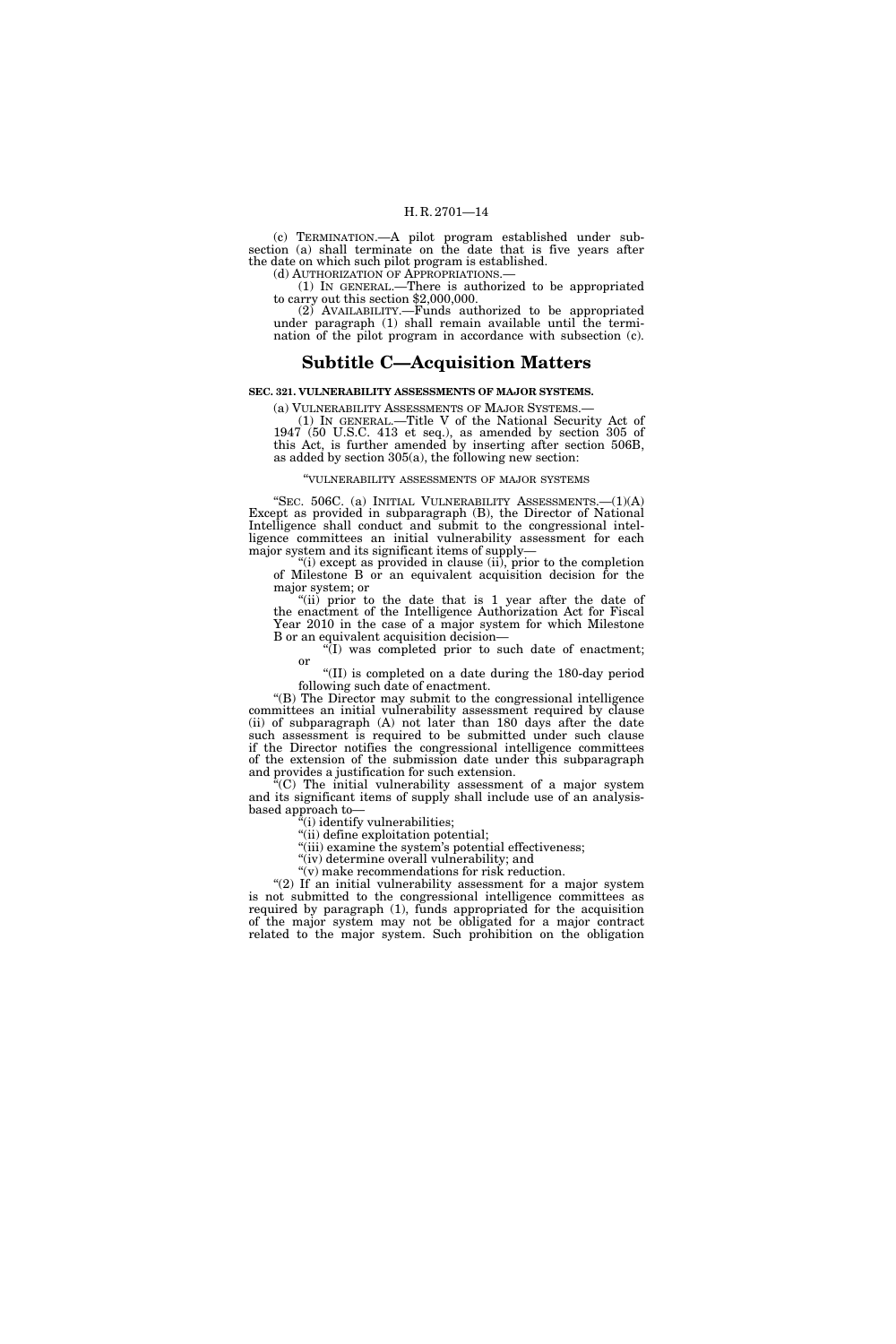of funds for the acquisition of the major system shall cease to apply on the date on which the congressional intelligence committees receive the initial vulnerability assessment.

''(b) SUBSEQUENT VULNERABILITY ASSESSMENTS.—(1) The Director of National Intelligence shall, periodically throughout the procurement of a major system or if the Director determines that a change in circumstances warrants the issuance of a subsequent vulnerability assessment, conduct a subsequent vulnerability assessment of each major system and its significant items of supply within the National Intelligence Program.

 $'(2)$  Upon the request of a congressional intelligence committee, the Director of National Intelligence may, if appropriate, recertify the previous vulnerability assessment or may conduct a subsequent vulnerability assessment of a particular major system and its significant items of supply within the National Intelligence Program.

''(3) Any subsequent vulnerability assessment of a major system and its significant items of supply shall include use of an analysisbased approach and, if applicable, a testing-based approach, to monitor the exploitation potential of such system and reexamine the factors described in clauses (i) through (v) of subsection  $(a)(1)(C)$ .

''(c) MAJOR SYSTEM MANAGEMENT.—The Director of National Intelligence shall give due consideration to the vulnerability assessments prepared for a given major system when developing and determining the National Intelligence Program budget.

''(d) CONGRESSIONAL OVERSIGHT.—(1) The Director of National Intelligence shall provide to the congressional intelligence committees a copy of each vulnerability assessment conducted under subsection (a) or (b) not later than 10 days after the date of the completion of such assessment.

 $(2)$  The Director of National Intelligence shall provide the congressional intelligence committees with a proposed schedule for subsequent periodic vulnerability assessments of a major system under subsection  $(b)(1)$  when providing such committees with the initial vulnerability assessment under subsection (a) of such system as required by paragraph (1).

''(e) DEFINITIONS.—In this section:

" $(1)$  The term 'item of supply' has the meaning given that term in section 4(10) of the Office of Federal Procurement Policy Act (41 U.S.C. 403(10)).

" $(2)$  The term 'major contract' means each of the 6 largest prime, associate, or Government-furnished equipment contracts under a major system that is in excess of \$40,000,000 and that is not a firm, fixed price contract.

"(3) The term 'major system' has the meaning given that term in section 506A(e).

"(4) The term 'Milestone B' means a decision to enter into major system development and demonstration pursuant to guidance prescribed by the Director of National Intelligence.

"(5) The term 'vulnerability assessment' means the process of identifying and quantifying vulnerabilities in a major system and its significant items of supply.''.

(2) TABLE OF CONTENTS AMENDMENT.—The table of contents in the first section of the National Security Act of 1947, as amended by section 313 of this Act, is further amended by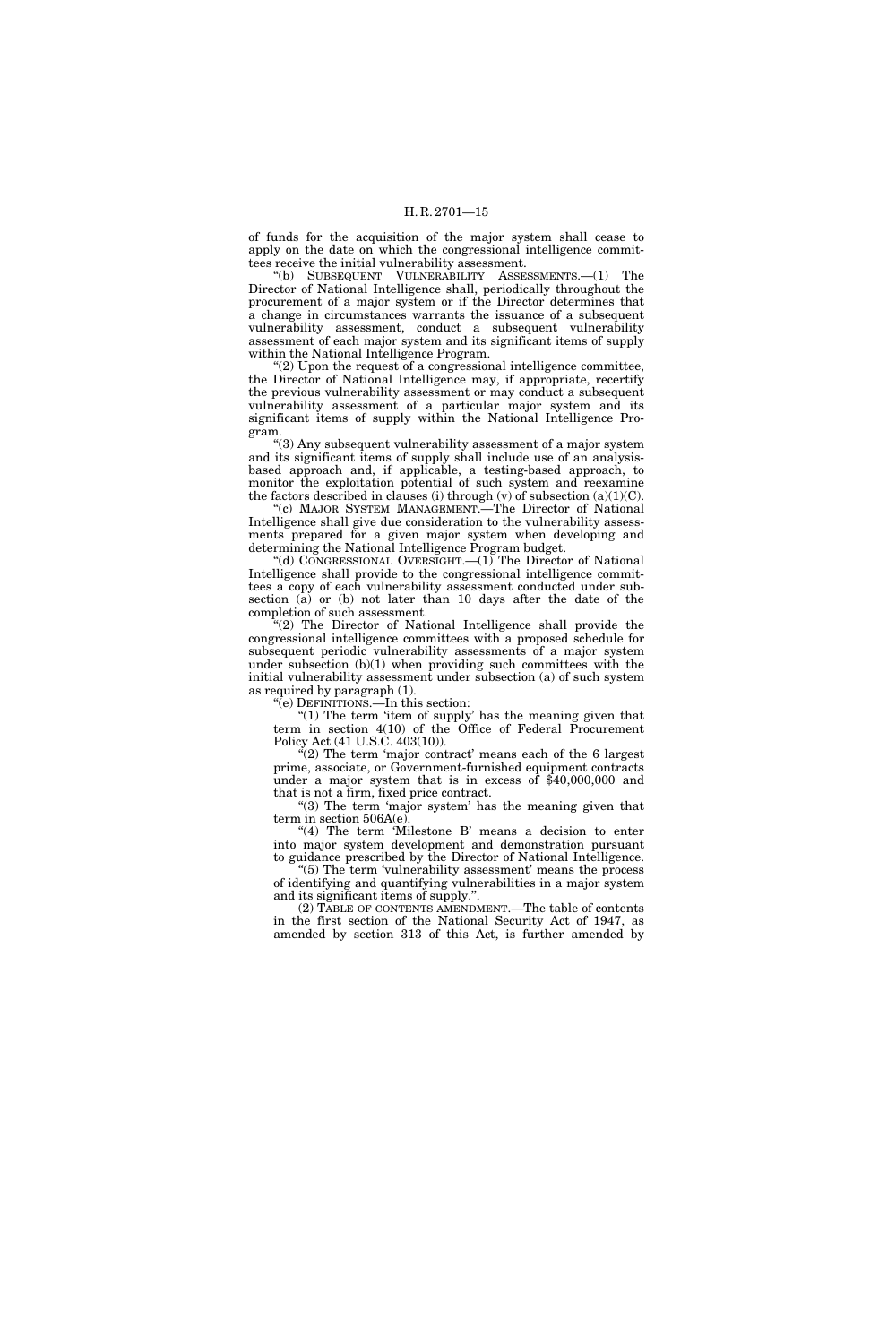inserting after the item relating to section 506B, as added by section 305(c) of this Act, the following new item:

''Sec. 506C. Vulnerability assessments of major systems.''.

(b) DEFINITION OF MAJOR SYSTEM.—Paragraph (3) of section 506A(e) of the National Security Act of 1947 (50 U.S.C. 415a– 1(e)) is amended by striking ''(in current fiscal year dollars)'' and inserting "(based on fiscal year 2010 constant dollars)".

#### **SEC. 322. INTELLIGENCE COMMUNITY BUSINESS SYSTEM TRANS-FORMATION.**

(a) INTELLIGENCE COMMUNITY BUSINESS SYSTEM TRANS-<br>FORMATION.—<br>(1) IN GENERAL.—Title V of the National Security Act of

1947 (50 U.S.C. 413 et seq.), as amended by section 321 of this Act, is further amended by inserting after section 506C, as added by section  $321(a)$ , the following new section:

#### ''INTELLIGENCE COMMUNITY BUSINESS SYSTEM TRANSFORMATION

"SEC.  $506D$ . (a) LIMITATION ON OBLIGATION OF FUNDS. $-(1)$ Subject to paragraph (3), no funds appropriated to any element of the intelligence community may be obligated for an intelligence community business system transformation that will have a total cost in excess of \$3,000,000 unless—

''(A) the Director of the Office of Business Transformation of the Office of the Director of National Intelligence makes a certification described in paragraph (2) with respect to such intelligence community business system transformation; and  $\mathrm{``(B)}$  such certification is approved by the board established under subsection (f).

" $(2)$  The certification described in this paragraph for an intelligence community business system transformation is a certification made by the Director of the Office of Business Transformation of the Office of the Director of National Intelligence that the intelligence community business system transformation—

''(A) complies with the enterprise architecture under subsection (b) and such other policies and standards that the Director of National Intelligence considers appropriate; or

''(B) is necessary—

"(i) to achieve a critical national security capability or address a critical requirement; or

"(ii) to prevent a significant adverse effect on a project that is needed to achieve an essential capability, taking into consideration any alternative solutions for preventing such adverse effect.

"(3) With respect to a fiscal year after fiscal year 2010, the amount referred to in paragraph (1) in the matter preceding subparagraph (A) shall be equal to the sum of-

 $C^*(A)$  the amount in effect under such paragraph (1) for the preceding fiscal year (determined after application of this paragraph), plus

 $\mathcal{L}(B)$  such amount multiplied by the annual percentage increase in the consumer price index (all items; U.S. city average) as of September of the previous fiscal year.

''(b) ENTERPRISE ARCHITECTURE FOR INTELLIGENCE COMMUNITY BUSINESS SYSTEMS.—(1) The Director of National Intelligence shall, acting through the board established under subsection (f), develop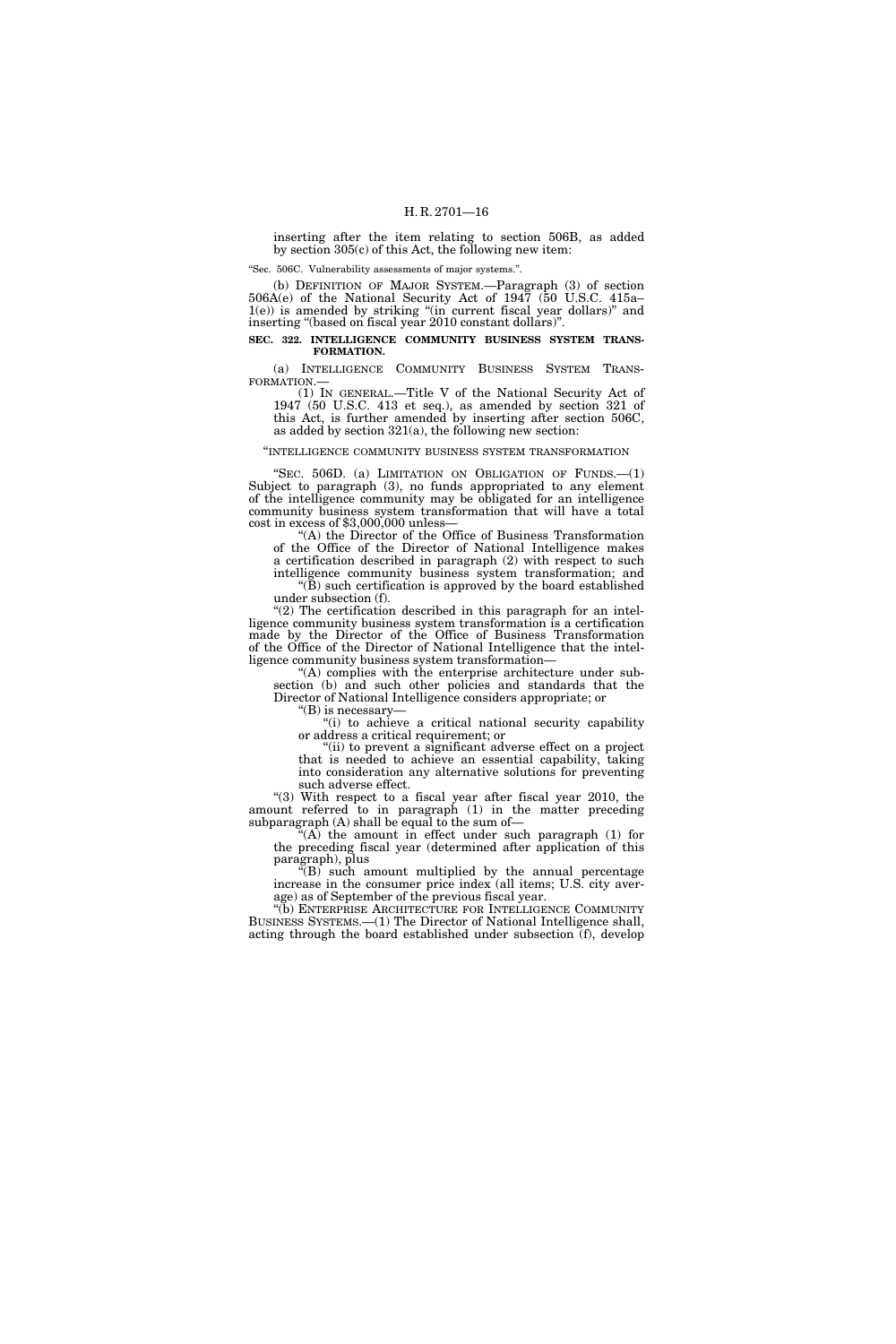and implement an enterprise architecture to cover all intelligence community business systems, and the functions and activities supported by such business systems. The enterprise architecture shall be sufficiently defined to effectively guide, constrain, and permit implementation of interoperable intelligence community business system solutions, consistent with applicable policies and procedures established by the Director of the Office of Management and Budget.

"(2) The enterprise architecture under paragraph (1) shall include the following:

''(A) An information infrastructure that will enable the intelligence community to—

"(i) comply with all Federal accounting, financial management, and reporting requirements;

"(ii) routinely produce timely, accurate, and reliable financial information for management purposes;

''(iii) integrate budget, accounting, and program information and systems; and

"(iv) provide for the measurement of performance, including the ability to produce timely, relevant, and reliable cost information.

''(B) Policies, procedures, data standards, and system interface requirements that apply uniformly throughout the intelligence community.

''(c) RESPONSIBILITIES FOR INTELLIGENCE COMMUNITY BUSINESS SYSTEM TRANSFORMATION.—The Director of National Intelligence shall be responsible for the entire life cycle of an intelligence community business system transformation, including review, approval, and oversight of the planning, design, acquisition, deployment, operation, and maintenance of the business system transformation.

"(d) INTELLIGENCE COMMUNITY BUSINESS SYSTEM INVESTMENT REVIEW.—(1) The Director of the Office of Business Transformation of the Office of the Director of National Intelligence shall establish and implement, not later than 60 days after the enactment of the Intelligence Authorization Act for Fiscal Year 2010, an investment review process for the intelligence community business systems for which the Director of the Office of Business Transformation is responsible.

 $\mathcal{L}(2)$  The investment review process under paragraph (1) shall— "(A) meet the requirements of section  $11312$  of title 40, United States Code; and

''(B) specifically set forth the responsibilities of the Director of the Office of Business Transformation under such review process.

 $\sqrt{4}$ (3) The investment review process under paragraph (1) shall include the following elements:

''(A) Review and approval by an investment review board (consisting of appropriate representatives of the intelligence community) of each intelligence community business system as an investment before the obligation of funds for such system. ''(B) Periodic review, but not less often than annually,

of every intelligence community business system investment. " $(C)$  Thresholds for levels of review to ensure appropriate review of intelligence community business system investments depending on the scope, complexity, and cost of the system involved.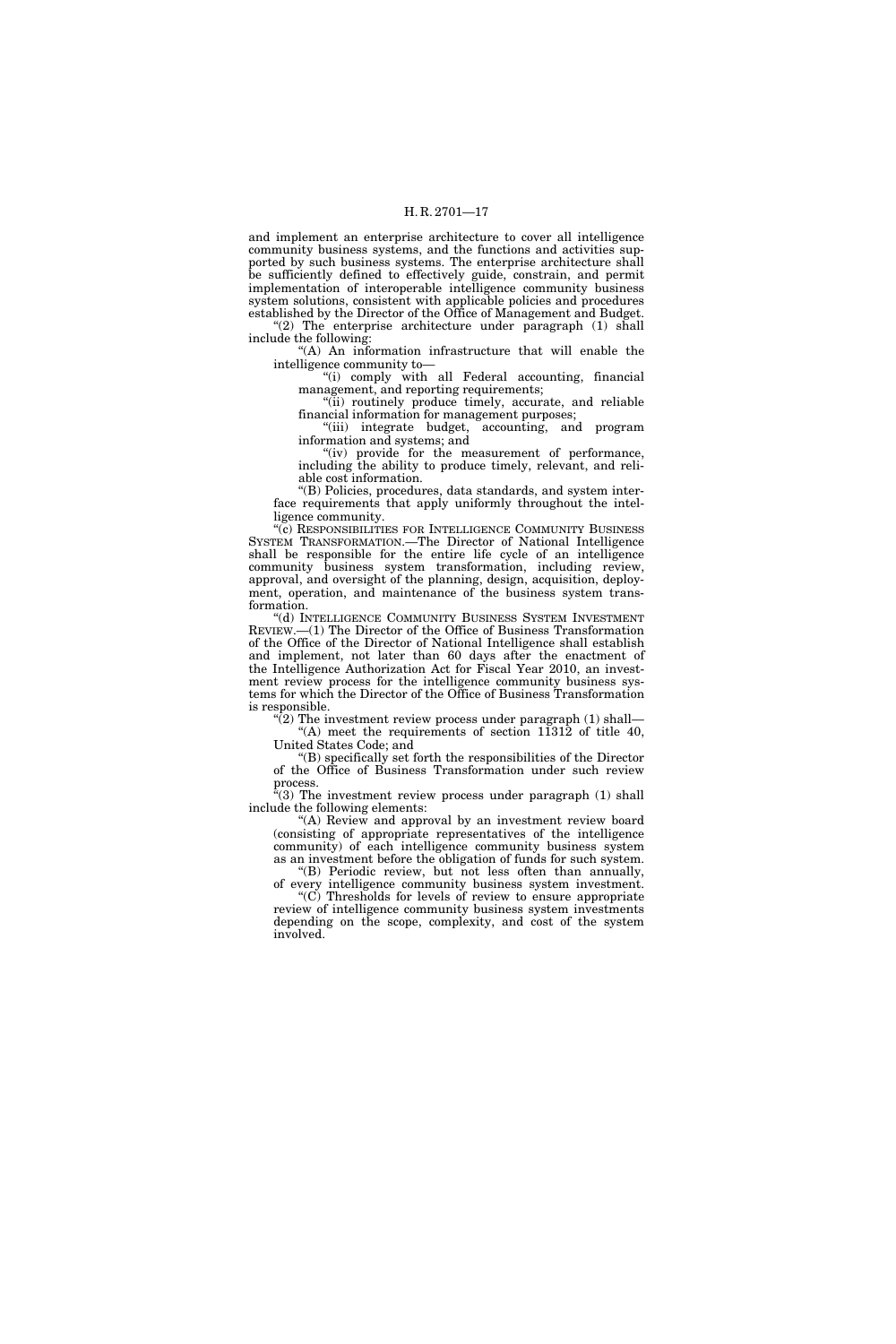''(D) Procedures for making certifications in accordance with the requirements of subsection  $(a)(2)$ .

''(e) BUDGET INFORMATION.—For each fiscal year after fiscal year 2011, the Director of National Intelligence shall include in the materials the Director submits to Congress in support of the budget for such fiscal year that is submitted to Congress under section 1105 of title 31, United States Code, the following information:

" $(1)$  An identification of each intelligence community business system for which funding is proposed in such budget. "(2) An identification of all funds, by appropriation, pro-

posed in such budget for each such system, including— ''(A) funds for current services to operate and maintain

such system;  $\mathrm{``}(\mathrm{B})$  funds for business systems modernization identi-

fied for each specific appropriation; and

''(C) funds for associated business process improvement or reengineering efforts.

"(3) The certification, if any, made under subsection  $(a)(2)$ with respect to each such system.

''(f) INTELLIGENCE COMMUNITY BUSINESS SYSTEM TRANS-FORMATION GOVERNANCE BOARD.—(1) The Director of National Intelligence shall establish a board within the intelligence community business system transformation governance structure (in this subsection referred to as the 'Board').

''(2) The Board shall—

''(A) recommend to the Director policies and procedures necessary to effectively integrate all business activities and any transformation, reform, reorganization, or process improvement initiatives undertaken within the intelligence community;

''(B) review and approve any major update of— ''(i) the enterprise architecture developed under sub-

section (b); and "(ii) any plans for an intelligence community business systems modernization;

''(C) manage cross-domain integration consistent with such enterprise architecture;

''(D) coordinate initiatives for intelligence community business system transformation to maximize benefits and minimize costs for the intelligence community, and periodically report to the Director on the status of efforts to carry out an intelligence community business system transformation;

''(E) ensure that funds are obligated for intelligence community business system transformation in a manner consistent with subsection (a); and

"(F) carry out such other duties as the Director shall specify.

"(g) RELATION TO ANNUAL REGISTRATION REQUIREMENTS.— Nothing in this section shall be construed to alter the requirements of section 8083 of the Department of Defense Appropriations Act, 2005 (Public Law 108–287; 118 Stat. 989), with regard to information technology systems (as defined in subsection (d) of such section).

''(h) RELATIONSHIP TO DEFENSE BUSINESS ENTERPRISE ARCHITECTURE.—Nothing in this section shall be construed to exempt funds authorized to be appropriated to the Department of Defense from the requirements of section 2222 of title 10, United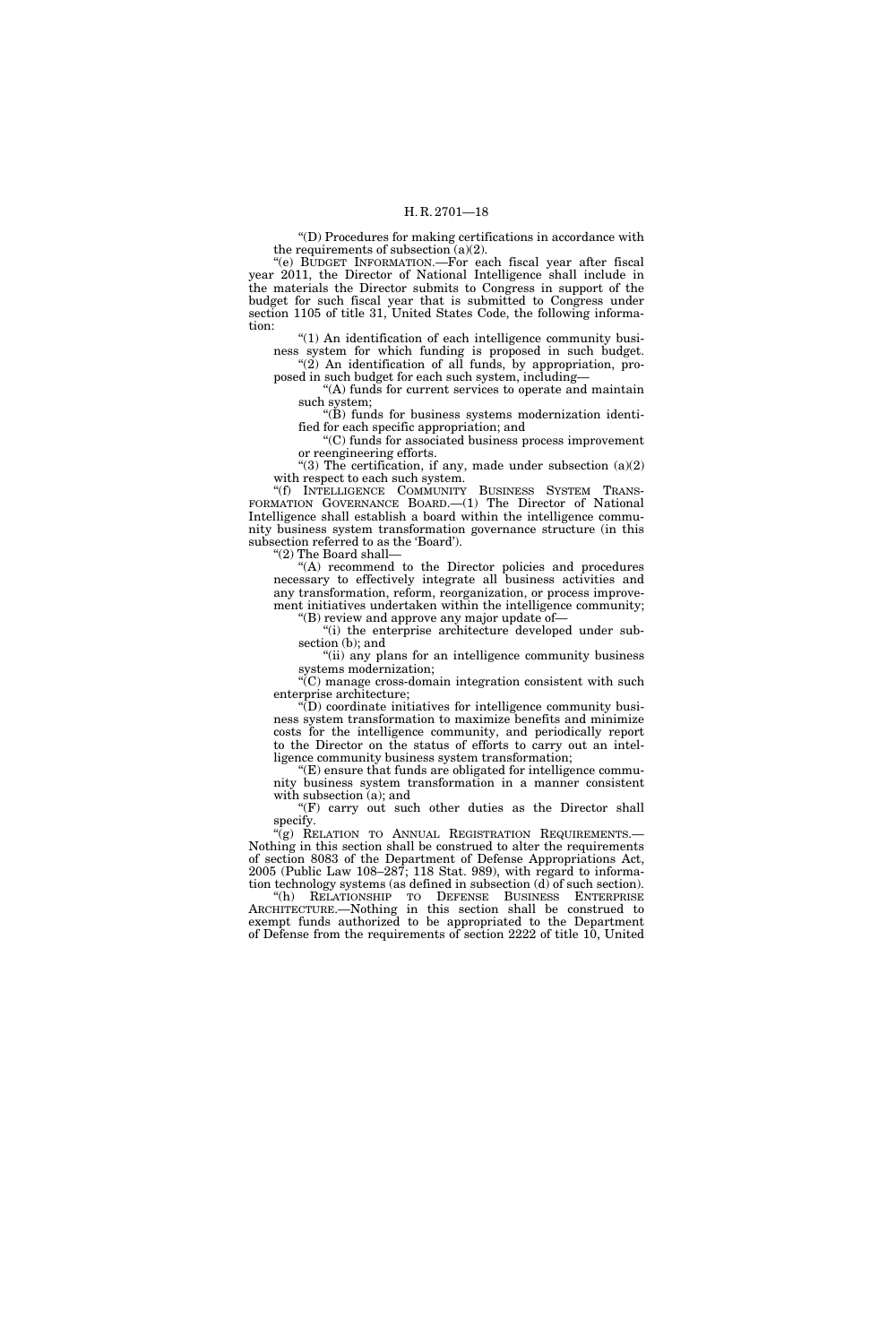States Code, to the extent that such requirements are otherwise applicable.

"(i) RELATION TO CLINGER-COHEN ACT.—(1) Executive agency responsibilities in chapter 113 of title 40, United States Code, for any intelligence community business system transformation shall be exercised jointly by—

"(A) the Director of National Intelligence and the Chief Information Officer of the Intelligence Community; and

''(B) the head of the executive agency that contains the element of the intelligence community involved and the chief information officer of that executive agency.

"(2) The Director of National Intelligence and the head of the executive agency referred to in paragraph (1)(B) shall enter into a Memorandum of Understanding to carry out the requirements of this section in a manner that best meets the needs of the intelligence community and the executive agency.

''(j) REPORTS.—Not later than March 31 of each of the years 2011 through 2015, the Director of National Intelligence shall submit to the congressional intelligence committees a report on the compliance of the intelligence community with the requirements of this section. Each such report shall—

 $(1)$  describe actions taken and proposed for meeting the requirements of subsection (a), including—

'(A) specific milestones and actual performance against specified performance measures, and any revision of such milestones and performance measures; and

''(B) specific actions on the intelligence community business system transformations submitted for certification under such subsection;

''(2) identify the number of intelligence community business system transformations that received a certification described in subsection (a)(2); and

''(3) describe specific improvements in business operations and cost savings resulting from successful intelligence community business systems transformation efforts.

''(k) DEFINITIONS.—In this section:

" $(1)$  The term 'enterprise architecture' has the meaning given that term in section 3601(4) of title 44, United States Code.

" $(2)$  The terms 'information system' and 'information technology' have the meanings given those terms in section 11101 of title 40, United States Code.

"(3) The term 'intelligence community business system' means an information system, including a national security system, that is operated by, for, or on behalf of an element of the intelligence community, including a financial system, mixed system, financial data feeder system, and the business infrastructure capabilities shared by the systems of the business enterprise architecture, including people, process, and technology, that build upon the core infrastructure used to support business activities, such as acquisition, financial management, logistics, strategic planning and budgeting, installations and environment, and human resource management.

"(4) The term 'intelligence community business system transformation' means—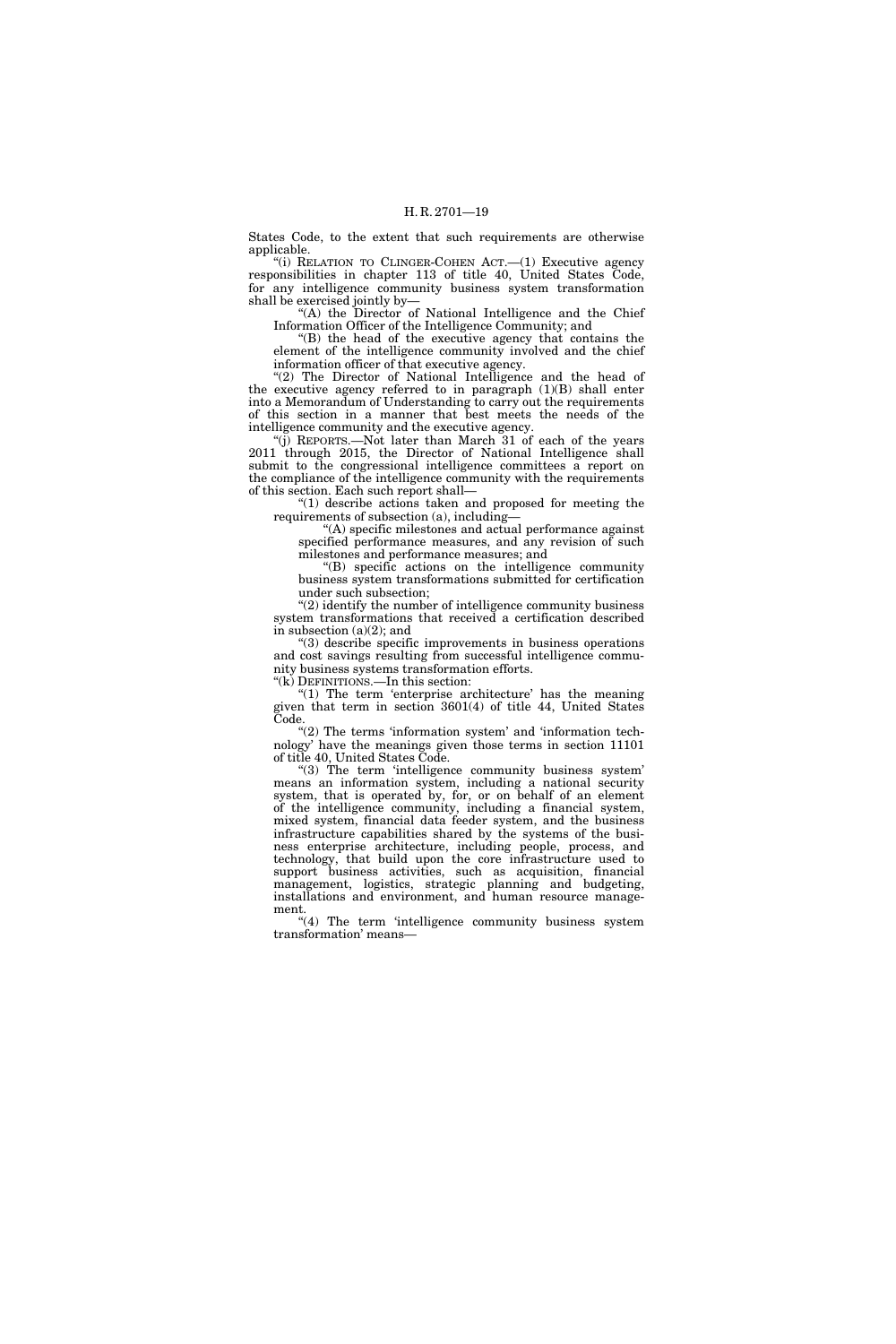"(A) the acquisition or development of a new intelligence community business system; or

''(B) any significant modification or enhancement of an existing intelligence community business system (other than necessary to maintain current services).

" $(5)$  The term 'national security system' has the meaning given that term in section 3542 of title 44, United States Code.

''(6) The term 'Office of Business Transformation of the Office of the Director of National Intelligence' includes any successor office that assumes the functions of the Office of Business Transformation of the Office of the Director of National Intelligence as carried out by the Office of Business Transformation on the date of the enactment of the Intelligence Authorization Act for Fiscal Year 2010.''.

(2) TABLE OF CONTENTS AMENDMENT.—The table of contents in the first section of that Act, as amended by section 321 of this Act, is further amended by inserting after the item relating to section 506C, as added by section  $321(a)(2)$ , the following new item:

''Sec. 506D. Intelligence community business system transformation.''.

(b) IMPLEMENTATION.—

(1) CERTAIN DUTIES.—Not later than 60 days after the date of the enactment of this Act, the Director of National Intelligence shall designate a chair and other members to serve on the board established under subsection (f) of such section 506D of the National Security Act of 1947 (as added by sub- $\text{section} \text{ (a)}$ .<br>(2) ENTERPRISE ARCHITECTURE.—

(A) SCHEDULE FOR DEVELOPMENT.—The Director shall develop the enterprise architecture required by subsection (b) of such section 506D (as so added), including the initial Business Enterprise Architecture for business transformation, not later than 60 days after the enactment of this Act.

(B) REQUIREMENT FOR IMPLEMENTATION PLAN.—In developing such an enterprise architecture, the Director shall develop an implementation plan for such enterprise architecture that includes the following:

(i) An acquisition strategy for new systems that are expected to be needed to complete such enterprise architecture, including specific time-phased milestones, performance metrics, and a statement of the financial and nonfinancial resource needs.

(ii) An identification of the intelligence community business systems in operation or planned as of the date that is 60 days after the enactment of this Act that will not be a part of such enterprise architecture, together with the schedule for the phased termination of the utilization of any such systems.

(iii) An identification of the intelligence community business systems in operation or planned as of such date, that will be a part of such enterprise architecture, together with a strategy for modifying such systems to ensure that such systems comply with such enterprise architecture.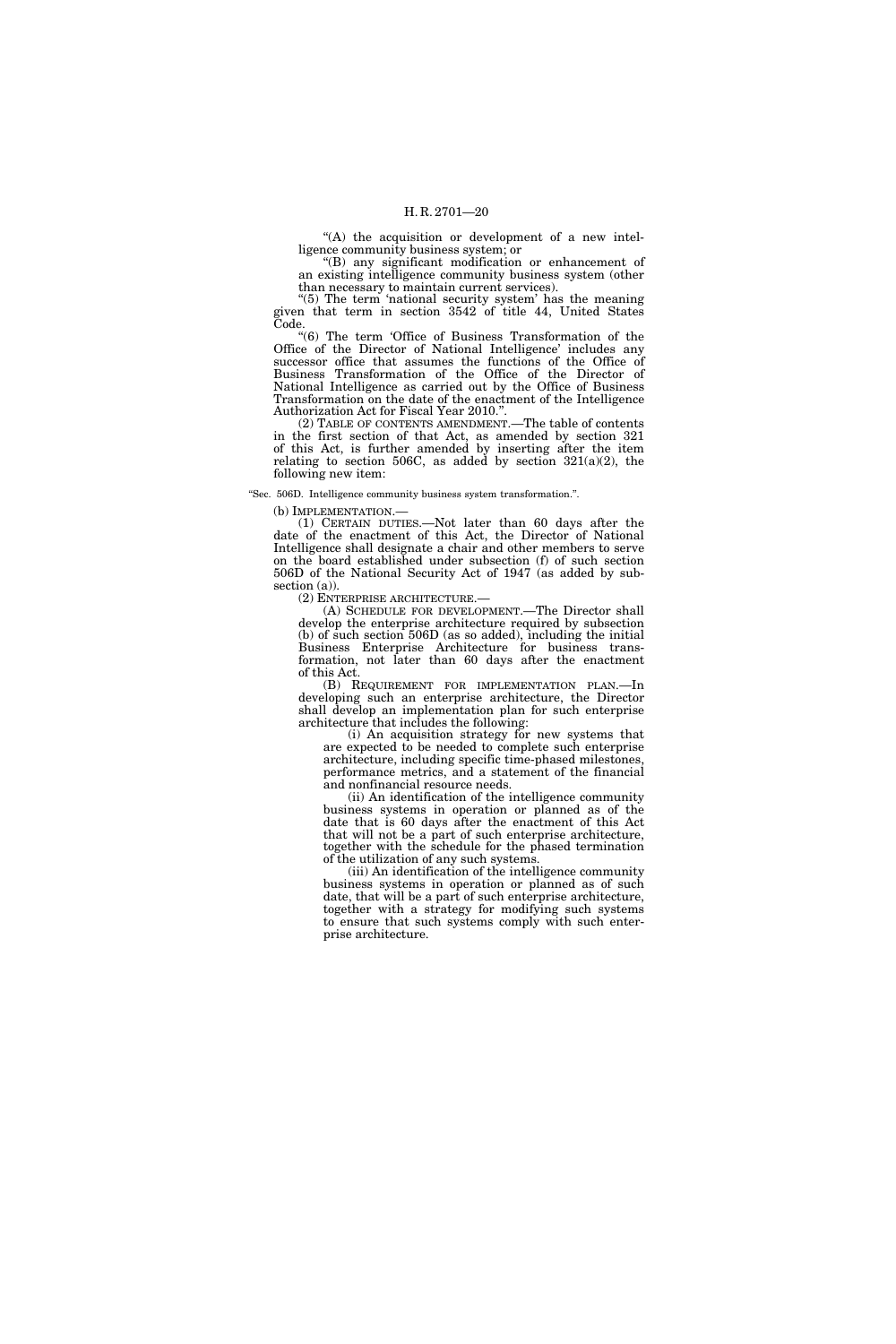(C) SUBMISSION OF ACQUISITION STRATEGY.—Based on the results of an enterprise process management review and the availability of funds, the Director shall submit the acquisition strategy described in subparagraph (B)(i) to the congressional intelligence committees not later than March 31, 2011.

#### **SEC. 323. REPORTS ON THE ACQUISITION OF MAJOR SYSTEMS.**

(a) REPORTS.—

(1) IN GENERAL.—Title V of the National Security Act of 1947 (50 U.S.C. 413 et seq.), as amended by section 322 of this Act, is further amended by inserting after section 506D, as added by section  $322(a)(1)$ , the following new section:

''REPORTS ON THE ACQUISITION OF MAJOR SYSTEMS

''SEC. 506E. (a) DEFINITIONS.—In this section:

''(1) The term 'cost estimate'—

''(A) means an assessment and quantification of all costs and risks associated with the acquisition of a major system based upon reasonably available information at the time the Director establishes the 2010 adjusted total acquisition cost for such system pursuant to subsection (h) or restructures such system pursuant to section  $506F(c)$ ; and

''(B) does not mean an 'independent cost estimate'. "(2) The term 'critical cost growth threshold' means a percentage increase in the total acquisition cost for a major system of at least 25 percent over the total acquisition cost for the major system as shown in the current Baseline Estimate for the major system.

" $(3)(A)$  The term 'current Baseline Estimate' means the projected total acquisition cost of a major system that is—

''(i) approved by the Director, or a designee of the Director, at Milestone B or an equivalent acquisition decision for the development, procurement, and construction of such system;

''(ii) approved by the Director at the time such system is restructured pursuant to section 506F(c); or

"(iii) the 2010 adjusted total acquisition cost determined pursuant to subsection (h).

"(B)  $\Lambda$  current Baseline Estimate may be in the form of an independent cost estimate.

" $(4)$  Except as otherwise specifically provided, the term 'Director' means the Director of National Intelligence. ''(5) The term 'independent cost estimate' has the meaning

given that term in section 506A(e). ''(6) The term 'major contract' means each of the 6 largest prime, associate, or Government-furnished equipment contracts

under a major system that is in excess of \$40,000,000 and that is not a firm, fixed price contract.

" $(7)$  The term 'major system' has the meaning given that term in section 506A(e). "(8) The term 'Milestone B' means a decision to enter

into major system development and demonstration pursuant to guidance prescribed by the Director.

''(9) The term 'program manager' means—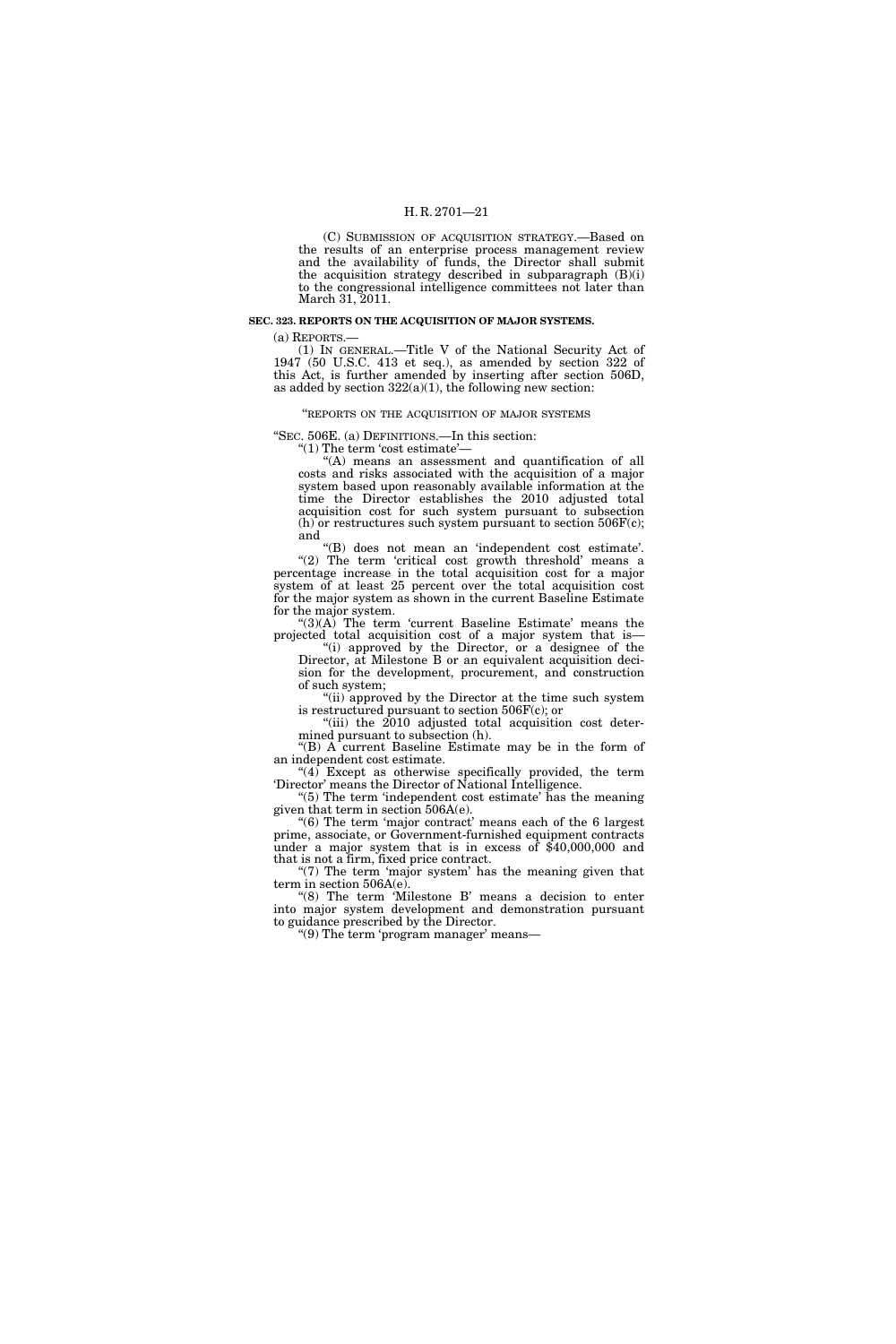"(A) the head of the element of the intelligence community that is responsible for the budget, cost, schedule, and performance of a major system; or

(B) in the case of a major system within the Office of the Director of National Intelligence, the deputy who is responsible for the budget, cost, schedule, and performance of the major system.

"(10) The term 'significant cost growth threshold' means the percentage increase in the total acquisition cost for a major system of at least 15 percent over the total acquisition cost for such system as shown in the current Baseline Estimate for such system.

" $(11)$  The term 'total acquisition cost' means the amount equal to the total cost for development and procurement of, and system-specific construction for, a major system.

''(b) MAJOR SYSTEM COST REPORTS.—(1) The program manager for a major system shall, on a quarterly basis, submit to the Director a major system cost report as described in paragraph (2).

" $(2)$  A major system cost report shall include the following information (as of the last day of the quarter for which the report is made):

''(A) The total acquisition cost for the major system.

"(B) Any cost variance or schedule variance in a major contract for the major system since the contract was entered into.

''(C) Any changes from a major system schedule milestones or performances that are known, expected, or anticipated by the program manager.

 $'(D)$  Any significant changes in the total acquisition cost for development and procurement of any software component of the major system, schedule milestones for such software component of the major system, or expected performance of such software component of the major system that are known, expected, or anticipated by the program manager.

" $(3)$  Each major system cost report required by paragraph  $(1)$ shall be submitted not more than 30 days after the end of the reporting quarter.

''(c) REPORTS FOR BREACH OF SIGNIFICANT OR CRITICAL COST GROWTH THRESHOLDS.—If the program manager of a major system for which a report has previously been submitted under subsection (b) determines at any time during a quarter that there is reasonable cause to believe that the total acquisition cost for the major system has increased by a percentage equal to or greater than the significant cost growth threshold or critical cost growth threshold and if a report indicating an increase of such percentage or more has not previously been submitted to the Director, then the program manager shall immediately submit to the Director a major system cost report containing the information, determined as of the date of the report, required under subsection (b).

''(d) NOTIFICATION TO CONGRESS OF COST GROWTH.—(1) Whenever a major system cost report is submitted to the Director, the Director shall determine whether the current acquisition cost for the major system has increased by a percentage equal to or greater than the significant cost growth threshold or the critical cost growth threshold.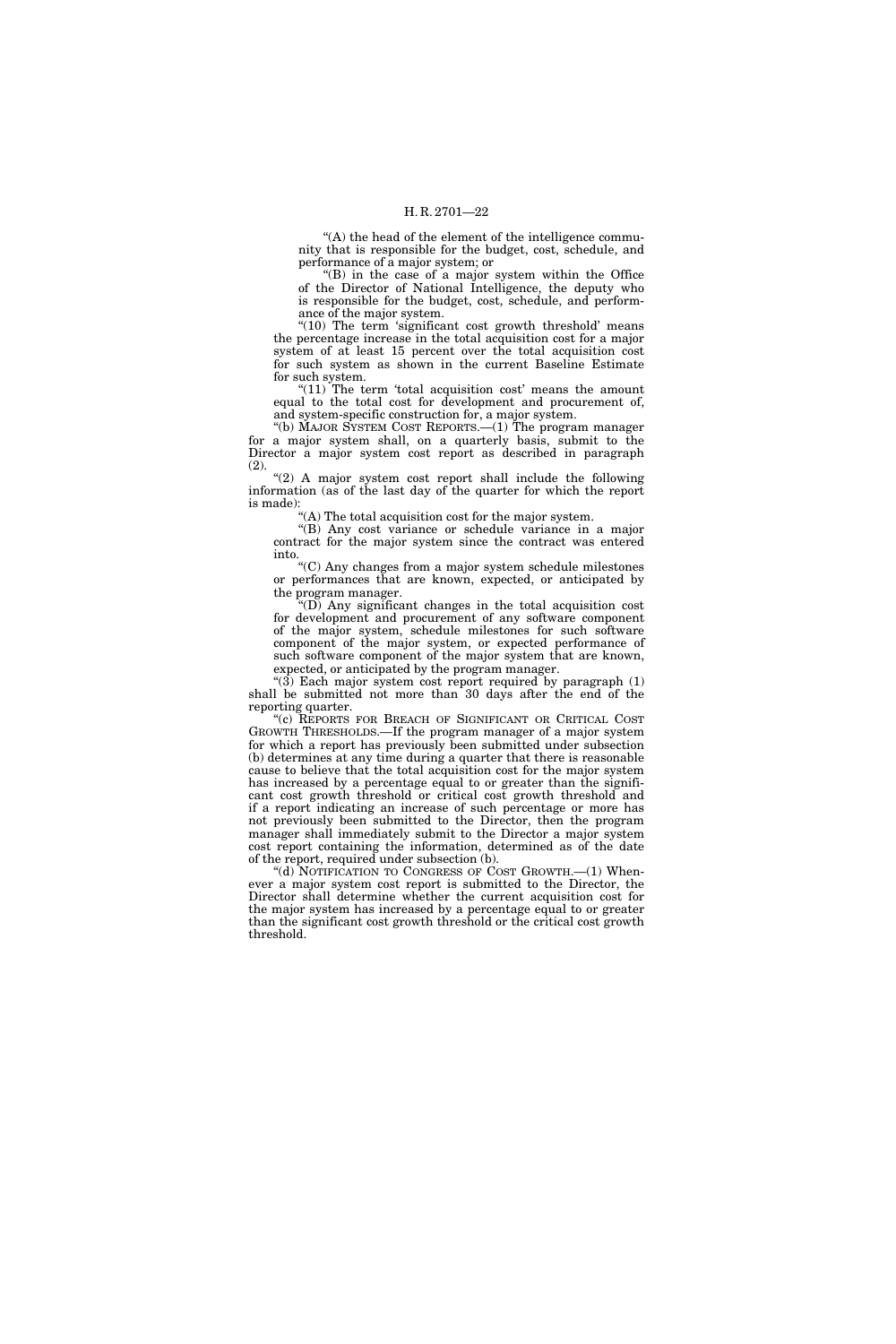''(2) If the Director determines that the current total acquisition cost has increased by a percentage equal to or greater than the significant cost growth threshold or critical cost growth threshold, the Director shall submit to Congress a Major System Congressional Report pursuant to subsection (e).

''(e) REQUIREMENT FOR MAJOR SYSTEM CONGRESSIONAL REPORT.—(1) Whenever the Director determines under subsection (d) that the total acquisition cost of a major system has increased by a percentage equal to or greater than the significant cost growth threshold for the major system, a Major System Congressional Report shall be submitted to Congress not later than 45 days after the date on which the Director receives the major system cost report for such major system.

" $(2)$  If the total acquisition cost of a major system (as determined by the Director under subsection (d)) increases by a percentage equal to or greater than the critical cost growth threshold for the program or subprogram, the Director shall take actions consistent with the requirements of section 506F.

''(f) MAJOR SYSTEM CONGRESSIONAL REPORT ELEMENTS.—(1) Except as provided in paragraph (2), each Major System Congressional Report shall include the following:

 $\mathcal{F}(A)$  The name of the major system.

''(B) The date of the preparation of the report.

 $\mathcal{C}(C)$  The program phase of the major system as of the date of the preparation of the report.

''(D) The estimate of the total acquisition cost for the major system expressed in constant base-year dollars and in current dollars.

 $E(E)$  The current Baseline Estimate for the major system in constant base-year dollars and in current dollars.

 $(F)$  A statement of the reasons for any increase in total acquisition cost for the major system.

"(G) The completion status of the major system—

"(i) expressed as the percentage that the number of years for which funds have been appropriated for the major system is of the number of years for which it is planned that funds will be appropriated for the major system; and

''(ii) expressed as the percentage that the amount of funds that have been appropriated for the major system is of the total amount of funds which it is planned will be appropriated for the major system.

''(H) The fiscal year in which the major system was first authorized and in which funds for such system were first appropriated by Congress.

''(I) The current change and the total change, in dollars and expressed as a percentage, in the total acquisition cost for the major system, stated both in constant base-year dollars and in current dollars.

''(J) The quantity of end items to be acquired under the major system and the current change and total change, if any, in that quantity.

"(K) The identities of the officers responsible for management and cost control of the major system.

''(L) The action taken and proposed to be taken to control future cost growth of the major system.

''(M) Any changes made in the performance or schedule milestones of the major system and the extent to which such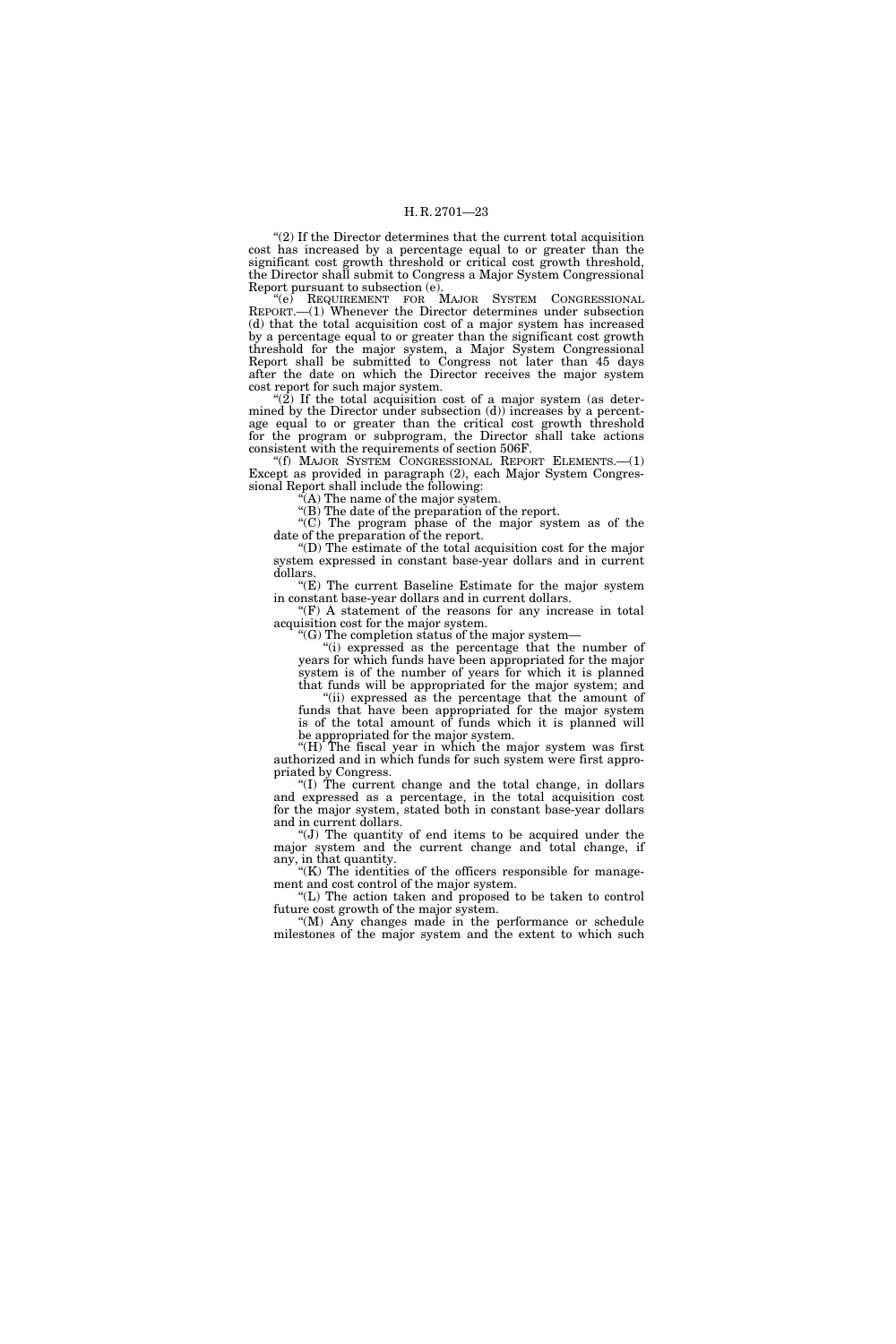changes have contributed to the increase in total acquisition cost for the major system.

''(N) The following contract performance assessment information with respect to each major contract under the major system:

''(i) The name of the contractor.

''(ii) The phase that the contract is in at the time of the preparation of the report.

''(iii) The percentage of work under the contract that has been completed.

"(iv) Any current change and the total change, in dollars and expressed as a percentage, in the contract cost.  $f'(v)$  The percentage by which the contract is currently

ahead of or behind schedule. "(vi) A narrative providing a summary explanation of the most significant occurrences, including cost and schedule variances under major contracts of the major

system, contributing to the changes identified and a discussion of the effect these occurrences will have on the future costs and schedule of the major system.

''(O) In any case in which one or more problems with a software component of the major system significantly contributed to the increase in costs of the major system, the action taken and proposed to be taken to solve such problems.

''(2) A Major System Congressional Report prepared for a major system for which the increase in the total acquisition cost is due to termination or cancellation of the entire major system shall include only—

"( $\hat{A}$ ) the information described in subparagraphs  $(A)$ through (F) of paragraph (1); and

''(B) the total percentage change in total acquisition cost for such system.

"(g) PROHIBITION ON OBLIGATION OF FUNDS.—If a determination of an increase by a percentage equal to or greater than the significant cost growth threshold is made by the Director under subsection (d) and a Major System Congressional Report containing the information described in subsection (f) is not submitted to Congress under subsection  $(e)(1)$ , or if a determination of an increase by a percentage equal to or greater than the critical cost growth threshold is made by the Director under subsection (d) and the Major System Congressional Report containing the information described in subsection (f) and section  $506F(b)(3)$  and the certification required by section 506F(b)(2) are not submitted to Congress under subsection (e)(2), funds appropriated for construction, research, development, test, evaluation, and procurement may not be obligated for a major contract under the major system. The prohibition on the obligation of funds for a major system shall cease to apply at the end of the 45-day period that begins on the date—

''(1) on which Congress receives the Major System Congressional Report under subsection (e)(1) with respect to that major system, in the case of a determination of an increase by a percentage equal to or greater than the significant cost growth threshold (as determined in subsection (d)); or

''(2) on which Congress receives both the Major System Congressional Report under subsection (e)(2) and the certification of the Director under section 506F(b)(2) with respect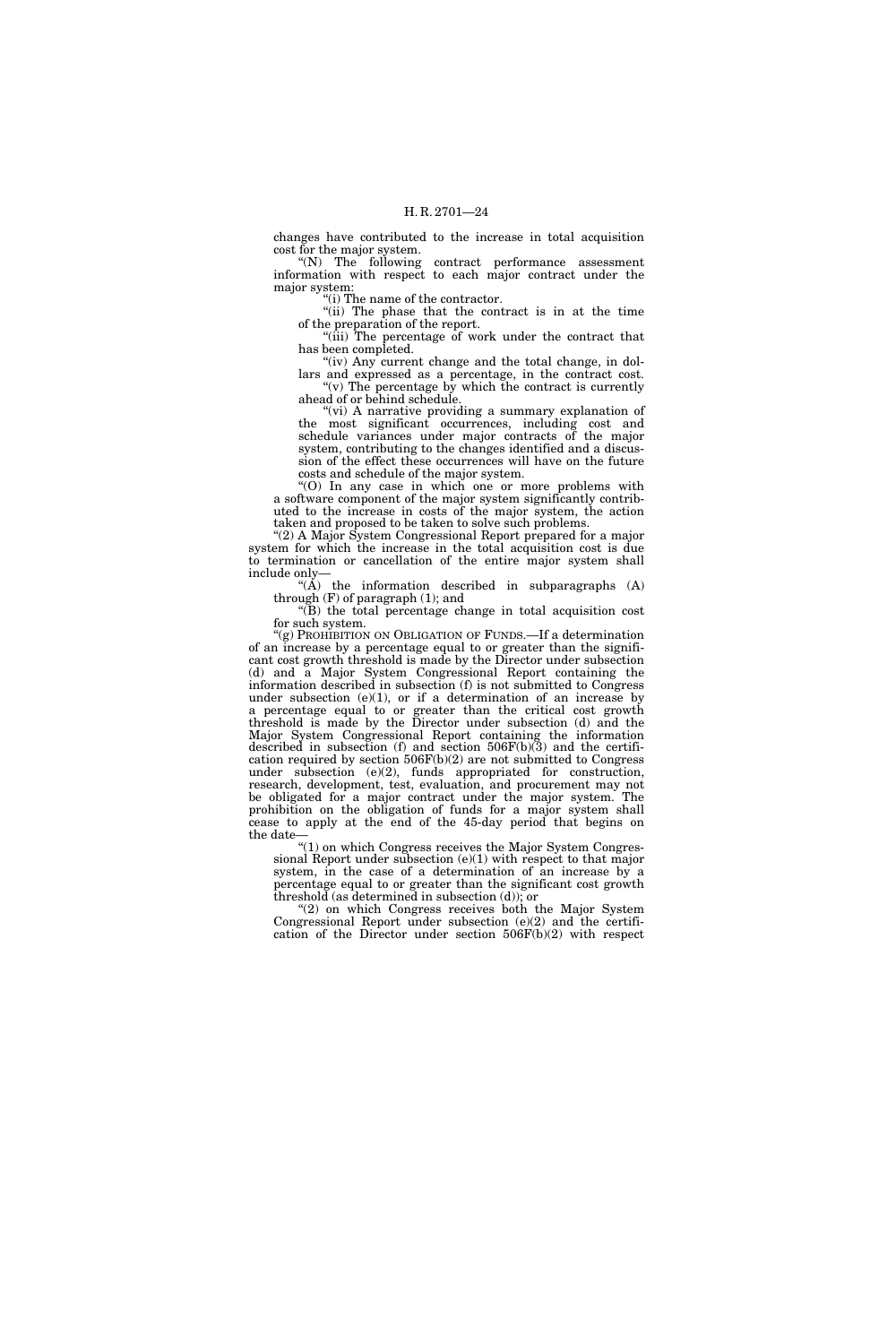to that major system, in the case of an increase by a percentage equal to or greater than the critical cost growth threshold (as determined under subsection (d)).

''(h) TREATMENT OF COST INCREASES PRIOR TO ENACTMENT OF INTELLIGENCE AUTHORIZATION ACT FOR FISCAL YEAR 2010.—(1) Not later than 180 days after the date of the enactment of the Intelligence Authorization Act for Fiscal Year 2010, the Director—

"(A) shall, for each major system, determine if the total acquisition cost of such major system increased by a percentage equal to or greater than the significant cost growth threshold or the critical cost growth threshold prior to such date of enactment;

''(B) shall establish for each major system for which the total acquisition cost has increased by a percentage equal to or greater than the significant cost growth threshold or the critical cost growth threshold prior to such date of enactment a revised current Baseline Estimate based upon an updated cost estimate;

''(C) may, for a major system not described in subparagraph (B), establish a revised current Baseline Estimate based upon an updated cost estimate; and

''(D) shall submit to Congress a report describing—

"(i) each determination made under subparagraph (A); ''(ii) each revised current Baseline Estimate established for a major system under subparagraph (B); and

"(iii) each revised current Baseline Estimate established for a major system under subparagraph (C), including the percentage increase of the total acquisition cost of such major system that occurred prior to the date of the enactment of such Act.

"(2) The revised current Baseline Estimate established for a major system under subparagraph (B) or (C) of paragraph (1) shall be the 2010 adjusted total acquisition cost for the major system and may include the estimated cost of conducting any vulnerability assessments for such major system required under section 506C. ''(i) REQUIREMENTS TO USE BASE YEAR DOLLARS.—Any deter-

mination of a percentage increase under this section shall be stated in terms of constant base year dollars.

''(j) FORM OF REPORT.—Any report required to be submitted under this section may be submitted in a classified form."

(2) APPLICABILITY DATE OF QUARTERLY REPORTS.—The first report required to be submitted under subsection (b) of section 506E of the National security Act of 1947, as added by paragraph (1) of this subsection, shall be submitted with respect to the first fiscal quarter that begins on a date that is not less than 180 days after the date of the enactment of this Act.

(3) TABLE OF CONTENTS AMENDMENT.—The table of contents in the first section of that Act, as amended by section 322 of this Act, is further amended by inserting after the item relating to section 506D, as added by section  $322(a)(2)$ , the following new item:

''Sec. 506E. Reports on the acquisition of major systems.''.

(b) MAJOR DEFENSE ACQUISITION PROGRAMS.—Nothing in this section, section 324, or an amendment made by this section or section 324, shall be construed to exempt an acquisition program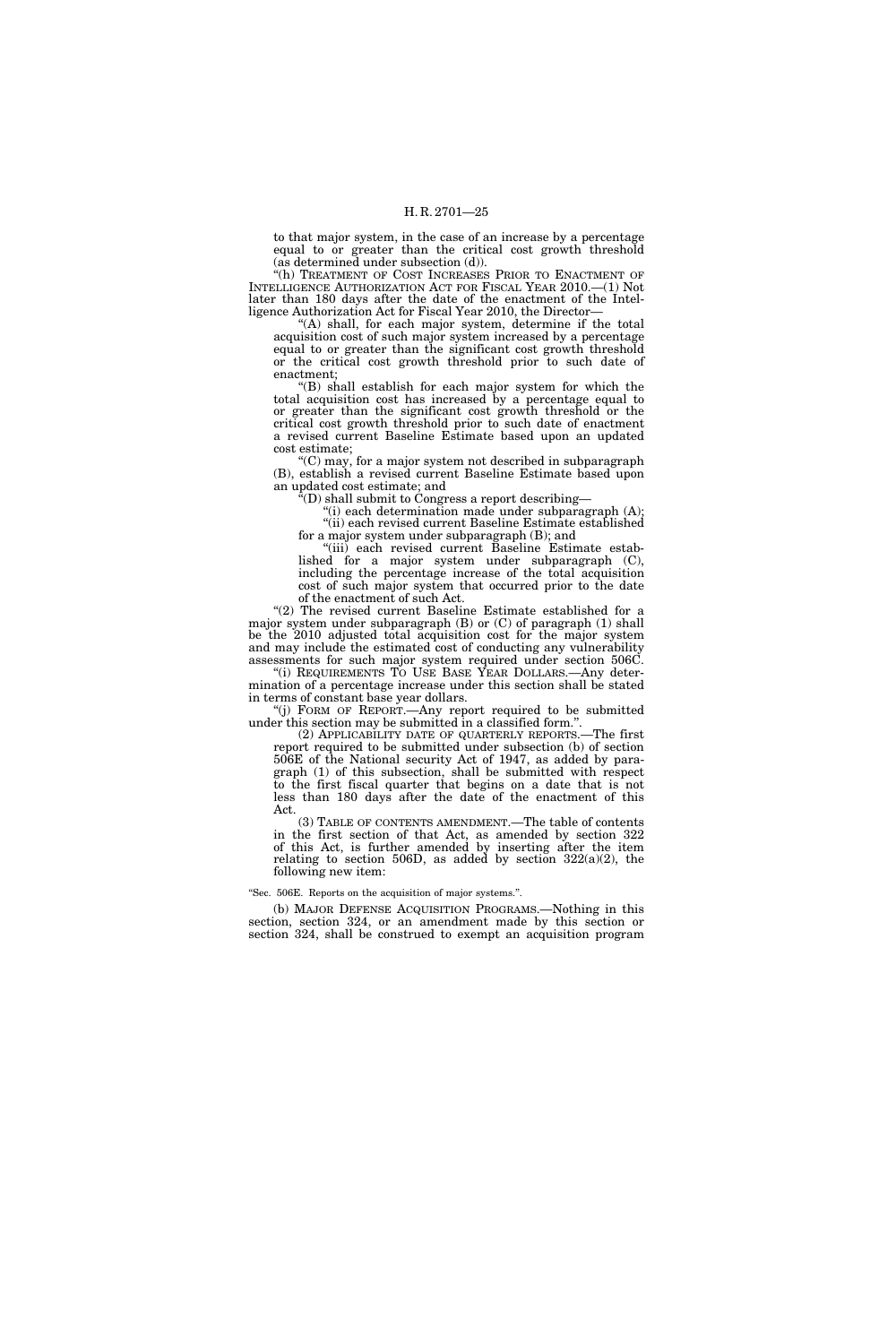of the Department of Defense from the requirements of chapter 144 of title 10, United States Code or Department of Defense Directive 5000, to the extent that such requirements are otherwise applicable.

#### **SEC. 324. CRITICAL COST GROWTH IN MAJOR SYSTEMS.**

(a) IN GENERAL.—Title V of the National Security Act of 1947 (50 U.S.C. 413 et seq.), as amended by section 323 of this Act, is further amended by inserting after section 506E, as added by section 323(a), the following new section:

#### ''CRITICAL COST GROWTH IN MAJOR SYSTEMS

''SEC. 506F. (a) REASSESSMENT OF MAJOR SYSTEM.—If the Director of National Intelligence determines under section 506E(d) that the total acquisition cost of a major system has increased by a percentage equal to or greater than the critical cost growth threshold for the major system, the Director shall—

''(1) determine the root cause or causes of the critical cost growth, in accordance with applicable statutory requirements, policies, procedures, and guidance; and

''(2) carry out an assessment of—

''(A) the projected cost of completing the major system if current requirements are not modified;

''(B) the projected cost of completing the major system based on reasonable modification of such requirements;  $(C)$  the rough order of magnitude of the costs of any reasonable alternative system or capability; and

''(D) the need to reduce funding for other systems due to the growth in cost of the major system.

''(b) PRESUMPTION OF TERMINATION.—(1) After conducting the reassessment required by subsection (a) with respect to a major system, the Director shall terminate the major system unless the Director submits to Congress a Major System Congressional Report containing a certification in accordance with paragraph (2) and the information described in paragraph (3). The Director shall submit such Major System Congressional Report and certification not later than 90 days after the date the Director receives the relevant major system cost report under subsection (b) or (c) of section 506E.

 $(2)$  A certification described by this paragraph with respect to a major system is a written certification that—

"(A) the continuation of the major system is essential to the national security;

''(B) there are no alternatives to the major system that will provide acceptable capability to meet the intelligence requirement at less cost;

''(C) the new estimates of the total acquisition cost have been determined by the Director to be reasonable;

''(D) the major system is a higher priority than other systems whose funding must be reduced to accommodate the growth in cost of the major system; and

 $E(E)$  the management structure for the major system is adequate to manage and control the total acquisition cost.

''(3) A Major System Congressional Report accompanying a written certification under paragraph (2) shall include, in addition to the requirements of section 506E(e), the root cause analysis and assessment carried out pursuant to subsection (a), the basis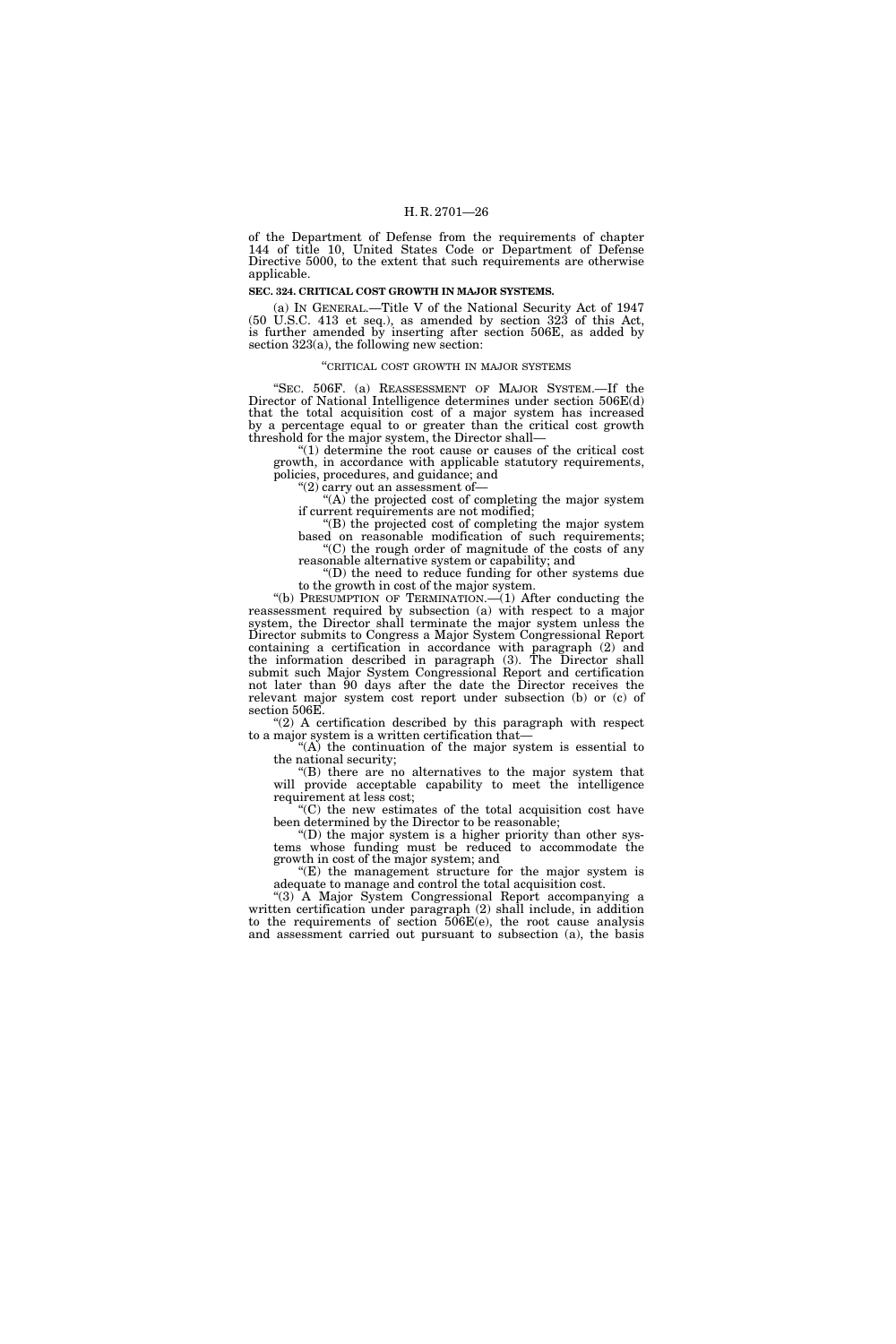for each determination made in accordance with subparagraphs (A) through (E) of paragraph (2), and a description of all funding changes made as a result of the growth in the cost of the major system, including reductions made in funding for other systems to accommodate such cost growth, together with supporting documentation.

''(c) ACTIONS IF MAJOR SYSTEM NOT TERMINATED.—If the Director elects not to terminate a major system pursuant to subsection (b), the Director shall—

" $(1)$  restructure the major system in a manner that addresses the root cause or causes of the critical cost growth, as identified pursuant to subsection (a), and ensures that the system has an appropriate management structure as set forth in the certification submitted pursuant to subsection  $(b)(2)(E)$ ;

 $(2)$  rescind the most recent Milestone approval for the major system;

"(3) require a new Milestone approval for the major system before taking any action to enter a new contract, exercise an option under an existing contract, or otherwise extend the scope of an existing contract under the system, except to the extent determined necessary by the Milestone Decision Authority, on a nondelegable basis, to ensure that the system may be restructured as intended by the Director without unnecessarily wasting resources;

''(4) establish a revised current Baseline Estimate for the major system based upon an updated cost estimate; and " $(5)$  conduct regular reviews of the major system.

''(d) ACTIONS IF MAJOR SYSTEM TERMINATED.—If a major system is terminated pursuant to subsection (b), the Director shall submit to Congress a written report setting forth—

''(1) an explanation of the reasons for terminating the major system;

 $(2)$  the alternatives considered to address any problems in the major system; and

''(3) the course the Director plans to pursue to meet any intelligence requirements otherwise intended to be met by the major system.

''(e) FORM OF REPORT.—Any report or certification required to be submitted under this section may be submitted in a classified form.

''(f) WAIVER.—(1) The Director may waive the requirements of subsections  $(d)(2)$ ,  $(e)$ , and  $(g)$  of section 506E and subsections  $(a)(2)$ ,  $(b)$ ,  $(c)$ , and  $(d)$  of this section with respect to a major system if the Director determines that at least 90 percent of the amount of the current Baseline Estimate for the major system has been expended.

" $(2)(A)$  If the Director grants a waiver under paragraph  $(1)$ with respect to a major system, the Director shall submit to the congressional intelligence committees written notice of the waiver that includes—

"(i) the information described in section  $506E(f)$ ; and

''(ii) if the current total acquisition cost of the major system has increased by a percentage equal to or greater than the critical cost growth threshold—

''(I) a determination of the root cause or causes of the critical cost growth, as described in subsection  $(a)(1)$ ; and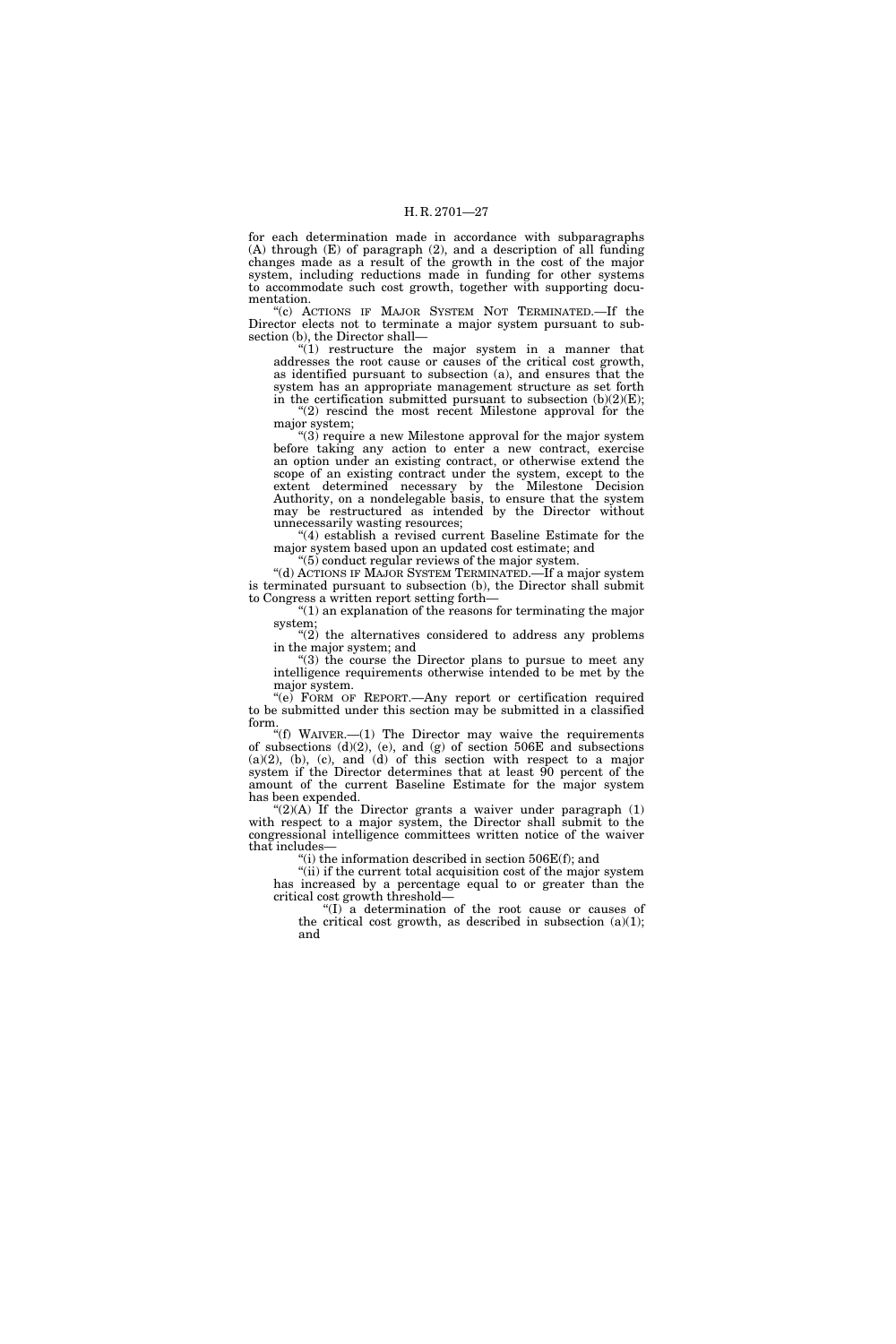''(II) a certification that includes the elements described in subparagraphs  $(A)$ ,  $(B)$ , and  $(E)$  of subsection  $(b)(2)$ . ''(B) The Director shall submit the written notice required by subparagraph (A) not later than 90 days after the date that the Director receives a major system cost report under subsection (b) or (c) of section 506E that indicates that the total acquisition cost for the major system has increased by a percentage equal to or greater than the significant cost growth threshold or critical cost growth threshold.

 $C(g)$  DEFINITIONS.—In this section, the terms 'cost estimate', 'critical cost growth threshold', 'current Baseline Estimate', 'major system', and 'total acquisition cost' have the meaning given those terms in section 506E(a).''.

(b) TABLE OF CONTENTS AMENDMENT.—The table of contents in the first section of that Act, as amended by section 323 of this Act, is further amended by inserting after the items relating to section 506E, as added by section  $323(a)(3)$ , the following new item:

#### ''Sec. 506F. Critical cost growth in major systems.''.

#### **SEC. 325. FUTURE BUDGET PROJECTIONS.**

(a) IN GENERAL.—Title V of the National Security Act of 1947 (50 U.S.C. 413 et seq.), as amended by section 324 of this Act, is further amended by inserting after section 506F, as added by section 324(a), the following new section:

#### ''FUTURE BUDGET PROJECTIONS

''SEC. 506G. (a) FUTURE YEAR INTELLIGENCE PLANS.—(1) The Director of National Intelligence, with the concurrence of the Director of the Office of Management and Budget, shall provide to the congressional intelligence committees a Future Year Intelligence Plan, as described in paragraph (2), for—

"(A) each expenditure center in the National Intelligence Program; and

''(B) each major system in the National Intelligence Program.

 $\tilde{f}(2)$ (A) A Future Year Intelligence Plan submitted under this subsection shall include the year-by-year proposed funding for each center or system referred to in subparagraph  $(A)$  or  $(B)$  of paragraph (1), for the budget year for which the Plan is submitted and not less than the 4 subsequent fiscal years.

''(B) A Future Year Intelligence Plan submitted under subparagraph (B) of paragraph (1) for a major system shall include— "(i) the estimated total life-cycle cost of such major system;

and "(ii) major milestones that have significant resource

implications for such major system. ''(b) LONG-TERM BUDGET PROJECTIONS.—(1) The Director of National Intelligence, with the concurrence of the Director of the Office of Management and Budget, shall provide to the congressional intelligence committees a Long-term Budget Projection for each element of the intelligence community funded under the National Intelligence Program acquiring a major system that includes the budget for such element for the 5-year period that begins on the day after the end of the last fiscal year for which year-by-year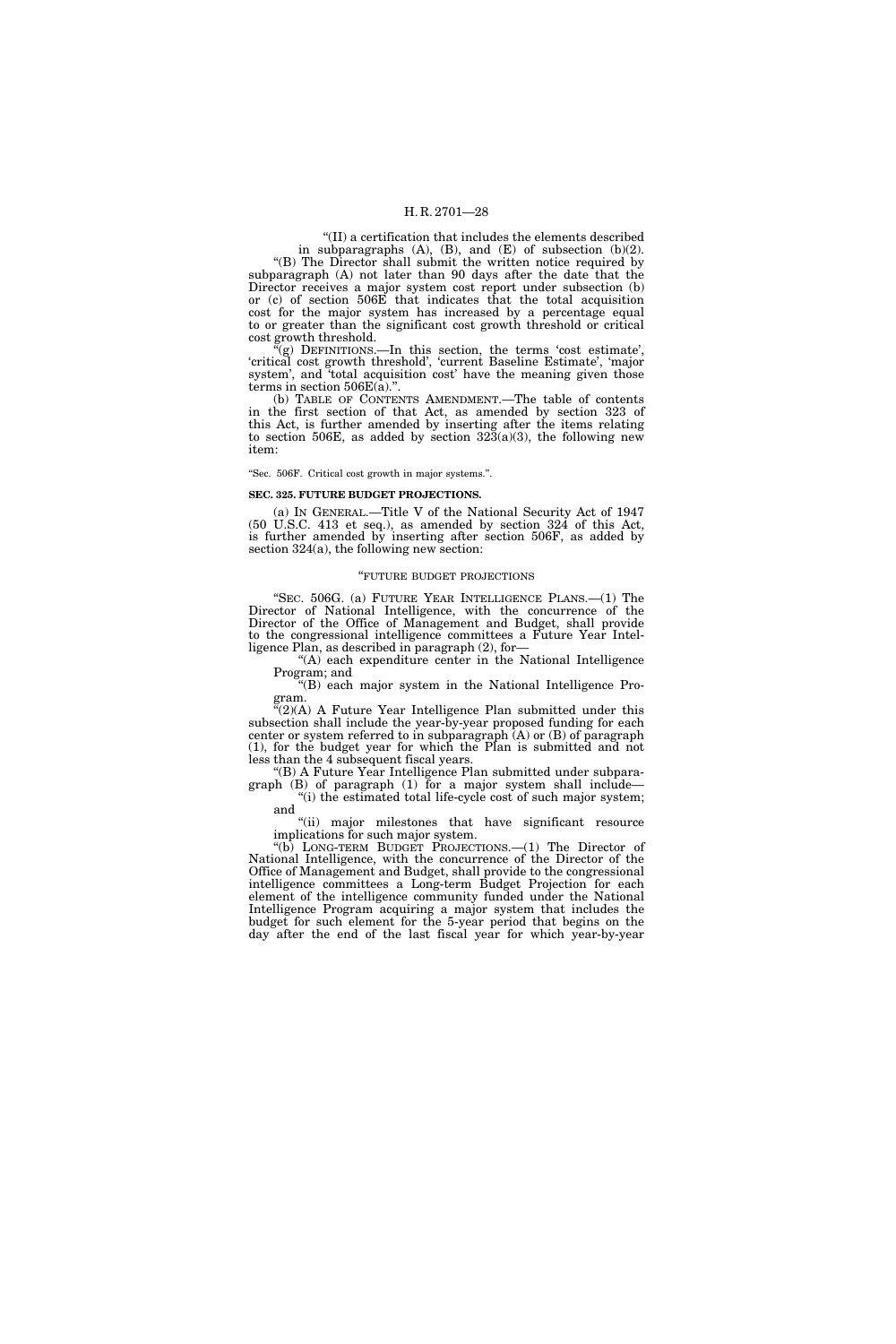proposed funding is included in a Future Year Intelligence Plan for such major system in accordance with subsection  $(a)(2)(A)$ . (2) A Long-term Budget Projection submitted under paragraph

(1) shall include—

''(A) projections for the appropriate element of the intelligence community for—

"(i) pay and benefits of officers and employees of such element;

''(ii) other operating and support costs and minor acquisitions of such element;

"(iii) research and technology required by such element; "(iv) current and planned major system acquisitions for such element;

" $(v)$  any future major system acquisitions for such element; and

''(vi) any additional funding projections that the Director of National Intelligence considers appropriate;

''(B) a budget projection based on effective cost and schedule execution of current or planned major system acquisitions and application of Office of Management and Budget inflation estimates to future major system acquisitions;

''(C) any additional assumptions and projections that the Director of National Intelligence considers appropriate; and

''(D) a description of whether, and to what extent, the total projection for each year exceeds the level that would result from applying the most recent Office of Management and Budget inflation estimate to the budget of that element of the intelligence community.

''(c) SUBMISSION TO CONGRESS.—The Director of National Intelligence, with the concurrence of the Director of the Office of Management and Budget, shall submit to the congressional intelligence committees each Future Year Intelligence Plan or Long-term Budget Projection required under subsection (a) or (b) for a fiscal year at the time that the President submits to Congress the budget for such fiscal year pursuant section 1105 of title 31, United States Code.

"(d) MAJOR SYSTEM AFFORDABILITY REPORT.—(1) The Director of National Intelligence, with the concurrence of the Director of the Office of Management and Budget, shall prepare a report on the acquisition of a major system funded under the National Intelligence Program before the time that the President submits to Congress the budget for the first fiscal year in which appropriated funds are anticipated to be obligated for the development or procurement of such major system.

 $(2)$  The report on such major system shall include an assessment of whether, and to what extent, such acquisition, if developed, procured, and operated, is projected to cause an increase in the most recent Future Year Intelligence Plan and Long-term Budget Projection submitted under section 506G for an element of the intelligence community.

" $(\overline{3})$  The Director of National Intelligence shall update the report whenever an independent cost estimate must be updated pursuant to section  $506A(a)(4)$ .

"(4) The Director of National Intelligence shall submit each report required by this subsection at the time that the President submits to Congress the budget for a fiscal year pursuant to section 1105 of title 31, United States Code.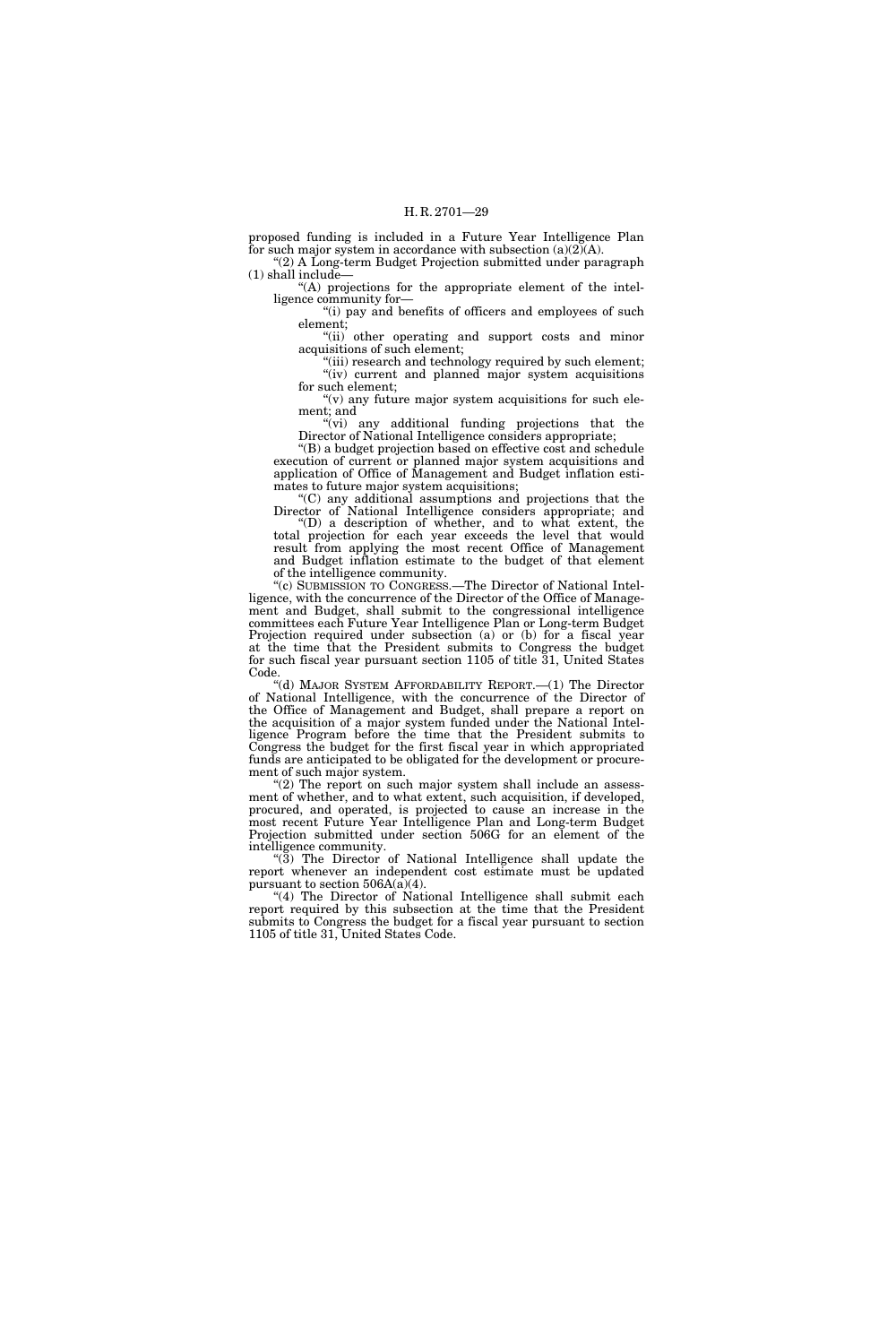''(e) DEFINITIONS.—In this section:

" $(1)$  BUDGET YEAR.—The term 'budget year' means the next fiscal year for which the President is required to submit to Congress a budget pursuant to section 1105 of title 31, United States Code.

"(2) INDEPENDENT COST ESTIMATE; MAJOR SYSTEM.—The terms 'independent cost estimate' and 'major system' have the meaning given those terms in section 506A(e)."

(b) APPLICABILITY DATE.—The first Future Year Intelligence Plan and Long-term Budget Projection required to be submitted under subsection (a) and (b) of section 506G of the National Security Act of 1947, as added by subsection (a), shall be submitted to the congressional intelligence committees at the time that the President submits to Congress the budget for fiscal year 2012 pursuant to section 1105 of title 31, United States Code.

(c) CONFORMING AMENDMENTS.—

(1) TABLE OF CONTENTS AMENDMENT.—The table of contents in the first section of that Act, as amended by section 324 of this Act, is further amended by inserting after the items relating to section 506F, as added by section 324(b), the following new item:

#### ''Sec. 506G. Future budget projections.''.

(2) REPEAL OF DUPLICATIVE PROVISION.—Section 8104 of the Department of Defense Appropriations Act, 2010 (50 U.S.C. 415a–3; Public Law 111–118; 123 Stat. 3451) is repealed.

#### **SEC. 326. NATIONAL INTELLIGENCE PROGRAM FUNDED ACQUISI-TIONS.**

Subsection (n) of section 102A of the National Security Act of 1947 (50 U.S.C. 403–1) is amended by adding at the end the following new paragraph:

" $(4)(A)$  In addition to the authority referred to in paragraph (1), the Director of National Intelligence may authorize the head of an element of the intelligence community to exercise an acquisition authority referred to in section 3 or 8(a) of the Central Intelligence Agency Act of 1949 (50 U.S.C. 403c and 403j(a)) for an acquisition by such element that is more than 50 percent funded under the National Intelligence Program.

''(B) The head of an element of the intelligence community may not exercise an authority referred to in subparagraph (A) until—

"(i) the head of such element (without delegation) submits to the Director of National Intelligence a written request that includes—

''(I) a description of such authority requested to be exercised;

''(II) an explanation of the need for such authority, including an explanation of the reasons that other authorities are insufficient; and

''(III) a certification that the mission of such element would be—

"(aa) impaired if such authority is not exercised; or

''(bb) significantly and measurably enhanced if such authority is exercised; and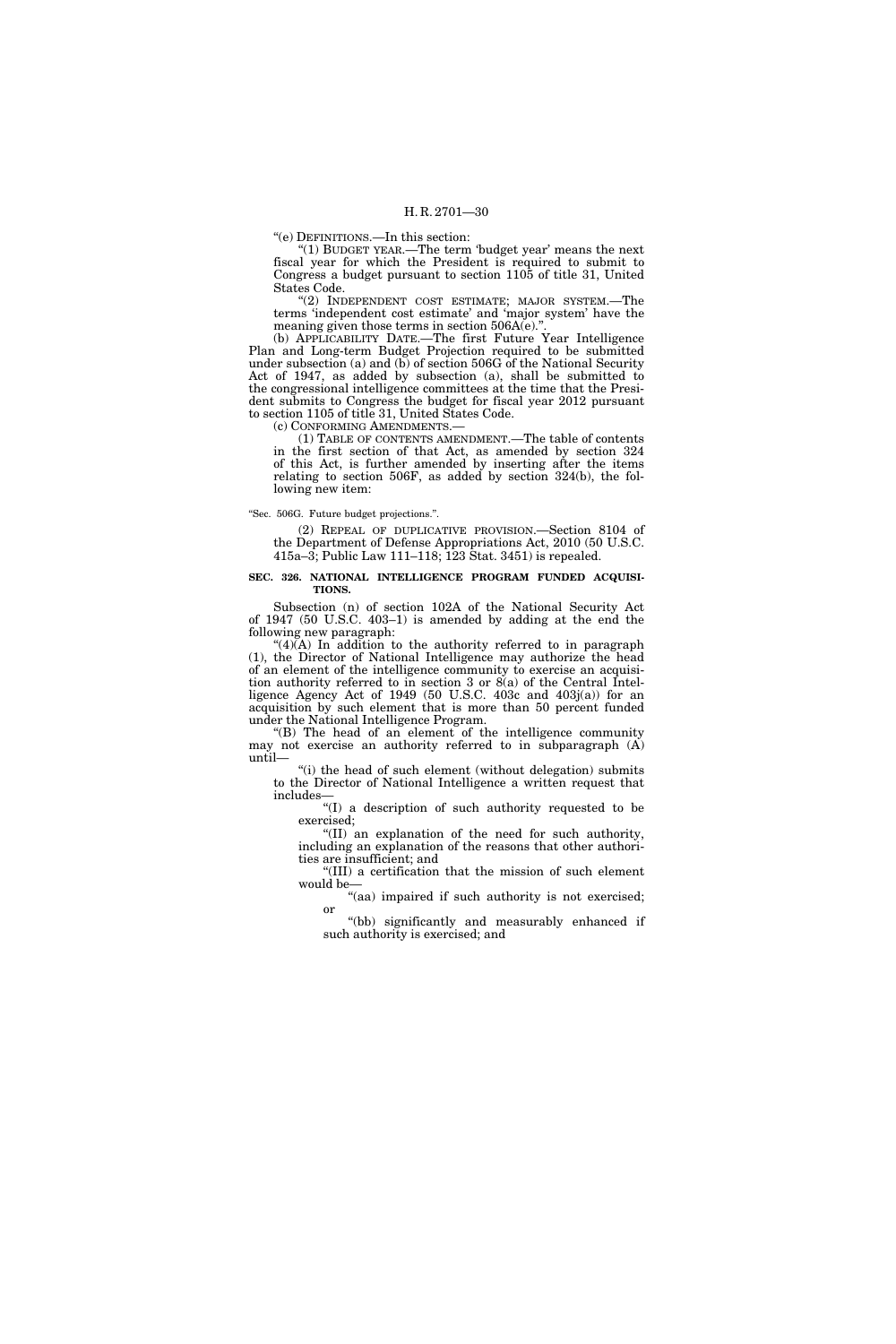''(ii) the Director of National Intelligence issues a written authorization that includes—

''(I) a description of the authority referred to in subparagraph  $(A)$  that is authorized to be exercised; and "(II) a justification to support the exercise of such authority.

''(C) A request and authorization to exercise an authority referred to in subparagraph (A) may be made with respect to an individual acquisition or with respect to a specific class of acquisitions described in the request and authorization referred to in subparagraph (B).

" $(D)$  $(i)$  A request from a head of an element of the intelligence community located within one of the departments described in clause (ii) to exercise an authority referred to in subparagraph (A) shall be submitted to the Director of National Intelligence in accordance with any procedures established by the head of such department.

"(ii) The departments described in this clause are the Department of Defense, the Department of Energy, the Department of Homeland Security, the Department of Justice, the Department of State, and the Department of the Treasury.

 $E(E)(i)$  The head of an element of the intelligence community may not be authorized to utilize an authority referred to in subparagraph (A) for a class of acquisitions for a period of more than 3 years, except that the Director of National Intelligence (without delegation) may authorize the use of such an authority for not more than 6 years.

''(ii) Each authorization to utilize an authority referred to in subparagraph (A) may be extended in accordance with the requirements of subparagraph (B) for successive periods of not more than 3 years, except that the Director of National Intelligence (without delegation) may authorize an extension period of not more than 6 years.

''(F) Subject to clauses (i) and (ii) of subparagraph (E), the Director of National Intelligence may only delegate the authority of the Director under subparagraphs  $(A)$  through  $(E)$  to the Principal Deputy Director of National Intelligence or a Deputy Director of National Intelligence.

''(G) The Director of National Intelligence shall submit—

''(i) to the congressional intelligence committees a notification of an authorization to exercise an authority referred to in subparagraph (A) or an extension of such authorization that includes the written authorization referred to in subpara $graph(B)(ii)$ ; and

"(ii) to the Director of the Office of Management and Budget a notification of an authorization to exercise an authority referred to in subparagraph (A) for an acquisition or class of acquisitions that will exceed \$50,000,000 annually.

''(H) Requests and authorizations to exercise an authority referred to in subparagraph (A) shall remain available within the Office of the Director of National Intelligence for a period of at least 6 years following the date of such request or authorization.

''(I) Nothing in this paragraph may be construed to alter or otherwise limit the authority of the Central Intelligence Agency to independently exercise an authority under section 3 or  $8(a)$ of the Central Intelligence Agency Act of 1949 (50 U.S.C. 403c and  $403j(a)$ .".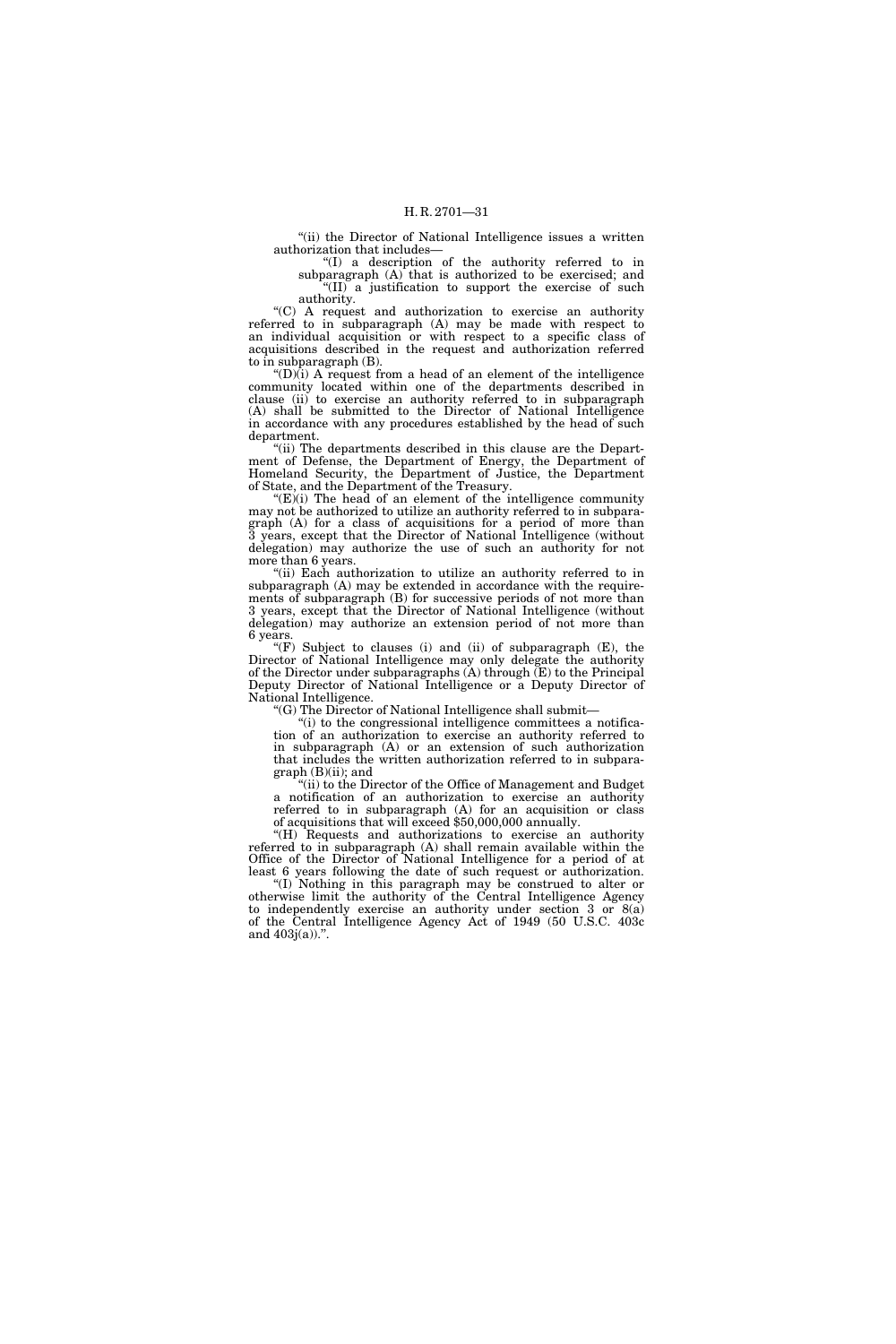### **Subtitle D—Congressional Oversight, Plans, and Reports**

#### **SEC. 331. NOTIFICATION PROCEDURES.**

(a) PROCEDURES.—Section 501(c) of the National Security Act of  $1947$  (50 U.S.C.  $413(c)$ ) is amended by striking "such procedures" and inserting "such written procedures".

(b) INTELLIGENCE ACTIVITIES.—Section  $502(a)(2)$  of such Act  $(50 \text{ U.S.C. } 413a(a)(2))$  is amended by inserting "(including the legal basis under which the intelligence activity is being or was conducted)" after "concerning intelligence activities"

(c) COVERT ACTIONS.—Section 503 of such Act (50 U.S.C. 413b) is amended—

 $(1)$  in subsection  $(b)(2)$ , by inserting "(including the legal basis under which the covert action is being or was conducted)'' after "concerning covert actions";

 $(2)$  in subsection  $(c)$ —

 $(A)$  in paragraph  $(1)$ , by inserting "in writing" after "be reported";

(B) in paragraph (4), by striking ''committee. When'' and inserting the following: ''committee.

" $(5)$ (A) When"; and

(C) in paragraph (5), as designated by subparagraph  $(B)$ —

(i) in subparagraph (A), as so designated— (I) by inserting '', or a notification provided under subsection  $(d)(1)$ ," after "access to a finding"; (II) by inserting ''written'' before ''statement''; and

(ii) by adding at the end the following new subparagraph:

" $(B)$  Not later than 180 days after a statement of reasons is submitted in accordance with subparagraph (A) or this subparagraph, the President shall ensure that—

"(i) all members of the congressional intelligence" committees are provided access to the finding or notification; or

"(ii) a statement of reasons that it is essential to continue to limit access to such finding or such notification to meet extraordinary circumstances affecting vital interests of the United States is submitted to the Members of Congress specified in paragraph  $(2)."$ 

(3) in subsection (d)—

(A) by striking "(d) The President" and inserting " $(d)(1)$ The President'';

(B) in paragraph (1), as designated by subparagraph (A), by inserting ''in writing'' after ''notified''; and

(C) by adding at the end the following new paragraph: "(2) In determining whether an activity constitutes a significant undertaking for purposes of paragraph (1), the President shall consider whether the activity—

''(A) involves significant risk of loss of life;

''(B) requires an expansion of existing authorities, including authorities relating to research, development, or operations;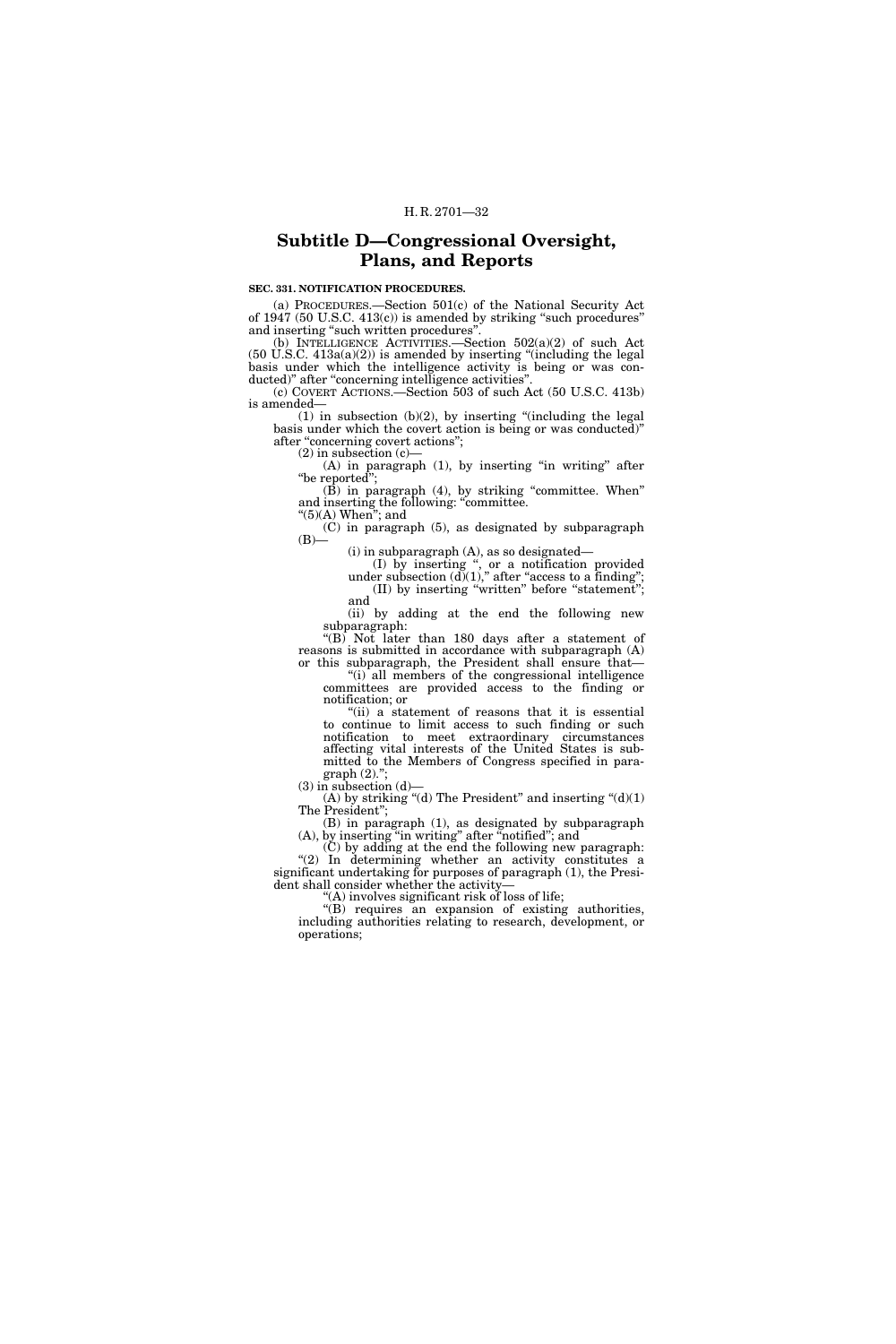''(C) results in the expenditure of significant funds or other resources;

''(D) requires notification under section 504;

 $\sqrt{\text{E}}$ ) gives rise to a significant risk of disclosing intelligence sources or methods; or

''(F) presents a reasonably foreseeable risk of serious damage to the diplomatic relations of the United States if such activity were disclosed without authorization.''; and

(4) by adding at the end the following new subsection: " $(g)(1)$  In any case where access to a finding reported under subsection (c) or notification provided under subsection  $(d)(1)$  is not made available to all members of a congressional intelligence committee in accordance with subsection (c)(2), the President shall notify all members of such committee that such finding or such notification has been provided only to the members specified in subsection  $(c)(2)$ .

" $(2)$  In any case where access to a finding reported under subsection (c) or notification provided under subsection  $(d)(1)$  is not made available to all members of a congressional intelligence committee in accordance with subsection  $(c)(2)$ , the President shall provide to all members of such committee a general description regarding the finding or notification, as applicable, consistent with the reasons for not yet fully informing all members of such committee.

''(3) The President shall maintain—

''(A) a record of the members of Congress to whom a finding is reported under subsection (c) or notification is provided under subsection (d)(1) and the date on which each member of Congress receives such finding or notification; and

''(B) each written statement provided under subsection  $(c)(5)$ .".

#### **SEC. 332. CERTIFICATION OF COMPLIANCE WITH OVERSIGHT REQUIREMENTS.**

(a) IN GENERAL.—Title V of the National Security Act of 1947 (50 U.S.C. 413 et seq.), as amended by section 325 of this Act, is further amended by adding at the end the following new section:

''CERTIFICATION OF COMPLIANCE WITH OVERSIGHT REQUIREMENTS

''SEC. 508. The head of each element of the intelligence community shall annually submit to the congressional intelligence committees—

" $(1)$  a certification that, to the best of the knowledge of the head of such element—

''(A) the head of such element is in full compliance with the requirements of this title; and

''(B) any information required to be submitted by the head of such element under this Act before the date of the submission of such certification has been properly submitted; or

" $(2)$  if the head of such element is unable to submit a certification under paragraph (1), a statement—

"(A) of the reasons the head of such element is unable to submit such a certification;

''(B) describing any information required to be submitted by the head of such element under this Act before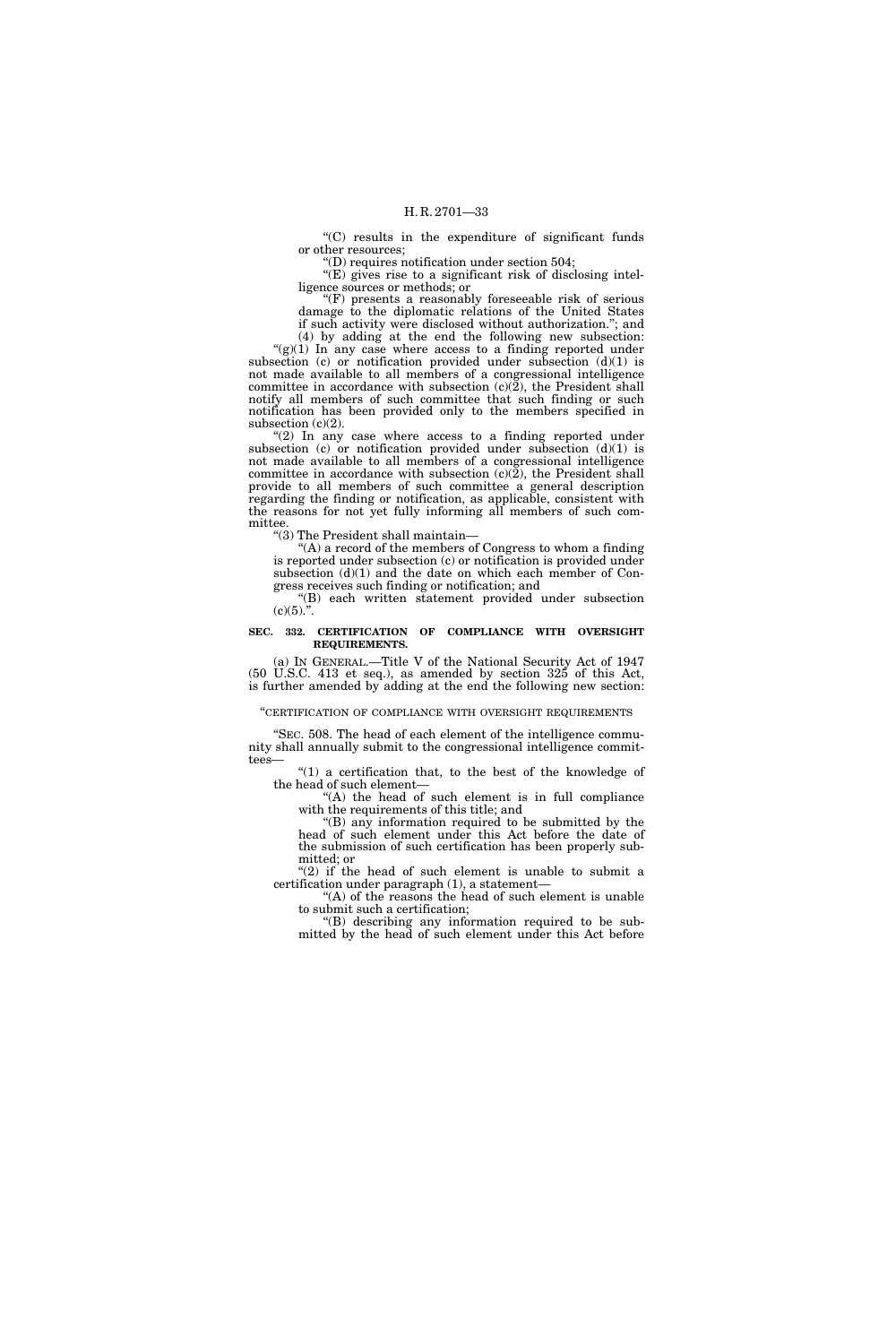the date of the submission of such statement that has not been properly submitted; and

''(C) that the head of such element will submit such information as soon as possible after the submission of such statement."

(b) APPLICABILITY DATE.—The first certification or statement required to be submitted by the head of each element of the intelligence community under section 508 of the National Security Act of 1947, as added by subsection (a), shall be submitted not later than 90 days after the date of the enactment of this Act.

(c) TABLE OF CONTENTS AMENDMENT.—The table of contents in the first section of the National Security Act of 1947, as amended by section 325 of this Act, is further amended by inserting after the item related to section 507 the following new item:

#### ''Sec. 508. Certification of compliance with oversight requirements.''.

#### **SEC. 333. REPORT ON DETENTION AND INTERROGATION ACTIVITIES.**

(a) REQUIREMENT FOR REPORT.—Not later than December 1, 2010, the Director of National Intelligence, in coordination with the Attorney General and the Secretary of Defense, shall submit to the congressional intelligence committees a comprehensive report containing—

(1) the policies and procedures of the United States Government governing participation by an element of the intelligence community in the interrogation of individuals detained by the United States who are suspected of international terrorism with the objective, in whole or in part, of acquiring national intelligence, including such policies and procedures of each appropriate element of the intelligence community or interagency body established to carry out interrogations;

(2) the policies and procedures relating to any detention by the Central Intelligence Agency of such individuals in accordance with Executive Order 13491;

(3) the legal basis for the policies and procedures referred to in paragraphs  $(1)$  and  $(2)$ ;

(4) the training and research to support the policies and procedures referred to in paragraphs (1) and (2); and

(5) any action that has been taken to implement section 1004 of the Detainee Treatment Act of 2005 (42 U.S.C. 2000dd– 1).

(b) OTHER SUBMISSION OF REPORT.—

(1) CONGRESSIONAL ARMED SERVICES COMMITTEES.—To the extent that the report required by subsection (a) addresses an element of the intelligence community within the Department of Defense, the Director of National Intelligence, in consultation with the Secretary of Defense, shall submit that portion of the report, and any associated material that is necessary to make that portion understandable, to the Committee on Armed Services of the Senate and the Committee on Armed Services of the House of Representatives. The Director of National Intelligence may authorize redactions of the report and any associated materials submitted pursuant to this paragraph, if such redactions are consistent with the protection of sensitive intelligence sources and methods.

(2) CONGRESSIONAL JUDICIARY COMMITTEES.—To the extent that the report required by subsection (a) addresses an element of the intelligence community within the Department of Justice,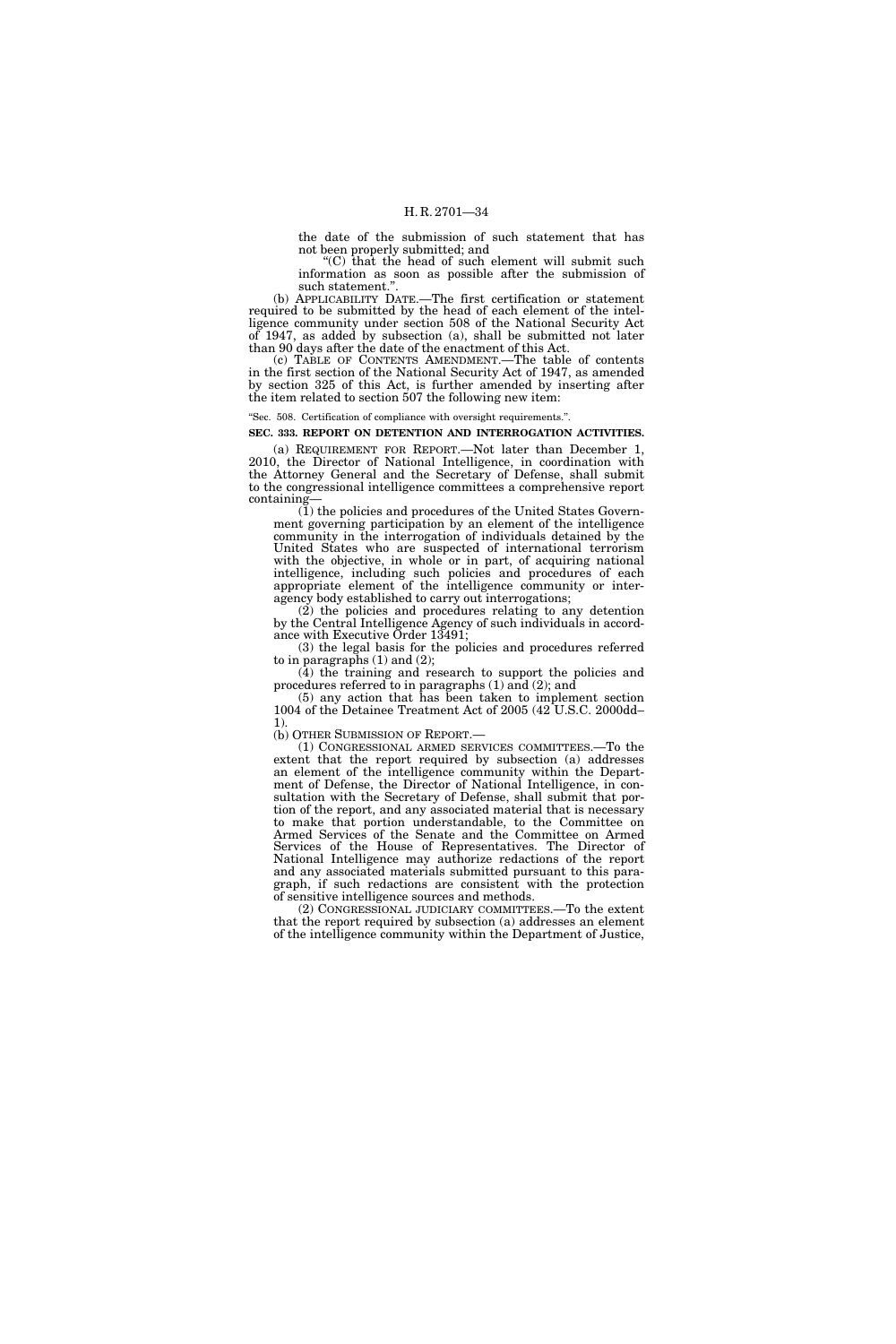the Director of National Intelligence, in consultation with the Attorney General, shall submit that portion of the report, and any associated material that is necessary to make that portion understandable, to the Committee on the Judiciary of the Senate and the Committee on the Judiciary of the House of Representatives. The Director of National Intelligence may authorize redactions of the report and any associated materials submitted pursuant to this paragraph, if such redactions are consistent with the protection of sensitive intelligence sources and methods.

(c) FORM OF SUBMISSIONS.—Any submission required under this section may be submitted in classified form.

#### **SEC. 334. SUMMARY OF INTELLIGENCE RELATING TO TERRORIST RECIDIVISM OF DETAINEES HELD AT UNITED STATES NAVAL STATION, GUANTANAMO BAY, CUBA.**

Not later than 60 days after the date of the enactment of this Act, the Director of National Intelligence, in consultation with the Director of the Central Intelligence Agency and the Director of the Defense Intelligence Agency, shall make publicly available an unclassified summary of—

(1) intelligence relating to recidivism of detainees currently or formerly held at the Naval Detention Facility at Guantanamo Bay, Cuba, by the Department of Defense; and

(2) an assessment of the likelihood that such detainees will engage in terrorism or communicate with persons in terrorist organizations.

#### **SEC. 335. REPORT AND STRATEGIC PLAN ON BIOLOGICAL WEAPONS.**

(a) REQUIREMENT FOR REPORT.—Not later than 180 days after the date of the enactment of this Act, the Director of National Intelligence shall submit to the congressional intelligence committees a report on—

(1) the intelligence collection efforts of the United States dedicated to assessing the threat from biological weapons from state, nonstate, or rogue actors, either foreign or domestic; and

(2) efforts to protect the biodefense knowledge and infrastructure of the United States.

(b) CONTENT.—The report required by subsection (a) shall include—

(1) an assessment of the intelligence collection efforts of the United States dedicated to detecting the development or use of biological weapons by state, nonstate, or rogue actors, either foreign or domestic;

(2) information on fiscal, human, technical, open-source, and other intelligence collection resources of the United States dedicated for use to detect or protect against the threat of biological weapons;

(3) an assessment of any problems that may reduce the overall effectiveness of United States intelligence collection and analysis to identify and protect biological weapons targets, including—

(A) intelligence collection gaps or inefficiencies;

(B) inadequate information sharing practices; or

(C) inadequate cooperation among departments or agencies of the United States;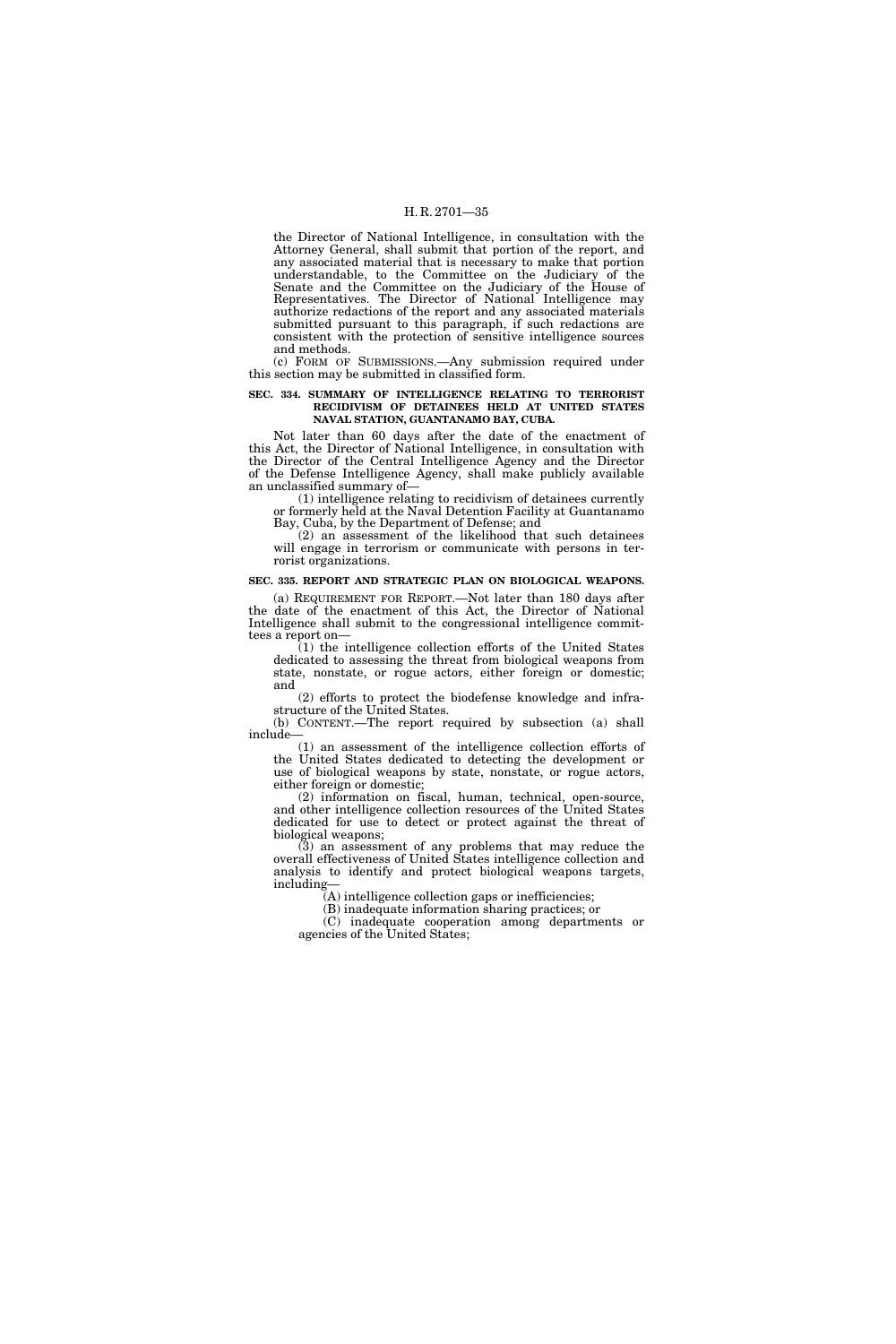(4) a strategic plan prepared by the Director of National Intelligence, in coordination with the Attorney General, the Secretary of Defense, and the Secretary of Homeland Security, that provides for actions for the appropriate elements of the intelligence community to close important intelligence gaps related to biological weapons;

(5) a description of appropriate goals, schedules, milestones, or metrics to measure the long-term effectiveness of actions implemented to carry out the plan described in paragraph (4); and

(6) any long-term resource and human capital issues related to the collection of intelligence regarding biological weapons, including any recommendations to address shortfalls of experienced and qualified staff possessing relevant scientific, language, and technical skills.

(c) IMPLEMENTATION OF STRATEGIC PLAN.—Not later than 30 days after the date on which the Director of National Intelligence submits the report required by subsection (a), the Director shall begin implementation of the strategic plan referred to in subsection  $(b)(4)$ .

#### **SEC. 336. CYBERSECURITY OVERSIGHT.**

(a) NOTIFICATION OF CYBERSECURITY PROGRAMS.—

(1) REQUIREMENT FOR NOTIFICATION.—

(A) EXISTING PROGRAMS.—Not later than 30 days after the date of the enactment of this Act, the President shall submit to Congress a notification for each cybersecurity program in operation on such date that includes the documentation referred to in subparagraphs (A) through (F) of paragraph (2).

(B) NEW PROGRAMS.—Not later than 30 days after the date of the commencement of operations of a new cybersecurity program, the President shall submit to Congress a notification of such commencement that includes the documentation referred to in subparagraphs (A) through (F) of paragraph (2).

(2) DOCUMENTATION.—A notification required by paragraph (1) for a cybersecurity program shall include—

(A) the legal basis for the cybersecurity program;

(B) the certification, if any, made pursuant to section  $2511(2)(a)(ii)(B)$  of title 18, United States Code, or other statutory certification of legality for the cybersecurity program;

(C) the concept for the operation of the cybersecurity program that is approved by the head of the appropriate department or agency of the United States;

(D) the assessment, if any, of the privacy impact of the cybersecurity program prepared by the privacy or civil liberties protection officer or comparable officer of such department or agency;

(E) the plan, if any, for independent audit or review of the cybersecurity program to be carried out by the head of such department or agency, in conjunction with the appropriate inspector general; and

(F) recommendations, if any, for legislation to improve the capabilities of the United States Government to protect the cybersecurity of the United States.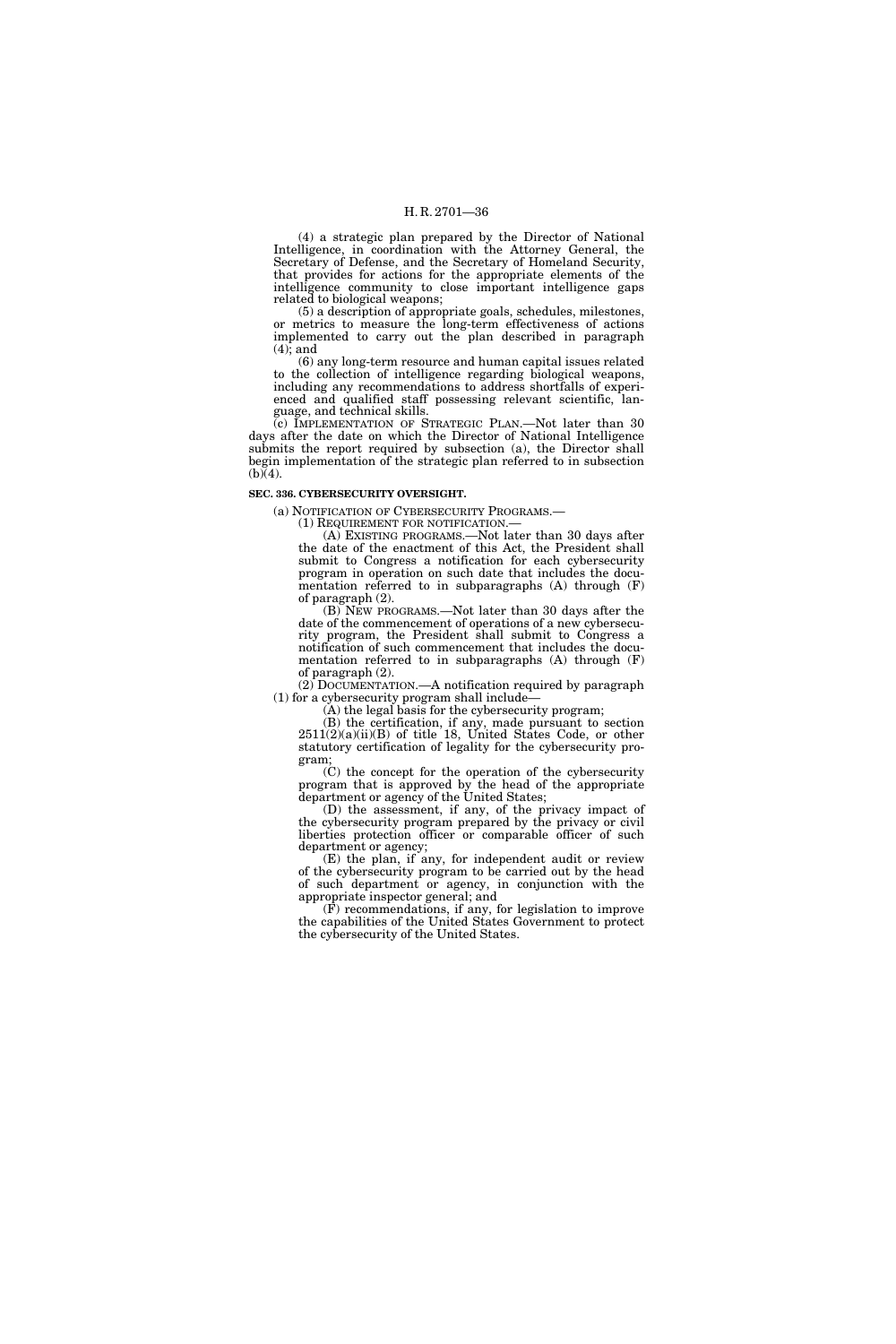(b) PROGRAM REPORTS.—

(1) REQUIREMENT FOR REPORTS.—The head of a department or agency of the United States with responsibility for a cybersecurity program for which a notification was submitted under subsection (a), in consultation with the inspector general for that department or agency, shall submit to Congress and the President a report on such cybersecurity program that includes—

(A) the results of any audit or review of the cybersecurity program carried out under the plan referred to in subsection  $(a)(2)(E)$ , if any; and

(B) an assessment of whether the implementation of the cybersecurity program—

(i) is in compliance with—

(I) the legal basis referred to in subsection  $(a)(2)(A);$  and

(II) an assessment referred to in subsection  $(a)(2)(D)$ , if any;

(ii) is adequately described by the concept of operation referred to in subsection  $(a)(2)(C)$ ; and

(iii) includes an adequate independent audit or review system and whether improvements to such independent audit or review system are necessary.

(2) SCHEDULE FOR SUBMISSION OF REPORTS.— (A) EXISTING PROGRAMS.—Not later than 180 days after the date of the enactment of this Act, and annually thereafter, the head of a department or agency of the United States with responsibility for a cybersecurity program for which a notification is required to be submitted under subsection  $(a)(1)(A)$  shall submit a report required under paragraph (1).

(B) NEW PROGRAMS.—Not later than 120 days after the date on which a certification is submitted under subsection  $(a)(1)(B)$ , and annually thereafter, the head of a department or agency of the United States with responsibility for the cybersecurity program for which such certification is submitted shall submit a report required under paragraph (1).

(3) COOPERATION AND COORDINATION.—

(A) COOPERATION.—The head of each department or agency of the United States required to submit a report under paragraph (1) for a particular cybersecurity program, and the inspector general of each such department or agency, shall, to the extent practicable, work in conjunction with any other such head or inspector general required to submit such a report for such cybersecurity program.

(B) COORDINATION.—The heads of all of the departments and agencies of the United States required to submit a report under paragraph (1) for a particular cybersecurity program shall designate one such head to coordinate the conduct of the reports on such program.

(c) INFORMATION SHARING REPORT.—Not later than one year after the date of the enactment of this Act, the Inspector General of the Department of Homeland Security and the Inspector General of the Intelligence Community shall jointly submit to Congress and the President a report on the status of the sharing of cyberthreat information, including—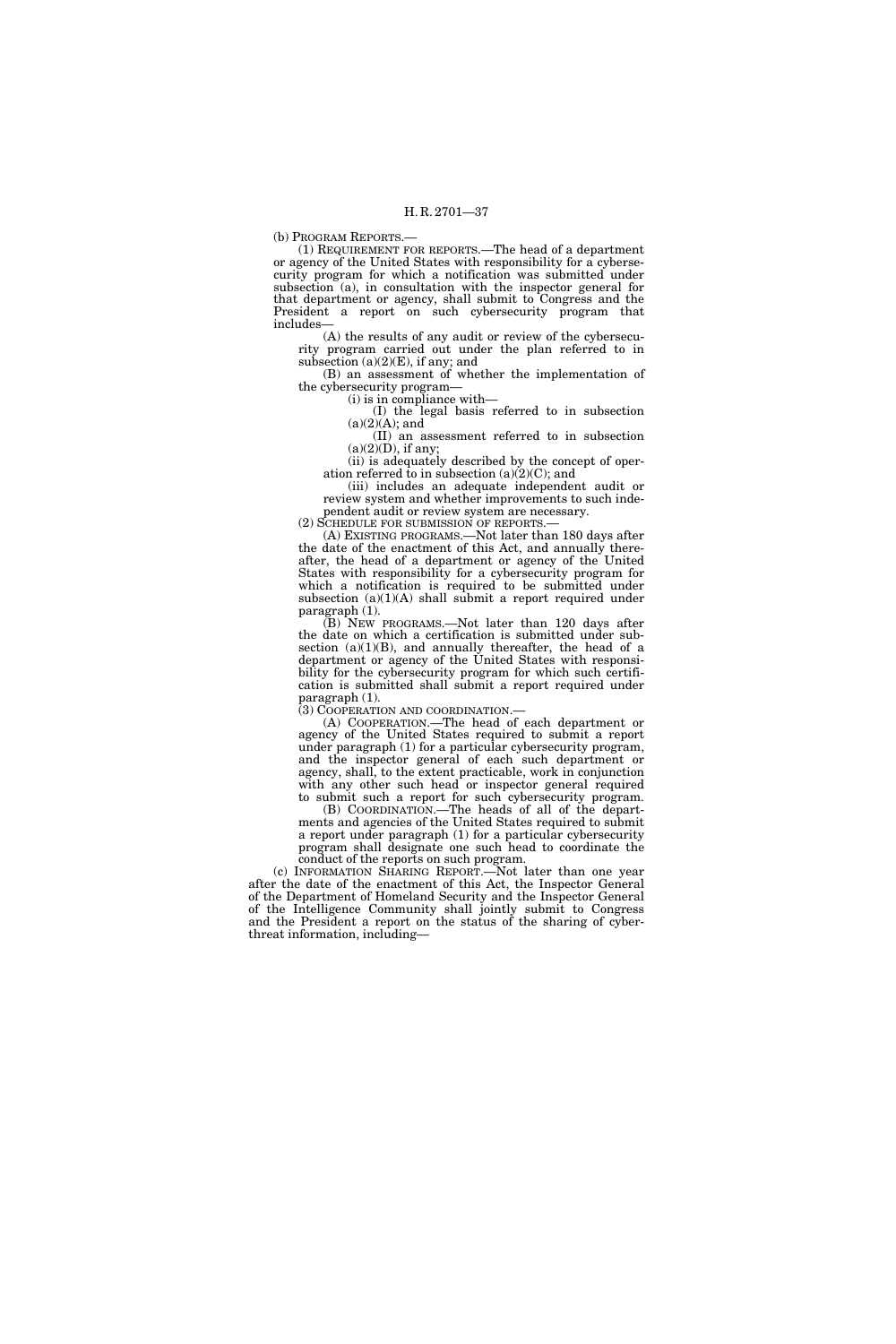(1) a description of how cyber-threat intelligence information, including classified information, is shared among the agencies and departments of the United States and with persons responsible for critical infrastructure;

(2) a description of the mechanisms by which classified cyber-threat information is distributed;

(3) an assessment of the effectiveness of cyber-threat information sharing and distribution; and

(4) any other matters identified by either Inspector General that would help to fully inform Congress or the President regarding the effectiveness and legality of cybersecurity programs.

(d) PERSONNEL DETAILS.—

(1) AUTHORITY TO DETAIL.—Notwithstanding any other provision of law, the head of an element of the intelligence community that is funded through the National Intelligence Program may detail an officer or employee of such element to the National Cyber Investigative Joint Task Force or to the Department of Homeland Security to assist the Task Force or the Department with cybersecurity, as jointly agreed by the head of such element and the Task Force or the Department.

(2) BASIS FOR DETAIL.—A personnel detail made under paragraph (1) may be made—

(A) for a period of not more than three years; and (B) on a reimbursable or nonreimbursable basis.

(e) ADDITIONAL PLAN.—Not later than 180 days after the date of the enactment of this Act, the Director of National Intelligence shall submit to Congress a plan for recruiting, retaining, and training a highly-qualified cybersecurity intelligence community workforce to secure the networks of the intelligence community. Such plan shall include—

(1) an assessment of the capabilities of the current workforce;

(2) an examination of issues of recruiting, retention, and the professional development of such workforce, including the possibility of providing retention bonuses or other forms of compensation;

(3) an assessment of the benefits of outreach and training with both private industry and academic institutions with respect to such workforce;

(4) an assessment of the impact of the establishment of the Department of Defense Cyber Command on such workforce; (5) an examination of best practices for making the intelligence community workforce aware of cybersecurity best prac-

tices and principles; and (6) strategies for addressing such other matters as the Director of National Intelligence considers necessary to the

cybersecurity of the intelligence community.

(f) REPORT ON GUIDELINES AND LEGISLATION TO IMPROVE CYBERSECURITY OF THE UNITED STATES.—

 $(1)$  INITIAL.—Not later than one year after the date of the enactment of this Act, the Director of National Intelligence, in coordination with the Attorney General, the Director of the National Security Agency, the White House Cybersecurity Coordinator, and any other officials the Director of National Intelligence considers appropriate, shall submit to Congress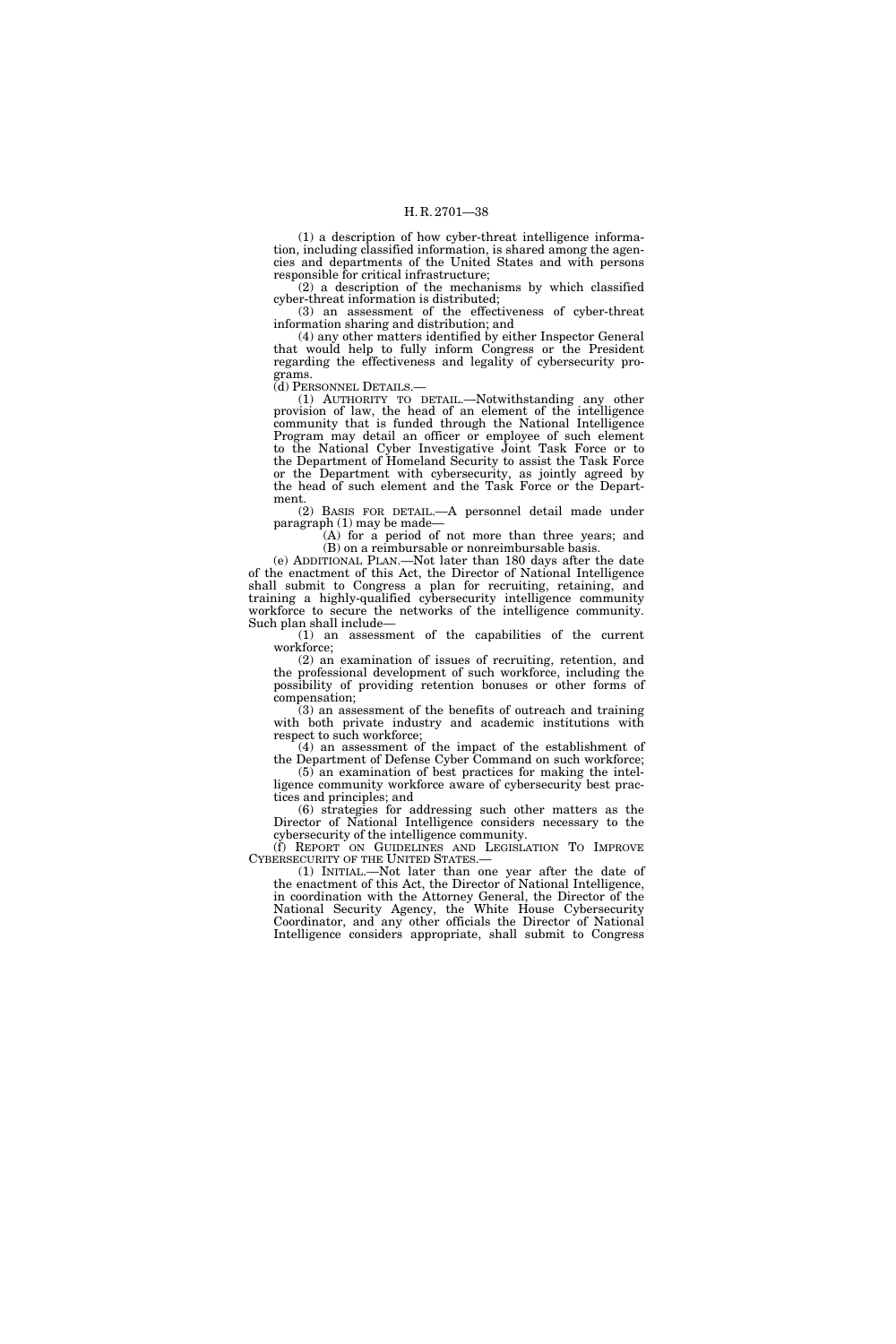a report containing guidelines or legislative recommendations, if appropriate, to improve the capabilities of the intelligence community and law enforcement agencies to protect the cybersecurity of the United States. Such report shall include guidelines or legislative recommendations on—

(A) improving the ability of the intelligence community to detect hostile actions and attribute attacks to specific parties;

(B) the need for data retention requirements to assist the intelligence community and law enforcement agencies;

(C) improving the ability of the intelligence community to anticipate nontraditional targets of foreign intelligence services; and

(D) the adequacy of existing criminal statutes to successfully deter cyber attacks, including statutes criminalizing the facilitation of criminal acts, the scope of laws for which a cyber crime constitutes a predicate offense, trespassing statutes, data breach notification requirements, and victim restitution statutes.

(2) SUBSEQUENT.—Not later than one year after the date on which the initial report is submitted under paragraph (1), and annually thereafter for two years, the Director of National Intelligence, in consultation with the Attorney General, the Director of the National Security Agency, the White House Cybersecurity Coordinator, and any other officials the Director of National Intelligence considers appropriate, shall submit to Congress an update of the report required under paragraph (1).

(g) SUNSET.—The requirements and authorities of subsections (a) through (e) shall terminate on December 31, 2013.

(h) DEFINITIONS.—In this section:

(1) CYBERSECURITY PROGRAM.—The term ''cybersecurity program'' means a class or collection of similar cybersecurity operations of a department or agency of the United States that involves personally identifiable data that is—

(A) screened by a cybersecurity system outside of the department or agency of the United States that was the intended recipient of the personally identifiable data;

(B) transferred, for the purpose of cybersecurity, outside the department or agency of the United States that was the intended recipient of the personally identifiable data; or

(C) transferred, for the purpose of cybersecurity, to an element of the intelligence community.

(2) NATIONAL CYBER INVESTIGATIVE JOINT TASK FORCE.— The term "National Cyber Investigative Joint Task Force" means the multiagency cyber investigation coordination organization overseen by the Director of the Federal Bureau of Investigation known as the National Cyber Investigative Joint Task Force that coordinates, integrates, and provides pertinent information related to cybersecurity investigations.

(3) CRITICAL INFRASTRUCTURE.—The term ''critical infrastructure'' has the meaning given that term in section 1016 of the USA PATRIOT Act (42 U.S.C. 5195c).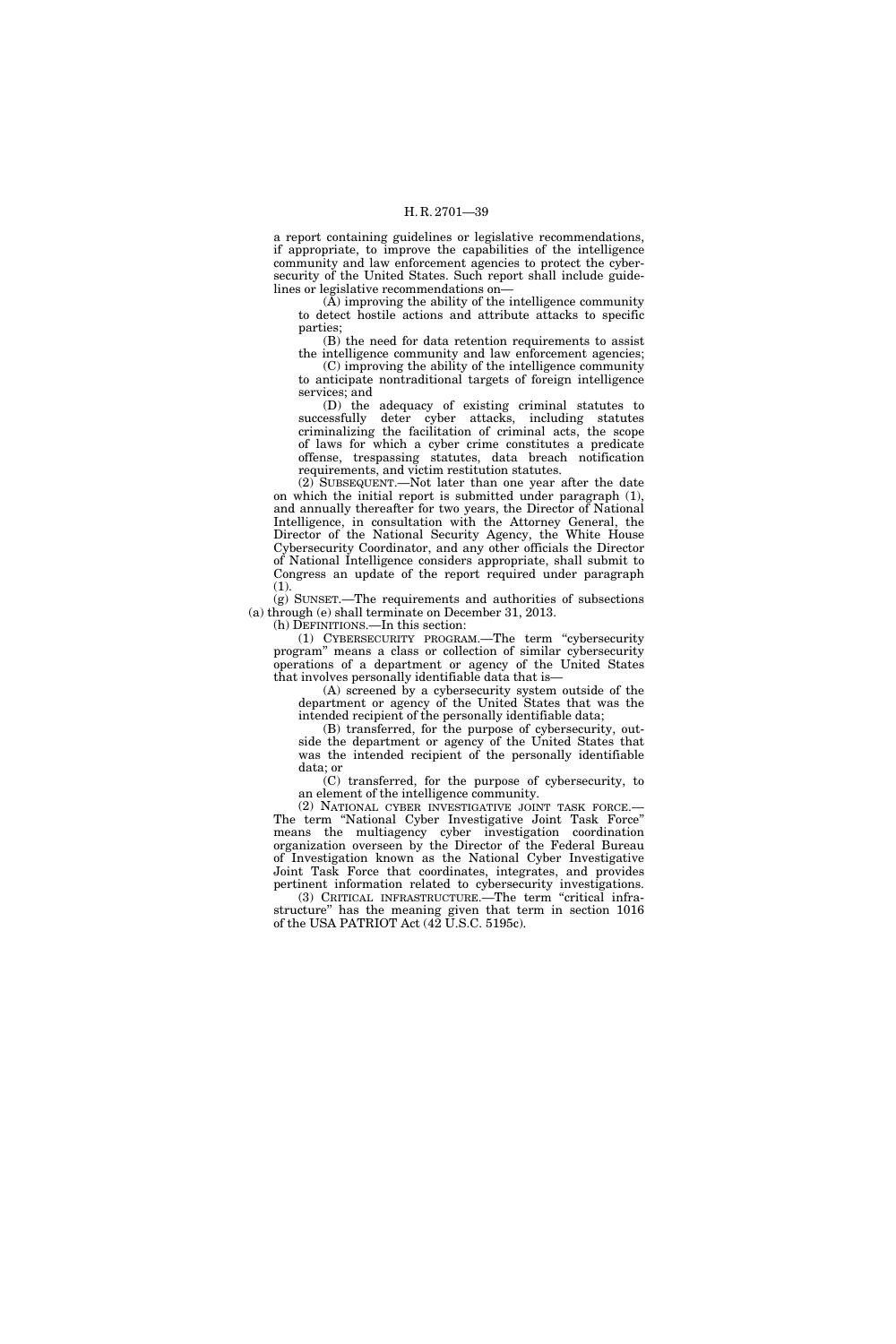#### **SEC. 337. REPORT ON FOREIGN LANGUAGE PROFICIENCY IN THE INTELLIGENCE COMMUNITY.**

(a) REPORT.—Not later than one year after the date of the enactment of this Act, and biennially thereafter for four years, the Director of National Intelligence shall submit to the congressional intelligence committees and the Committees on Armed Services of the House of Representatives and the Senate a report on the proficiency in foreign languages and, as appropriate, in foreign dialects, of each element of the intelligence community, including—

(1) the number of positions authorized for such element that require foreign language proficiency and a description of the level of proficiency required;

(2) an estimate of the number of such positions that such element will require during the five-year period beginning on the date of the submission of the report;

(3) the number of positions authorized for such element that require foreign language proficiency that are filled by— (A) military personnel; and

(B) civilian personnel;

(4) the number of applicants for positions in such element in the preceding fiscal year that indicated foreign language proficiency, including the foreign language indicated and the proficiency level;

(5) the number of persons hired by such element with foreign language proficiency, including the foreign language and a description of the proficiency level of such persons;

(6) the number of personnel of such element currently attending foreign language training, including the provider of such training;

(7) a description of the efforts of such element to recruit, hire, train, and retain personnel that are proficient in a foreign language;

(8) an assessment of methods and models for basic, advanced, and intensive foreign language training utilized by such element;

(9) for each foreign language and, as appropriate, dialect of a foreign language—

(A) the number of positions of such element that require proficiency in the foreign language or dialect;

(B) the number of personnel of such element that are serving in a position that requires proficiency in the foreign language or dialect to perform the primary duty of the position;

(C) the number of personnel of such element that are serving in a position that does not require proficiency in the foreign language or dialect to perform the primary duty of the position;

(D) the number of personnel of such element rated at each level of proficiency of the Interagency Language Roundtable;

(E) whether the number of personnel at each level of proficiency of the Interagency Language Roundtable meets the requirements of such element;

(F) the number of personnel serving or hired to serve as linguists for such element that are not qualified as linguists under the standards of the Interagency Language Roundtable;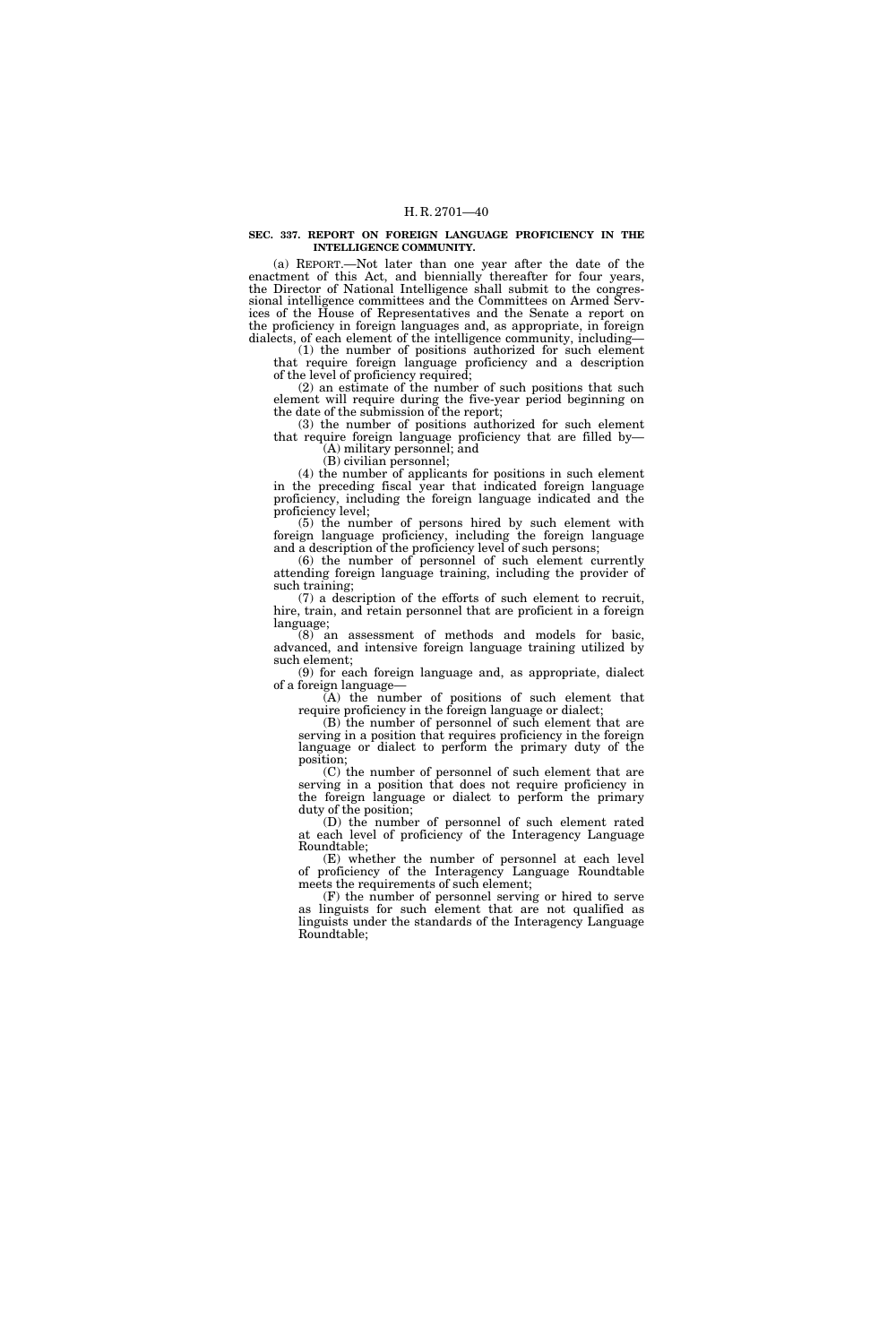(G) the number of personnel hired to serve as linguists for such element during the preceding calendar year;

(H) the number of personnel serving as linguists that discontinued serving such element during the preceding calendar year;

(I) the percentage of work requiring linguistic skills that is fulfilled by a foreign country, international organization, or other foreign entity; and

(J) the percentage of work requiring linguistic skills that is fulfilled by contractors;

(10) an assessment of the foreign language capacity and capabilities of the intelligence community as a whole;

(11) an identification of any critical gaps in foreign language proficiency with respect to such element and recommendations for eliminating such gaps;

(12) recommendations, if any, for eliminating required reports relating to foreign-language proficiency that the Director of National Intelligence considers outdated or no longer relevant; and

(13) an assessment of the feasibility of employing foreign nationals lawfully present in the United States who have previously worked as translators or interpreters for the Armed Forces or another department or agency of the United States Government in Iraq or Afghanistan to meet the critical language needs of such element.

(b) FORM.—The report required under subsection (a) shall be submitted in unclassified form, but may include a classified annex.

#### **SEC. 338. REPORT ON PLANS TO INCREASE DIVERSITY WITHIN THE INTELLIGENCE COMMUNITY.**

(a) REQUIREMENT FOR REPORT.—Not later than one year after the date of the enactment of this Act, the Director of National Intelligence, in coordination with the head of each element of the intelligence community, shall submit to the congressional intelligence committees a report on the plans of each such element to increase diversity within the intelligence community.

(b) CONTENT.—The report required by subsection (a) shall include specific implementation plans to increase diversity within each element of the intelligence community, including—

(1) specific implementation plans for each such element designed to achieve the goals articulated in the strategic plan of the Director of National Intelligence on equal employment opportunity and diversity;

(2) specific plans and initiatives for each such element to increase recruiting and hiring of diverse candidates;

(3) specific plans and initiatives for each such element to improve retention of diverse Federal employees at the junior, midgrade, senior, and management levels;

(4) a description of specific diversity awareness training and education programs for senior officials and managers of each such element; and

(5) a description of performance metrics to measure the success of carrying out the plans, initiatives, and programs described in paragraphs (1) through (4).

(c) FORM.—The report required by subsection (a) shall be submitted in unclassified form, but may include a classified annex.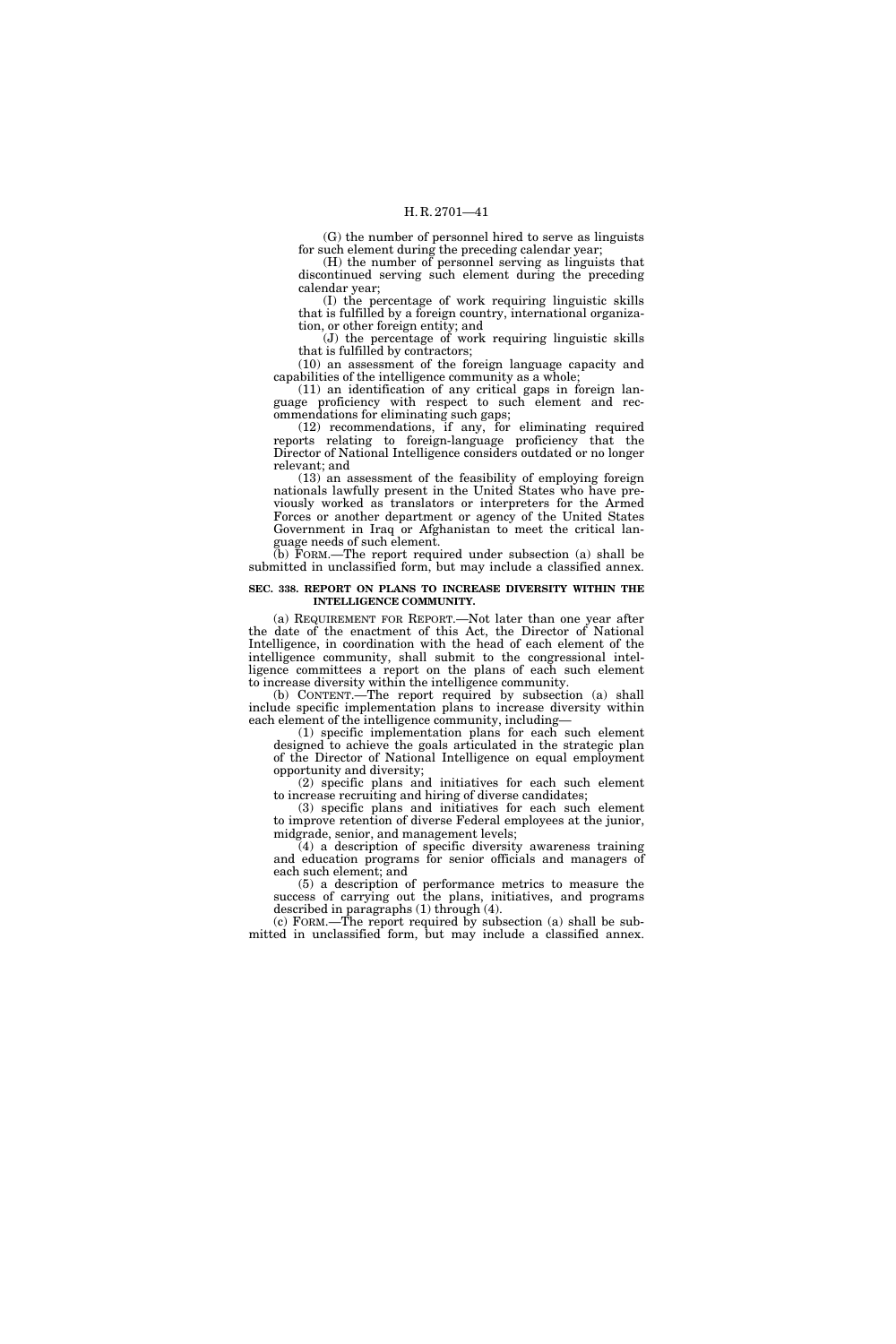## **SEC. 339. REPORT ON INTELLIGENCE COMMUNITY CONTRACTORS.**

(a) REQUIREMENT FOR REPORT.—Not later than February 1, 2011, the Director of National Intelligence shall submit to the congressional intelligence committees and the Committees on Armed Services of the House of Representatives and the Senate a report describing the use of personal services contracts across the intelligence community, the impact of the use of such contracts on the intelligence community workforce, plans for conversion of contractor employment into United States Government employment, and the accountability mechanisms that govern the performance of such personal services contracts.

(b) CONTENT.—

(1) IN GENERAL.—The report submitted under subsection (a) shall include—

(A) a description of any relevant regulations or guidance issued by the Director of National Intelligence or the head of an element of the intelligence community and in effect as of February 1, 2011, relating to minimum standards required regarding the hiring, training, security clearance, and assignment of contract personnel and how those standards may differ from those for United States Government employees performing substantially similar functions;

(B) an identification of contracts in effect during the preceding fiscal year under which the contractor is performing substantially similar functions to a United States Government employee;

(C) an assessment of costs incurred or savings achieved during the preceding fiscal year by awarding contracts for the performance of such functions referred to in subparagraph (B) instead of using full-time employees of the elements of the intelligence community to perform such functions;

(D) an assessment of the appropriateness of using contractors to perform the activities described in paragraph (2);

(E) an estimate of the number of contracts, and the number of personnel working under such contracts, related to the performance of activities described in paragraph (2);

(F) a comparison of the compensation of contract employees and United States Government employees performing substantially similar functions during the preceding fiscal year;

(G) an analysis of the attrition of United States Government employees for contractor positions that provide substantially similar functions during the preceding fiscal year;

(H) a description of positions that have been or will be converted from contractor employment to United States Government employment during fiscal years 2011 and 2012;

(I) an analysis of the oversight and accountability mechanisms applicable to personal services contracts awarded for intelligence activities by each element of the intelligence community during fiscal years 2009 and 2010;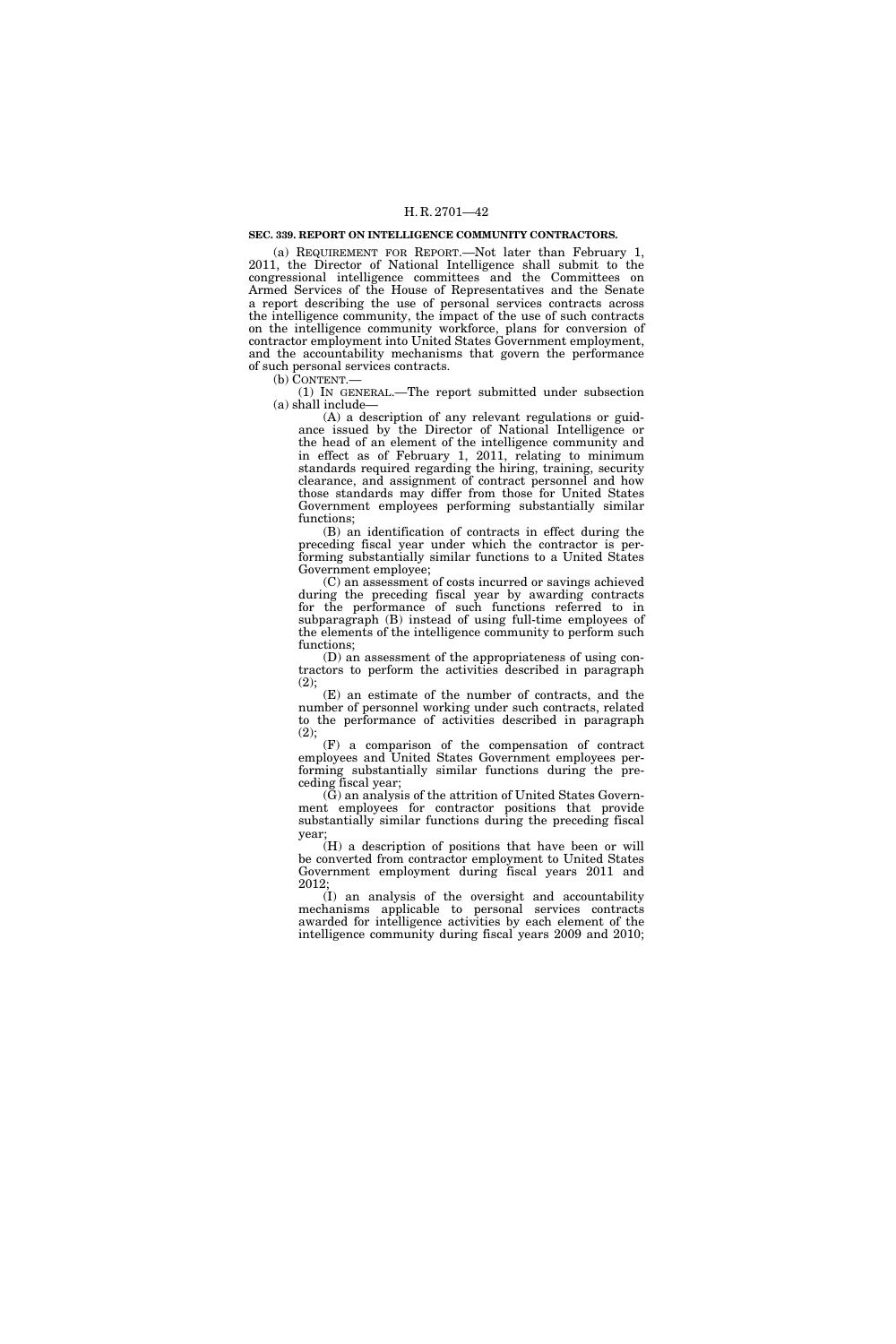(J) an analysis of procedures in use in the intelligence community as of February 1, 2011, for conducting oversight of contractors to ensure identification and prosecution of criminal violations, financial waste, fraud, or other abuses committed by contractors or contract personnel; and

(K) an identification of best practices for oversight and accountability mechanisms applicable to personal services contracts.

(2) ACTIVITIES.—Activities described in this paragraph are the following:

(A) Intelligence collection. (B) Intelligence analysis.

(C) Covert actions, including rendition, detention, and interrogation activities.

## **SEC. 340. STUDY ON ELECTRONIC WASTE DESTRUCTION PRACTICES OF THE INTELLIGENCE COMMUNITY.**

(a) STUDY.—The Inspector General of the Intelligence Community shall conduct a study on the electronic waste destruction practices of the intelligence community. Such study shall assess—

(1) the security of the electronic waste disposal practices of the intelligence community, including the potential for counterintelligence exploitation of destroyed, discarded, or recycled materials;

(2) the environmental impact of such disposal practices; and

(3) methods to improve the security and environmental impact of such disposal practices, including steps to prevent the forensic exploitation of electronic waste.

(b) REPORT.—Not later than one year after the date of the enactment of this Act, the Inspector General of the Intelligence Community shall submit to the congressional intelligence committees a report containing the results of the study conducted under subsection (a).

## **SEC. 341. REVIEW OF RECORDS RELATING TO POTENTIAL HEALTH RISKS AMONG DESERT STORM VETERANS.**

(a) REVIEW.—The Director of the Central Intelligence Agency shall conduct a classification review of the records of the Agency that are relevant to the known or potential health effects suffered by veterans of Operation Desert Storm as described in the November 2008, report by the Department of Veterans Affairs Research Advisory Committee on Gulf War Veterans' Illnesses.

(b) REPORT.—Not later than one year after the date of the enactment of this Act, the Director of the Central Intelligence Agency shall submit to Congress the results of the classification review conducted under subsection (a), including the total number of records of the Agency that are relevant.

(c) FORM.—The report required under subsection (b) shall be submitted in unclassified form, but may include a classified annex. **SEC. 342. REVIEW OF FEDERAL BUREAU OF INVESTIGATION EXERCISE** 

# **OF ENFORCEMENT JURISDICTION IN FOREIGN NATIONS.**

Not later than 120 days after the date of the enactment of this Act, the Director of the Federal Bureau of Investigation, in consultation with the Secretary of State, shall submit to Congress a review of constraints under international law and the laws of foreign nations to the assertion of enforcement jurisdiction with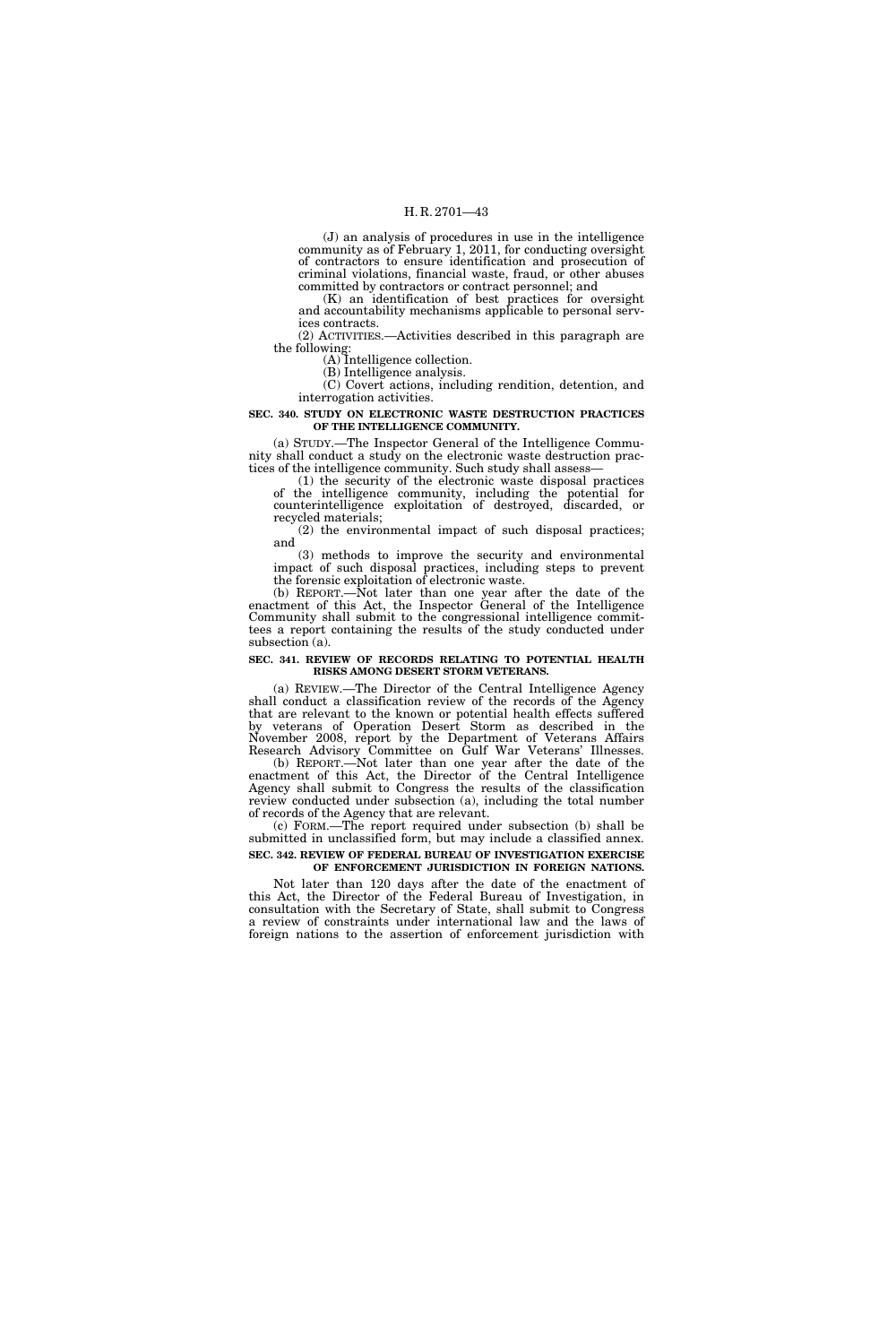respect to criminal investigations of terrorism offenses under the laws of the United States conducted by agents of the Federal Bureau of Investigation in foreign nations and using funds made available for the National Intelligence Program, including constraints identified in section 432 of the Restatement (Third) of the Foreign Relations Law of the United States.

## **SEC. 343. PUBLIC RELEASE OF INFORMATION ON PROCEDURES USED IN NARCOTICS AIRBRIDGE DENIAL PROGRAM IN PERU.**

Not later than 30 days after the date of the enactment of this Act, the Director of the Central Intelligence Agency shall make publicly available an unclassified version of the report of the Inspector General of the Central Intelligence Agency entitled ''Procedures Used in Narcotics Airbridge Denial Program in Peru, 1995– 2001'', dated August 25, 2008.

### **SEC. 344. REPORT ON THREAT FROM DIRTY BOMBS.**

Not later than 180 days after the date of the enactment of this Act, the Director of National Intelligence, in consultation with the Nuclear Regulatory Commission, shall submit to Congress a report summarizing intelligence related to the threat to the United States from weapons that use radiological materials, including highly dispersible substances such as cesium-137.

## **SEC. 345. REPORT ON CREATION OF SPACE INTELLIGENCE OFFICE.**

Not later than 60 days after the date of the enactment of this Act, the Director of National Intelligence shall submit to Congress a report on the feasibility and advisability of creating a national space intelligence office to manage space-related intelligence assets and access to such assets.

### **SEC. 346. REPORT ON ATTEMPT TO DETONATE EXPLOSIVE DEVICE ON NORTHWEST AIRLINES FLIGHT 253.**

Not later than 180 days after the date of the enactment of this Act, the Director of National Intelligence shall submit to Congress a report on the attempt to detonate an explosive device aboard Northwest Airlines flight number 253 on December 25, 2009. Such report shall describe the failures, if any, to share or analyze intelligence or other information and the measures that the intelligence community has taken or will take to prevent such failures, including—

(1) a description of the roles and responsibilities of the counterterrorism analytic components of the intelligence community in synchronizing, correlating, and analyzing all sources of intelligence related to terrorism;

(2) an assessment of the technological capabilities of the United States Government to assess terrorist threats, including—

(A) a list of all databases used by counterterrorism analysts;

(B) a description of the steps taken by the intelligence community to integrate all relevant terrorist databases and allow for cross-database searches;

(C) a description of the steps taken by the intelligence community to correlate biographic information with terrorism-related intelligence; and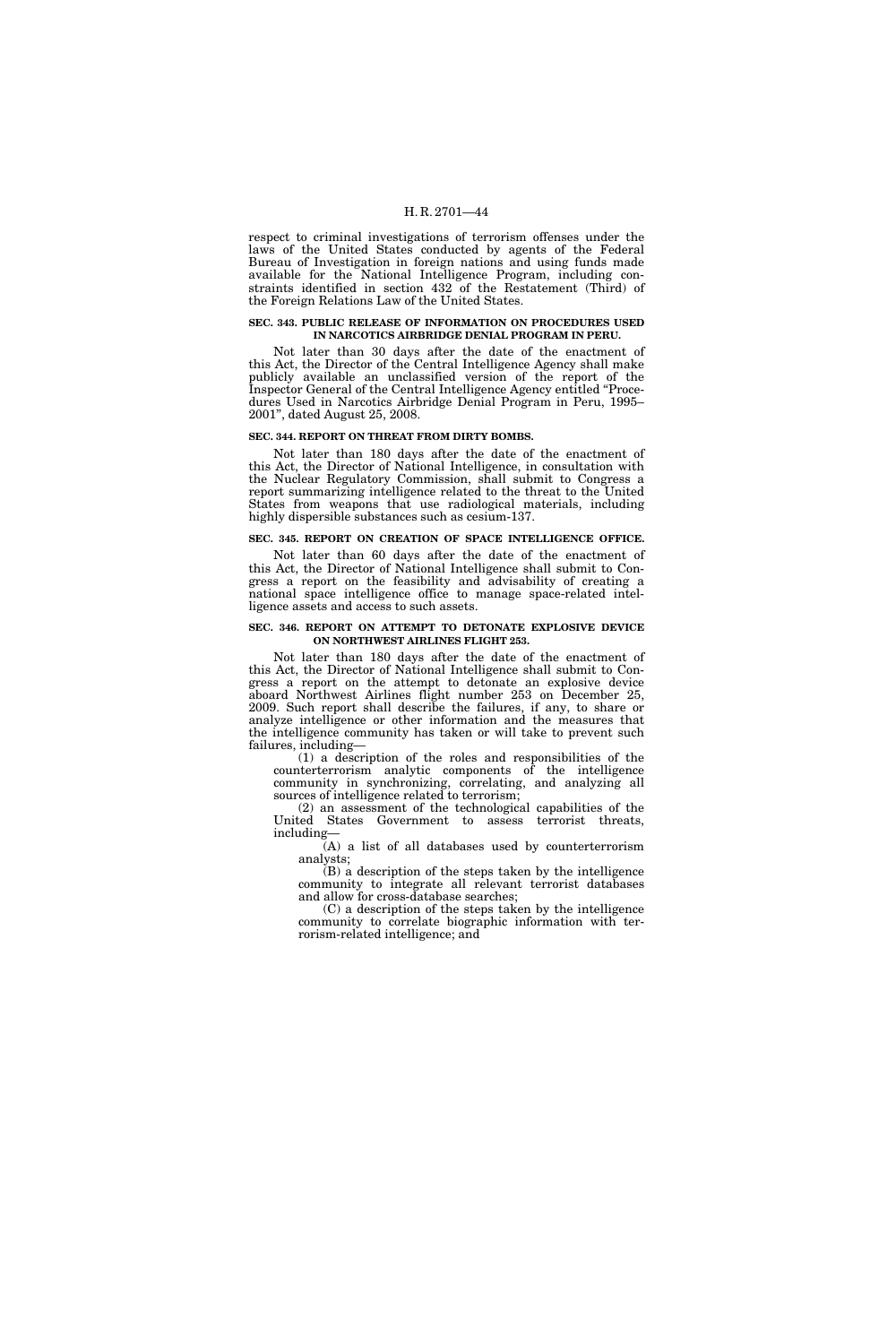(D) a description of the improvements to information technology needed to enable the United States Government to better share information;

(3) any recommendations that the Director considers appropriate for legislation to improve the sharing of intelligence or information relating to terrorists;

(4) a description of the steps taken by the intelligence community to train analysts on watchlisting processes and procedures;

(5) a description of the manner in which watchlisting information is entered, reviewed, searched, analyzed, and acted upon by the relevant elements of the United States Government;

(6) a description of the steps the intelligence community is taking to enhance the rigor and raise the standard of tradecraft of intelligence analysis related to uncovering and preventing terrorist plots;

(7) a description of the processes and procedures by which the intelligence community prioritizes terrorism threat leads and the standards used by elements of the intelligence community to determine if follow-up action is appropriate;

(8) a description of the steps taken to enhance record information on possible terrorists in the Terrorist Identities Datamart Environment;

(9) an assessment of how to meet the challenge associated with exploiting the ever-increasing volume of information available to the intelligence community; and

(10) a description of the steps the intelligence community has taken or will take to respond to any findings and recommendations of the congressional intelligence committees, with respect to any such failures, that have been transmitted to the Director of National Intelligence.

### **SEC. 347. REPEAL OR MODIFICATION OF CERTAIN REPORTING REQUIREMENTS.**

(a) ANNUAL REPORT ON INTELLIGENCE.—Section 109 of the National Security Act of 1947 (50 U.S.C. 404d) is repealed.

(b) ANNUAL AND SPECIAL REPORTS ON INTELLIGENCE SHARING WITH THE UNITED NATIONS.—Section 112 of the National Security Act of 1947 (50 U.S.C. 404g) is amended—

(1) by striking subsection (b); and

(2) by redesignating subsections (c), (d), and (e) as subsections (b), (c), and (d), respectively.

(c) ANNUAL REPORT ON PROGRESS IN AUDITABLE FINANCIAL STATEMENTS.—Section 114A of the National Security Act of 1947 (50 U.S.C. 404i–1) is repealed.

(d) REPORT ON FINANCIAL INTELLIGENCE ON TERRORIST ASSETS.—Section 118 of the National Security Act of 1947 (50 U.S.C. 404m) is amended—

(1) in the heading, by striking ''SEMIANNUAL'' and inserting "ANNUAL";

 $(2)$  in subsection  $(a)$ 

(A) in the heading, by striking ''SEMIANNUAL'' and inserting "ANNUAL";

(B) in the matter preceding paragraph (1)—

(i) by striking ''semiannual basis'' and inserting "annual basis"; and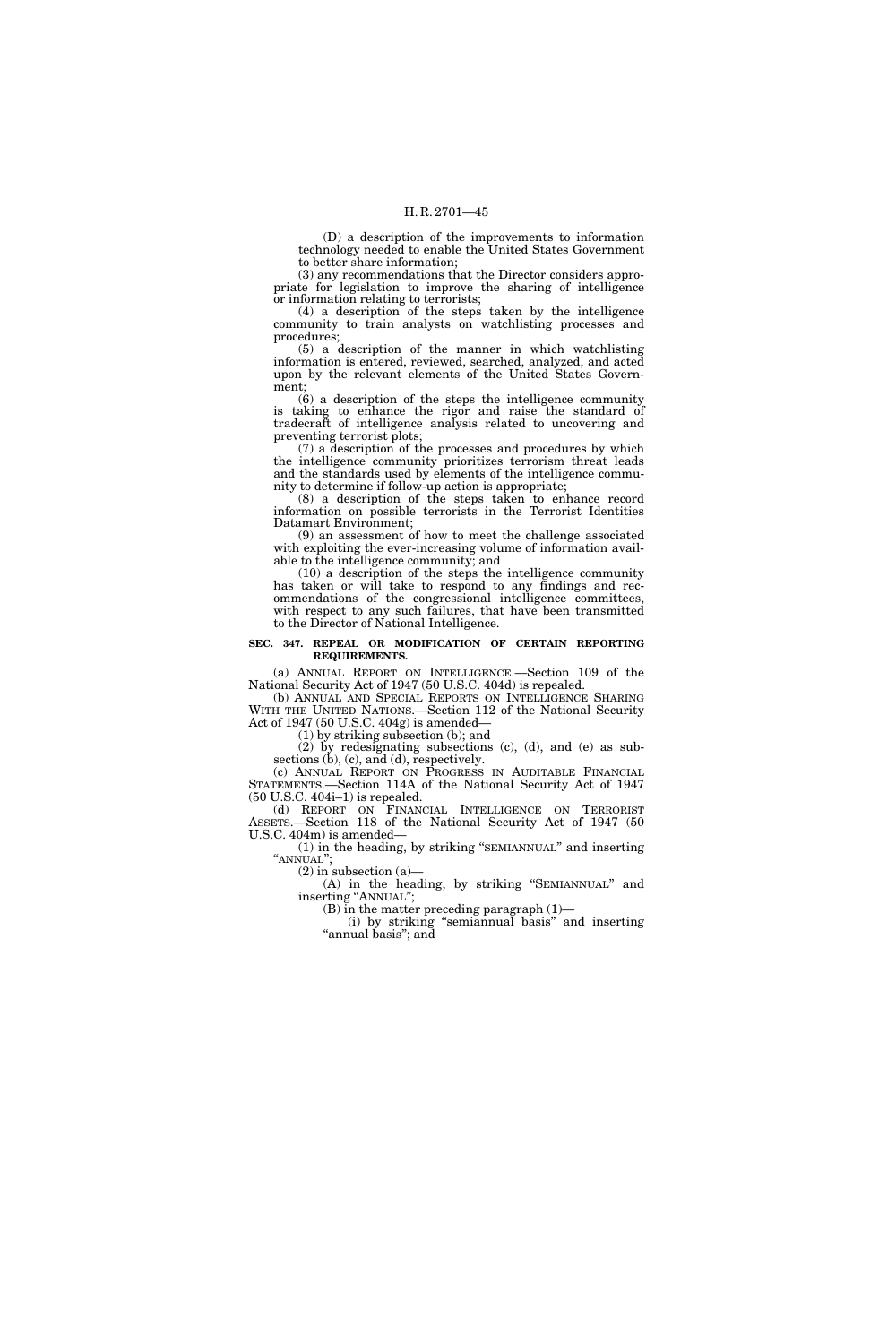(ii) by striking ''preceding six-month period'' and inserting ''preceding one-year period'';

(C) by striking paragraph (2); and

(D) by redesignating paragraphs (3) and (4) as paragraphs (2) and (3), respectively; and

 $(3)$  in subsection  $(d)$ –

(A) in paragraph (1), by inserting ''the Committee on Armed Services," after "the Committee on Appropriations,"; and

(B) in paragraph (2), by inserting ''the Committee on Armed Services," after "the Committee on Appropriations,". (e) ANNUAL CERTIFICATION ON COUNTERINTELLIGENCE INITIA-TIVES.—Section 1102(b) of the National Security Act of 1947 (50 U.S.C. 442a(b)) is amended—

 $(1)$  by striking " $(1)$ "; and

(2) by striking paragraph (2).

(f) REPORT AND CERTIFICATION UNDER TERRORIST IDENTIFICA-TION CLASSIFICATION SYSTEM.—Section 343 of the Intelligence Authorization Act for Fiscal Year 2003 (50 U.S.C. 404n–2) is amended—

(1) by striking subsection (d); and

(2) by redesignating subsections (e), (f), (g), and (h) as subsections (d), (e), (f), and (g), respectively.

(g) ANNUAL REPORT ON COUNTERDRUG INTELLIGENCE MAT-TERS.—Section 826 of the Intelligence Authorization Act for Fiscal Year 2003 (Public Law 107–306; 21 U.S.C. 873 note) is repealed. (h) BIENNIAL REPORT ON FOREIGN INDUSTRIAL ESPIONAGE.—

Subsection (b) of section 809 of the Intelligence Authorization Act for Fiscal Year 1995 (50 U.S.C. App. 2170b) is amended—

(1) in the heading, by striking ''ANNUAL UPDATE'' and inserting ''BIENNIAL REPORT'';

(2) by striking paragraphs (1) and (2) and inserting the following new paragraph:

''(1) REQUIREMENT TO SUBMIT.—Not later than February 1, 2011, and once every two years thereafter, the President shall submit to the congressional intelligence committees and congressional leadership a report updating the information referred to in subsection  $(a)(1)D$ ."; and

(3) by redesignating paragraph (3) as paragraph (2).

(i) TABLE OF CONTENTS AMENDMENTS.—

(1) NATIONAL SECURITY ACT OF 1947.—The table of contents in the first section of the National Security Act of 1947, as amended by section 332 of this Act, is further amended— (A) by striking the item relating to section 109;

(B) by striking the item relating to section 114A; and

(C) by striking the item relating to section 118 and inserting the following new item:

''Sec. 118. Annual report on financial intelligence on terrorist assets.''.

(2) INTELLIGENCE AUTHORIZATION ACT FOR FISCAL YEAR 2003.—The table of contents in the first section of the Intelligence Authorization Act for Fiscal Year 2003 (Public Law 107–306; 116 Stat. 2383) is amended by striking the item relating to section 826.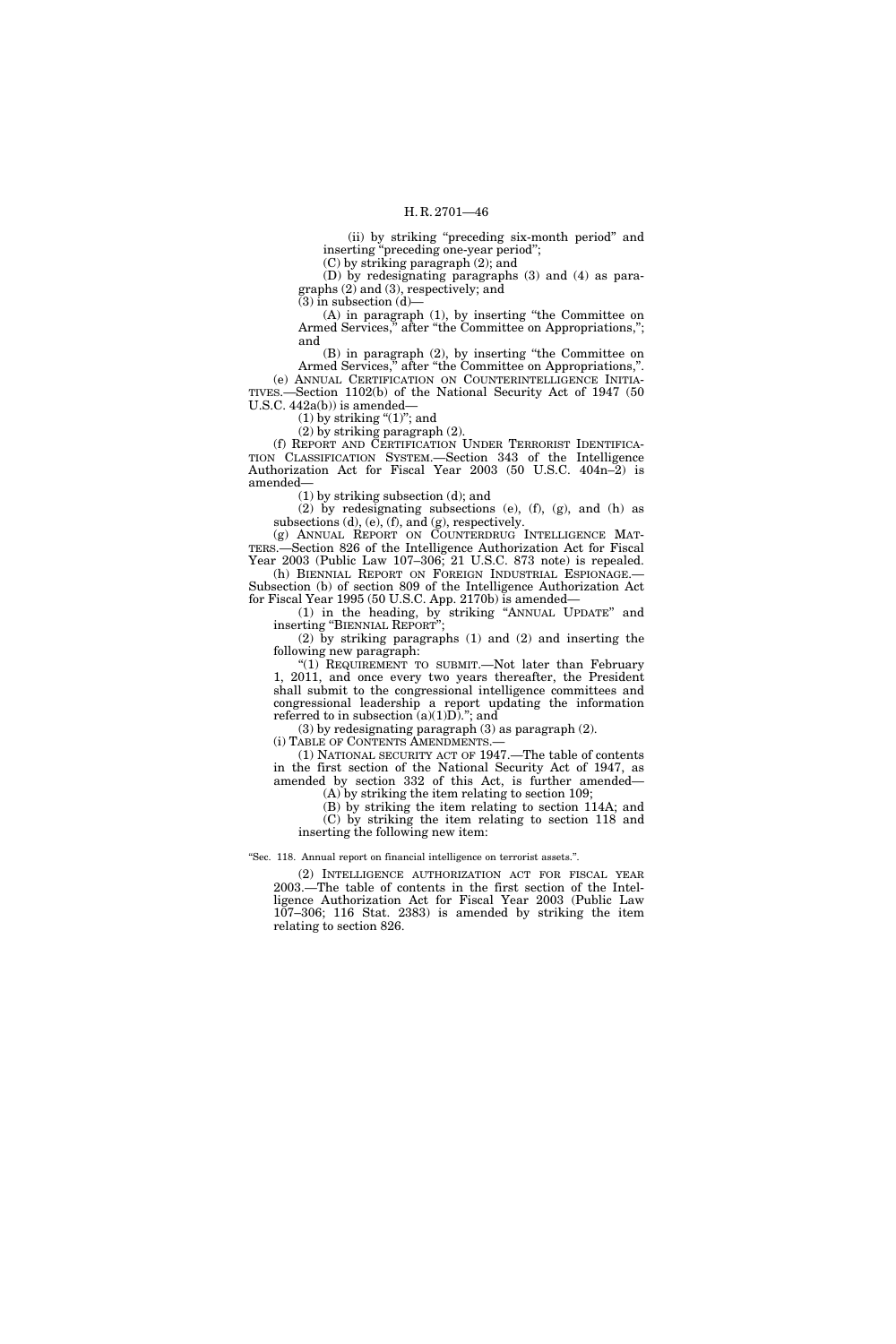#### **SEC. 348. INFORMATION ACCESS BY THE COMPTROLLER GENERAL OF THE UNITED STATES.**

(a) DNI DIRECTIVE GOVERNING ACCESS.—

(1) REQUIREMENT FOR DIRECTIVE.—The Director of National Intelligence, in consultation with the Comptroller General of the United States, shall issue a written directive governing the access of the Comptroller General to information in the possession of an element of the intelligence community.

(2) AMENDMENT TO DIRECTIVE.—The Director of National Intelligence, in consultation with the Comptroller General, may issue an amendment to the directive issued under paragraph (1) at any time the Director determines such an amendment is appropriate.

(3) RELATIONSHIP TO OTHER LAWS.—The directive issued under paragraph (1) and any amendment to such directive issued under paragraph (2) shall be consistent with the provisions of—

(A) chapter 7 of title 31, United States Code; and (B) the National Security Act of 1947 (50 U.S.C. 401 et seq.).

(b) CONFIDENTIALITY OF INFORMATION.—

(1) REQUIREMENT FOR CONFIDENTIALITY.—The Comptroller General of the United States shall ensure that the level of confidentiality of information made available to the Comptroller General pursuant to the directive issued under subsection  $(a)(1)$ or an amendment to such directive issued under subsection  $(a)(2)$  is not less than the level of confidentiality of such information required of the head of the element of the intelligence community from which such information was obtained.

(2) PENALTIES FOR UNAUTHORIZED DISCLOSURE.—An officer or employee of the Government Accountability Office shall be subject to the same statutory penalties for unauthorized disclosure or use of such information as an officer or employee of the element of the intelligence community from which such information was obtained.

(c) SUBMISSION TO CONGRESS.—

(1) SUBMISSION OF DIRECTIVE.—The directive issued under subsection (a)(1) shall be submitted to Congress by the Director of National Intelligence, together with any comments of the Comptroller General of the United States, no later than May 1, 2011.

(2) SUBMISSION OF AMENDMENT.—Any amendment to such directive issued under subsection (a)(2) shall be submitted to Congress by the Director, together with any comments of the Comptroller General.

(d) EFFECTIVE DATE.—The directive issued under subsection (a)(1) and any amendment to such directive issued under subsection (a)(2) shall take effect 60 days after the date such directive or amendment is submitted to Congress under subsection (c), unless the Director determines that for reasons of national security the directive or amendment should take effect sooner.

#### **SEC. 349. CONFORMING AMENDMENTS FOR REPORT SUBMISSION DATES.**

Section 507 of the National Security Act of 1947 (50 U.S.C. 415b) is amended—

 $(1)$  in subsection  $(a)$ —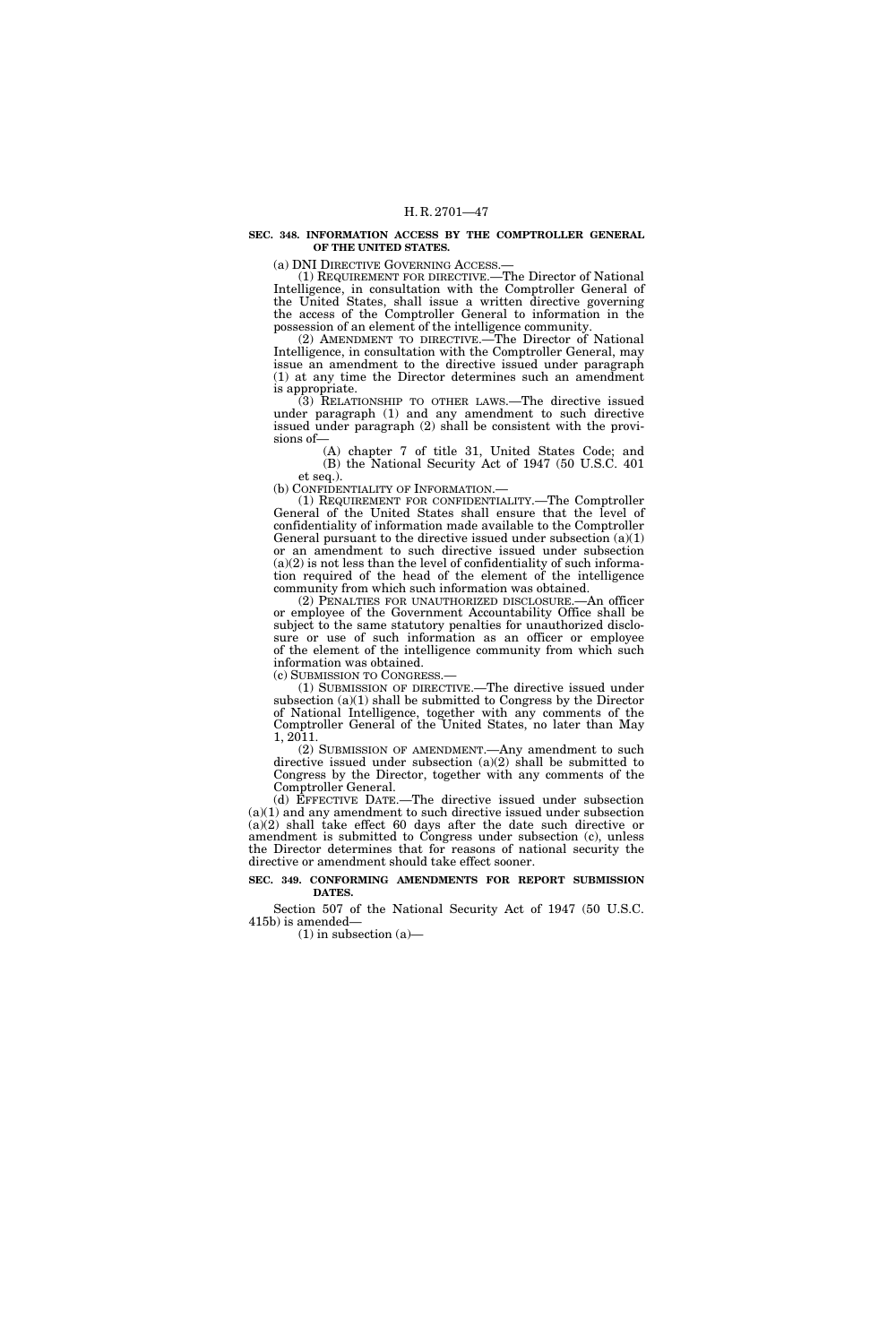$(A)$  in paragraph  $(1)$ —

 $(i)$  by striking subparagraphs  $(A)$ ,  $(B)$ , and  $(G)$ ;

(ii) by redesignating subparagraphs  $(C)$ ,  $(D)$ ,  $(E)$ ,

 $(F)$ ,  $(H)$ ,  $(I)$ , and  $(N)$  as subparagraphs  $(A)$ ,  $(B)$ ,  $(C)$ , (D), (E), (F), and (G), respectively; and

(iii) by adding at the end the following new subparagraphs:

"(H) The annual report on outside employment of employees of elements of the intelligence community required by section 102A(u)(2).

''(I) The annual report on financial intelligence on terrorist assets required by section 118.''; and

(B) in paragraph (2), by striking subparagraphs (C) and (D); and

(2) in subsection (b), by striking paragraph (6).

## **Subtitle E—Other Matters**

#### **SEC. 361. EXTENSION OF AUTHORITY TO DELETE INFORMATION ABOUT RECEIPT AND DISPOSITION OF FOREIGN GIFTS AND DECORATIONS.**

Paragraph (4) of section 7342(f) of title 5, United States Code, is amended to read as follows:

''(4)(A) In transmitting such listings for an element of the intelligence community, the head of such element may delete the information described in subparagraph (A) or (C) of paragraph (2) or in subparagraph (A) or (C) of paragraph (3) if the head of such element certifies in writing to the Secretary of State that the publication of such information could adversely affect United States intelligence sources or methods.

''(B) Any information not provided to the Secretary of State pursuant to the authority in subparagraph (A) shall be transmitted to the Director of National Intelligence who shall keep a record of such information.

"(C) In this paragraph, the term 'intelligence community' has the meaning given that term in section 3(4) of the National Security Act of 1947 (50 U.S.C. 401a(4))."

#### **SEC. 362. MODIFICATION OF AVAILABILITY OF FUNDS FOR DIFFERENT INTELLIGENCE ACTIVITIES.**

Subparagraph  $(B)$  of section  $504(a)(3)$  of the National Security Act of 1947 (50 U.S.C.  $414(a)(3)$ ) is amended to read as follows:

''(B) the use of such funds for such activity supports an emergent need, improves program effectiveness, or increases efficiency; and''.

### **SEC. 363. PROTECTION OF CERTAIN NATIONAL SECURITY INFORMA-TION.**

(a) INCREASE IN PENALTIES FOR DISCLOSURE OF UNDERCOVER INTELLIGENCE OFFICERS AND AGENTS.—

(1) DISCLOSURE OF AGENT AFTER ACCESS TO INFORMATION IDENTIFYING AGENT.—Subsection (a) of section 601 of the National Security Act of 1947 (50 U.S.C. 421) is amended by striking "ten years" and inserting "15 years".

(2) DISCLOSURE OF AGENT AFTER ACCESS TO CLASSIFIED INFORMATION.—Subsection (b) of such section is amended by striking "five years" and inserting "10 years".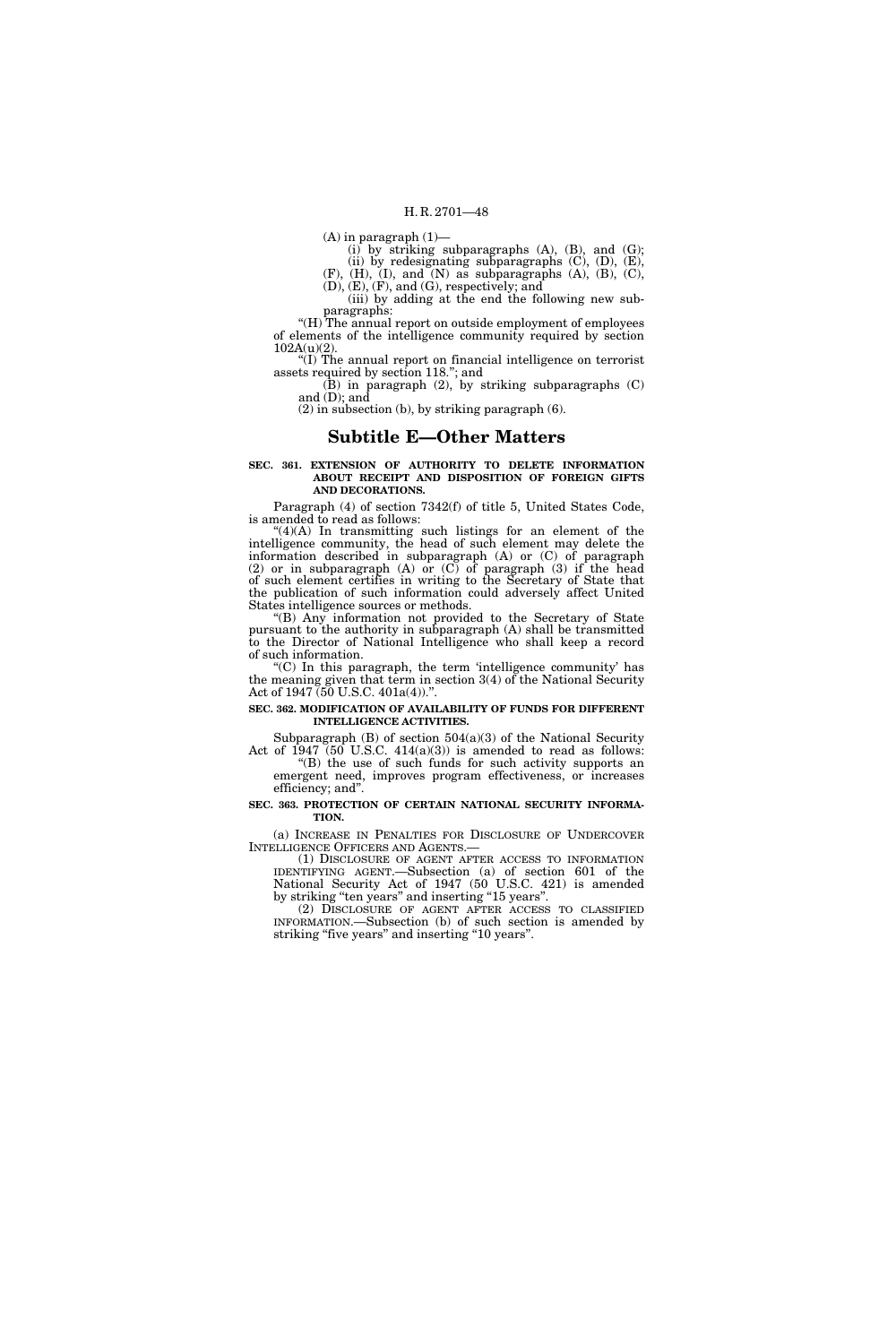(b) MODIFICATIONS TO ANNUAL REPORT ON PROTECTION OF INTELLIGENCE IDENTITIES.—The first sentence of section 603(a) of the National Security Act of 1947 (50 U.S.C. 423(a)) is amended by inserting ''including an assessment of the need, if any, for modification of this title for the purpose of improving legal protections for covert agents,'' after ''measures to protect the identities of covert agents,''.

#### **SEC. 364. NATIONAL INTELLIGENCE PROGRAM BUDGET.**

Section 601 of the Implementing Recommendations of the 9/ 11 Commission Act of 2007 (50 U.S.C. 415c) is amended to read as follows:

#### **''SEC. 601. AVAILABILITY TO PUBLIC OF CERTAIN INTELLIGENCE FUNDING INFORMATION.**

''(a) BUDGET REQUEST.—At the time that the President submits to Congress the budget for a fiscal year pursuant to section 1105 of title 31, United States Code, the President shall disclose to the public the aggregate amount of appropriations requested for that fiscal year for the National Intelligence Program.

''(b) AMOUNTS APPROPRIATED EACH FISCAL YEAR.—Not later than 30 days after the end of each fiscal year, the Director of National Intelligence shall disclose to the public the aggregate amount of funds appropriated by Congress for the National Intelligence Program for such fiscal year.

''(c) WAIVER.—

''(1) IN GENERAL.—The President may waive or postpone the disclosure required by subsection (a) or (b) for a fiscal year by submitting to the Select Committee on Intelligence of the Senate and Permanent Select Committee on Intelligence of the House of Representatives—

"(A) a statement, in unclassified form, that the disclosure required in subsection (a) or (b) for that fiscal year would damage national security; and

 $f(B)$  a statement detailing the reasons for the waiver or postponement, which may be submitted in classified form.

"(2) SUBMISSION DATES.—The President shall submit the statements required under paragraph (1)—

"(A) in the case of a waiver or postponement of a disclosure required under subsection (a), at the time of the submission of the budget for the fiscal year for which such disclosure is waived or postponed; and

''(B) in the case of a waiver or postponement of a disclosure required under subsection (b), not later than 30 days after the date of the end of the fiscal year for which such disclosure is waived or postponed.

''(d) DEFINITION.—As used in this section, the term 'National Intelligence Program' has the meaning given the term in section 3(6) of the National Security Act of 1947 (50 U.S.C. 401a(6)).''.

**SEC. 365. IMPROVING THE REVIEW AUTHORITY OF THE PUBLIC INTEREST DECLASSIFICATION BOARD.** 

Paragraph (5) of section 703(b) of the Public Interest Declassification Act of 2000 (50 U.S.C. 435 note) is amended—

(1) by striking ''jurisdiction,'' and inserting ''jurisdiction or by a member of the committee of jurisdiction,''; and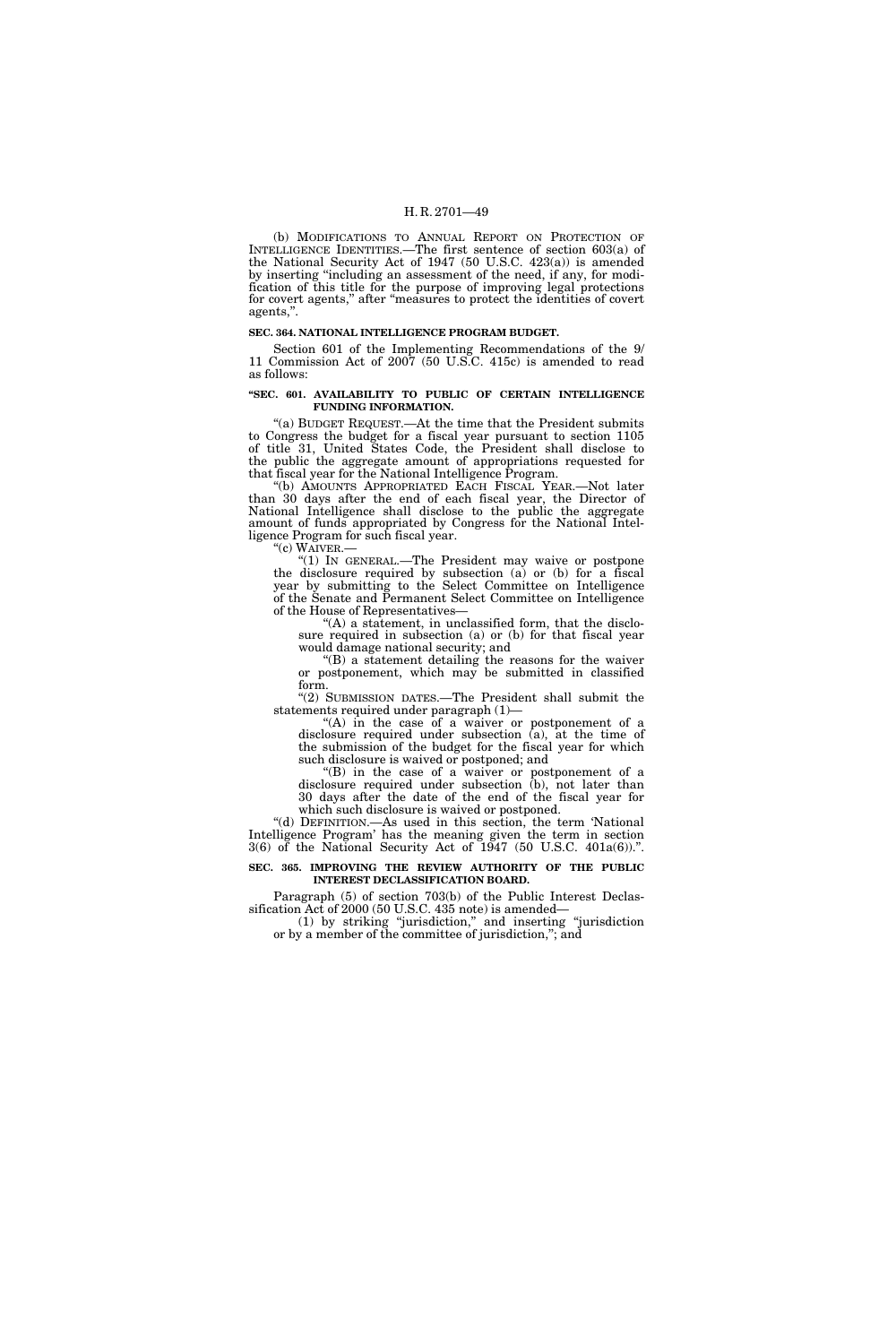(2) by inserting '', to evaluate the proper classification of certain records," after "certain records".

## **SEC. 366. AUTHORITY TO DESIGNATE UNDERCOVER OPERATIONS TO COLLECT FOREIGN INTELLIGENCE OR COUNTERINTEL-LIGENCE.**

Paragraph (1) of section 102(b) of the Department of Justice and Related Agencies Appropriations Act, 1993 (Public Law 102– 395; 28 U.S.C. 533 note) is amended in the flush text following subparagraph (D) by striking "(or, if designated by the Director, the Assistant Director, Intelligence Division) and the Attorney General (or, if designated by the Attorney General, the Assistant Attorney General for National Security)'' and inserting ''(or a designee of the Director who is in a position not lower than Deputy Assistant Director in the National Security Branch or a similar successor position) and the Attorney General (or a designee of the Attorney General who is in the National Security Division in a position not lower than Deputy Assistant Attorney General or a similar successor position)''.

## **SEC. 367. SECURITY CLEARANCES: REPORTS; RECIPROCITY.**

(a) REPORTS RELATING TO SECURITY CLEARANCES.— (1) QUADRENNIAL AUDIT; SECURITY CLEARANCE DETERMINA-TIONS.—

(A) IN GENERAL.—Title V of the National Security Act of 1947 (50 U.S.C. 413 et seq.), as amended by section 325 of this Act, is further amended by inserting after section 506G, as added by section 325(a), the following new section:

#### ''REPORTS ON SECURITY CLEARANCES

"SEC. 506H. (a) QUADRENNIAL AUDIT OF POSITION REQUIRE-MENTS.—(1) The President shall every four years conduct an audit of the manner in which the executive branch determines whether a security clearance is required for a particular position in the United States Government.

" $(2)$  Not later than 30 days after the completion of an audit conducted under paragraph (1), the President shall submit to Congress the results of such audit.

"(b) REPORT ON SECURITY CLEARANCE DETERMINATIONS.-- (1) Not later than February 1 of each year, the President shall submit to Congress a report on the security clearance process. Such report shall include, for each security clearance level—

"(A) the number of employees of the United States Government who-

"(i) held a security clearance at such level as of October 1 of the preceding year; and

"(ii) were approved for a security clearance at such level during the preceding fiscal year; ''(B) the number of contractors to the United States Govern-

ment who— "(i) held a security clearance at such level as of October

1 of the preceding year; and

"(ii) were approved for a security clearance at such level during the preceding fiscal year; and

''(C) for each element of the intelligence community—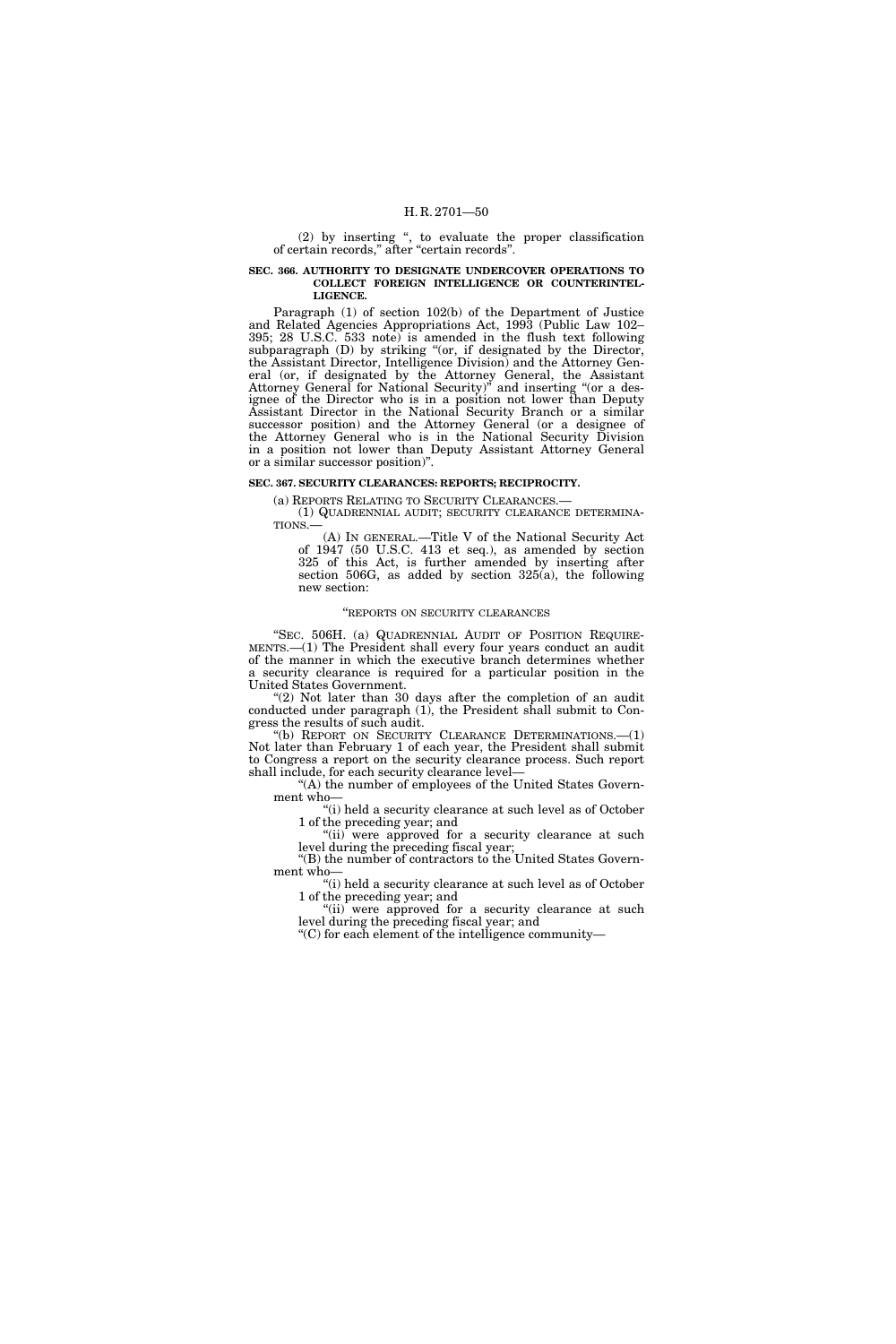"(i) the total amount of time it took to process the security clearance determination for such level that—

''(I) was among the 80 percent of security clearance determinations made during the preceding fiscal year that took the shortest amount of time to complete; and

''(II) took the longest amount of time to complete; "(ii) the total amount of time it took to process the security clearance determination for such level that—

''(I) was among the 90 percent of security clearance determinations made during the preceding fiscal year that took the shortest amount of time to complete; and

''(II) took the longest amount of time to complete; "(iii) the number of pending security clearance investigations for such level as of October 1 of the preceding year that have remained pending for—

 $f(I)$  4 months or less;

"(II) between 4 months and 8 months;

''(III) between 8 months and one year; and

" $(IV)$  more than one year;

"(iv) the percentage of reviews during the preceding" fiscal year that resulted in a denial or revocation of a security clearance;

" $(v)$  the percentage of investigations during the preceding fiscal year that resulted in incomplete information;  $\widetilde{f}(vi)$  the percentage of investigations during the pre-

ceding fiscal year that did not result in enough information to make a decision on potentially adverse information; and "(vii) for security clearance determinations completed

or pending during the preceding fiscal year that have taken longer than one year to complete-

 $\cdot$ "(I) the number of security clearance determinations for positions as employees of the United States Government that required more than one year to complete;

''(II) the number of security clearance determinations for contractors that required more than one year to complete;

''(III) the agencies that investigated and adjudicated such determinations; and

 $\Gamma$ (IV) the cause of significant delays in such determinations.

" $(2)$  For purposes of paragraph  $(1)$ , the President may consider—

"(A) security clearances at the level of confidential and secret as one security clearance level; and

''(B) security clearances at the level of top secret or higher as one security clearance level.

"(c) FORM.—The results required under subsection  $(a)(2)$  and the reports required under subsection (b)(1) shall be submitted in unclassified form, but may include a classified annex.'

(B) INITIAL AUDIT.—The first audit required to be conducted under section 506H(a)(1) of the National Security Act of 1947, as added by subparagraph (A) of this para-

graph, shall be completed not later than February 1, 2011.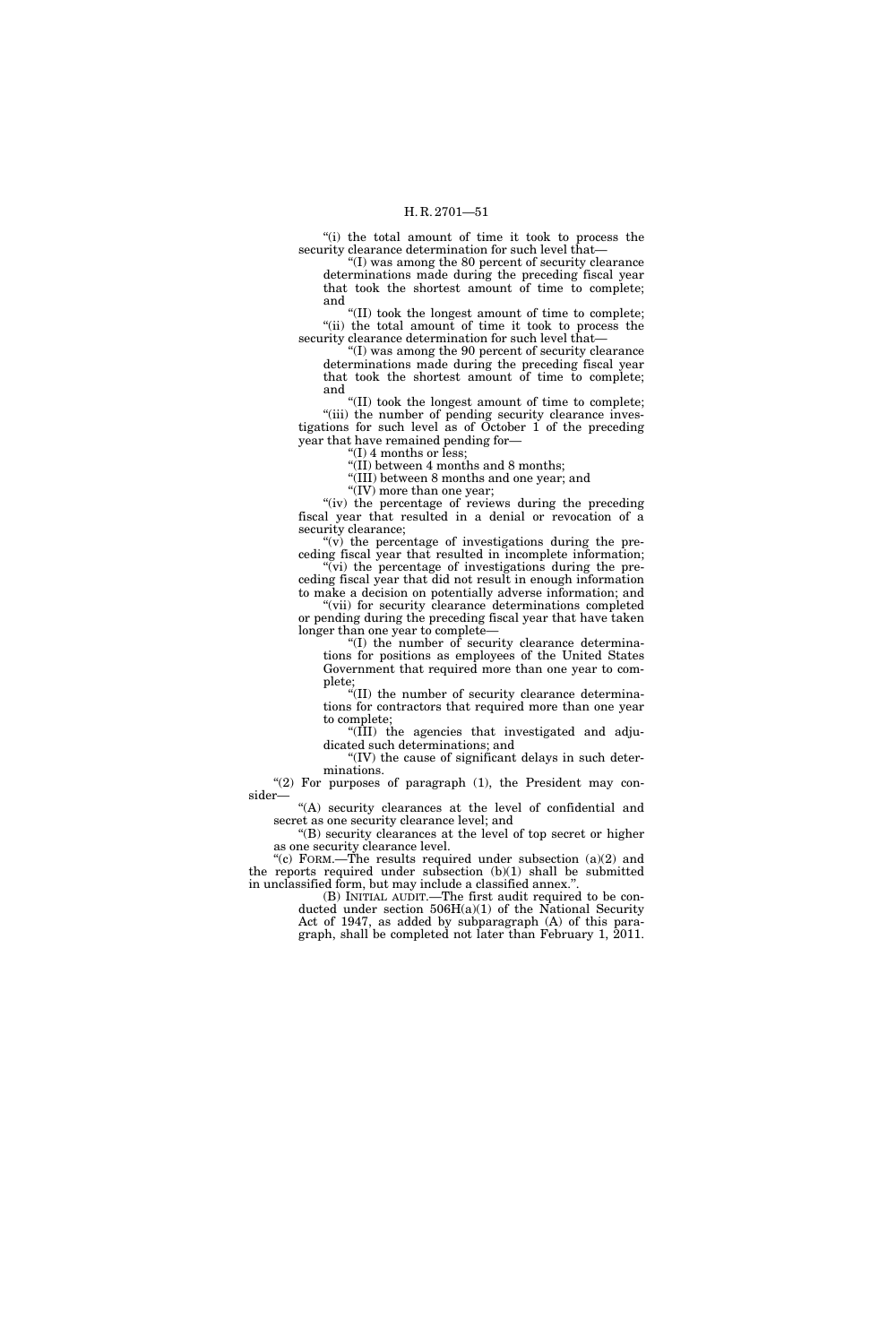(C) TABLE OF CONTENTS AMENDMENT.—The table of contents in the first section of such Act, as amended by section 347(i) of this Act, is further amended by inserting after the item relating to section 506G, as added by section 325 of this Act, the following new item:

''Sec. 506H. Reports on security clearances.''.

(2) REPORT ON METRICS FOR ADJUDICATION QUALITY.—Not later than 180 days after the date of the enactment of this Act, the President shall submit to Congress a report on security clearance investigations and adjudications. Such report shall include—

(A) United States Government-wide adjudication guidelines and metrics for adjudication quality;

(B) a plan to improve the professional development of security clearance adjudicators;

(C) metrics to evaluate the effectiveness of interagency clearance reciprocity;

(D) United States Government-wide investigation standards and metrics for investigation quality; and

(E) the advisability, feasibility, counterintelligence risk, and cost effectiveness of—

(i) by not later than January 1, 2012, requiring the investigation and adjudication of security clearances to be conducted by not more than two Federal agencies; and

(ii) by not later than January 1, 2015, requiring the investigation and adjudication of security clearances to be conducted by not more than one Federal agency.

(b) SECURITY CLEARANCE RECIPROCITY.—

(1) AUDIT.—The Inspector General of the Intelligence Community shall conduct an audit of the reciprocity of security clearances among the elements of the intelligence community.

(2) REPORT.—Not later than 180 days after the date of the enactment of this Act, the Inspector General of the Intelligence Community shall submit to the congressional intelligence committees a report containing the results of the audit conducted under paragraph (1). Such report shall include an assessment of the time required to obtain a reciprocal security clearance for—

(A) an employee of an element of the intelligence community detailed to another element of the intelligence community;

(B) an employee of an element of the intelligence community seeking permanent employment with another element of the intelligence community; and

(C) a contractor seeking permanent employment with an element of the intelligence community.

(3) FORM.—The report required under paragraph (2) shall be submitted in unclassified form, but may include a classified annex.

**SEC. 368. CORRECTING LONG-STANDING MATERIAL WEAKNESSES.** 

(a) DEFINITIONS.—In this section: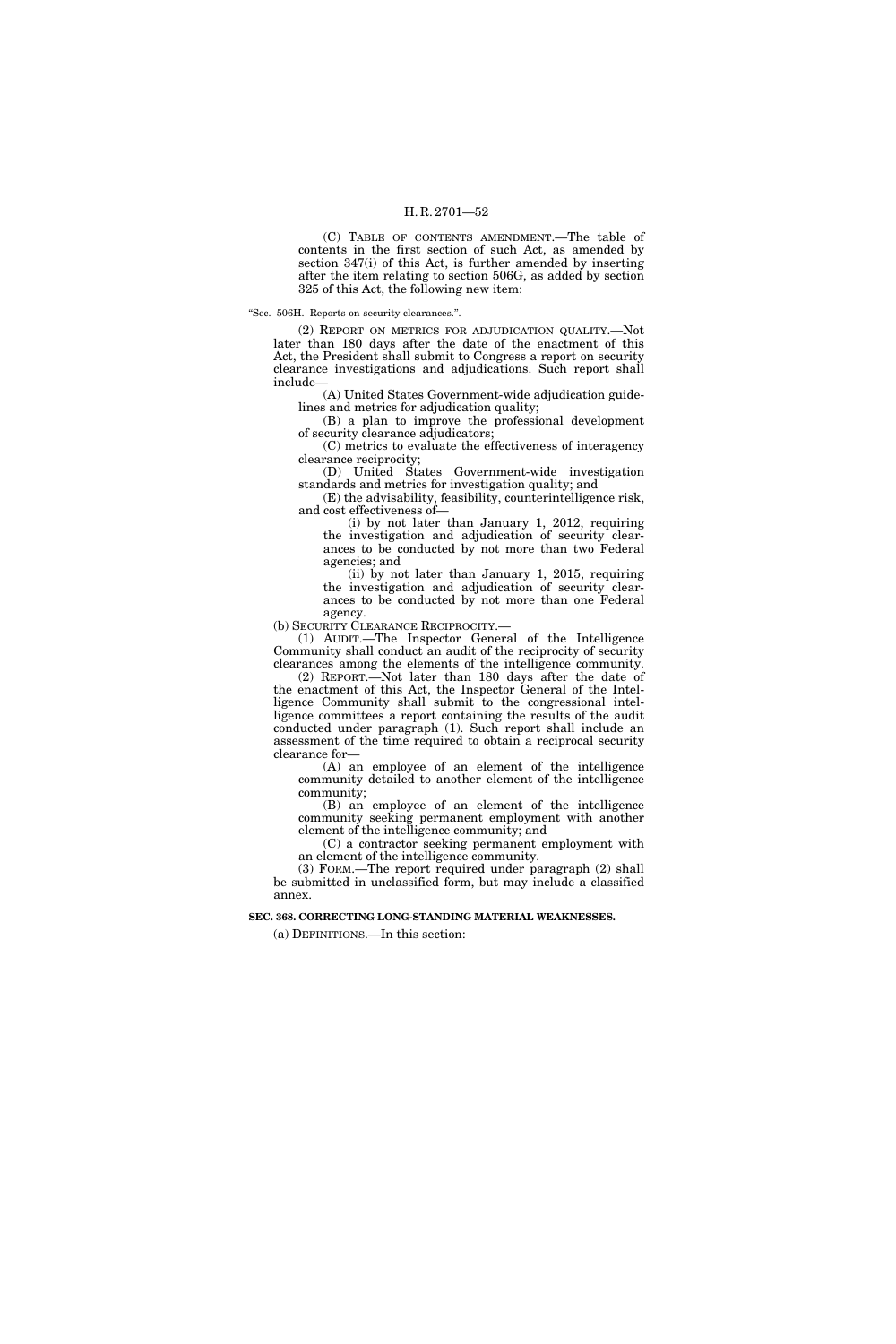(1) COVERED ELEMENT OF THE INTELLIGENCE COMMUNITY.— The term "covered element of the intelligence community" means—

(A) the Central Intelligence Agency;

(B) the Defense Intelligence Agency;

(C) the National Geospatial-Intelligence Agency; (D) the National Reconnaissance Office; or

(E) the National Security Agency.

(2) INDEPENDENT AUDITOR.—The term ''independent auditor'' means an individual who—

(A)(i) is a Federal, State, or local government auditor who meets the independence standards included in gen-

erally accepted government auditing standards; or (ii) is a public accountant who meets such independence standards; and

(B) is designated as an auditor by the Director of National Intelligence or the head of a covered element of the intelligence community, as appropriate.

(3) INDEPENDENT REVIEW.—The term ''independent review'' means an audit, attestation, or examination conducted by an independent auditor in accordance with generally accepted government auditing standards.

(4) LONG-STANDING, CORRECTABLE MATERIAL WEAKNESS.— The term "long-standing, correctable material weakness" means a material weakness—

(A) that was first reported in the annual financial report of a covered element of the intelligence community for a fiscal year prior to fiscal year 2007; and

(B) the correction of which is not substantially dependent on a business system that was not implemented prior to the end of fiscal year 2010.

(5) MATERIAL WEAKNESS.—The term ''material weakness'' has the meaning given that term under the Office of Management and Budget Circular A–123, entitled ''Management's Responsibility for Internal Control,'' revised December 21, 2004.

(6) SENIOR INTELLIGENCE MANAGEMENT OFFICIAL.—The term ''senior intelligence management official'' means an official within a covered element of the intelligence community who is—

(A)(i) compensated under the Senior Intelligence Service pay scale; or

(ii) the head of a covered element of the intelligence community; and

(B) compensated for employment with funds appropriated pursuant to an authorization of appropriations in this Act.

(b) IDENTIFICATION OF SENIOR INTELLIGENCE MANAGEMENT OFFICIALS.—

(1) REQUIREMENT TO IDENTIFY.—Not later than 30 days after the date of the enactment of this Act, the head of a covered element of the intelligence community shall designate a senior intelligence management official of such element to be responsible for correcting each long-standing, correctable material weakness of such element.

(2) HEAD OF A COVERED ELEMENT OF THE INTELLIGENCE COMMUNITY.—The head of a covered element of the intelligence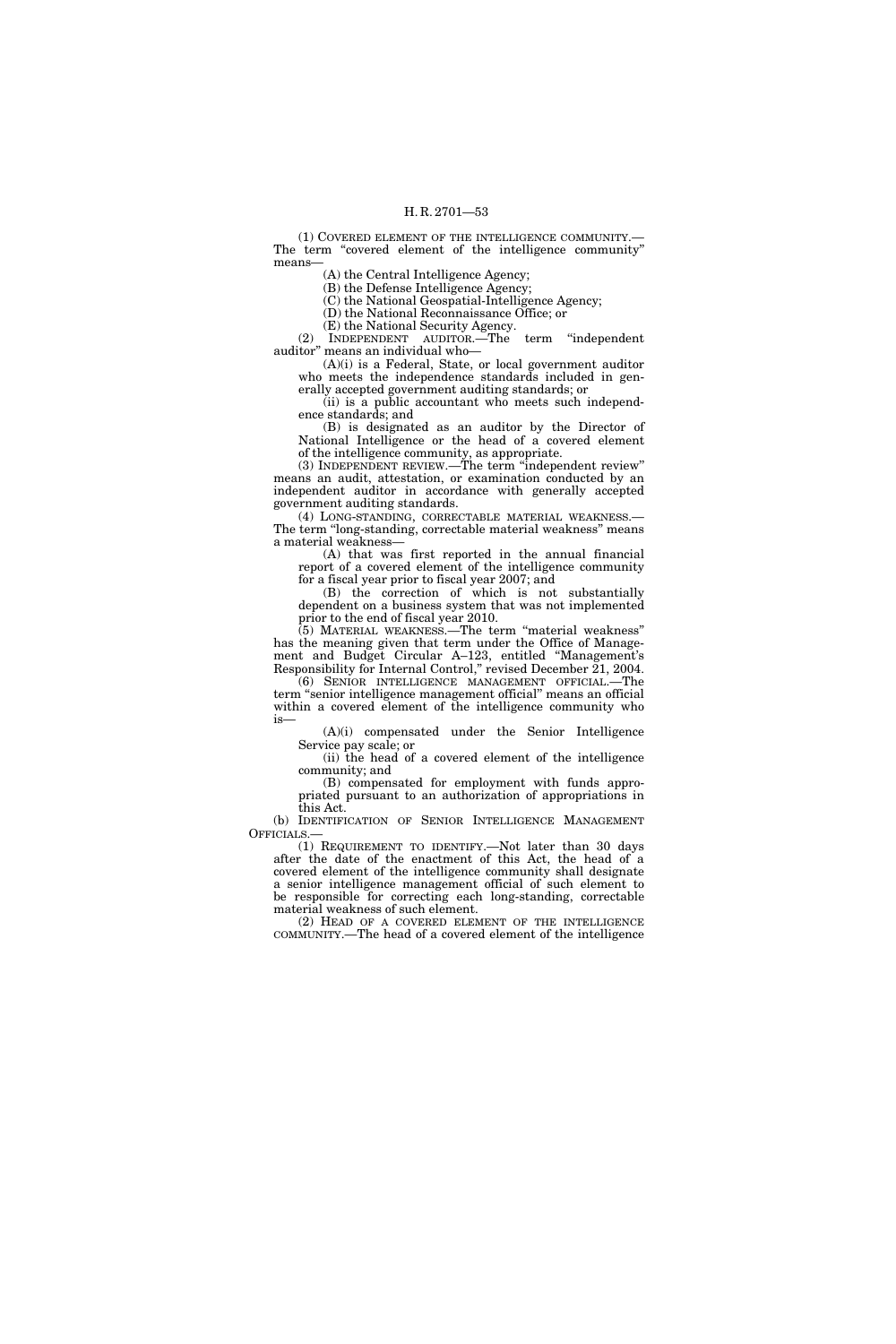community may designate himself or herself as the senior intelligence management official responsible for correcting a longstanding, correctable material weakness under paragraph (1).

(3) REQUIREMENT TO UPDATE DESIGNATION.—If the head of a covered element of the intelligence community determines that a senior intelligence management official designated under paragraph (1) is no longer responsible for correcting a longstanding, correctable material weakness, the head of such element shall designate the successor to such official not later than 10 days after the date of such determination.

(c) NOTIFICATION.—Not later than 10 days after the date on which the head of a covered element of the intelligence community has designated a senior intelligence management official pursuant to paragraph (1) or (3) of subsection (b), the head of such element shall provide written notification of such designation to the Director of National Intelligence and to such senior intelligence management official.

(d) CORRECTION OF LONG-STANDING, MATERIAL WEAKNESS.— (1) DETERMINATION OF CORRECTION OF DEFICIENCY.—If a long-standing, correctable material weakness is corrected, the senior intelligence management official who is responsible for correcting such long-standing, correctable material weakness shall make and issue a determination of the correction.

(2) BASIS FOR DETERMINATION.—The determination of the senior intelligence management official under paragraph (1) shall be based on the findings of an independent review.

(3) NOTIFICATION AND SUBMISSION OF FINDINGS.—A senior intelligence management official who makes a determination under paragraph (1) shall—

(A) notify the head of the appropriate covered element of the intelligence community of such determination at the time the determination is made; and

(B) ensure that the independent auditor whose findings are the basis of a determination under paragraph (1) submits to the head of the covered element of the intelligence community and the Director of National Intelligence the findings that such determination is based on not later than 5 days after the date on which such determination is made.

(e) CONGRESSIONAL OVERSIGHT.—The head of a covered element of the intelligence community shall notify the congressional intelligence committees not later than 30 days after the date—

(1) on which a senior intelligence management official is designated under paragraph (1) or (3) of subsection (b) and notified under subsection (c); or

(2) of the correction of a long-standing, correctable material weakness, as verified by an independent auditor under subsection  $(d)(2)$ .

### **SEC. 369. INTELLIGENCE COMMUNITY FINANCIAL IMPROVEMENT AND AUDIT READINESS.**

Not later than 180 days after the date of the enactment of this Act, the Director of National Intelligence shall—

(1) conduct a review of the status of the auditability compliance of each element of the intelligence community; and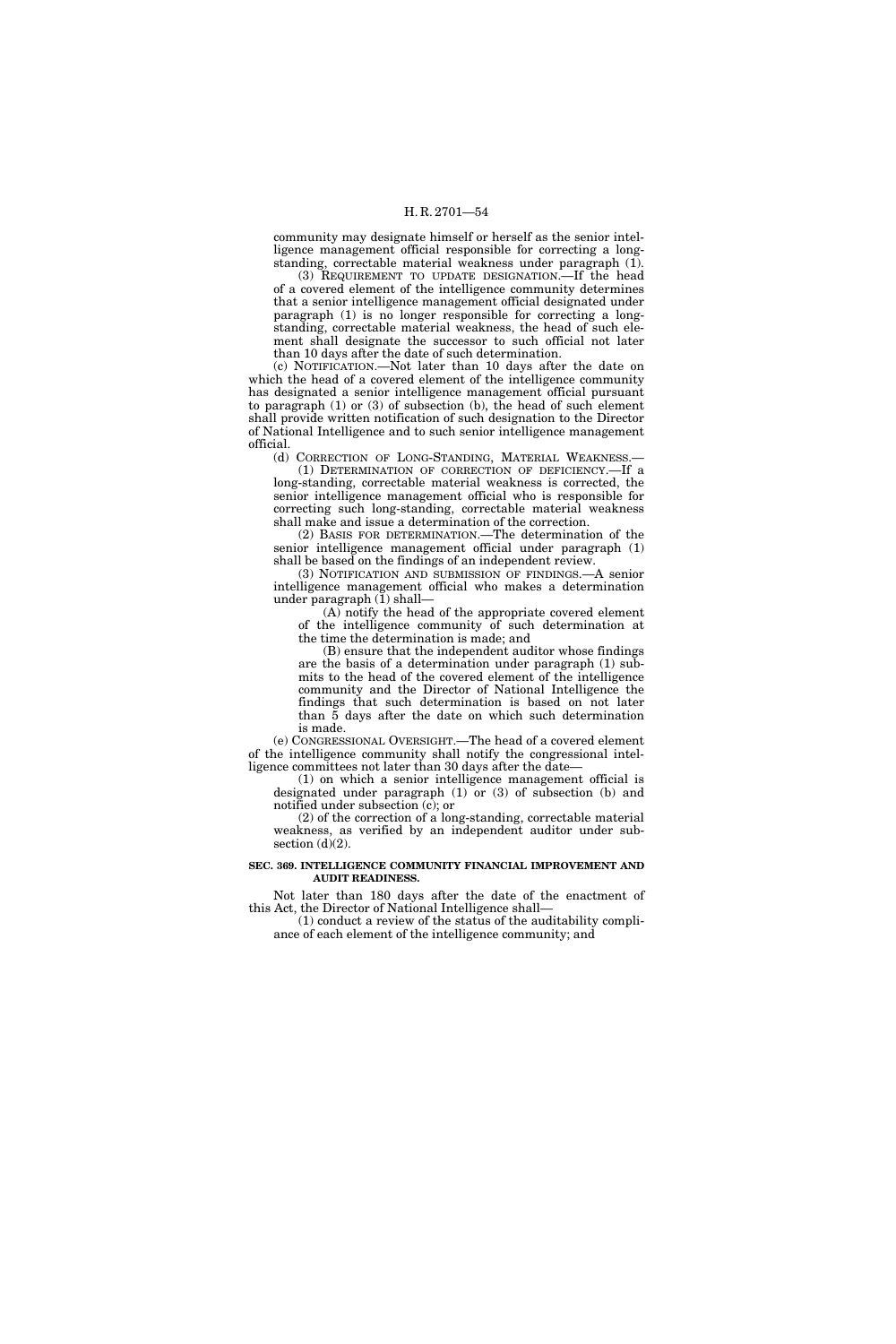(2) develop a plan and schedule to achieve a full, unqualified audit of each element of the intelligence community not later than September 30, 2013.

# **TITLE IV—MATTERS RELATING TO ELE-MENTS OF THE INTELLIGENCE COM-MUNITY**

## **Subtitle A—Office of the Director of National Intelligence**

#### **SEC. 401. ACCOUNTABILITY REVIEWS BY THE DIRECTOR OF NATIONAL INTELLIGENCE.**

Subsection (f) of section 102A of the National Security Act of 1947 (50 U.S.C. 403–1) is amended—

(1) by redesignating paragraphs (7) and (8) as paragraphs (8) and (9), respectively; and

(2) by inserting after paragraph (6) the following new paragraph:

 $f'(7)$ (A) The Director of National Intelligence shall, if the Director determines it is necessary, or may, if requested by a congressional intelligence committee, conduct an accountability review of an element of the intelligence community or the personnel of such element in relation to a failure or deficiency within the intelligence community.

"(B) The Director of National Intelligence, in consultation with the Attorney General, shall establish guidelines and procedures for conducting an accountability review under subparagraph (A).

 $C(t)$ ) The Director of National Intelligence shall provide the findings of an accountability review conducted under subparagraph (A) and the Director's recommendations for corrective or punitive action, if any, to the head of the applicable element of the intelligence community. Such recommendations may include a recommendation for dismissal of personnel.

"(ii) If the head of such element does not implement a recommendation made by the Director under clause (i), the head of such element shall submit to the congressional intelligence committees a notice of the determination not to implement the recommendation, including the reasons for the determination.

''(D) The requirements of this paragraph shall not be construed to limit any authority of the Director of National Intelligence under subsection (m) or with respect to supervision of the Central Intelligence Agency.''.

## **SEC. 402. AUTHORITIES FOR INTELLIGENCE INFORMATION SHARING.**

(a) AUTHORITIES FOR INTERAGENCY FUNDING.—Section 102A(d)(2) of the National Security Act of 1947 (50 U.S.C. 403–  $1(d)(2)$ ) is amended by striking "Program to another such program." and inserting "Program-

''(A) to another such program;

''(B) to other departments or agencies of the United States Government for the development and fielding of systems of common concern related to the collection, processing, analysis, exploitation, and dissemination of intelligence information; or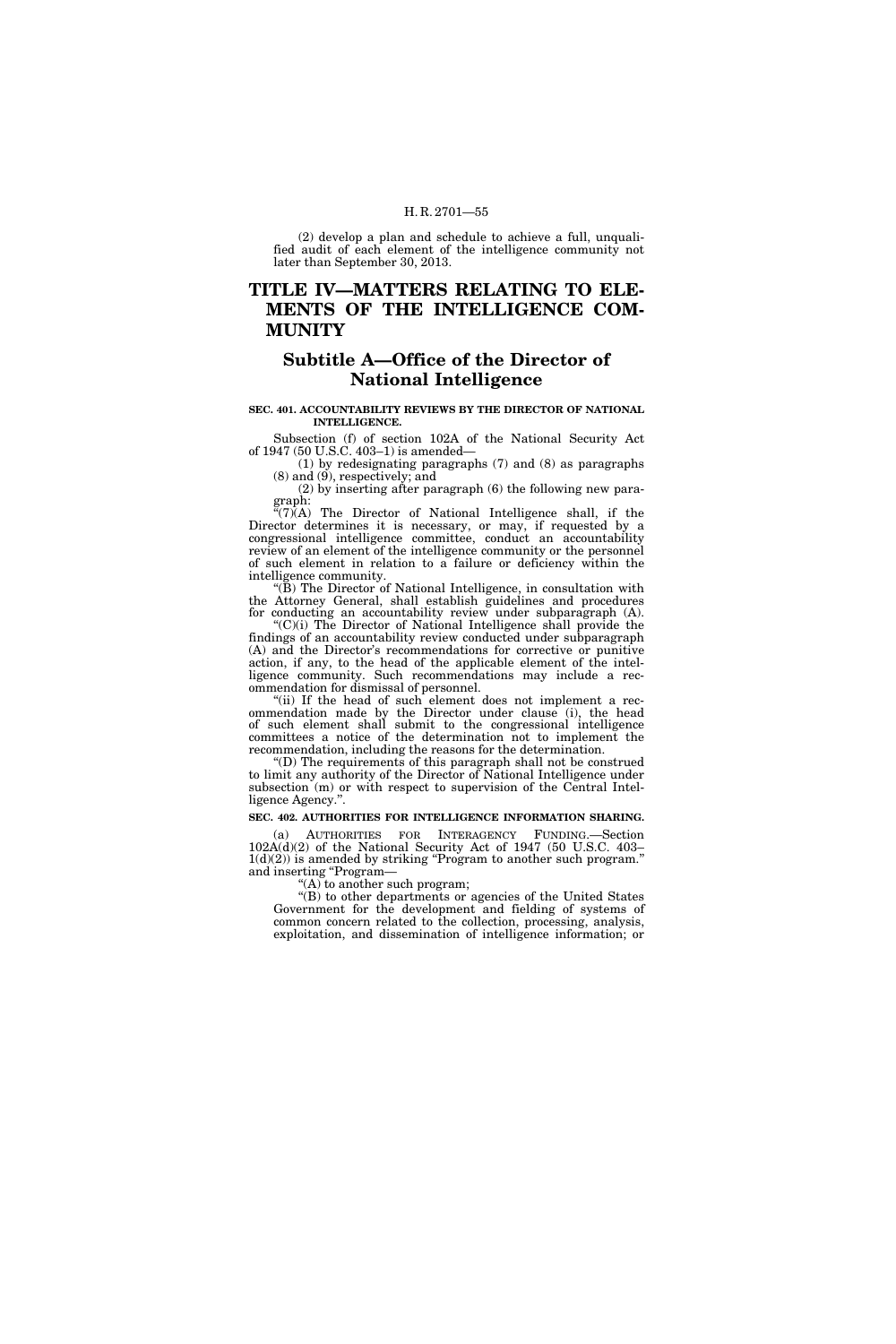''(C) to a program funded by appropriations not within the National Intelligence Program to address critical gaps in intelligence information sharing or access capabilities.''.

(b) AUTHORITIES OF HEADS OF OTHER DEPARTMENTS AND AGEN-CIES.—Notwithstanding any other provision of law, the head of any department or agency of the United States is authorized to receive and utilize funds made available to the department or agency by the Director of National Intelligence pursuant to section  $102A(d)(2)$  of the National Security Act of 1947 (50 U.S.C. 403–  $1(d)(2)$ , as amended by subsection (a), and receive and utilize any system referred to in such section that is made available to such department or agency.

#### **SEC. 403. LOCATION OF THE OFFICE OF THE DIRECTOR OF NATIONAL INTELLIGENCE.**

Subsection (e) of section 103 of the National Security Act of 1947 (50 U.S.C. 403–3) is amended to read as follows:

"(e) LOCATION OF THE OFFICE OF THE DIRECTOR OF NATIONAL INTELLIGENCE.—The headquarters of the Office of the Director of National Intelligence may be located in the Washington metropolitan region, as that term is defined in section 8301 of title 40, United States Code.''.

#### **SEC. 404. TITLE AND APPOINTMENT OF CHIEF INFORMATION OFFICER OF THE INTELLIGENCE COMMUNITY.**

Section 103G of the National Security Act of 1947 (50 U.S.C. 403–3g) is amended—

(1) in subsection (a)—

(A) by inserting ''of the Intelligence Community'' after ''Chief Information Officer''; and

(B) by striking "President," and all that follows and inserting ''President.'';

(2) by striking subsection (b) and redesignating subsections  $(c)$  and  $(d)$  as subsections  $(b)$  and  $(c)$ , respectively;

(3) in subsection (b) (as so redesignated), by inserting ''of the Intelligence Community" after "Chief Information Officer"; and

(4) in subsection (c) (as so redesignated), by inserting ''of the Intelligence Community" before "may not".

**SEC. 405. INSPECTOR GENERAL OF THE INTELLIGENCE COMMUNITY.** 

(a) ESTABLISHMENT.—<br>(1) IN GENERAL.—Title I of the National Security Act of 1947 (50 U.S.C. 402 et seq.), as amended by section 347 of this Act, is further amended by inserting after section 103G the following new section:

''INSPECTOR GENERAL OF THE INTELLIGENCE COMMUNITY

"SEC. 103H. (a) OFFICE OF INSPECTOR GENERAL OF THE INTEL-LIGENCE COMMUNITY.—There is within the Office of the Director of National Intelligence an Office of the Inspector General of the Intelligence Community.

"(b) PURPOSE.—The purpose of the Office of the Inspector General of the Intelligence Community is—

''(1) to create an objective and effective office, appropriately accountable to Congress, to initiate and conduct independent investigations, inspections, audits, and reviews on programs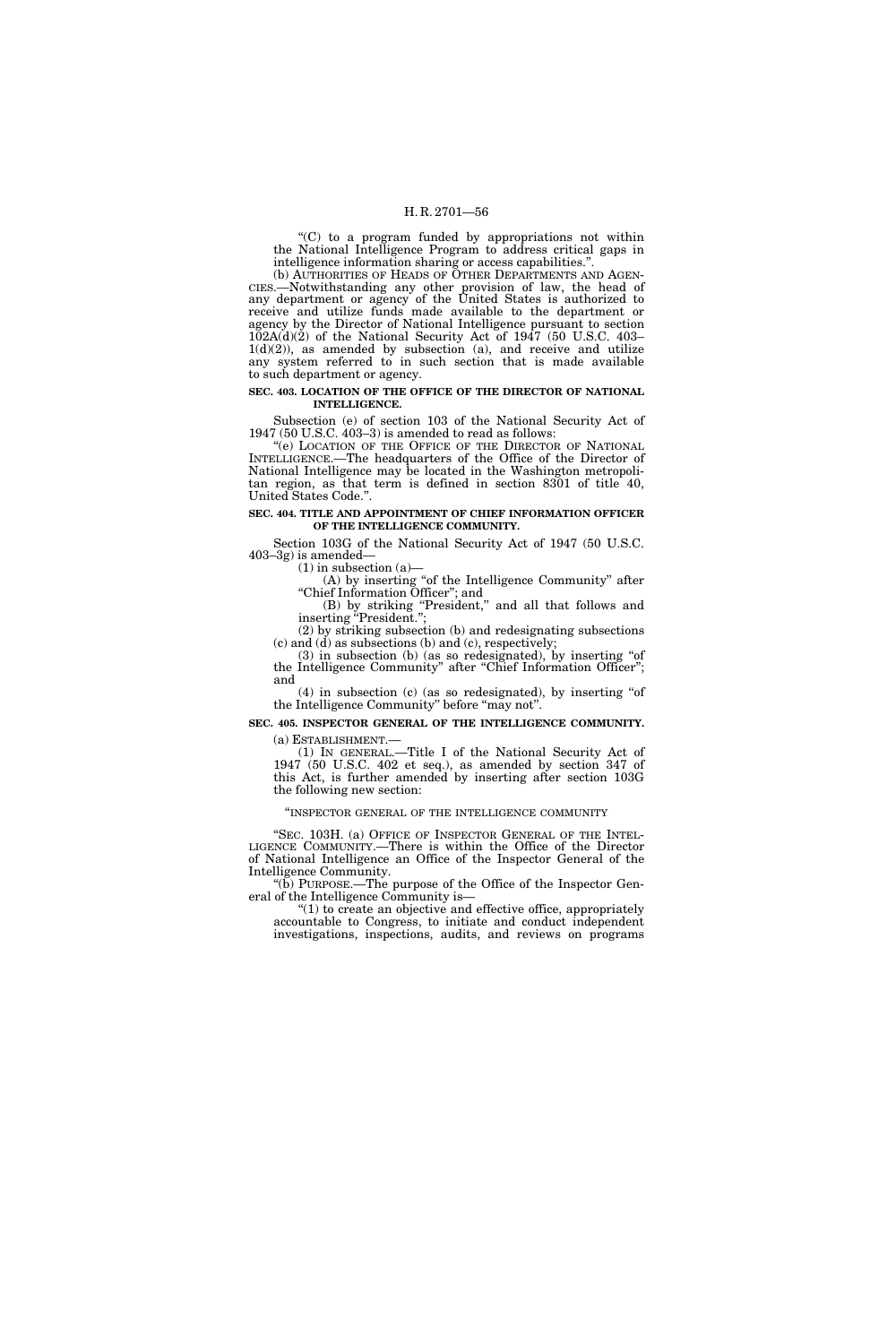and activities within the responsibility and authority of the Director of National Intelligence;

''(2) to provide leadership and coordination and recommend policies for activities designed—

''(A) to promote economy, efficiency, and effectiveness in the administration and implementation of such programs and activities; and

"(B) to prevent and detect fraud and abuse in such programs and activities;

 $f(3)$  to provide a means for keeping the Director of National Intelligence fully and currently informed about—

''(A) problems and deficiencies relating to the administration of programs and activities within the responsibility and authority of the Director of National Intelligence; and

''(B) the necessity for, and the progress of, corrective actions; and

 $(4)$  in the manner prescribed by this section, to ensure that the congressional intelligence committees are kept similarly informed of—

''(A) significant problems and deficiencies relating to programs and activities within the responsibility and authority of the Director of National Intelligence; and

''(B) the necessity for, and the progress of, corrective actions.

"(c) INSPECTOR GENERAL OF THE INTELLIGENCE COMMUNITY.-(1) There is an Inspector General of the Intelligence Community, who shall be the head of the Office of the Inspector General of the Intelligence Community, who shall be appointed by the President, by and with the advice and consent of the Senate.

 $(2)$  The nomination of an individual for appointment as Inspector General shall be made—

''(A) without regard to political affiliation;

"(B) on the basis of integrity, compliance with security standards of the intelligence community, and prior experience in the field of intelligence or national security; and

''(C) on the basis of demonstrated ability in accounting, financial analysis, law, management analysis, public administration, or investigations.

"(3) The Inspector General shall report directly to and be under the general supervision of the Director of National Intelligence.

"(4) The Inspector General may be removed from office only by the President. The President shall communicate in writing to the congressional intelligence committees the reasons for the removal not later than 30 days prior to the effective date of such removal. Nothing in this paragraph shall be construed to prohibit a personnel action otherwise authorized by law, other than transfer or removal.

''(d) ASSISTANT INSPECTORS GENERAL.—Subject to the policies of the Director of National Intelligence, the Inspector General of the Intelligence Community shall—

" $(1)$  appoint an Assistant Inspector General for Audit who shall have the responsibility for supervising the performance of auditing activities relating to programs and activities within the responsibility and authority of the Director;

" $(2)$  appoint an Assistant Inspector General for Investigations who shall have the responsibility for supervising the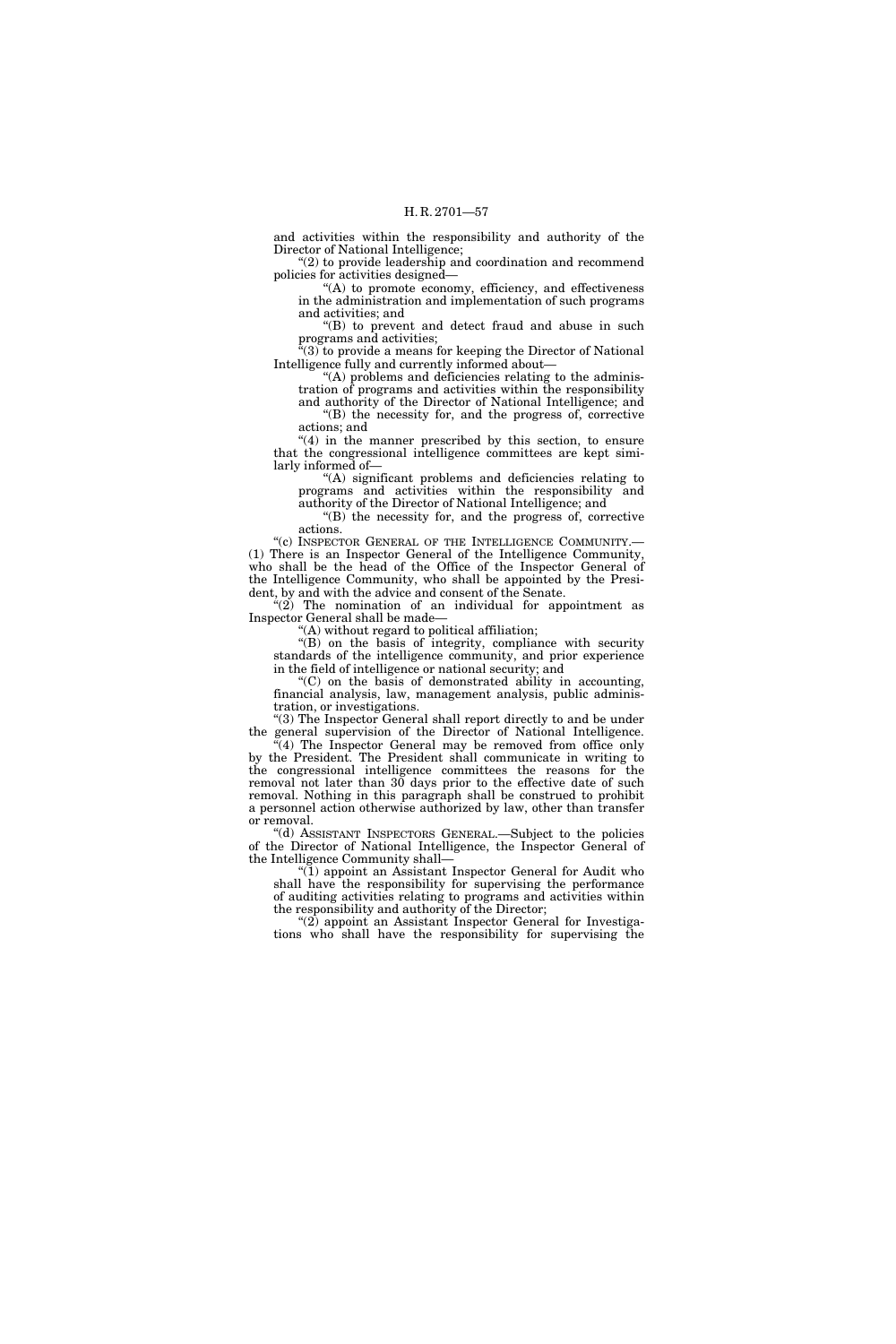performance of investigative activities relating to such programs and activities; and

''(3) appoint other Assistant Inspectors General that, in the judgment of the Inspector General, are necessary to carry out the duties of the Inspector General.

''(e) DUTIES AND RESPONSIBILITIES.—It shall be the duty and responsibility of the Inspector General of the Intelligence Community—

 $(1)$  to provide policy direction for, and to plan, conduct, supervise, and coordinate independently, the investigations, inspections, audits, and reviews relating to programs and activities within the responsibility and authority of the Director of National Intelligence;

"(2) to keep the Director of National Intelligence fully and currently informed concerning violations of law and regulations, fraud, and other serious problems, abuses, and deficiencies relating to the programs and activities within the responsibility and authority of the Director, to recommend corrective action concerning such problems, and to report on the progress made in implementing such corrective action;

''(3) to take due regard for the protection of intelligence sources and methods in the preparation of all reports issued by the Inspector General, and, to the extent consistent with the purpose and objective of such reports, take such measures as may be appropriate to minimize the disclosure of intelligence sources and methods described in such reports; and

 $(4)$  in the execution of the duties and responsibilities under this section, to comply with generally accepted government auditing.

''(f) LIMITATIONS ON ACTIVITIES.—(1) The Director of National Intelligence may prohibit the Inspector General of the Intelligence Community from initiating, carrying out, or completing any investigation, inspection, audit, or review if the Director determines that such prohibition is necessary to protect vital national security interests of the United States.

"(2) Not later than seven days after the date on which the Director exercises the authority under paragraph (1), the Director shall submit to the congressional intelligence committees an appropriately classified statement of the reasons for the exercise of such authority.

"(3) The Director shall advise the Inspector General at the time a statement under paragraph (2) is submitted, and, to the extent consistent with the protection of intelligence sources and methods, provide the Inspector General with a copy of such statement.

"(4) The Inspector General may submit to the congressional intelligence committees any comments on the statement of which the Inspector General has notice under paragraph (3) that the Inspector General considers appropriate.

"(g)  $A$ UTHORITIES.—(1) The Inspector General of the Intelligence Community shall have direct and prompt access to the Director of National Intelligence when necessary for any purpose pertaining to the performance of the duties of the Inspector General.

 $'(2)$ (A) The Inspector General shall, subject to the limitations in subsection (f), make such investigations and reports relating to the administration of the programs and activities within the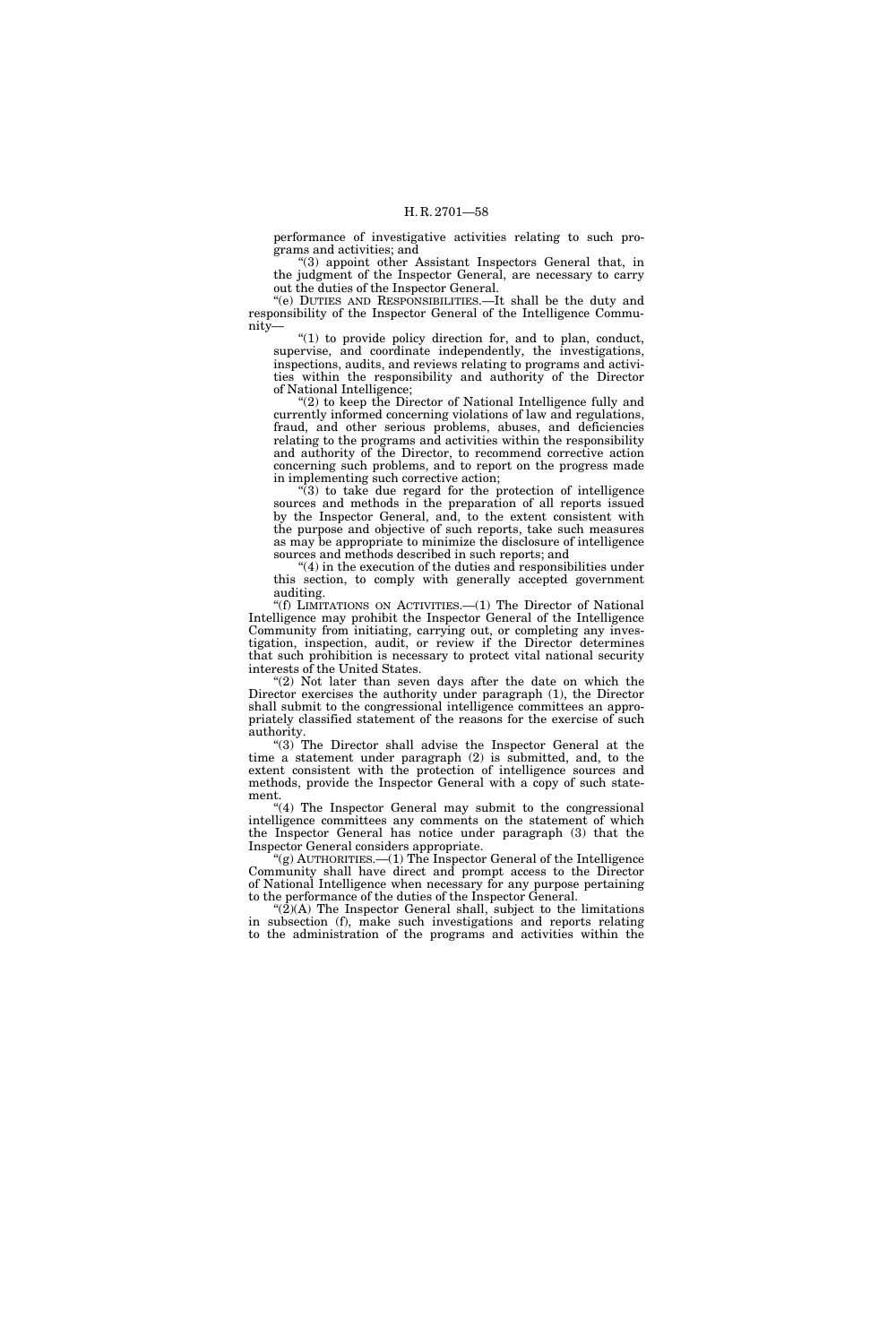authorities and responsibilities of the Director as are, in the judgment of the Inspector General, necessary or desirable.

 $f(B)$  The Inspector General shall have access to any employee, or any employee of a contractor, of any element of the intelligence community needed for the performance of the duties of the Inspector General.

''(C) The Inspector General shall have direct access to all records, reports, audits, reviews, documents, papers, recommendations, or other materials that relate to the programs and activities with respect to which the Inspector General has responsibilities under this section.

 $f(D)$  The level of classification or compartmentation of information shall not, in and of itself, provide a sufficient rationale for denying the Inspector General access to any materials under subparagraph  $(C)$ .

 $E(E)$  The Director, or on the recommendation of the Director, another appropriate official of the intelligence community, shall take appropriate administrative actions against an employee, or an employee of a contractor, of an element of the intelligence community that fails to cooperate with the Inspector General. Such administrative action may include loss of employment or the termination of an existing contractual relationship.

"(3) The Inspector General is authorized to receive and investigate, pursuant to subsection (h), complaints or information from any person concerning the existence of an activity within the authorities and responsibilities of the Director of National Intelligence constituting a violation of laws, rules, or regulations, or mismanagement, gross waste of funds, abuse of authority, or a substantial and specific danger to the public health and safety. Once such complaint or information has been received from an employee of the intelligence community—

''(A) the Inspector General shall not disclose the identity of the employee without the consent of the employee, unless the Inspector General determines that such disclosure is unavoidable during the course of the investigation or the disclosure is made to an official of the Department of Justice responsible for determining whether a prosecution should be undertaken; and

 $\mathcal{L}(B)$  no action constituting a reprisal, or threat of reprisal, for making such complaint or disclosing such information to the Inspector General may be taken by any employee in a position to take such actions, unless the complaint was made or the information was disclosed with the knowledge that it was false or with willful disregard for its truth or falsity.

"(4) The Inspector General shall have the authority to administer to or take from any person an oath, affirmation, or affidavit, whenever necessary in the performance of the duties of the Inspector General, which oath, affirmation, or affidavit when administered or taken by or before an employee of the Office of the Inspector General of the Intelligence Community designated by the Inspector General shall have the same force and effect as if administered or taken by, or before, an officer having a seal.

''(5)(A) Except as provided in subparagraph (B), the Inspector General is authorized to require by subpoena the production of all information, documents, reports, answers, records, accounts, papers, and other data in any medium (including electronically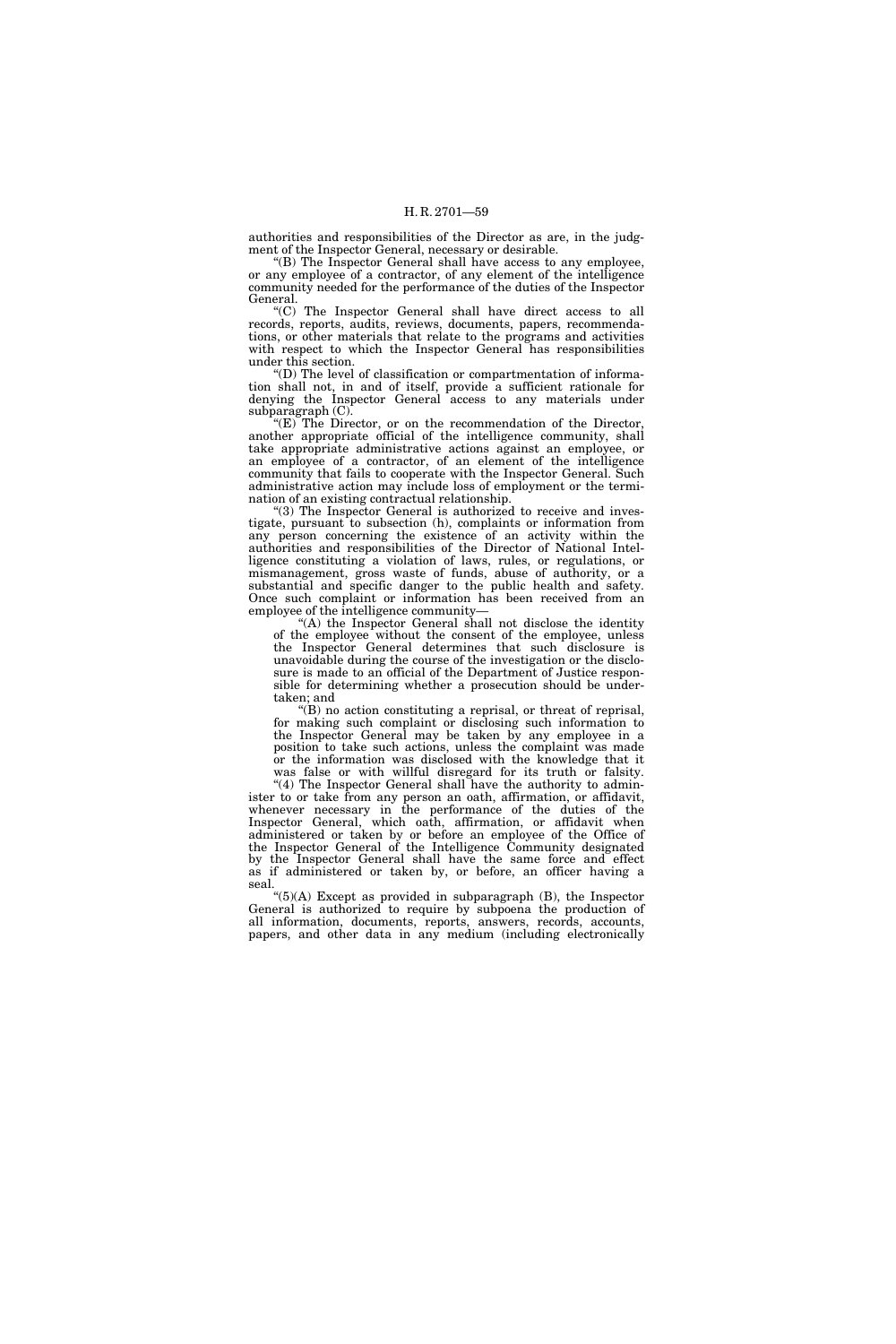stored information, as well as any tangible thing) and documentary evidence necessary in the performance of the duties and responsibilities of the Inspector General.

 $E(B)$  In the case of departments, agencies, and other elements of the United States Government, the Inspector General shall obtain information, documents, reports, answers, records, accounts, papers, and other data and evidence for the purpose specified in subparagraph (A) using procedures other than by subpoenas.

''(C) The Inspector General may not issue a subpoena for, or on behalf of, any component of the Office of the Director of National Intelligence or any element of the intelligence community, including the Office of the Director of National Intelligence.

''(D) In the case of contumacy or refusal to obey a subpoena issued under this paragraph, the subpoena shall be enforceable by order of any appropriate district court of the United States.

"(6) The Inspector General may obtain services as authorized by section 3109 of title 5, United States Code, at rates for individuals not to exceed the daily equivalent of the maximum annual rate of basic pay payable for grade GS–15 of the General Schedule under section 5332 of title 5, United States Code.

"(7) The Inspector General may, to the extent and in such amounts as may be provided in appropriations, enter into contracts and other arrangements for audits, studies, analyses, and other services with public agencies and with private persons, and to make such payments as may be necessary to carry out the provisions of this section.

''(h) COORDINATION AMONG INSPECTORS GENERAL.—(1)(A) In the event of a matter within the jurisdiction of the Inspector General of the Intelligence Community that may be subject to an investigation, inspection, audit, or review by both the Inspector General of the Intelligence Community and an inspector general with oversight responsibility for an element of the intelligence community, the Inspector General of the Intelligence Community and such other inspector general shall expeditiously resolve the question of which inspector general shall conduct such investigation, inspection, audit, or review to avoid unnecessary duplication of the activities of the inspectors general.

''(B) In attempting to resolve a question under subparagraph (A), the inspectors general concerned may request the assistance of the Intelligence Community Inspectors General Forum established under paragraph (2). In the event of a dispute between an inspector general within a department or agency of the United States Government and the Inspector General of the Intelligence Community that has not been resolved with the assistance of such Forum, the inspectors general shall submit the question to the Director of National Intelligence and the head of the affected department or agency for resolution.

 $\mathcal{L}(2)(\overline{A})$  There is established the Intelligence Community Inspectors General Forum, which shall consist of all statutory or administrative inspectors general with oversight responsibility for an element of the intelligence community.

''(B) The Inspector General of the Intelligence Community shall serve as the Chair of the Forum established under subparagraph (A). The Forum shall have no administrative authority over any inspector general, but shall serve as a mechanism for informing its members of the work of individual members of the Forum that may be of common interest and discussing questions about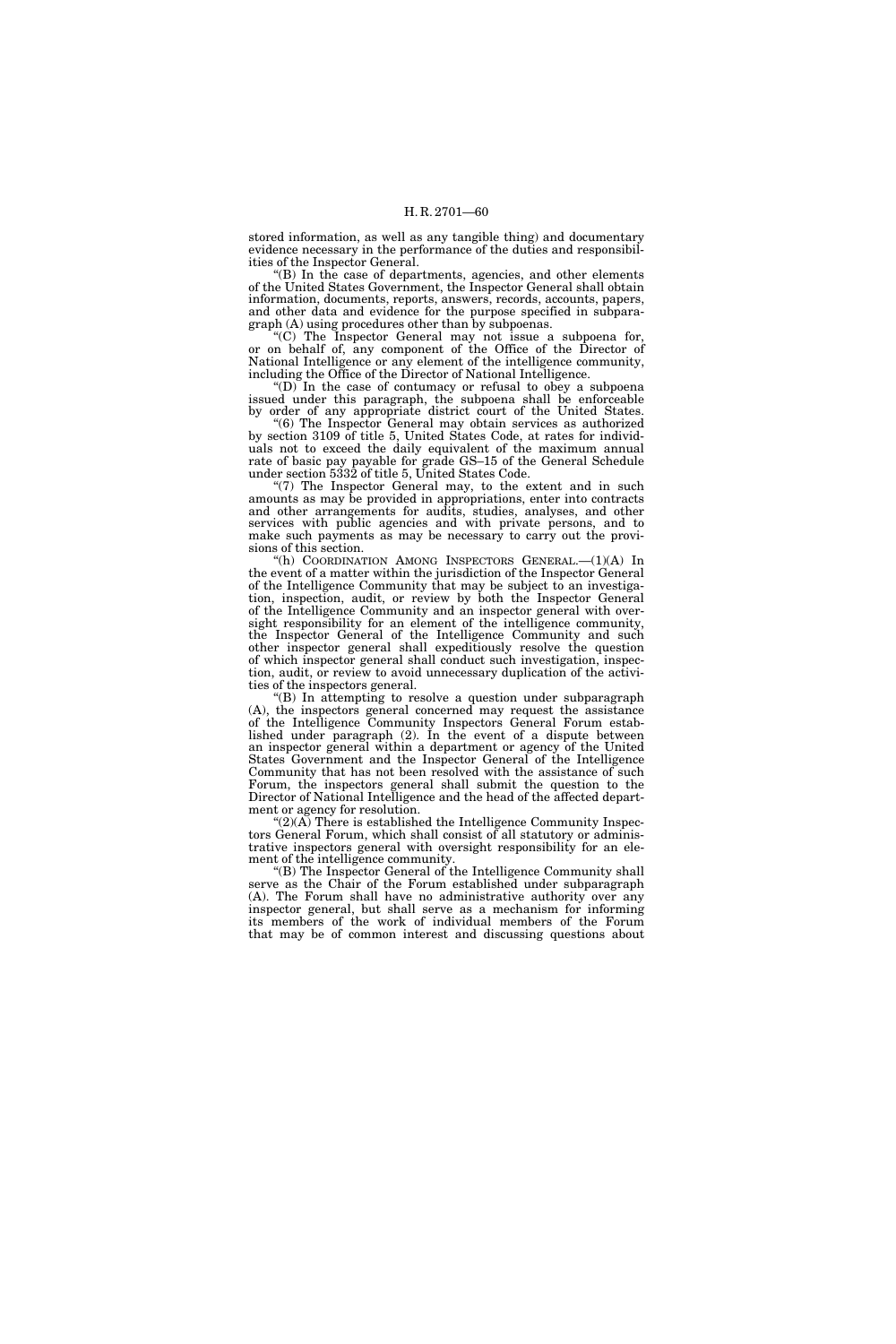jurisdiction or access to employees, employees of contract personnel, records, audits, reviews, documents, recommendations, or other materials that may involve or be of assistance to more than one of its members.

''(3) The inspector general conducting an investigation, inspection, audit, or review covered by paragraph (1) shall submit the results of such investigation, inspection, audit, or review to any other inspector general, including the Inspector General of the Intelligence Community, with jurisdiction to conduct such investigation, inspection, audit, or review who did not conduct such investigation, inspection, audit, or review.

''(i) COUNSEL TO THE INSPECTOR GENERAL.—(1) The Inspector General of the Intelligence Community shall—

"(A) appoint a Counsel to the Inspector General who shall report to the Inspector General; or

''(B) obtain the services of a counsel appointed by and directly reporting to another inspector general or the Council of the Inspectors General on Integrity and Efficiency on a reimbursable basis.

" $(2)$  The counsel appointed or obtained under paragraph  $(1)$ shall perform such functions as the Inspector General may prescribe.

''(j) STAFF AND OTHER SUPPORT.—(1) The Director of National Intelligence shall provide the Inspector General of the Intelligence Community with appropriate and adequate office space at central and field office locations, together with such equipment, office supplies, maintenance services, and communications facilities and services as may be necessary for the operation of such offices.

" $(2)(A)$  Subject to applicable law and the policies of the Director of National Intelligence, the Inspector General shall select, appoint, and employ such officers and employees as may be necessary to carry out the functions, powers, and duties of the Inspector General. The Inspector General shall ensure that any officer or employee so selected, appointed, or employed has security clearances appropriate for the assigned duties of such officer or employee.

 $($ B) In making selections under subparagraph  $(A)$ , the Inspector General shall ensure that such officers and employees have the requisite training and experience to enable the Inspector General to carry out the duties of the Inspector General effectively.

''(C) In meeting the requirements of this paragraph, the Inspector General shall create within the Office of the Inspector General of the Intelligence Community a career cadre of sufficient size to provide appropriate continuity and objectivity needed for the effective performance of the duties of the Inspector General.

(3) Consistent with budgetary and personnel resources allocated by the Director of National Intelligence, the Inspector General has final approval of—

 $\sqrt{\hat{A}}$  the selection of internal and external candidates for employment with the Office of the Inspector General; and

''(B) all other personnel decisions concerning personnel permanently assigned to the Office of the Inspector General, including selection and appointment to the Senior Intelligence Service, but excluding all security-based determinations that are not within the authority of a head of a component of the Office of the Director of National Intelligence.

" $(4)(A)$  Subject to the concurrence of the Director of National Intelligence, the Inspector General may request such information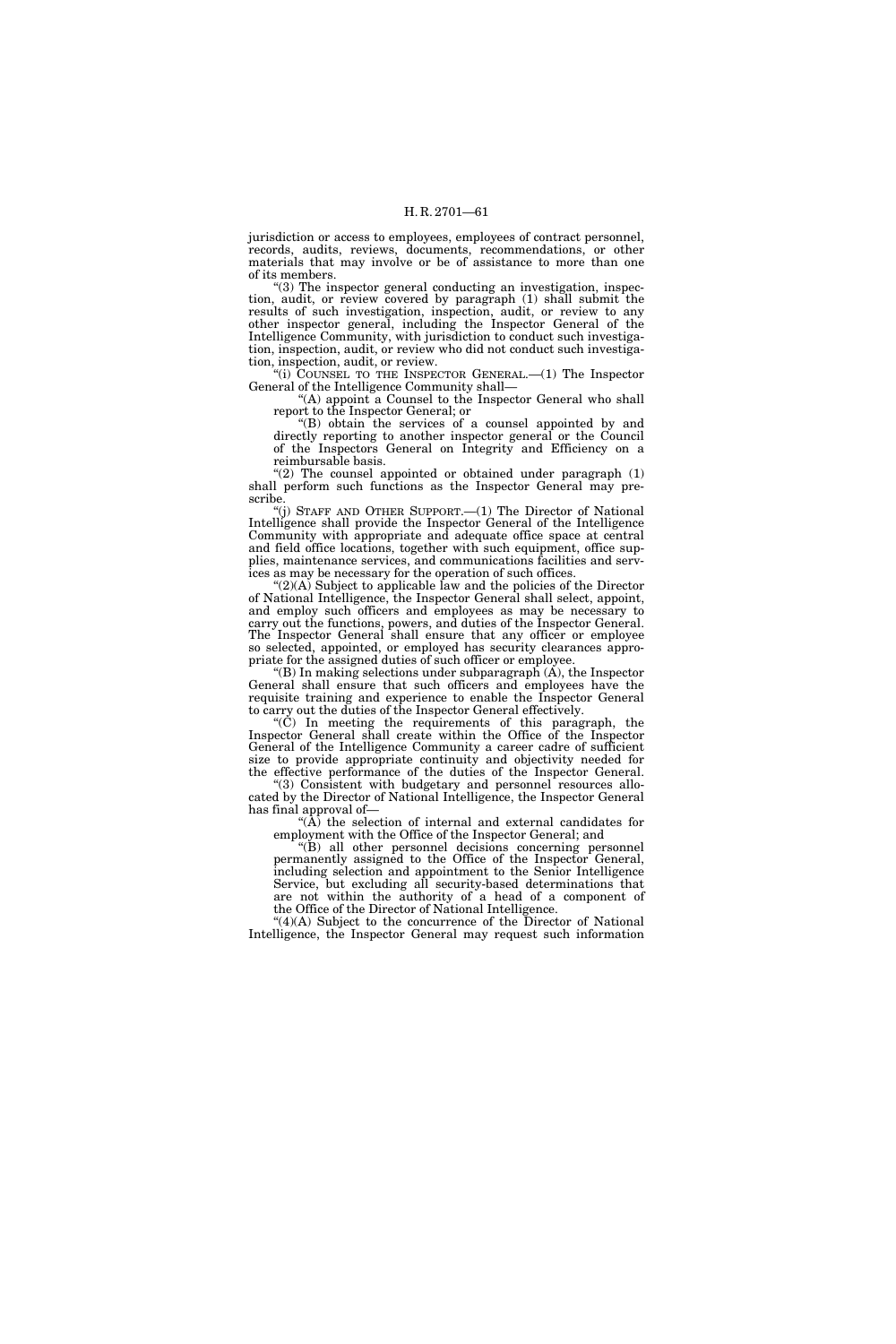or assistance as may be necessary for carrying out the duties and responsibilities of the Inspector General from any department, agency, or other element of the United States Government.

 $\mathcal{F}(B)$  Upon request of the Inspector General for information or assistance under subparagraph (A), the head of the department, agency, or element concerned shall, insofar as is practicable and not in contravention of any existing statutory restriction or regulation of the department, agency, or element, furnish to the Inspector General, such information or assistance.

 $\rm^{\prime\prime}(C)$  The Inspector General of the Intelligence Community may, upon reasonable notice to the head of any element of the intelligence community and in coordination with that element's inspector general pursuant to subsection (h), conduct, as authorized by this section, an investigation, inspection, audit, or review of such element and may enter into any place occupied by such element for purposes of the performance of the duties of the Inspector General.

"(k) REPORTS. $-(1)(A)$  The Inspector General of the Intelligence Community shall, not later than January 31 and July 31 of each year, prepare and submit to the Director of National Intelligence a classified, and, as appropriate, unclassified semiannual report summarizing the activities of the Office of the Inspector General of the Intelligence Community during the immediately preceding 6-month period ending December 31 (of the preceding year) and June 30, respectively. The Inspector General of the Intelligence Community shall provide any portion of the report involving a component of a department of the United States Government to the head of that department simultaneously with submission of the report to the Director of National Intelligence.

 $f(\hat{B})$  Each report under this paragraph shall include, at a minimum, the following:

''(i) A list of the title or subject of each investigation, inspection, audit, or review conducted during the period covered by such report.

" $(ii)$  A description of significant problems, abuses, and deficiencies relating to the administration of programs and activities of the intelligence community within the responsibility and authority of the Director of National Intelligence, and in the relationships between elements of the intelligence community, identified by the Inspector General during the period covered by such report.

"(iii) A description of the recommendations for corrective action made by the Inspector General during the period covered by such report with respect to significant problems, abuses, or deficiencies identified in clause (ii).

"(iv) A statement of whether or not corrective action has been completed on each significant recommendation described in previous semiannual reports, and, in a case where corrective action has been completed, a description of such corrective action.

 $(y)$  A certification of whether or not the Inspector General has had full and direct access to all information relevant to the performance of the functions of the Inspector General.

 $(vi)$  A description of the exercise of the subpoena authority under subsection  $(g)(5)$  by the Inspector General during the period covered by such report.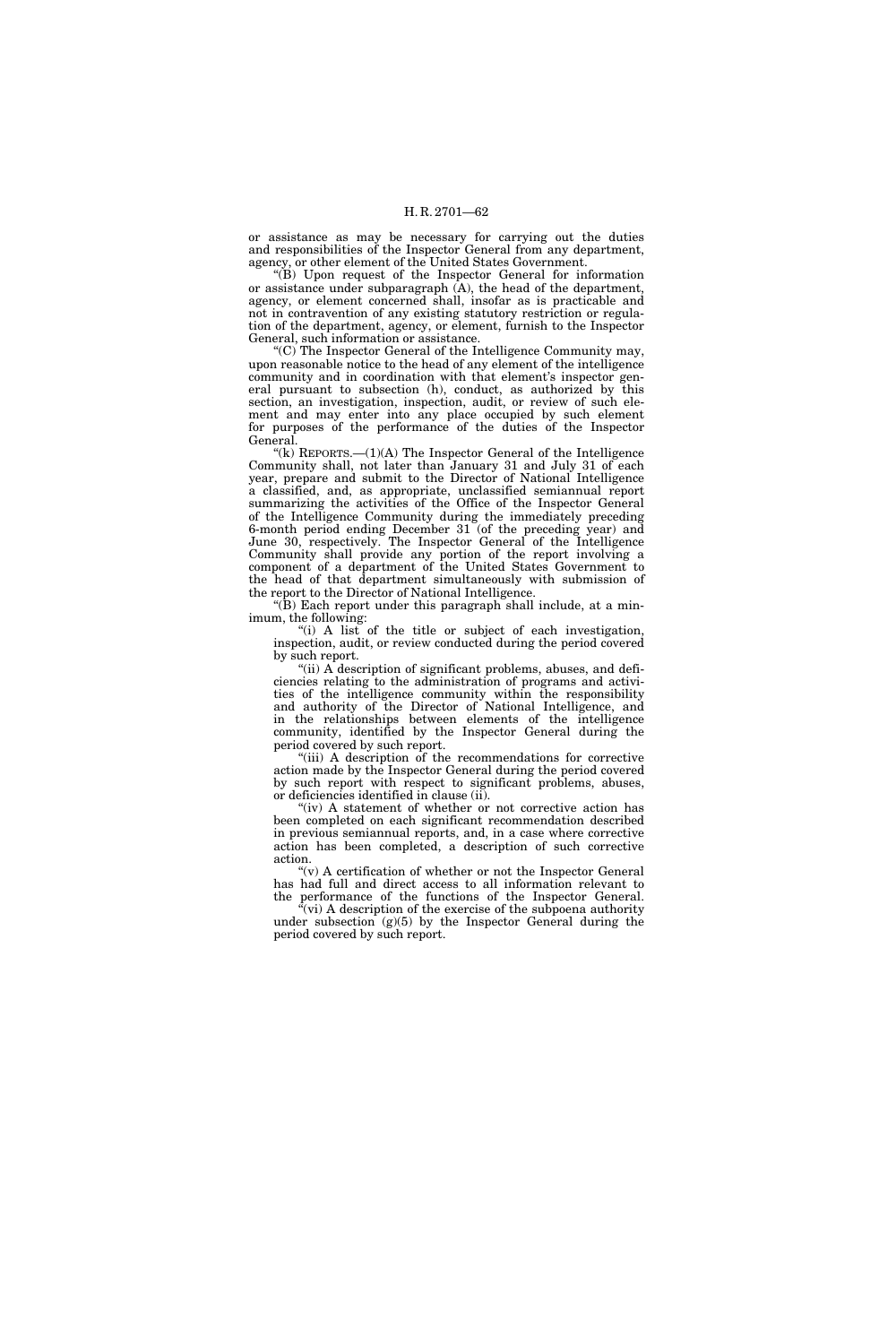"(vii) Such recommendations as the Inspector General considers appropriate for legislation to promote economy, efficiency, and effectiveness in the administration and implementation of programs and activities within the responsibility and authority of the Director of National Intelligence, and to detect and eliminate fraud and abuse in such programs and activities.

''(C) Not later than 30 days after the date of receipt of a report under subparagraph (A), the Director shall transmit the report to the congressional intelligence committees together with any comments the Director considers appropriate. The Director shall transmit to the committees of the Senate and of the House of Representatives with jurisdiction over a department of the United States Government any portion of the report involving a component of such department simultaneously with submission of the report to the congressional intelligence committees.

 $^{\circ}(2)$ (A) The Inspector General shall report immediately to the Director whenever the Inspector General becomes aware of particularly serious or flagrant problems, abuses, or deficiencies relating to programs and activities within the responsibility and authority of the Director of National Intelligence.

''(B) The Director shall transmit to the congressional intelligence committees each report under subparagraph (A) within 7 calendar days of receipt of such report, together with such comments as the Director considers appropriate. The Director shall transmit to the committees of the Senate and of the House of Representatives with jurisdiction over a department of the United States Government any portion of each report under subparagraph (A) that involves a problem, abuse, or deficiency related to a component of such department simultaneously with transmission of the report to the congressional intelligence committees.

 $^{\prime\prime}\mathrm{(3)}\mathrm{(A)}$  In the event that–

''(i) the Inspector General is unable to resolve any differences with the Director affecting the execution of the duties or responsibilities of the Inspector General;

"(ii) an investigation, inspection, audit, or review carried out by the Inspector General focuses on any current or former intelligence community official who—

''(I) holds or held a position in an element of the intelligence community that is subject to appointment by the President, whether or not by and with the advice and consent of the Senate, including such a position held on an acting basis;

''(II) holds or held a position in an element of the intelligence community, including a position held on an acting basis, that is appointed by the Director of National Intelligence; or

''(III) holds or held a position as head of an element of the intelligence community or a position covered by subsection (b) or (c) of section 106;

"(iii) a matter requires a report by the Inspector General to the Department of Justice on possible criminal conduct by a current or former official described in clause (ii);

"(iv) the Inspector General receives notice from the Department of Justice declining or approving prosecution of possible criminal conduct of any current or former official described in clause (ii); or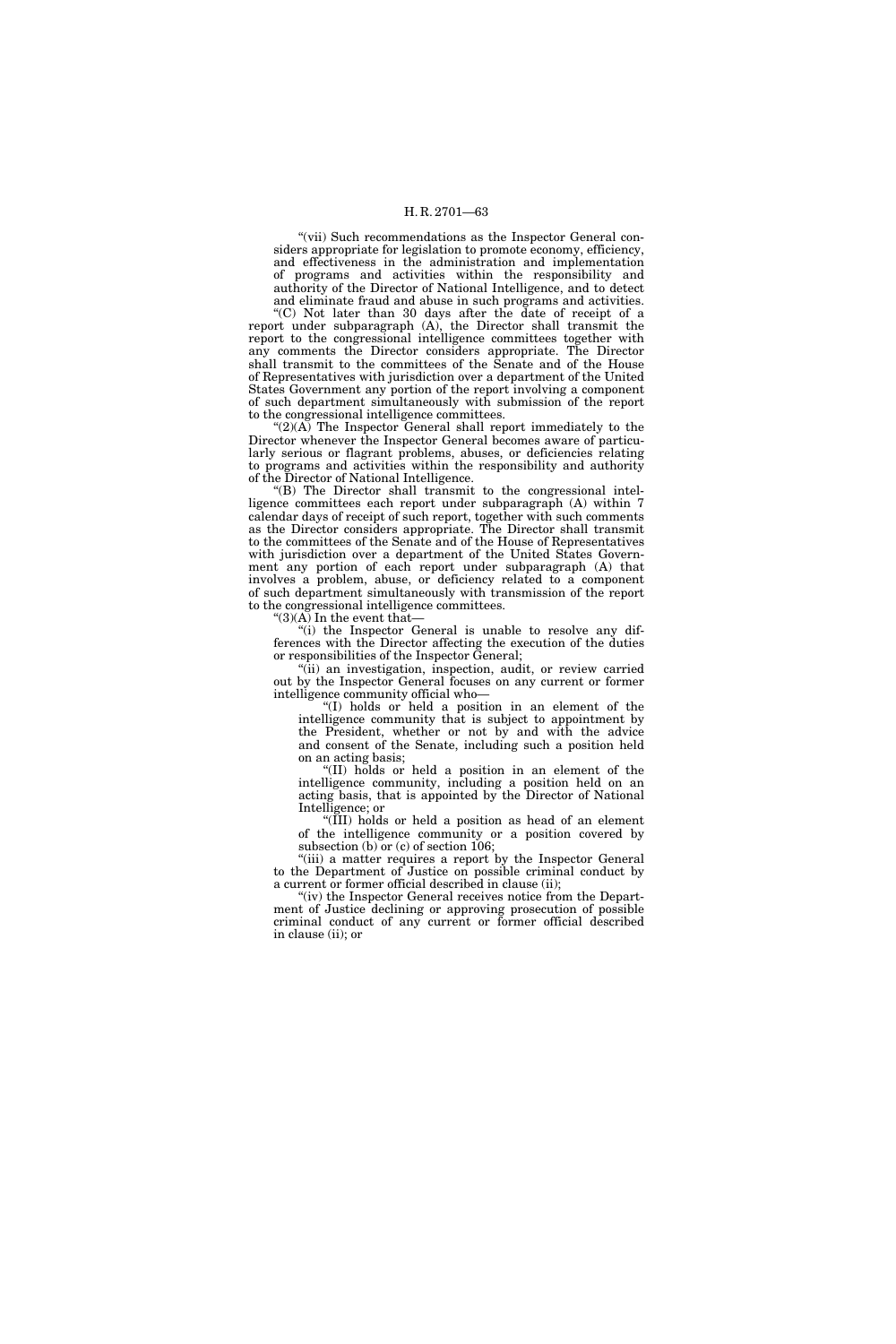"(v) the Inspector General, after exhausting all possible alternatives, is unable to obtain significant documentary information in the course of an investigation, inspection, audit, or review,

the Inspector General shall immediately notify, and submit a report to, the congressional intelligence committees on such matter.

''(B) The Inspector General shall submit to the committees of the Senate and of the House of Representatives with jurisdiction over a department of the United States Government any portion of each report under subparagraph (A) that involves an investigation, inspection, audit, or review carried out by the Inspector General focused on any current or former official of a component of such department simultaneously with submission of the report to the congressional intelligence committees.

 $(4)$ <sup>The Director shall submit to the congressional intelligence</sup> committees any report or findings and recommendations of an investigation, inspection, audit, or review conducted by the office which has been requested by the Chairman or Vice Chairman or ranking minority member of either committee.

" $(5)$  $(A)$  An employee of an element of the intelligence community, an employee assigned or detailed to an element of the intelligence community, or an employee of a contractor to the intelligence community who intends to report to Congress a complaint or information with respect to an urgent concern may report such complaint or information to the Inspector General.

 $f(B)$  Not later than the end of the 14-calendar-day period beginning on the date of receipt from an employee of a complaint or information under subparagraph (A), the Inspector General shall determine whether the complaint or information appears credible. Upon making such a determination, the Inspector General shall transmit to the Director a notice of that determination, together with the complaint or information.

 $(C)$  Upon receipt of a transmittal from the Inspector General under subparagraph  $(B)$ , the Director shall, within  $\overline{T}$  calendar days of such receipt, forward such transmittal to the congressional intelligence committees, together with any comments the Director considers appropriate.

" $(D)$  $(i)$  If the Inspector General does not find credible under subparagraph (B) a complaint or information submitted under subparagraph (A), or does not transmit the complaint or information to the Director in accurate form under subparagraph (B), the employee (subject to clause (ii)) may submit the complaint or information to Congress by contacting either or both of the congressional intelligence committees directly.

''(ii) An employee may contact the congressional intelligence committees directly as described in clause (i) only if the employee—

''(I) before making such a contact, furnishes to the Director, through the Inspector General, a statement of the employee's complaint or information and notice of the employee's intent to contact the congressional intelligence committees directly; and

''(II) obtains and follows from the Director, through the Inspector General, direction on how to contact the congressional intelligence committees in accordance with appropriate security practices.

(iii) A member or employee of one of the congressional intelligence committees who receives a complaint or information under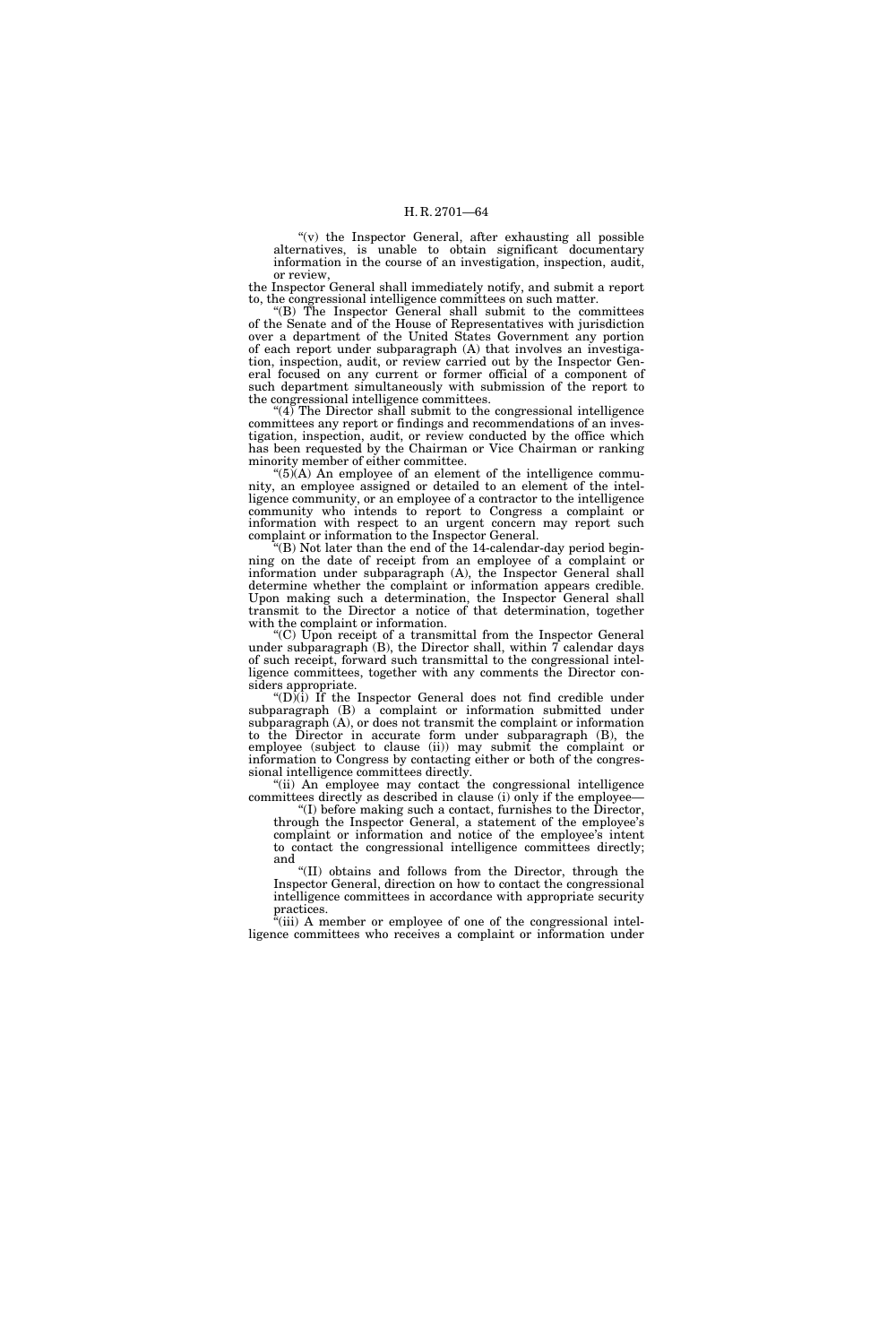this subparagraph does so in that member or employee's official capacity as a member or employee of such committee.

" $(E)$  The Inspector General shall notify an employee who reports a complaint or information to the Inspector General under this paragraph of each action taken under this paragraph with respect to the complaint or information. Such notice shall be provided not later than 3 days after any such action is taken.

''(F) An action taken by the Director or the Inspector General under this paragraph shall not be subject to judicial review.

"(G) In this paragraph, the term 'urgent concern' means any of the following:

"(i) A serious or flagrant problem, abuse, violation of law or Executive order, or deficiency relating to the funding, administration, or operation of an intelligence activity within the responsibility and authority of the Director of National Intelligence involving classified information, but does not include differences of opinions concerning public policy matters.

"(ii) A false statement to Congress, or a willful withholding from Congress, on an issue of material fact relating to the funding, administration, or operation of an intelligence activity.

''(iii) An action, including a personnel action described in section 2302(a)(2)(A) of title 5, United States Code, constituting reprisal or threat of reprisal prohibited under subsection  $(g)(3)(B)$  of this section in response to an employee's reporting an urgent concern in accordance with this paragraph.

''(H) Nothing in this section shall be construed to limit the protections afforded to an employee under section 17(d) of the Central Intelligence Agency Act of 1949 (50 U.S.C. 403q(d)) or section 8H of the Inspector General Act of 1978 (5 U.S.C. App.).

''(6) In accordance with section 535 of title 28, United States Code, the Inspector General shall expeditiously report to the Attorney General any information, allegation, or complaint received by the Inspector General relating to violations of Federal criminal law that involves a program or operation of an element of the intelligence community, or in the relationships between the elements of the intelligence community, consistent with such guidelines as may be issued by the Attorney General pursuant to subsection  $(b)(2)$  of such section. A copy of each such report shall be furnished to the Director.

''(l) CONSTRUCTION OF DUTIES REGARDING ELEMENTS OF INTEL-LIGENCE COMMUNITY.—Except as resolved pursuant to subsection (h), the performance by the Inspector General of the Intelligence Community of any duty, responsibility, or function regarding an element of the intelligence community shall not be construed to modify or affect the duties and responsibilities of any other inspector general having duties and responsibilities relating to such element.

"(m) SEPARATE BUDGET ACCOUNT.—The Director of National Intelligence shall, in accordance with procedures issued by the Director in consultation with the congressional intelligence committees, include in the National Intelligence Program budget a separate account for the Office of the Inspector General of the Intelligence Community.

''(n) BUDGET.—(1) For each fiscal year, the Inspector General of the Intelligence Community shall transmit a budget estimate and request to the Director of National Intelligence that specifies for such fiscal year—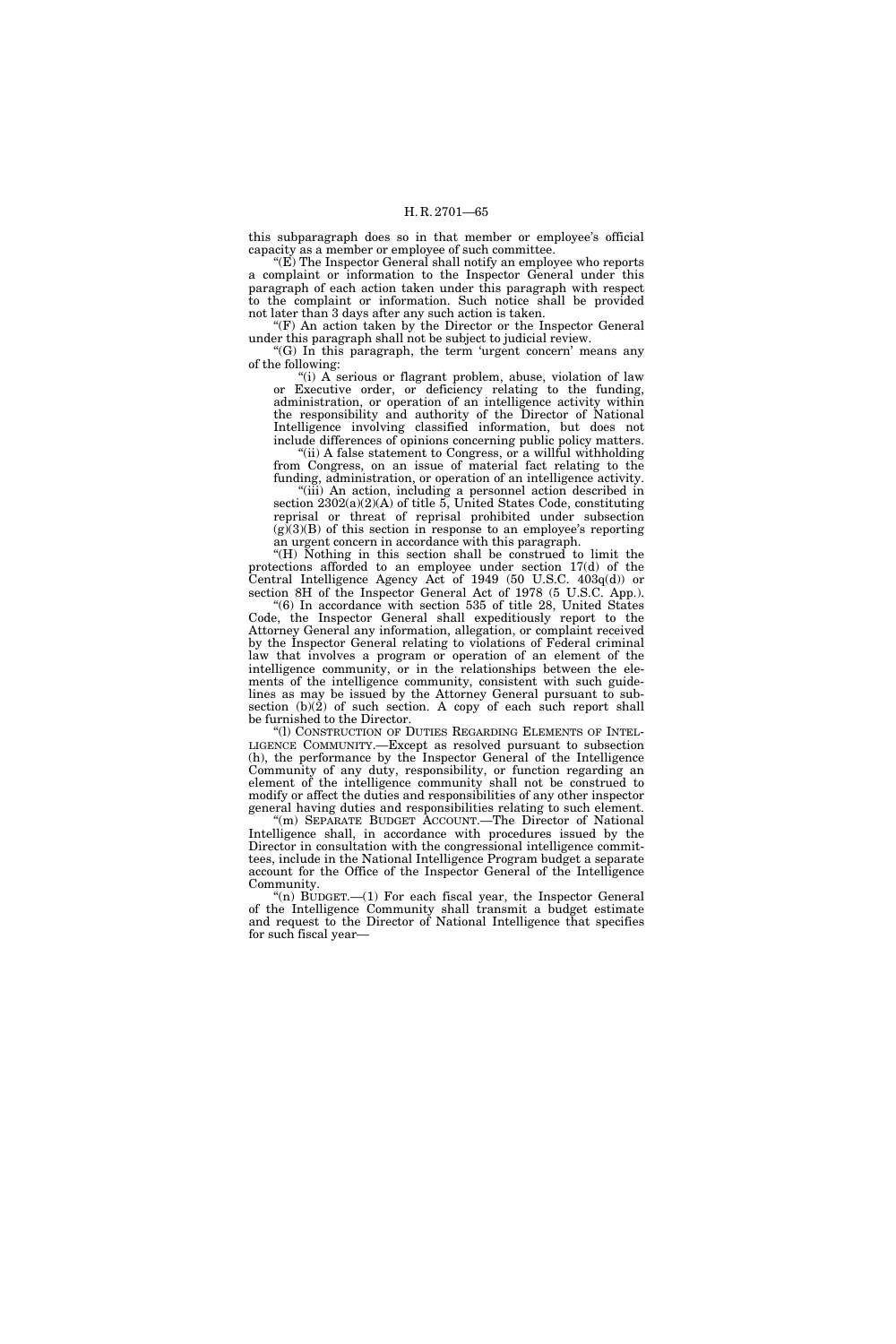''(A) the aggregate amount requested for the operations of the Inspector General;

 $f(B)$  the amount requested for all training requirements of the Inspector General, including a certification from the Inspector General that the amount requested is sufficient to fund all training requirements for the Office of the Inspector General; and

''(C) the amount requested to support the Council of the Inspectors General on Integrity and Efficiency, including a justification for such amount.

''(2) In transmitting a proposed budget to the President for a fiscal year, the Director of National Intelligence shall include for such fiscal year—

''(A) the aggregate amount requested for the Inspector General of the Intelligence Community;

"(B) the amount requested for Inspector General training; ''(C) the amount requested to support the Council of the Inspectors General on Integrity and Efficiency; and

''(D) the comments of the Inspector General, if any, with respect to such proposed budget.

"(3) The Director of National Intelligence shall submit to the congressional intelligence committees, the Committee on Appropriations of the Senate, and the Committee on Appropriations of the House of Representatives for each fiscal year—

" $(A)$  a separate statement of the budget estimate transmitted pursuant to paragraph (1);

 $\mathrm{``(B)}$  the amount requested by the Director for the Inspector General pursuant to paragraph  $(2)(A)$ ;

''(C) the amount requested by the Director for the training of personnel of the Office of the Inspector General pursuant to paragraph  $(2)(B)$ ;

''(D) the amount requested by the Director for support for the Council of the Inspectors General on Integrity and Efficiency pursuant to paragraph (2)(C); and

''(E) the comments of the Inspector General under paragraph (2)(D), if any, on the amounts requested pursuant to paragraph (2), including whether such amounts would substantially inhibit the Inspector General from performing the duties of the Office of the Inspector General.''.

(2) TABLE OF CONTENTS AMENDMENT.—The table of contents in the first section of the National Security Act of 1947, as amended by section 347 of this Act, is further amended by inserting after the item relating to section 103G the following new item:

''Sec. 103H. Inspector General of the Intelligence Community.''.

(b) PAY OF INSPECTOR GENERAL.—Subparagraph (A) of section 4(a)(3) of the Inspector General Reform Act of 2008 (Public Law 110–409; 5 U.S.C. App. note) is amended by inserting ''the Inspector General of the Intelligence Community," after "basic pay of".

(c) CONSTRUCTION.—Nothing in the amendment made by subsection  $(a)(1)$  shall be construed to alter the duties and responsibilities of the General Counsel of the Office of the Director of National Intelligence.

(d) REPEAL OF SUPERSEDED AUTHORITY TO ESTABLISH POSI-TION.—Section 8K of the Inspector General Act of 1978 (5 U.S.C. App.) shall be repealed on the date that the President appoints,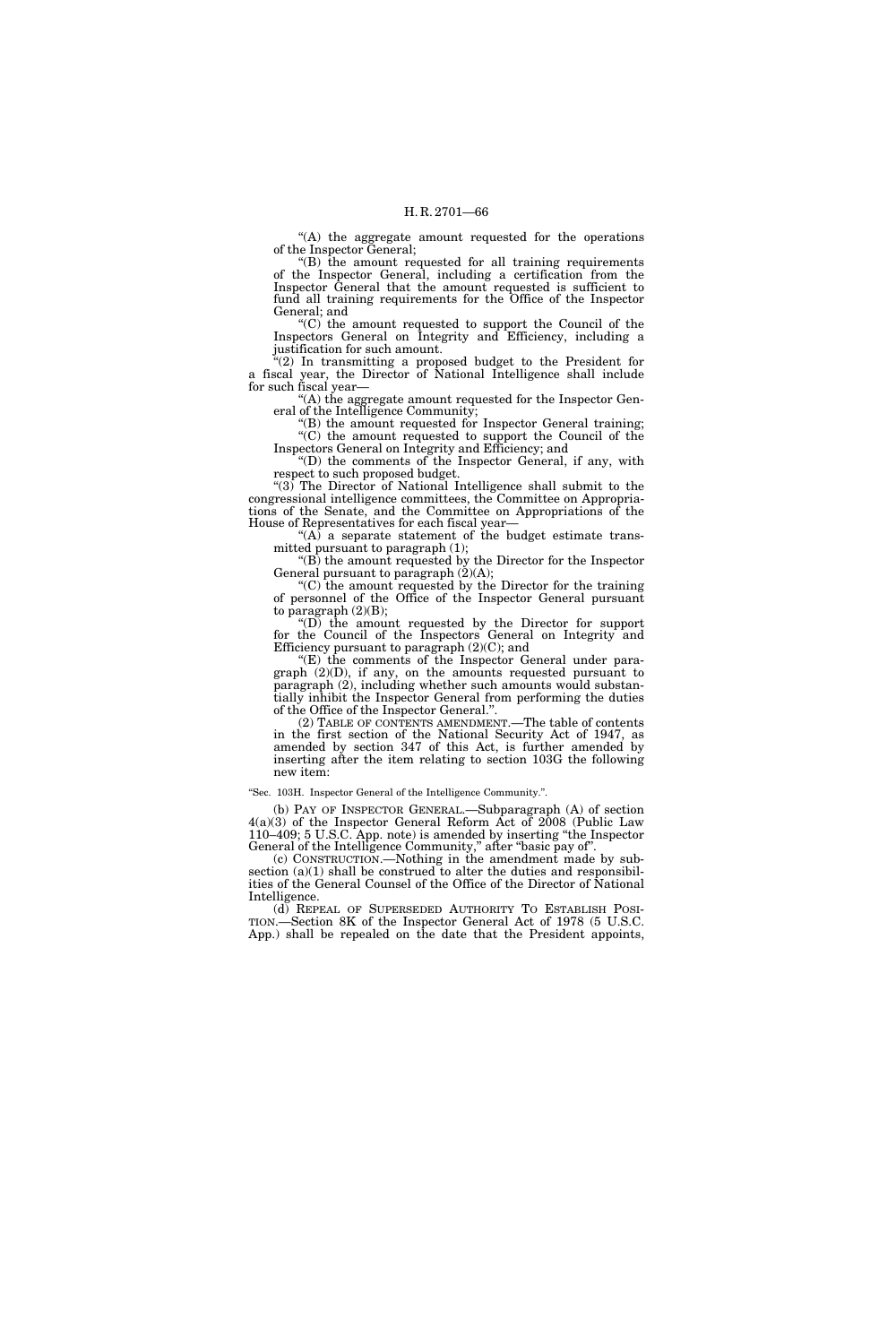with the advice and consent of the Senate, the first individual to serve as Inspector General for the Intelligence Community pursuant to section 103H of the National Security Act of 1947, as added by subsection (a), and such individual assumes the duties of the Inspector General.

## **SEC. 406. CHIEF FINANCIAL OFFICER OF THE INTELLIGENCE COMMU-NITY.**

(a) ESTABLISHMENT.—Title I of the National Security Act of 1947 (50 U.S.C. 402 et seq.), as amended by section 405 of this Act, is further amended by inserting after section 103H, as added by section  $405(a)(1)$ , the following new section:

#### ''CHIEF FINANCIAL OFFICER OF THE INTELLIGENCE COMMUNITY

"SEC. 103I. (a) CHIEF FINANCIAL OFFICER OF THE INTELLIGENCE COMMUNITY.—To assist the Director of National Intelligence in carrying out the responsibilities of the Director under this Act and other applicable provisions of law, there is within the Office of the Director of National Intelligence a Chief Financial Officer of the Intelligence Community who shall be appointed by the Director.

''(b) DUTIES AND RESPONSIBILITIES.—Subject to the direction of the Director of National Intelligence, the Chief Financial Officer of the Intelligence Community shall—

" $(1)$  serve as the principal advisor to the Director of National Intelligence and the Principal Deputy Director of National Intelligence on the management and allocation of intelligence community budgetary resources;

 $\sqrt{\tilde{2}}$  participate in overseeing a comprehensive and integrated strategic process for resource management within the intelligence community;

''(3) ensure that the strategic plan of the Director of National Intelligence—

"(A) is based on budgetary constraints as specified in the Future Year Intelligence Plans and Long-term Budget Projections required under section 506G; and

 $E<sup>2</sup>(B)$  contains specific goals and objectives to support a performance-based budget;

''(4) prior to the obligation or expenditure of funds for the acquisition of any major system pursuant to a Milestone A or Milestone B decision, receive verification from appropriate authorities that the national requirements for meeting the strategic plan of the Director have been established, and that such requirements are prioritized based on budgetary constraints as specified in the Future Year Intelligence Plans and the Long-term Budget Projections for such major system required under section 506G;

''(5) ensure that the collection architectures of the Director are based on budgetary constraints as specified in the Future Year Intelligence Plans and the Long-term Budget Projections required under section 506G;

''(6) coordinate or approve representations made to Congress by the intelligence community regarding National Intelligence Program budgetary resources;

''(7) participate in key mission requirements, acquisitions, or architectural boards formed within or by the Office of the Director of National Intelligence; and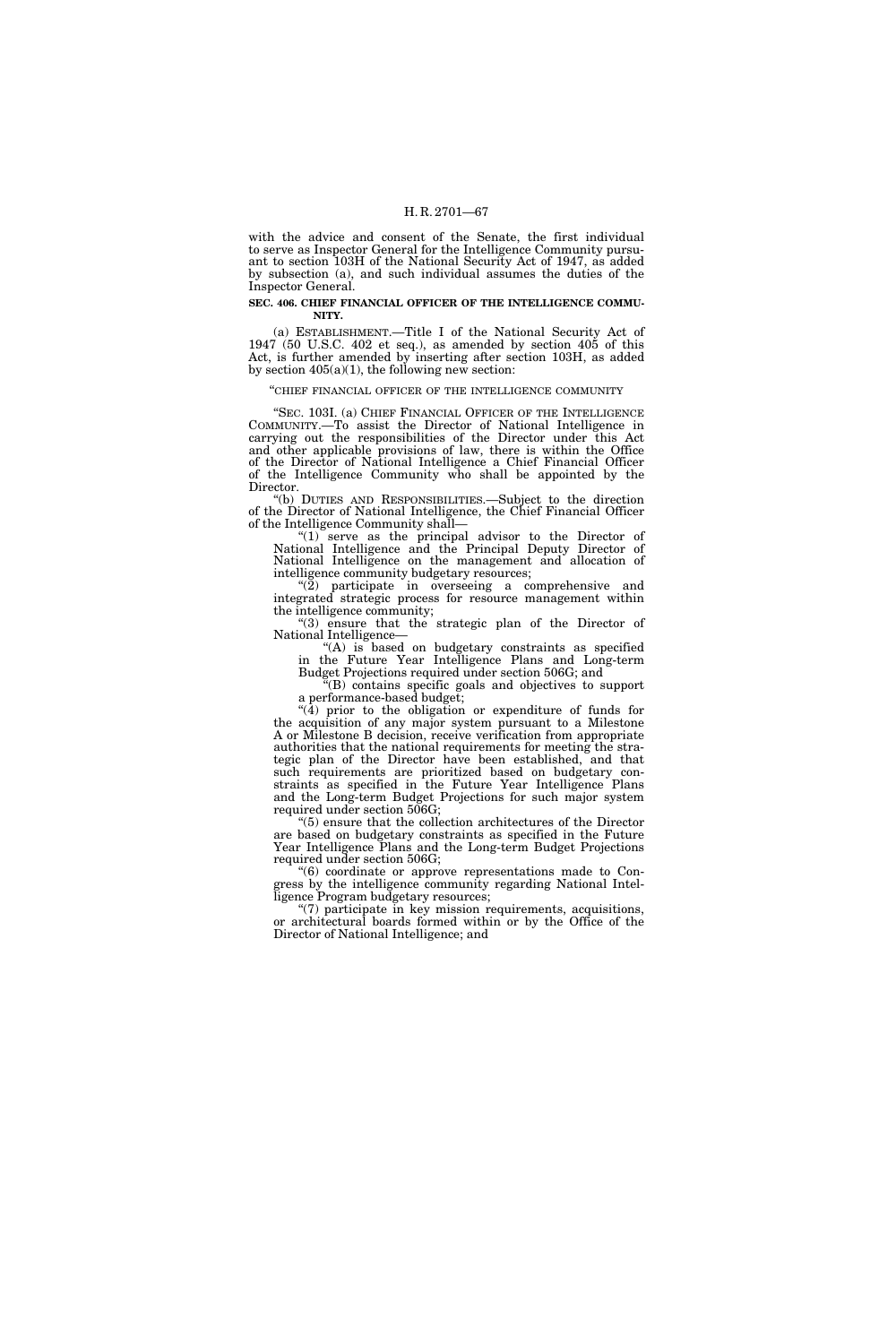''(8) perform such other duties as may be prescribed by the Director of National Intelligence.

''(c) OTHER LAW.—The Chief Financial Officer of the Intelligence Community shall serve as the Chief Financial Officer of the intelligence community and, to the extent applicable, shall have the duties, responsibilities, and authorities specified in chapter 9 of title 31, United States Code.

''(d) PROHIBITION ON SIMULTANEOUS SERVICE AS OTHER CHIEF FINANCIAL OFFICER.—An individual serving in the position of Chief Financial Officer of the Intelligence Community may not, while so serving, serve as the chief financial officer of any other department or agency, or component thereof, of the United States Government.

''(e) DEFINITIONS.—In this section:

" $(1)$  The term 'major system' has the meaning given that term in section 506A(e).

"(2) The term 'Milestone A' has the meaning given that term in section 506G(f).

" $(3)$  The term 'Milestone B' has the meaning given that term in section  $506C(e)$ .".

(b) TABLE OF CONTENTS AMENDMENT.—The table of contents in the first section of the National Security Act of 1947, as amended by section 405(a), is further amended by inserting after the item relating to section 103H, as added by section  $405(a)(2)$ , the following new item:

''Sec. 103I. Chief Financial Officer of the Intelligence Community.''.

### **SEC. 407. LEADERSHIP AND LOCATION OF CERTAIN OFFICES AND OFFICIALS.**

(a) NATIONAL COUNTER PROLIFERATION CENTER.—Section 119A(a) of the National Security Act of 1947 (50 U.S.C. 404o–  $1(a)$ ) is amended—

(1) by striking ''Not later than 18 months after the date of the enactment of the National Security Intelligence Reform Act of 2004, the" and inserting "(1) The"; and

(2) by adding at the end the following new paragraphs: ''(2) The head of the National Counter Proliferation Center shall be the Director of the National Counter Proliferation Center, who shall be appointed by the Director of National Intelligence. ''(3) The National Counter Proliferation Center shall be located

within the Office of the Director of National Intelligence." (b) OFFICERS.—Section 103(c) of that Act  $(50$  U.S.C. 403-3(c))

is amended— (1) by redesignating paragraph (9) as paragraph (14); and

(2) by inserting after paragraph (8) the following new paragraphs:

''(9) The Chief Information Officer of the Intelligence Community.

''(10) The Inspector General of the Intelligence Community.

 $"(11)$  The Director of the National Counterterrorism Center.  $\sqrt[4]{(12)}$  The Director of the National Counter Proliferation

Center. "(13) The Chief Financial Officer of the Intelligence Community.''.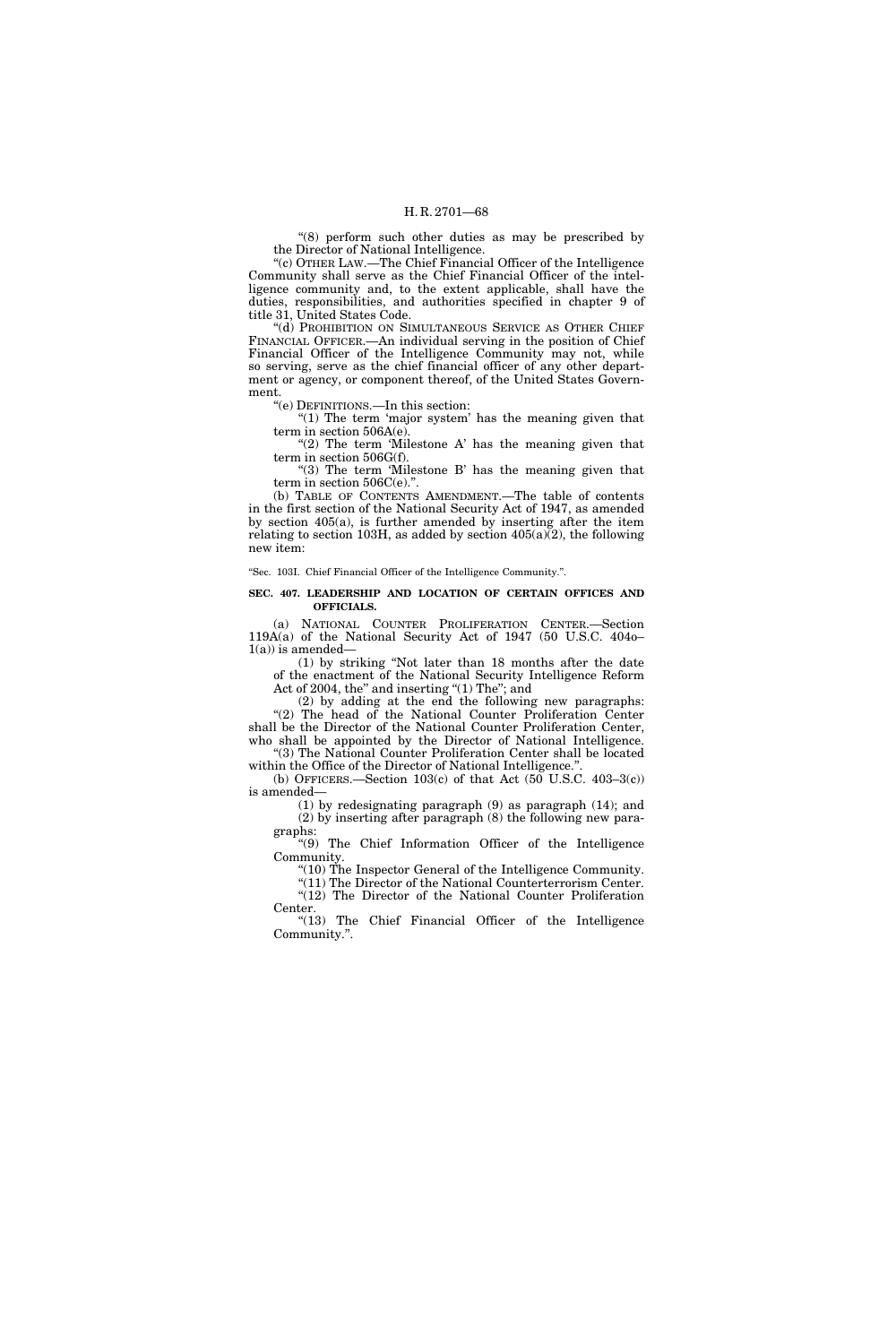#### **SEC. 408. PROTECTION OF CERTAIN FILES OF THE OFFICE OF THE DIRECTOR OF NATIONAL INTELLIGENCE.**

(a) IN GENERAL.—Title VII of the National Security Act of 1947 (50 U.S.C. 431 et seq.) is amended by adding at the end the following new section:

### ''PROTECTION OF CERTAIN FILES OF THE OFFICE OF THE DIRECTOR OF NATIONAL INTELLIGENCE

"SEC. 706. (a) INAPPLICABILITY OF FOIA TO EXEMPTED OPER-ATIONAL FILES PROVIDED TO ODNI.—(1) Subject to paragraph (2), the provisions of section 552 of title 5, United States Code, that require search, review, publication, or disclosure of a record shall not apply to a record provided to the Office of the Director of National Intelligence by an element of the intelligence community from the exempted operational files of such element.

"(2) Paragraph  $(1)$  shall not apply with respect to a record of the Office that—

''(A) contains information derived or disseminated from an exempted operational file, unless such record is created by the Office for the sole purpose of organizing such exempted operational file for use by the Office;

''(B) is disseminated by the Office to a person other than an officer, employee, or contractor of the Office; or

''(C) is no longer designated as an exempted operational file in accordance with this title.

''(b) EFFECT OF PROVIDING FILES TO ODNI.—Notwithstanding any other provision of this title, an exempted operational file that is provided to the Office by an element of the intelligence community shall not be subject to the provisions of section  $552$  of title  $5$ , United States Code, that require search, review, publication, or disclosure of a record solely because such element provides such exempted operational file to the Office.

(c) SEARCH AND REVIEW FOR CERTAIN PURPOSES.—Notwithstanding subsection (a) or (b), an exempted operational file shall continue to be subject to search and review for information concerning any of the following:

" $(1)$  United States citizens or aliens lawfully admitted for permanent residence who have requested information on themselves pursuant to the provisions of section 552 or 552a of title 5, United States Code.

"(2) Any special activity the existence of which is not exempt from disclosure under the provisions of section 552 of title 5, United States Code.

''(3) The specific subject matter of an investigation for any impropriety or violation of law, Executive order, or Presidential directive, in the conduct of an intelligence activity by any of the following:

''(A) The Select Committee on Intelligence of the Senate.

''(B) The Permanent Select Committee on Intelligence of the House of Representatives.

''(C) The Intelligence Oversight Board.

''(D) The Department of Justice.

''(E) The Office of the Director of National Intelligence. ''(F) The Office of the Inspector General of the Intelligence Community.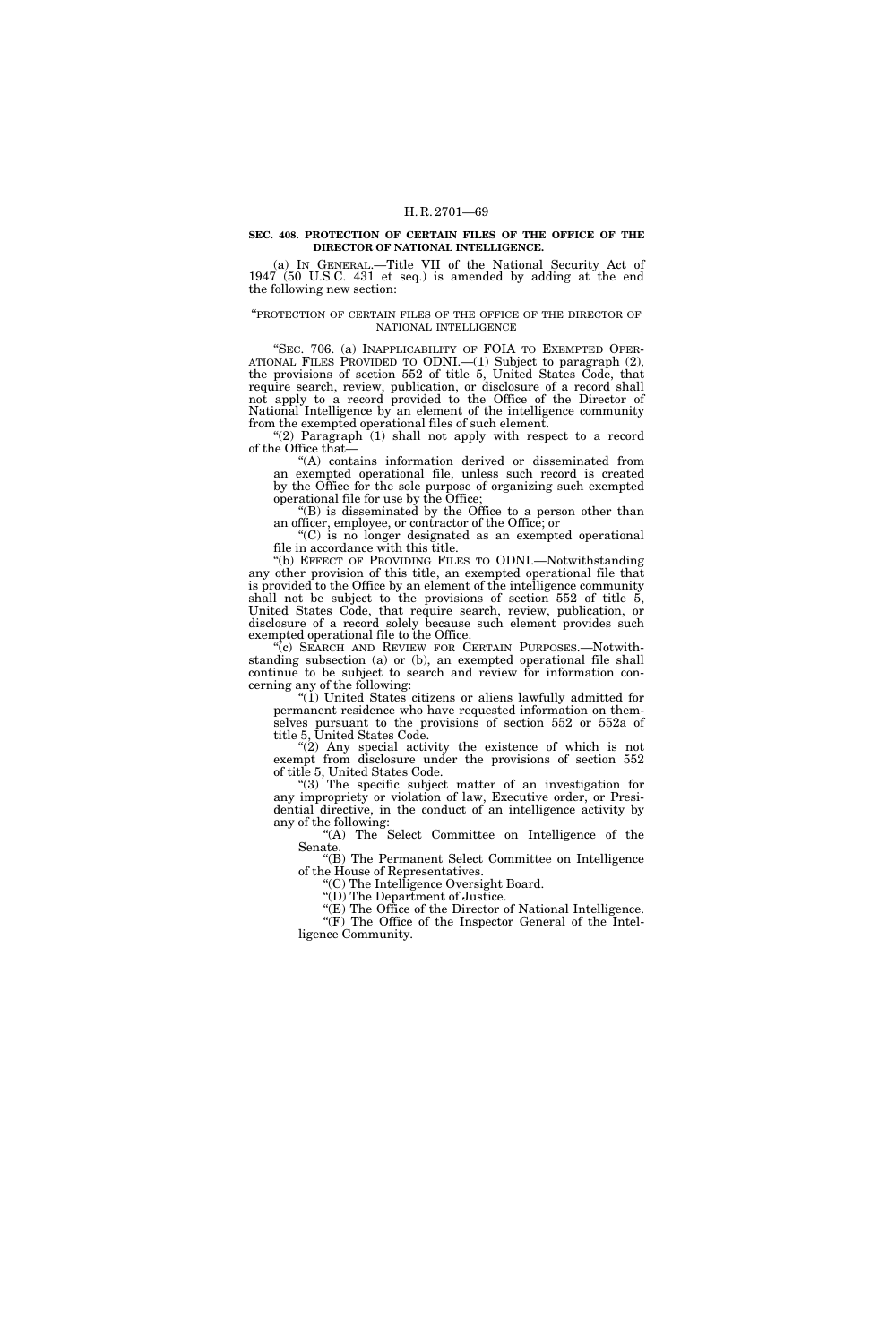''(d) DECENNIAL REVIEW OF EXEMPTED OPERATIONAL FILES.— (1) Not less than once every 10 years, the Director of National Intelligence shall review the exemptions in force under subsection (a) to determine whether such exemptions may be removed from any category of exempted files or any portion thereof.

"(2) The review required by paragraph (1) shall include consideration of the historical value or other public interest in the subject matter of the particular category of files or portions thereof and the potential for declassifying a significant part of the information contained therein.

 $(3)$  A complainant that alleges that the Director of National Intelligence has improperly withheld records because of failure to comply with this subsection may seek judicial review in the district court of the United States of the district in which any of the parties reside, or in the District of Columbia. In such a proceeding, the court's review shall be limited to determining the following:

"(A) Whether the Director has conducted the review required by paragraph (1) before the expiration of the 10 year period beginning on the date of the enactment of the Intelligence Authorization Act for Fiscal Year 2010 or before the expiration of the 10-year period beginning on the date of the most recent review.

''(B) Whether the Director of National Intelligence, in fact, considered the criteria set forth in paragraph (2) in conducting the required review.

''(e) SUPERSEDURE OF OTHER LAWS.—The provisions of this section may not be superseded except by a provision of law that is enacted after the date of the enactment of this section and that specifically cites and repeals or modifies such provisions.

"(f) ALLEGATION; IMPROPER WITHHOLDING OF RECORDS; JUDICIAL REVIEW.—(1) Except as provided in paragraph (2), whenever any person who has requested agency records under section 552 of title 5, United States Code, alleges that the Office has withheld records improperly because of failure to comply with any provision of this section, judicial review shall be available under the terms set forth in section  $552(a)(4)(B)$  of title 5, United States Code.

''(2) Judicial review shall not be available in the manner provided for under paragraph (1) as follows:

"(A) In any case in which information specifically authorized under criteria established by an Executive order to be kept secret in the interests of national defense or foreign relations is filed with, or produced for, the court by the Office, such information shall be examined ex parte, in camera by the court.

''(B) The court shall determine, to the fullest extent practicable, the issues of fact based on sworn written submissions of the parties.

" $(C)(i)$  When a complainant alleges that requested records were improperly withheld because of improper exemption of operational files, the Office may meet the burden of the Office under section  $552(a)(4)(B)$  of title 5, United States Code, by demonstrating to the court by sworn written submission that exempted files likely to contain responsive records are records provided to the Office by an element of the intelligence community from the exempted operational files of such element.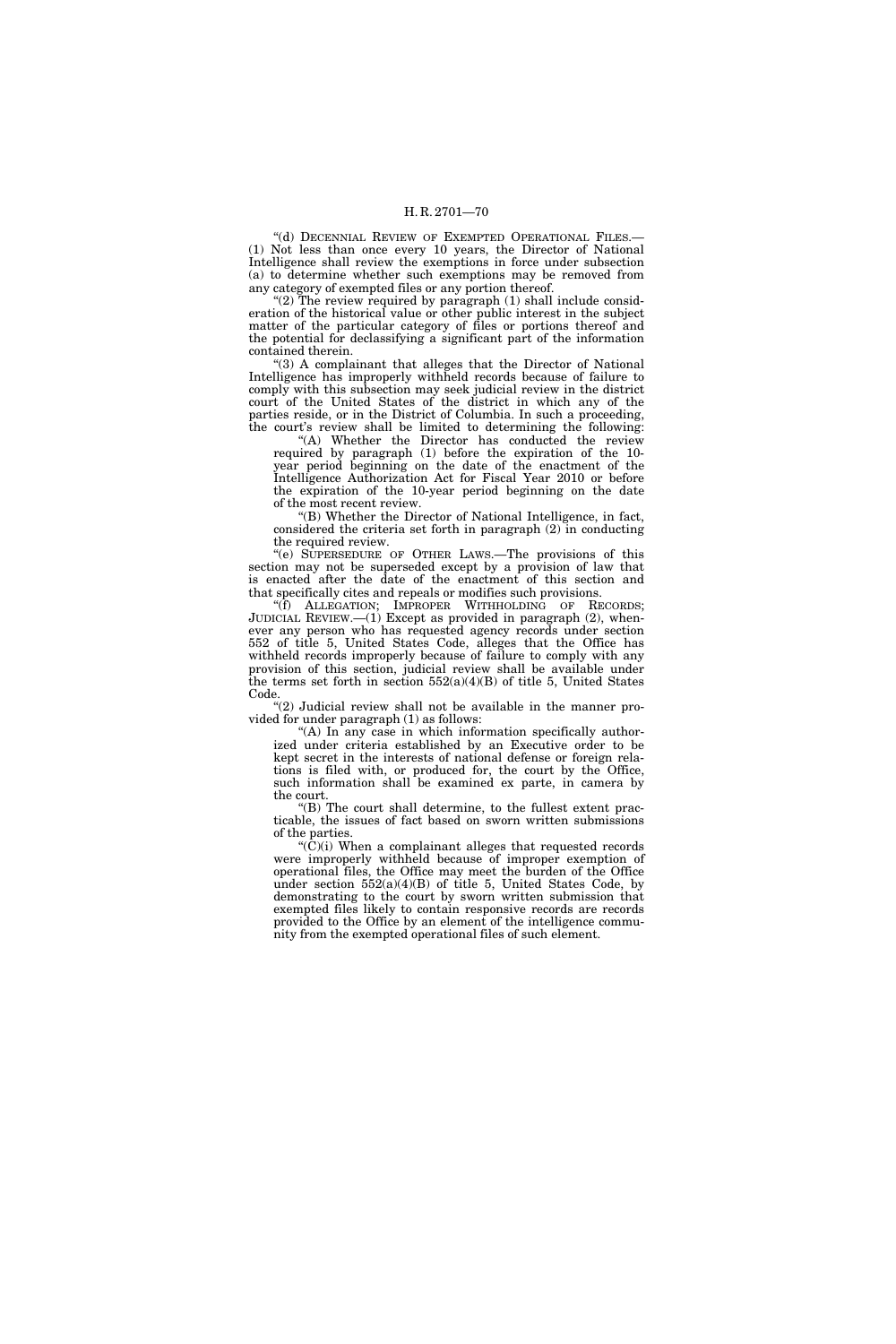"(ii) The court may not order the Office to review the content of any exempted file in order to make the demonstration required under clause (i), unless the complainant disputes the Office's showing with a sworn written submission based on personal knowledge or otherwise admissible evidence.

''(D) In proceedings under subparagraph (C), a party may not obtain discovery pursuant to rules 26 through 36 of the Federal Rules of Civil Procedure, except that requests for admissions may be made pursuant to rules 26 and 36 of the Federal Rules of Civil Procedure.

 $E(E)$  If the court finds under this subsection that the Office has improperly withheld requested records because of failure to comply with any provision of this section, the court shall order the Office to search and review each appropriate exempted file for the requested records and make such records, or portions thereof, available in accordance with the provisions of section 552 of title 5, United States Code (commonly referred to as the Freedom of Information Act), and such order shall be the exclusive remedy for failure to comply with this section.

" $(F)$  If at any time following the filing of a complaint pursuant to this paragraph the Office agrees to search each appropriate exempted file for the requested records, the court shall dismiss the claim based upon such complaint. ''(g) DEFINITIONS.—In this section:

"(1) The term 'exempted operational file' means a file of an element of the intelligence community that, in accordance with this title, is exempted from the provisions of section 552 of title 5, United States Code, that require search, review, publication, or disclosure of such file.

''(2) Except as otherwise specifically provided, the term 'Office' means the Office of the Director of National Intelligence.".

(b) TABLE OF CONTENTS AMENDMENT.—The table of contents in the first section of the National Security Act of 1947, as amended by section 406(b) of this Act, is further amended by inserting after the item relating to section 705 the following new item:

''Sec. 706. Protection of certain files of the Office of the Director of National Intelligence."

## **SEC. 409. COUNTERINTELLIGENCE INITIATIVES FOR THE INTEL-LIGENCE COMMUNITY.**

Section 1102 of the National Security Act of 1947 (50 U.S.C. 442a) is amended—

 $(1)$  in subsection  $(a)$ —

(A) by striking paragraph (2); and

(B) by striking  $(1)$  In" and inserting "In"; and

 $(2)$  in subsection  $(c)$ —

(A) by striking paragraph (2); and (B) by striking  $(1)$  The<sup>"</sup> and inserting "The".

### **SEC. 410. INAPPLICABILITY OF FEDERAL ADVISORY COMMITTEE ACT TO ADVISORY COMMITTEES OF THE OFFICE OF THE DIRECTOR OF NATIONAL INTELLIGENCE.**

(a) IN GENERAL.—Section 4(b) of the Federal Advisory Committee Act (5 U.S.C. App.) is amended—

 $(1)$  in paragraph  $(1)$ , by striking "or";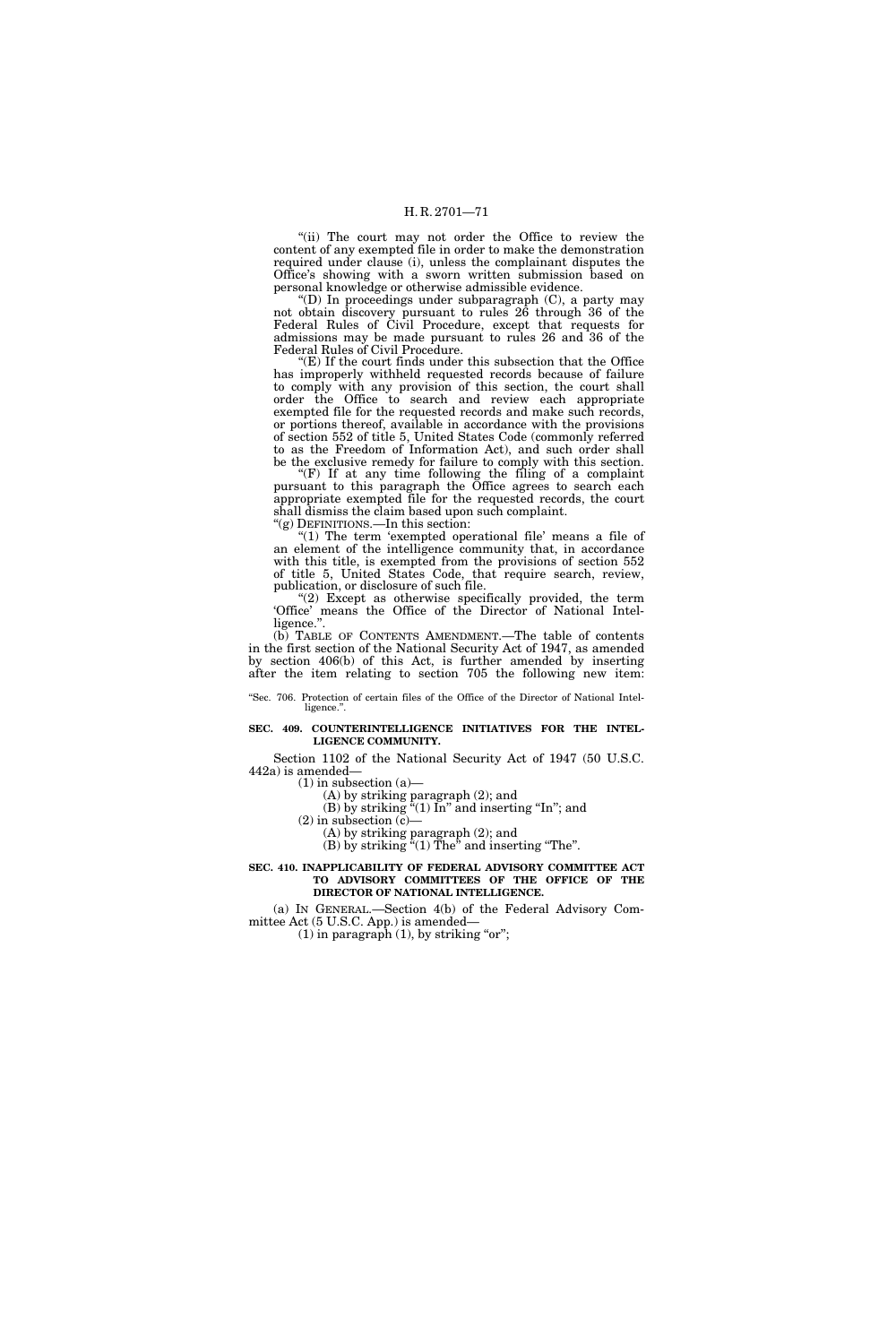(2) in paragraph (2), by striking the period and inserting ''; or''; and

(3) by adding at the end the following new paragraph: ''(3) the Office of the Director of National Intelligence, if the Director of National Intelligence determines that for reasons of national security such advisory committee cannot comply with the requirements of this Act.''. (b) ANNUAL REPORT.—

(1) IN GENERAL.—The Director of National Intelligence and the Director of the Central Intelligence Agency shall each submit to the congressional intelligence committees an annual report on advisory committees created by each such Director. Each report shall include—

(A) a description of each such advisory committee, including the subject matter of the committee; and

(B) a list of members of each such advisory committee. (2) REPORT ON REASONS FOR ODNI EXCLUSION OF ADVISORY COMMITTEE FROM FACA.—Each report submitted by the Director of National Intelligence in accordance with paragraph (1) shall include the reasons for a determination by the Director under section 4(b)(3) of the Federal Advisory Committee Act (5 U.S.C. App.), as added by subsection (a) of this section, that an advisory committee cannot comply with the requirements of such Act.

## **SEC. 411. MEMBERSHIP OF THE DIRECTOR OF NATIONAL INTEL-LIGENCE ON THE TRANSPORTATION SECURITY OVER-SIGHT BOARD.**

Subparagraph  $(F)$  of section  $115(b)(1)$  of title 49, United States Code, is amended to read as follows:

"(F) The Director of National Intelligence, or the Director's designee.''.

## **SEC. 412. REPEAL OF CERTAIN AUTHORITIES RELATING TO THE OFFICE OF THE NATIONAL COUNTERINTELLIGENCE EXECUTIVE.**

(a) REPEAL OF CERTAIN AUTHORITIES.—Section 904 of the Counterintelligence Enhancement Act of 2002 (50 U.S.C. 402c) is amended—

 $(1)$  by striking subsections  $(d)$ ,  $(h)$ ,  $(i)$ , and  $(j)$ ;

(2) by redesignating subsections (e), (f), (g), (k), (l), and (m) as subsections (d), (e), (f), (g), (h), and (i), respectively; and

(3) in subsection (f), as redesignated by paragraph (2), by striking paragraphs (3) and (4).

(b) CONFORMING AMENDMENTS.—Such section 904 is further amended—

(1) in subsection (d), as redesignated by subsection (a)(2) of this section, by striking ''subsection (f)'' each place it appears in paragraphs (1) and (2) and inserting ''subsection (e)''; and

(2) in subsection (e), as so redesignated— (A) in paragraph (1), by striking "subsection  $(e)(1)$ "

and inserting "subsection  $(d)(1)$ "; and

(B) in paragraph  $(2)$ , by striking "subsection  $(e)(2)$ " and inserting "subsection  $(d)(2)$ ".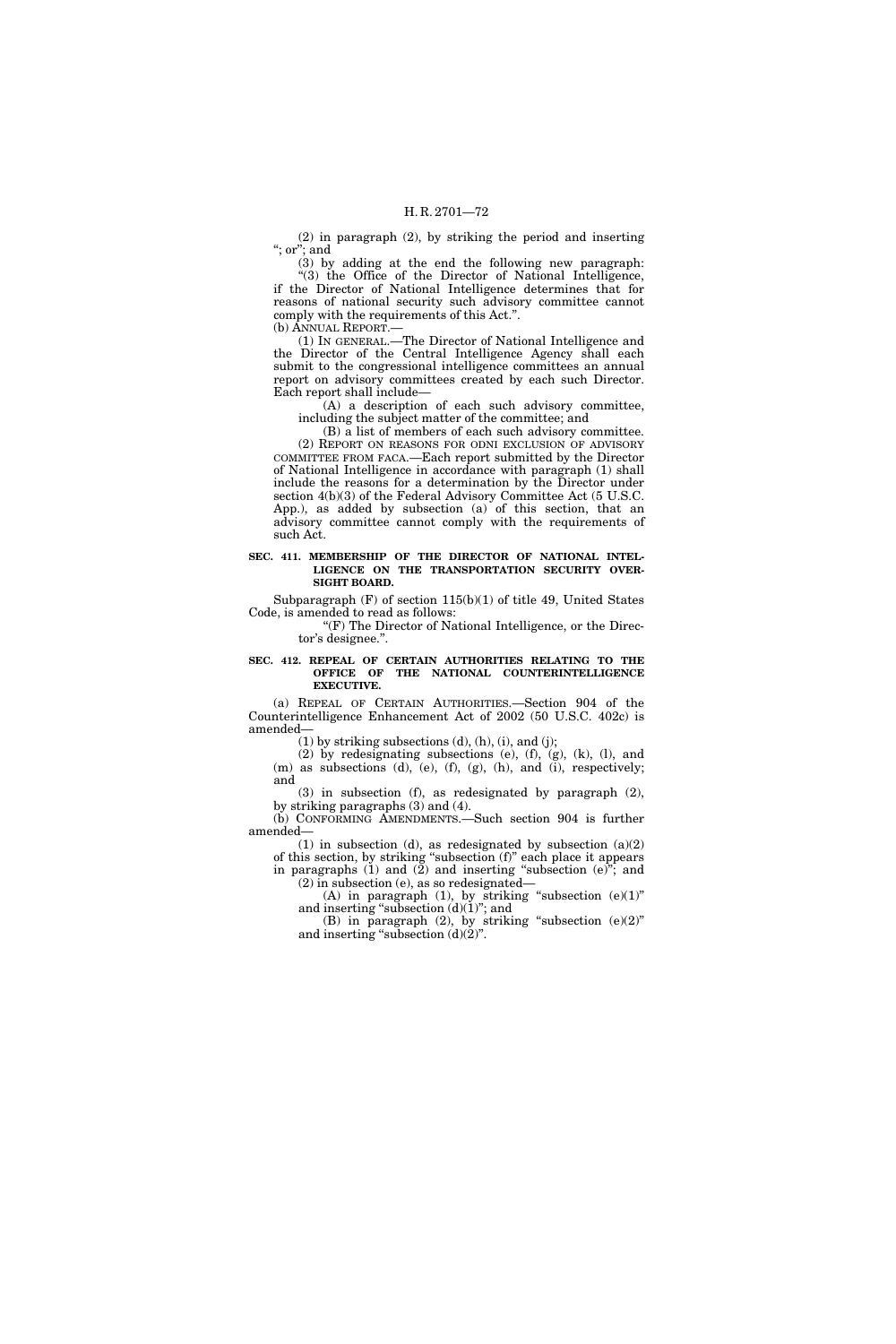### **SEC. 413. MISUSE OF THE OFFICE OF THE DIRECTOR OF NATIONAL INTELLIGENCE NAME, INITIALS, OR SEAL.**

(a) PROHIBITION.—Title XI of the National Security Act of 1947 (50 U.S.C. 442 et seq.) is amended by adding at the end the following new section:

### ''MISUSE OF THE OFFICE OF THE DIRECTOR OF NATIONAL INTELLIGENCE NAME, INITIALS, OR SEAL

''SEC. 1103. (a) PROHIBITED ACTS.—No person may, except with the written permission of the Director of National Intelligence, or a designee of the Director, knowingly use the words 'Office of the Director of National Intelligence', the initials 'ODNI', the seal of the Office of the Director of National Intelligence, or any colorable imitation of such words, initials, or seal in connection with any merchandise, impersonation, solicitation, or commercial activity in a manner reasonably calculated to convey the impression that such use is approved, endorsed, or authorized by the Director of National Intelligence.

''(b) INJUNCTION.—Whenever it appears to the Attorney General that any person is engaged or is about to engage in an act or practice which constitutes or will constitute conduct prohibited by subsection (a), the Attorney General may initiate a civil proceeding in a district court of the United States to enjoin such act or practice. Such court shall proceed as soon as practicable to the hearing and determination of such action and may, at any time before final determination, enter such restraining orders or prohibitions, or take such other action as is warranted, to prevent injury to the United States or to any person or class of persons for whose protection the action is brought.''.

(b) TABLE OF CONTENTS AMENDMENT.—The table of contents in the first section of such Act, as amended by section 408 of this Act, is further amended by inserting after the item relating to section 1102 the following new item:

''Sec. 1103. Misuse of the Office of the Director of National Intelligence name, initials, or seal.''.

### **SEC. 414. PLAN TO IMPLEMENT RECOMMENDATIONS OF THE DATA CENTER ENERGY EFFICIENCY REPORTS.**

(a) PLAN.—The Director of National Intelligence shall develop a plan to implement the recommendations of the report submitted to Congress under section 1 of the Act entitled ''An Act to study and promote the use of energy efficient computer servers in the United States'' (Public Law 109–431; 120 Stat. 2920) across the intelligence community.

(b) REPORT.—

(1) IN GENERAL.—Not later than 180 days after the date of the enactment of this Act, the Director of National Intelligence shall submit to the congressional intelligence committees a report containing the plan developed under subsection (a).

(2) FORM.—The report required under paragraph (1) shall be submitted in unclassified form, but may include a classified annex.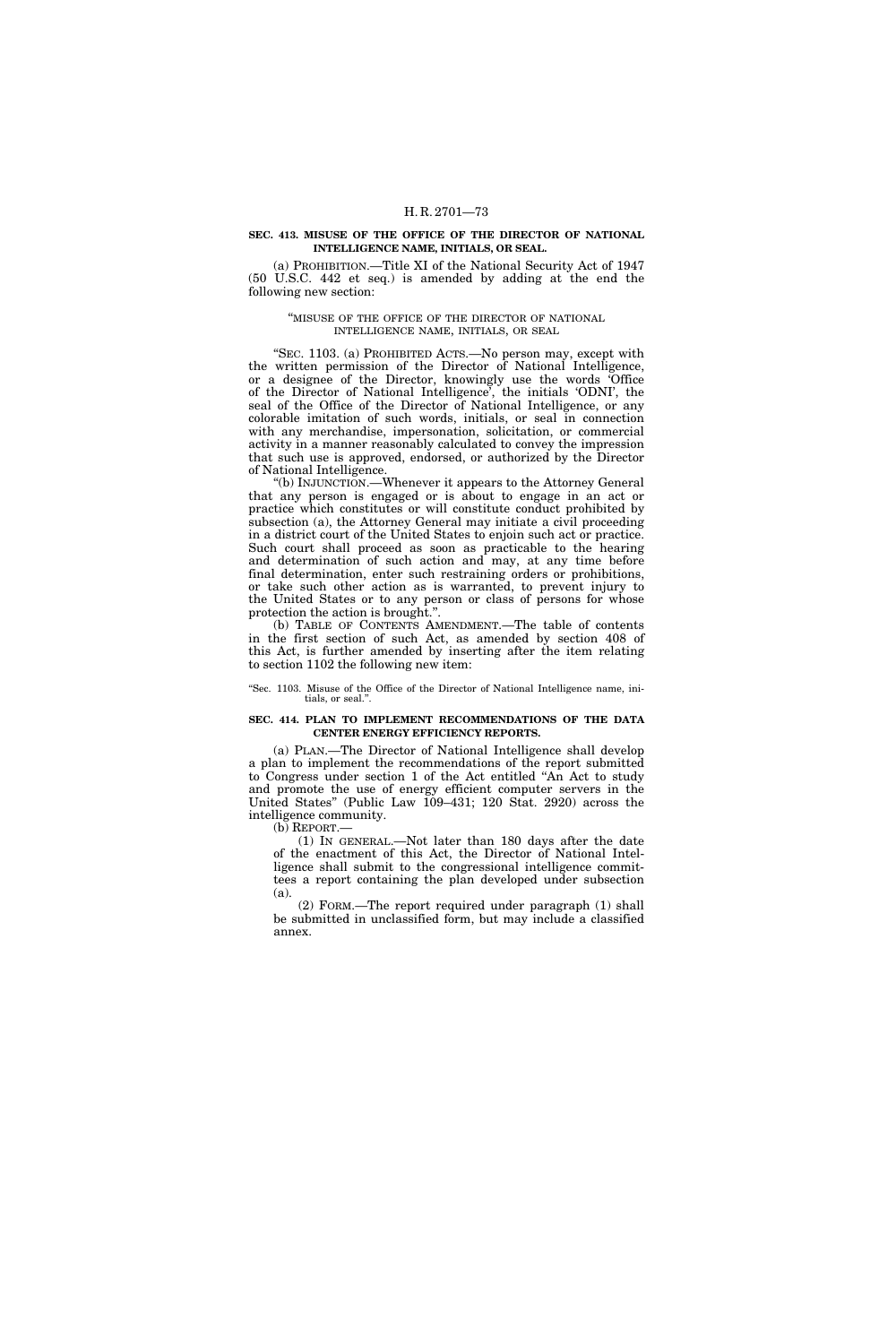### **SEC. 415. DIRECTOR OF NATIONAL INTELLIGENCE SUPPORT FOR REVIEWS OF INTERNATIONAL TRAFFIC IN ARMS REGULA-TIONS AND EXPORT ADMINISTRATION REGULATIONS.**

The Director of National Intelligence may provide support for any review conducted by a department or agency of the United States Government of the International Traffic in Arms Regulations or Export Administration Regulations, including a review of technologies and goods on the United States Munitions List and Commerce Control List that may warrant controls that are different or additional to the controls such technologies and goods are subject to at the time of such review.

## **Subtitle B—Central Intelligence Agency**

#### **SEC. 421. ADDITIONAL FUNCTIONS AND AUTHORITIES FOR PROTEC-TIVE PERSONNEL OF THE CENTRAL INTELLIGENCE AGENCY.**

Section 5(a)(4) of the Central Intelligence Agency Act of 1949 (50 U.S.C. 403f(a)(4)) is amended—

(1) by striking ''and the protection'' and inserting ''the protection''; and

(2) by inserting before the semicolon the following: '', and the protection of the Director of National Intelligence and such personnel of the Office of the Director of National Intelligence as the Director of National Intelligence may designate''.

### **SEC. 422. APPEALS FROM DECISIONS INVOLVING CONTRACTS OF THE CENTRAL INTELLIGENCE AGENCY.**

Section 8(d) of the Contract Disputes Act of 1978 (41 U.S.C.  $607(d)$  is amended by adding at the end "Notwithstanding any other provision of this section and any other provision of law, an appeal from a decision of a contracting officer of the Central Intelligence Agency relative to a contract made by that Agency may be filed with whichever of the Armed Services Board of Contract Appeals or the Civilian Board of Contract Appeals is specified by such contracting officer as the Board to which such an appeal may be made and such Board shall have jurisdiction to decide that appeal.''.

## **SEC. 423. DEPUTY DIRECTOR OF THE CENTRAL INTELLIGENCE AGENCY.**

(a) ESTABLISHMENT AND DUTIES OF DEPUTY DIRECTOR OF THE CIA.—Title I of the National Security Act of 1947 (50 U.S.C. 402 et seq.), as amended by section 406 of this Act, is further amended by inserting after section 104A the following new section:

### ''DEPUTY DIRECTOR OF THE CENTRAL INTELLIGENCE AGENCY

"SEC. 104B. (a) DEPUTY DIRECTOR OF THE CENTRAL INTEL-LIGENCE AGENCY.—There is a Deputy Director of the Central Intelligence Agency who shall be appointed by the President.

''(b) DUTIES.—The Deputy Director of the Central Intelligence Agency shall—

" $(1)$  assist the Director of the Central Intelligence Agency in carrying out the duties and responsibilities of the Director of the Central Intelligence Agency; and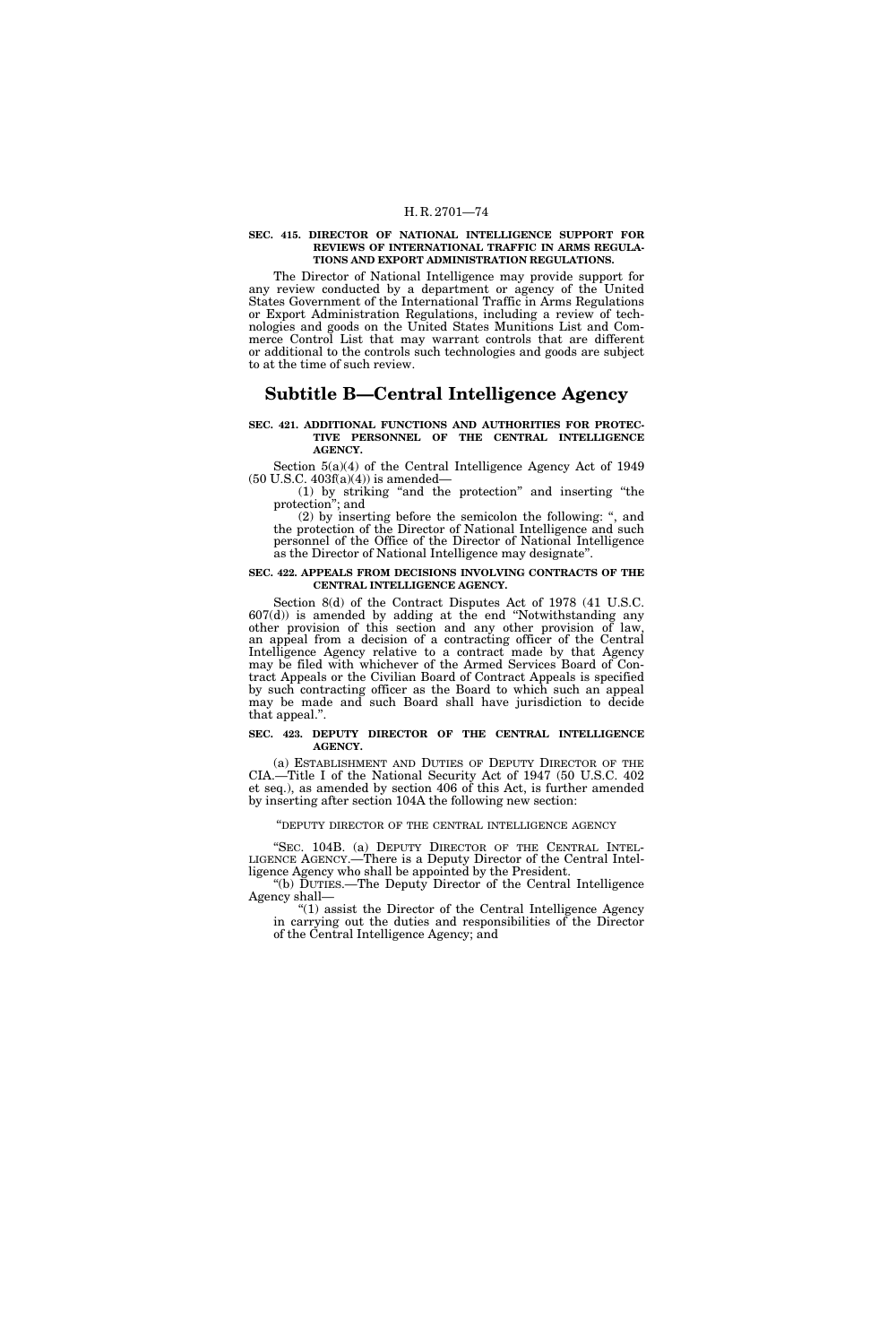"(2) during the absence or disability of the Director of the Central Intelligence Agency, or during a vacancy in the position of Director of the Central Intelligence Agency, act for and exercise the powers of the Director of the Central Intelligence Agency.".<br>(b) CONFORMING AMENDMENTS.-

(b) CONFORMING AMENDMENTS.— (1) EXECUTIVE SCHEDULE III.—Section 5314 of title 5, United States Code, is amended by striking ''Deputy Directors of Central Intelligence (2)'' and inserting ''Deputy Director of the Central Intelligence Agency''.

(2) TABLE OF CONTENTS AMENDMENT.—The table of contents in the first section of the National Security Act of 1947, as amended by section 414 of this Act, is further amended by inserting after the item relating to section 104A the following new item:

### ''Sec. 104B. Deputy Director of the Central Intelligence Agency.''.

(c) APPLICABILITY.—The amendments made by this section shall apply on the earlier of—

(1) the date of the appointment by the President of an individual to serve as Deputy Director of the Central Intelligence Agency pursuant to section 104B of the National Security Act of 1947, as added by subsection (a), except that the individual administratively performing the duties of the Deputy Director of the Central Intelligence Agency as of the date of the enactment of this Act may continue to perform such duties until the individual appointed to the position of Deputy Director of the Central Intelligence Agency assumes the duties of such position; or

(2) the date of the cessation of the performance of the duties of the Deputy Director of the Central Intelligence Agency by the individual administratively performing such duties as of the date of the enactment of this Act.

### **SEC. 424. AUTHORITY TO AUTHORIZE TRAVEL ON A COMMON CARRIER.**

Subsection (b) of section 116 of the National Security Act of 1947 (50 U.S.C. 404k) is amended by striking the period at the end and inserting '', who may delegate such authority to other appropriate officials of the Central Intelligence Agency.''.

## **SEC. 425. INSPECTOR GENERAL FOR THE CENTRAL INTELLIGENCE AGENCY.**

(a) APPOINTMENT AND QUALIFICATIONS OF THE INSPECTOR GEN-ERAL.—Paragraph (1) of section 17(b) of the Central Intelligence Agency Act of 1949 (50 U.S.C. 403q(b)) is amended by striking the second and third sentences and inserting ''This appointment shall be made without regard to political affiliation and shall be on the basis of integrity and demonstrated ability in accounting, auditing, financial analysis, law, management analysis, public administration, or investigation. Such appointment shall also be made on the basis of compliance with the security standards of the Agency and prior experience in the field of foreign intelligence.''.

(b) REMOVAL OF THE INSPECTOR GENERAL.—Paragraph (6) of section 17(b) of the Central Intelligence Agency Act of 1949 (50 U.S.C. 403q(b)) is amended—

(1) by striking ''immediately''; and

(2) by striking the period at the end and inserting ''not later than 30 days prior to the effective date of such removal.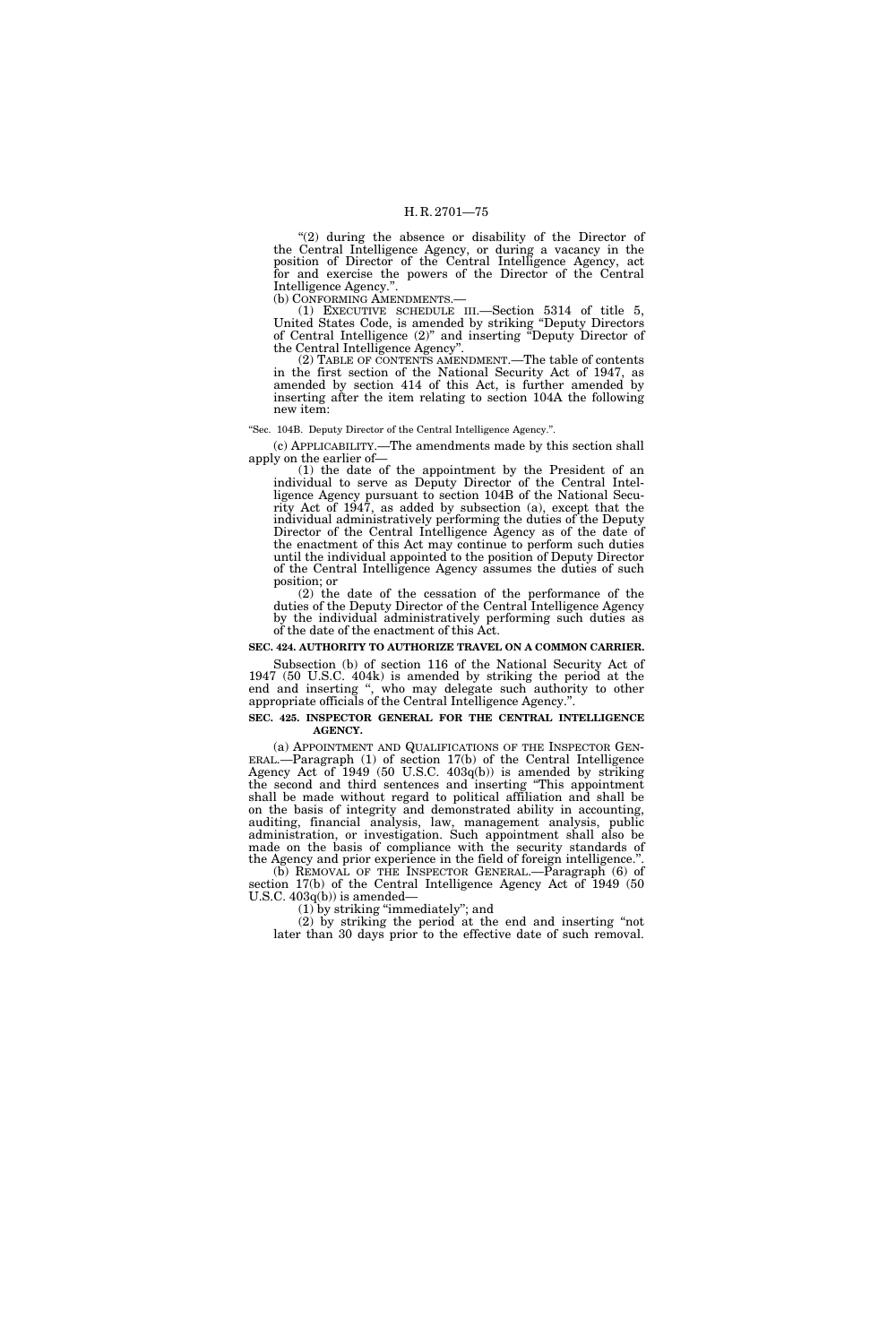Nothing in this paragraph shall be construed to prohibit a personnel action otherwise authorized by law, other than transfer or removal.''.

(c) APPLICATION OF SEMIANNUAL REPORTING REQUIREMENTS WITH RESPECT TO REVIEW REPORTS.—Paragraph (1) of section 17(d) of the Central Intelligence Agency Act of  $1949(50 \text{ U.S.C. } 403q(d))$ is amended in the matter preceding subparagraph (A) by inserting "review," after "investigation,"

(d) PROTECTION AGAINST REPRISALS.—Subparagraph (B) of section 17(e)(3) of the Central Intelligence Agency Act of 1949 (50 U.S.C.  $403q(e)(3)$  is amended by inserting "or providing such information'' after ''making such complaint''.

(e) INSPECTOR GENERAL SUBPOENA POWER.—Subparagraph (A) of section 17(e)(5) of the Central Intelligence Agency Act of 1949  $(50 \text{ U.S.C. } 403q(e)(5))$  is amended by inserting "in any medium (including electronically stored information or any tangible thing)'' after "other data".

(f) OTHER ADMINISTRATIVE AUTHORITIES.—

(1) IN GENERAL.—Subsection (e) of section 17 of the Central Intelligence Agency Act of 1949 (50 U.S.C. 403q), as amended by subsections (d) and (e) of this section, is further amended—

(A) by redesignating paragraph (8) as subparagraph (9);

(B) in paragraph (9), as so redesignated—

(i) by striking ''Subject to the concurrence of the Director, the" and inserting "The"; and

(ii) by adding at the end the following: ''Consistent with budgetary and personnel resources allocated by the Director, the Inspector General has final approval of—

"(A) the selection of internal and external candidates for employment with the Office of Inspector General; and

 $\mathrm{``(B)}$  all other personnel decisions concerning personnel permanently assigned to the Office of Inspector General, including selection and appointment to the Senior Intelligence Service, but excluding all security-based determinations that are not within the authority of a head of other Central Intelligence Agency offices.''; and

(C) by inserting after paragraph (7) the following new paragraph:

" $(8)(\overline{A})$  The Inspector General shall—

"(i) appoint a Counsel to the Inspector General who shall report to the Inspector General; or

"(ii) obtain the services of a counsel appointed by and directly reporting to another Inspector General or the Council of the Inspectors General on Integrity and Efficiency on a reimbursable basis.

''(B) The counsel appointed or obtained under subparagraph (A) shall perform such functions as the Inspector General may prescribe.'

(2) CONSTRUCTION.—Nothing in the amendment made by paragraph (1)(C) shall be construed to alter the duties and responsibilities of the General Counsel of the Central Intelligence Agency.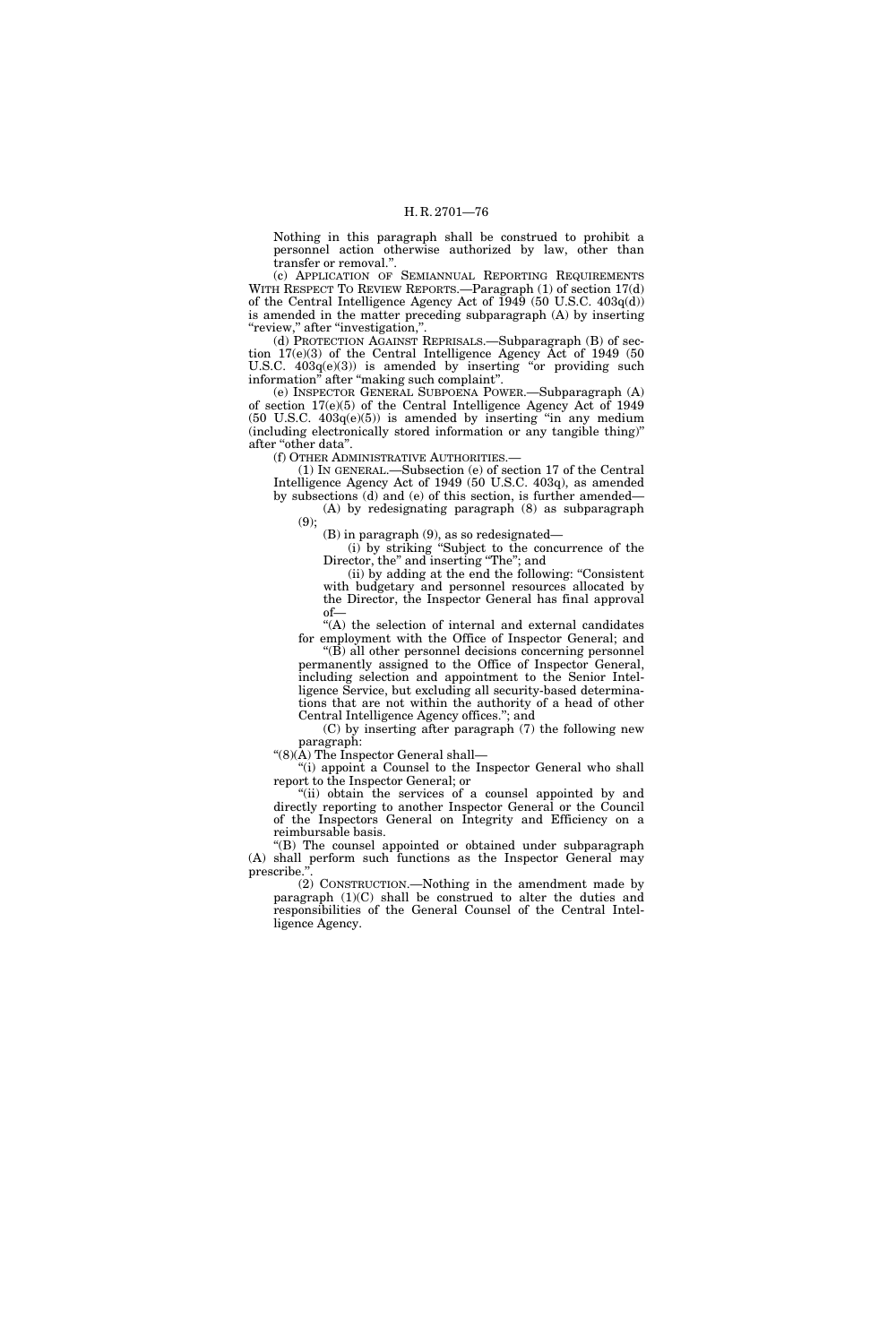### **SEC. 426. BUDGET OF THE INSPECTOR GENERAL FOR THE CENTRAL INTELLIGENCE AGENCY.**

Subsection (f) of section 17 of the Central Intelligence Agency Act of 1949 (50 U.S.C. 403q) is amended—

 $(1)$  by inserting " $(1)$ " before "Beginning"; and

(2) by adding at the end the following new paragraph: "(2) For each fiscal year, the Inspector General shall transmit a budget estimate and request through the Director to the Director of National Intelligence that specifies for such fiscal year—

''(A) the aggregate amount requested for the operations of the Inspector General;

"(B) the amount requested for all training requirements of the Inspector General, including a certification from the Inspector General that the amount requested is sufficient to fund all training requirements for the Office; and

''(C) the amount requested to support the Council of the Inspectors General on Integrity and Efficiency, including a justification for such amount.

''(3) In transmitting a proposed budget to the President for a fiscal year, the Director of National Intelligence shall include for such fiscal year—

''(A) the aggregate amount requested for the Inspector General of the Central Intelligence Agency;

''(B) the amount requested for Inspector General training; ''(C) the amount requested to support the Council of the

Inspectors General on Integrity and Efficiency; and ''(D) the comments of the Inspector General, if any, with respect to such proposed budget.

" $(4)$  The Director of National Intelligence shall submit to the Committee on Appropriations and the Select Committee on Intelligence of the Senate and the Committee on Appropriations and the Permanent Select Committee on Intelligence of the House of Representatives for each fiscal year—

"(A) a separate statement of the budget estimate transmitted pursuant to paragraph (2);

''(B) the amount requested by the Director of National Intelligence for the Inspector General pursuant to paragraph  $(3)(A);$ 

''(C) the amount requested by the Director of National Intelligence for training of personnel of the Office of the Inspector General pursuant to paragraph (3)(B);

''(D) the amount requested by the Director of National Intelligence for support for the Council of the Inspectors General on Integrity and Efficiency pursuant to paragraph (3)(C); and

 $E(E)$  the comments of the Inspector General under paragraph (3)(D), if any, on the amounts requested pursuant to paragraph (3), including whether such amounts would substantially inhibit the Inspector General from performing the duties of the Office.''.

## **SEC. 427. PUBLIC AVAILABILITY OF UNCLASSIFIED VERSIONS OF CER-TAIN INTELLIGENCE PRODUCTS.**

The Director of the Central Intelligence Agency shall make publicly available an unclassified version of any memoranda or finished intelligence products assessing the—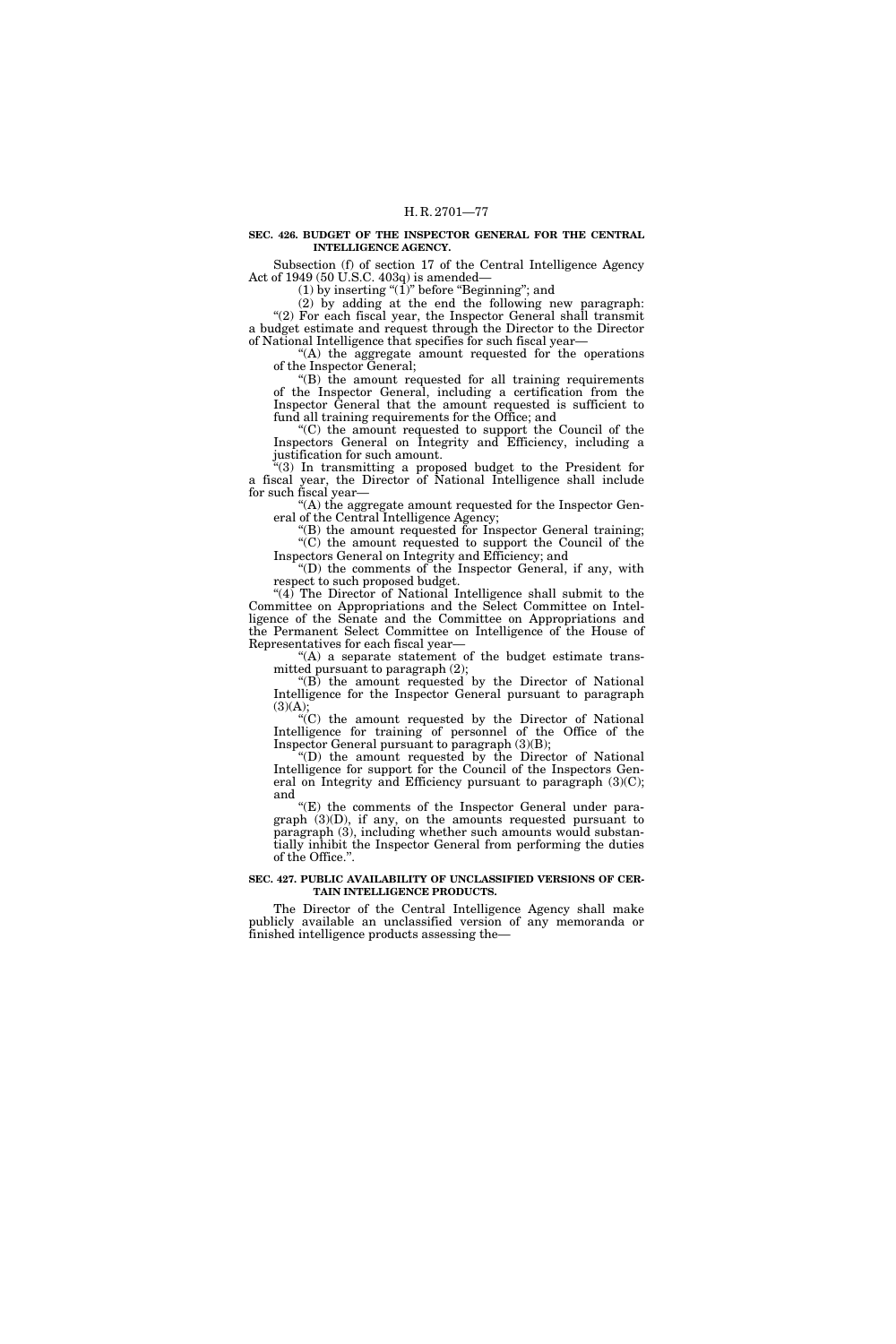## (1) information gained from high-value detainee reporting;

and (2) dated April 3, 2003, July 15, 2004, March 2, 2005, and June 1, 2005.

# **Subtitle C—Defense Intelligence Components**

### **SEC. 431. INSPECTOR GENERAL MATTERS.**

(a) COVERAGE UNDER INSPECTOR GENERAL ACT OF 1978.—Subsection (a)(2) of section 8G of the Inspector General Act of 1978 (5 U.S.C. App.) is amended—

(1) by inserting ''the Defense Intelligence Agency,'' after ''the Corporation for Public Broadcasting,'';

(2) by inserting ''the National Geospatial-Intelligence Agency," after "the National Endowment for the Humanities,"; and

(3) by inserting ''the National Reconnaissance Office, the National Security Agency,'' after ''the National Labor Relations Board,''.

(b) CERTAIN DESIGNATIONS UNDER INSPECTOR GENERAL ACT OF 1978.—Subsection (a) of section 8H of the Inspector General Act of 1978 (5 U.S.C. App.) is amended by adding at the end the following new paragraph:

''(3) The Inspectors General of the Defense Intelligence Agency, the National Geospatial-Intelligence Agency, the National Reconnaissance Office, and the National Security Agency shall be designees of the Inspector General of the Department of Defense for purposes of this section.".<br>
(c) POWER OF HEADS OF ELEMENTS OVER INVESTIGATIONS.

Subsection (d) of section 8G of such Act (5 U.S.C. App.) is amended— (1) by inserting " $(1)$ " after " $(d)$ ";

(2) in the second sentence of paragraph (1), as designated by paragraph (1) of this subsection, by striking ''The head'' and inserting "Except as provided in paragraph (2), the head"; and

(3) by adding at the end the following new paragraph: " $(2)(A)$  The Secretary of Defense, in consultation with the Director of National Intelligence, may prohibit the inspector general of an element of the intelligence community specified in subparagraph (D) from initiating, carrying out, or completing any audit or investigation if the Secretary determines that the prohibition is necessary to protect vital national security interests of the United **States** 

''(B) If the Secretary exercises the authority under subparagraph (A), the Secretary shall submit to the committees of Congress specified in subparagraph (E) an appropriately classified statement of the reasons for the exercise of such authority not later than 7 days after the exercise of such authority.

''(C) At the same time the Secretary submits under subparagraph (B) a statement on the exercise of the authority in subparagraph (A) to the committees of Congress specified in subparagraph (E), the Secretary shall notify the inspector general of such element of the submittal of such statement and, to the extent consistent with the protection of intelligence sources and methods, provide such inspector general with a copy of such statement. Such inspector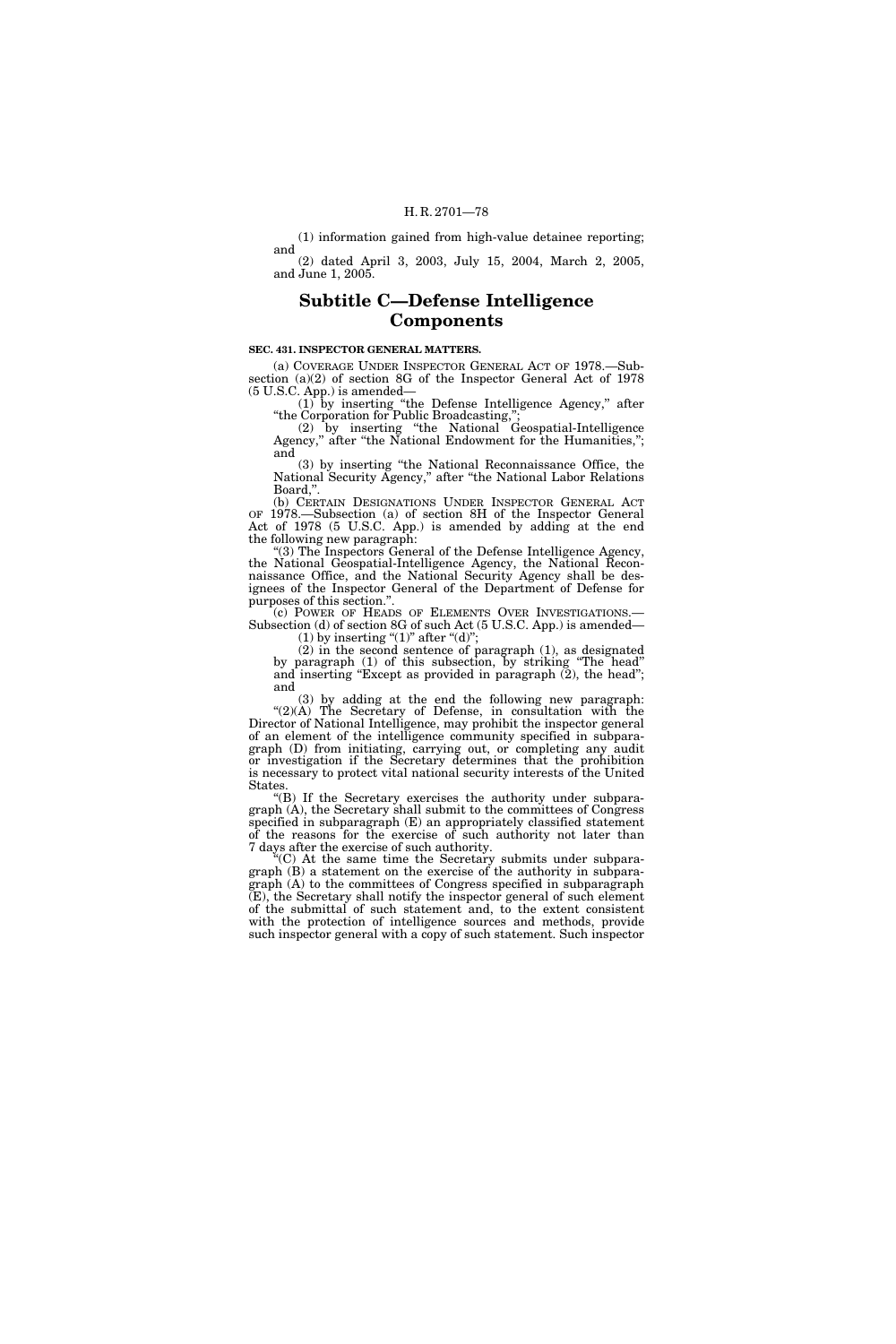general may submit to such committees of Congress any comments on a notice or statement received by the inspector general under this subparagraph that the inspector general considers appropriate.

 $\mathrm{``(D)}$  The elements of the intelligence community specified in this subparagraph are as follows:

''(i) The Defense Intelligence Agency.

"(ii) The National Geospatial-Intelligence Agency. "(iii) The National Reconnaissance Office.

"(iv) The National Security Agency.

''(E) The committees of Congress specified in this subparagraph are—

''(i) the Committee on Armed Services and the Select Committee on Intelligence of the Senate; and

"(ii) the Committee on Armed Services and the Permanent Select Committee on Intelligence of the House of Representatives.''.

**SEC. 432. CLARIFICATION OF NATIONAL SECURITY MISSIONS OF NATIONAL GEOSPATIAL-INTELLIGENCE AGENCY FOR ANALYSIS AND DISSEMINATION OF CERTAIN INTEL-LIGENCE INFORMATION.** 

Section 442(a) of title 10, United States Code, is amended—

(1) by redesignating paragraph (2) as paragraph (3); (2) by inserting after paragraph (1) the following new para-

graph (2):

 $C(2)$ (A) As directed by the Director of National Intelligence, the National Geospatial-Intelligence Agency shall develop a system to facilitate the analysis, dissemination, and incorporation of likenesses, videos, and presentations produced by ground-based platforms, including handheld or clandestine photography taken by or on behalf of human intelligence collection organizations or available as open-source information, into the National System for Geospatial Intelligence.

" $(B)$ <sup>\*</sup>The authority provided by this paragraph does not include authority for the National Geospatial-Intelligence Agency to manage tasking of handheld or clandestine photography taken by or on behalf of human intelligence collection organizations.''; and

(3) in paragraph (3), as so redesignated, by striking ''paragraph  $(1)$ " and inserting "paragraphs  $(1)$  and  $(2)$ ".

**SEC. 433. DIRECTOR OF COMPLIANCE OF THE NATIONAL SECURITY AGENCY.** 

The National Security Agency Act of 1959 (50 U.S.C. 402 note) is amended by inserting after the first section the following new section:

"SEC. 2. There is a Director of Compliance of the National Security Agency, who shall be appointed by the Director of the National Security Agency and who shall be responsible for the programs of compliance over mission activities of the National Security Agency.''.

## **Subtitle D—Other Elements**

### **SEC. 441. CODIFICATION OF ADDITIONAL ELEMENTS OF THE INTEL-LIGENCE COMMUNITY.**

Section 3(4) of the National Security Act of 1947 (50 U.S.C.  $401a(4)$ ) is amended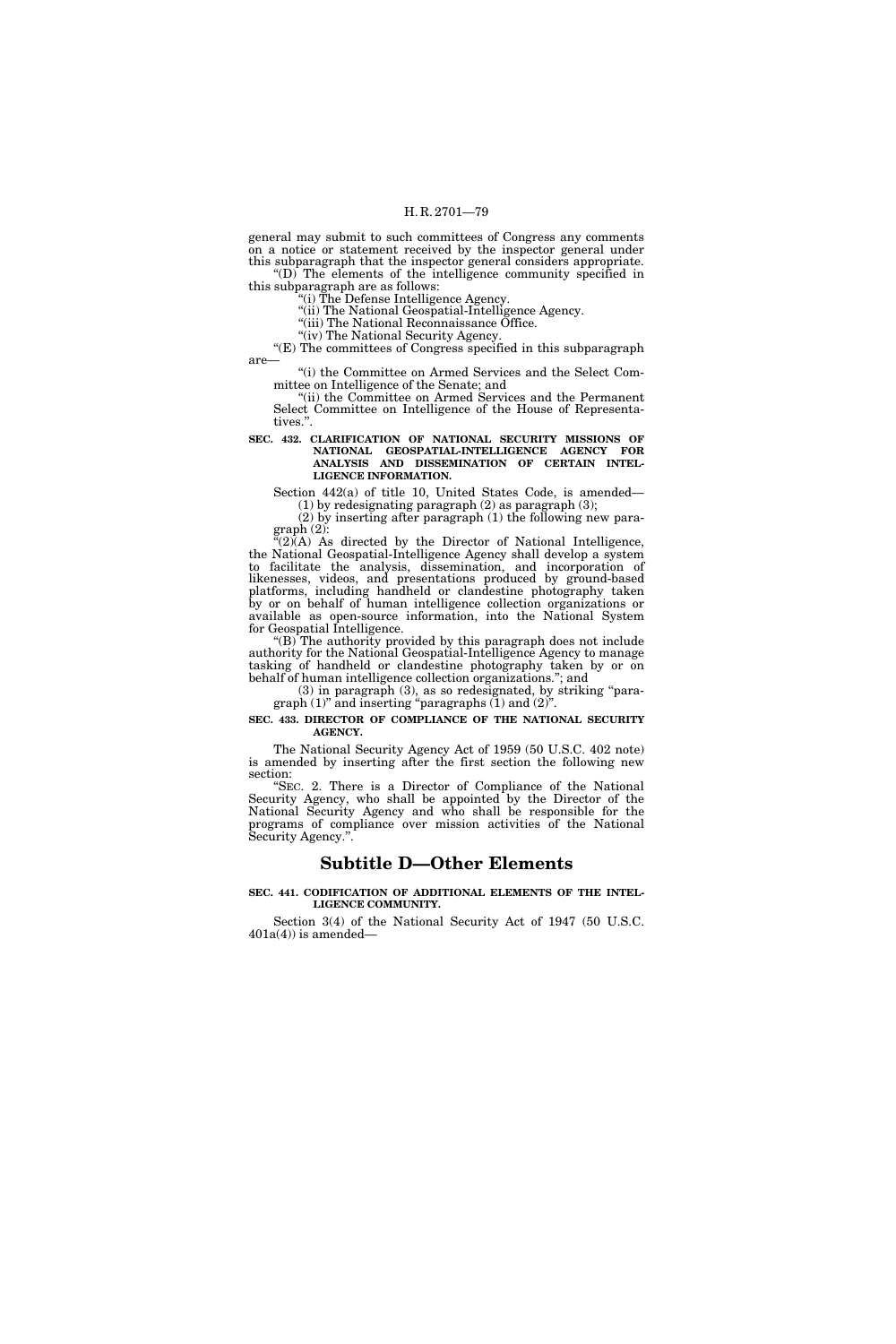$(1)$  in subparagraph  $(H)$ —

(A) by inserting ''the Coast Guard,'' after ''the Marine Corps,''; and

(B) by inserting ''the Drug Enforcement Administration,'' after ''the Federal Bureau of Investigation,''; and (2) in subparagraph (K), by striking '', including the Office of Intelligence of the Coast Guard''.

**SEC. 442. AUTHORIZATION OF APPROPRIATIONS FOR COAST GUARD NATIONAL TACTICAL INTEGRATION OFFICE.** 

Title 14, United States Code, is amended—

 $(1)$  in paragraph  $(4)$  of section  $93(a)$ , by striking "function" and inserting ''function, including research, development, test, or evaluation related to intelligence systems and capabilities,''; and

(2) in paragraph (4) of section 662, by inserting ''intelligence systems and capabilities or" after "related to".

**SEC. 443. RETENTION AND RELOCATION BONUSES FOR THE FEDERAL BUREAU OF INVESTIGATION.** 

Section 5759 of title 5, United States Code, is amended—  $(1)$  in subsection  $(a)(2)$ , by striking "is transferred to a different geographic area with a higher cost of living'' and inserting ''is subject to a mobility agreement and is transferred to a position in a different geographical area in which there is a shortage of critical skills"

(2) in subsection (b)(2), by striking the period at the end and inserting ", including requirements for a bonus recipient's repayment of a bonus in circumstances determined by the Director of the Federal Bureau of Investigation.'';

(3) in subsection (c), by striking ''basic pay.'' and inserting ''annual rate of basic pay. The bonus may be paid in a lump sum or installments linked to completion of periods of service."; and

(4) in subsection (d), by striking ''retention bonus'' and inserting "bonus paid under this section".

## **SEC. 444. EXTENSION OF THE AUTHORITY OF THE FEDERAL BUREAU OF INVESTIGATION TO WAIVE MANDATORY RETIREMENT PROVISIONS.**

(a) CIVIL SERVICE RETIREMENT SYSTEM.—Subsection (b) of section 8335 of title 5, United States Code, is amended—

(1) in the paragraph (2) enacted by section  $112(a)(2)$  of the Department of Justice Appropriations Act, 2005 (title I of division B of Public Law 108–447; 118 Stat. 2868), by striking "2009" and inserting "2011"; and

(2) by striking the paragraph (2) enacted by section 2005(a)(2) of the Intelligence Reform and Terrorism Prevention Act of 2004 (Public Law 108–458; 118 Stat. 3704).

(b) FEDERAL EMPLOYEES' RETIREMENT SYSTEM.—Subsection (b) of section 8425 of title 5, United States Code, is amended—

(1) in the paragraph (2) enacted by section 112(b)(2) of the Department of Justice Appropriations Act, 2005 (title I of division B of Public Law 108–447; 118 Stat. 2868), by striking "2009" and inserting "2011"; and

(2) by striking the paragraph (2) enacted by section 2005(b)(2) of the Intelligence Reform and Terrorism Prevention Act of 2004 (Public Law 108–458; 118 Stat. 3704).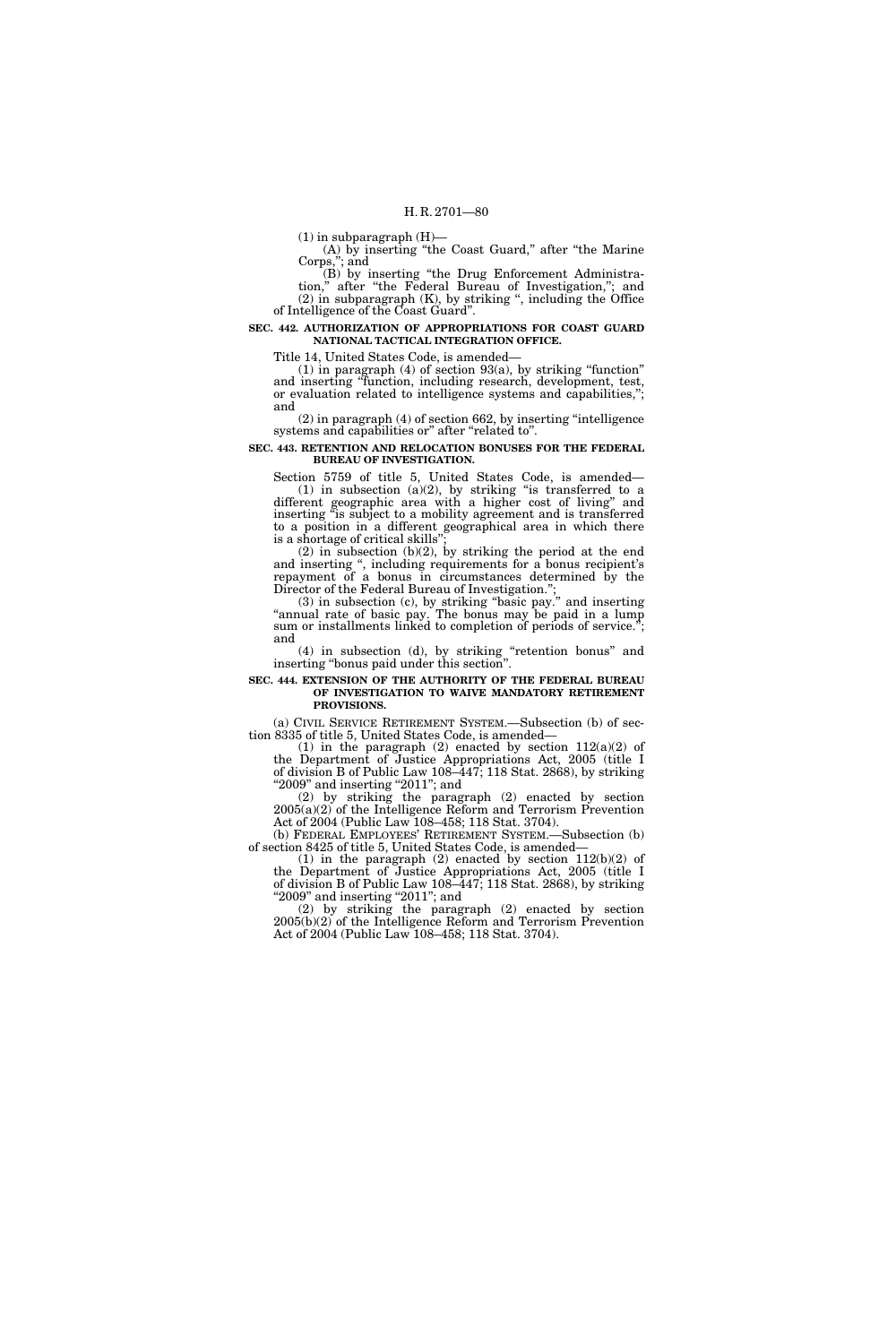### **SEC. 445. REPORT AND ASSESSMENTS ON TRANSFORMATION OF THE INTELLIGENCE CAPABILITIES OF THE FEDERAL BUREAU OF INVESTIGATION.**

(a) REPORT.—

(1) REQUIREMENT.—Not later than 180 days after the date of the enactment of this Act, the Director of the Federal Bureau of Investigation, in consultation with the Director of National Intelligence, shall submit to the congressional intelligence committees, the Committee on the Judiciary of the Senate, and the Committee on the Judiciary of the House of Representatives a report describing—

(A) a long-term vision for the intelligence capabilities of the National Security Branch of the Bureau;

(B) a strategic plan for the National Security Branch; and

(C) the progress made in advancing the capabilities of the National Security Branch.

(2) CONTENT.—The report required by paragraph (1) shall include—

(A) a description of the direction, strategy, and goals for improving the intelligence capabilities of the National Security Branch;

(B) a description of the intelligence and national security capabilities of the National Security Branch that will be fully functional within the five-year period beginning on the date on which the report is submitted;

(C) a description—

(i) of the internal reforms that were carried out at the National Security Branch during the two-year period ending on the date on which the report is submitted; and

(ii) of the manner in which such reforms have advanced the capabilities of the National Security Branch;

(D) an assessment of the effectiveness of the National Security Branch in performing tasks that are critical to the effective functioning of the National Security Branch as an intelligence agency, including—

(i) human intelligence collection, both within and outside the parameters of an existing case file or ongoing investigation, in a manner that protects civil liberties;

(ii) intelligence analysis, including the ability of the National Security Branch to produce, and provide policymakers with, information on national security threats to the United States;

(iii) management, including the ability of the National Security Branch to manage and develop human capital and implement an organizational structure that supports the objectives and strategies of the Branch;

(iv) integration of the National Security Branch into the intelligence community, including an ability to robustly share intelligence and effectively communicate and operate with appropriate Federal, State, local, and tribal partners;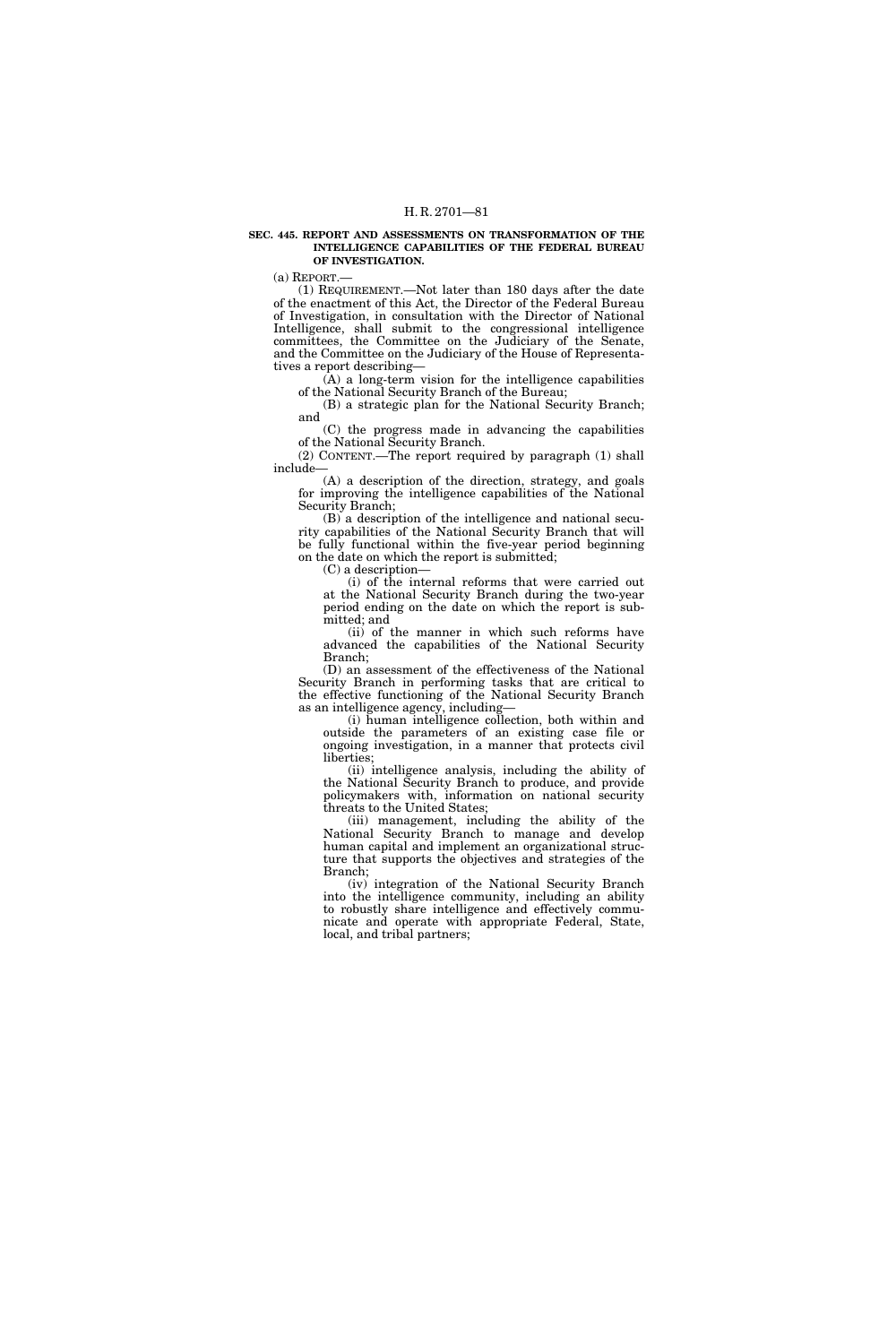(v) implementation of an infrastructure that supports the national security and intelligence missions of the National Security Branch, including proper information technology and facilities; and

(vi) reformation of the culture of the National Security Branch, including the integration by the Branch of intelligence analysts and other professional staff into intelligence collection operations and the success of the National Security Branch in ensuring that intelligence and threat information drive the operations of the Branch;

(E) performance metrics and specific annual timetables for advancing the performance of the tasks referred to in clauses (i) through (vi) of subparagraph (D) and a description of the activities being undertaken to ensure that the performance of the National Security Branch in carrying out such tasks improves; and

(F) an assessment of the effectiveness of the field office supervisory term limit policy of the Federal Bureau of Investigation that requires the mandatory reassignment of a supervisor of the Bureau after a specific term of years.

(b) ANNUAL ASSESSMENTS.—

(1) REQUIREMENT FOR ASSESSMENTS.—Not later than 180 days after the date on which the report required by subsection  $(a)(1)$  is submitted, and annually thereafter for five years, the Director of National Intelligence, in consultation with the Director of the Federal Bureau of Investigation, shall submit to the congressional intelligence committees, the Committee on the Judiciary of the Senate, and the Committee on the Judiciary of the House of Representatives an assessment of the performance of the National Security Branch in carrying out the tasks referred to in clauses (i) through (vi) of subsection  $(a)(2)(D)$  in comparison to such performance during previous years.

(2) CONSIDERATIONS.—In conducting each assessment required by paragraph (1), the Director of National Intelligence

(A) shall use the performance metrics and specific annual timetables for carrying out such tasks referred to in subsection  $(a)(2)(E)$ ; and

(B) may request the assistance of any expert that the Director considers appropriate, including an inspector general of an appropriate department or agency.

# **TITLE V—REORGANIZATION OF THE DIPLOMATIC TELECOMMUNICATIONS SERVICE PROGRAM OFFICE**

## **SEC. 501. REORGANIZATION OF THE DIPLOMATIC TELECOMMUNI-CATIONS SERVICE PROGRAM OFFICE.**

(a) REORGANIZATION OF THE DIPLOMATIC TELECOMMUNICATIONS SERVICE PROGRAM OFFICE.—

(1) IN GENERAL.—Subtitle B of title III of the Intelligence Authorization Act for Fiscal Year 2001 (Public Law 106–567;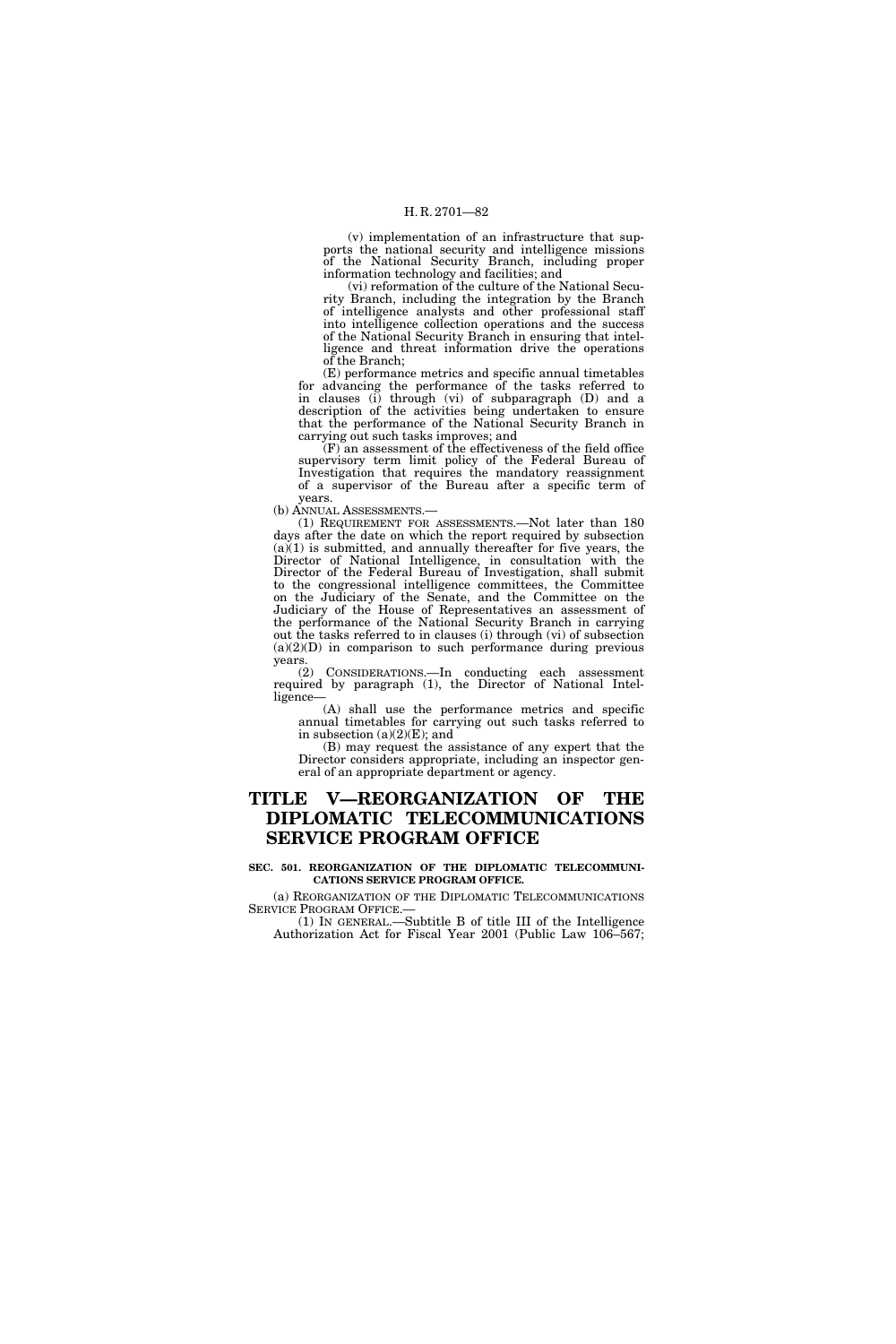22 U.S.C. 7301 et seq.) is amended by striking sections 321, 322, 323, and 324, and inserting the following new sections: **''SEC. 321. DIPLOMATIC TELECOMMUNICATIONS SERVICE PROGRAM OFFICE.** 

''(a) REORGANIZATION.—The Diplomatic Telecommunications Service Program Office established pursuant to title V of Public Law 102–140 shall be reorganized in accordance with this subtitle.

''(b) DUTIES.—The duties of the DTS–PO include implementing a program for the establishment and maintenance of a DTS Network capable of providing multiple levels of service to meet the wideranging needs of all United States Government departments and agencies operating from diplomatic and consular facilities outside of the United States, including national security needs for secure, reliable, and robust communications capabilities.

## "SEC. 322. ESTABLISHMENT OF THE DIPLOMATIC TELECOMMUNI-**CATIONS SERVICE GOVERNANCE BOARD.**

''(a) GOVERNANCE BOARD.— ''(1) ESTABLISHMENT.—There is established the Diplomatic Telecommunications Service Governance Board to direct and % oversee the activities and performance of the DTS–PO. "(2) EXECUTIVE AGENT.—

'(A) DESIGNATION.— The Director of the Office of Management and Budget shall designate, from among the departments and agencies of the United States Government that use the DTS Network, a department or agency as the DTS–PO Executive Agent.

''(B) DUTIES.—The Executive Agent designated under subparagraph (A) shall—

''(i) nominate a Director of the DTS–PO for approval by the Governance Board in accordance with subsection (e); and

"(ii) perform such other duties as established by the Governance Board in the determination of written implementing arrangements and other relevant and appropriate governance processes and procedures under paragraph (3).<br>
"(3) REQUIREMENT FOR IMPLEMENTING ARRANGEMENTS.

Subject to the requirements of this subtitle, the Governance Board shall determine the written implementing arrangements and other relevant and appropriate governance processes and procedures to manage, oversee, resource, or otherwise administer the DTS–PO.<br>"(b) MEMBERSHIP.–

"(1) SELECTION.—The Director of the Office of Management and Budget shall designate from among the departments and agencies that use the DTS Network—

 $(A)$  four departments and agencies to each appoint one voting member of the Governance Board from the personnel of such departments and agencies; and

''(B) any other departments and agencies that the Director considers appropriate to each appoint one nonvoting member of the Governance Board from the personnel of such departments and agencies.

"(2) VOTING AND NONVOTING MEMBERS.—The Governance Board shall consist of voting members and nonvoting members as follows: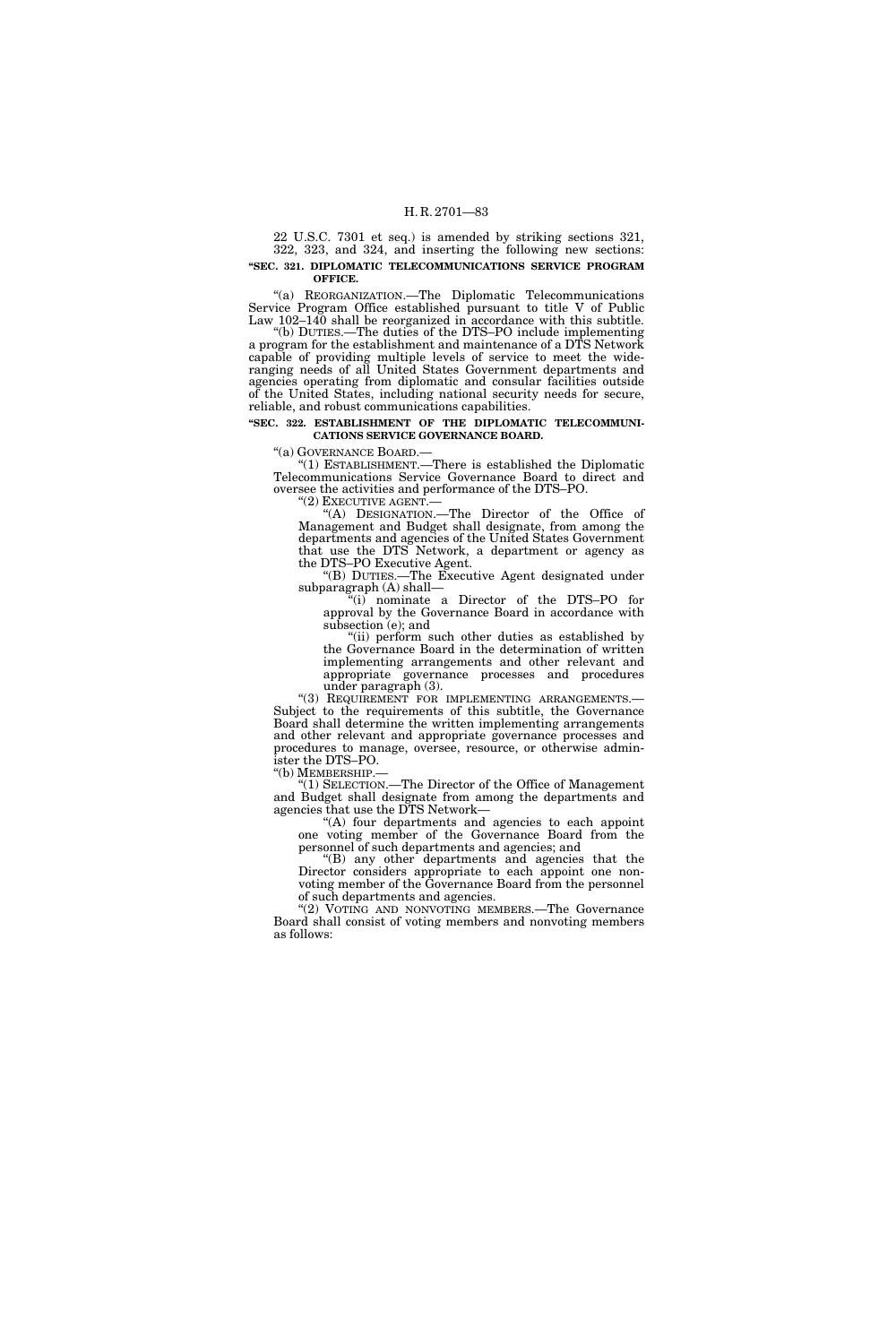"(A) VOTING MEMBERS.—The voting members shall consist of a Chair, who shall be designated by the Director of the Office of Management and Budget, and the four members appointed by departments and agencies designated under paragraph  $(1)(A)$ .

''(B) NONVOTING MEMBERS.—The nonvoting members shall consist of the members appointed by departments and agencies designated under paragraph (1)(B) and shall act in an advisory capacity.

"(c) CHAIR DUTIES AND AUTHORITIES.—The Chair of the Governance Board shall—

"(1) preside over all meetings and deliberations of the Governance Board;

" $(2)$  provide the Secretariat functions of the Governance Board; and

''(3) propose bylaws governing the operation of the Governance Board.

''(d) QUORUM, DECISIONS, MEETINGS.—A quorum of the Governance Board shall consist of the presence of the Chair and four voting members. The decisions of the Governance Board shall require a majority of the voting membership. The Chair shall convene a meeting of the Governance Board not less than four times each year to carry out the functions of the Governance Board. The Chair or any voting member may convene a meeting of the Governance Board.

''(e) GOVERNANCE BOARD DUTIES.—The Governance Board shall have the following duties with respect to the DTS–PO:

" $(1)$  To approve and monitor the plans, services, priorities, policies, and pricing methodology of the DTS–PO for bandwidth costs and projects carried out at the request of a department or agency that uses the DTS Network.

 $(2)$  To provide to the DTS–PO Executive Agent the recommendation of the Governance Board with respect to the approval, disapproval, or modification of each annual budget request for the DTS–PO, prior to the submission of any such request by the Executive Agent.

''(3) To review the performance of the DTS–PO against plans approved under paragraph (1) and the management activities and internal controls of the DTS–PO.

"(4) To require from the DTS–PO any plans, reports, documents, and records the Governance Board considers necessary to perform its oversight responsibilities.

"(5) To conduct and evaluate independent audits of the DTS–PO.

''(6) To approve or disapprove the nomination of the Director of the DTS–PO by the Executive Agent with a majority vote of the Governance Board.

"(7) To recommend to the Executive Agent the replacement of the Director of the DTS–PO with a majority vote of the Governance Board.

''(f) NATIONAL SECURITY INTERESTS.—The Governance Board shall ensure that those enhancements of, and the provision of service for, telecommunication capabilities that involve the national security interests of the United States receive the highest prioritization.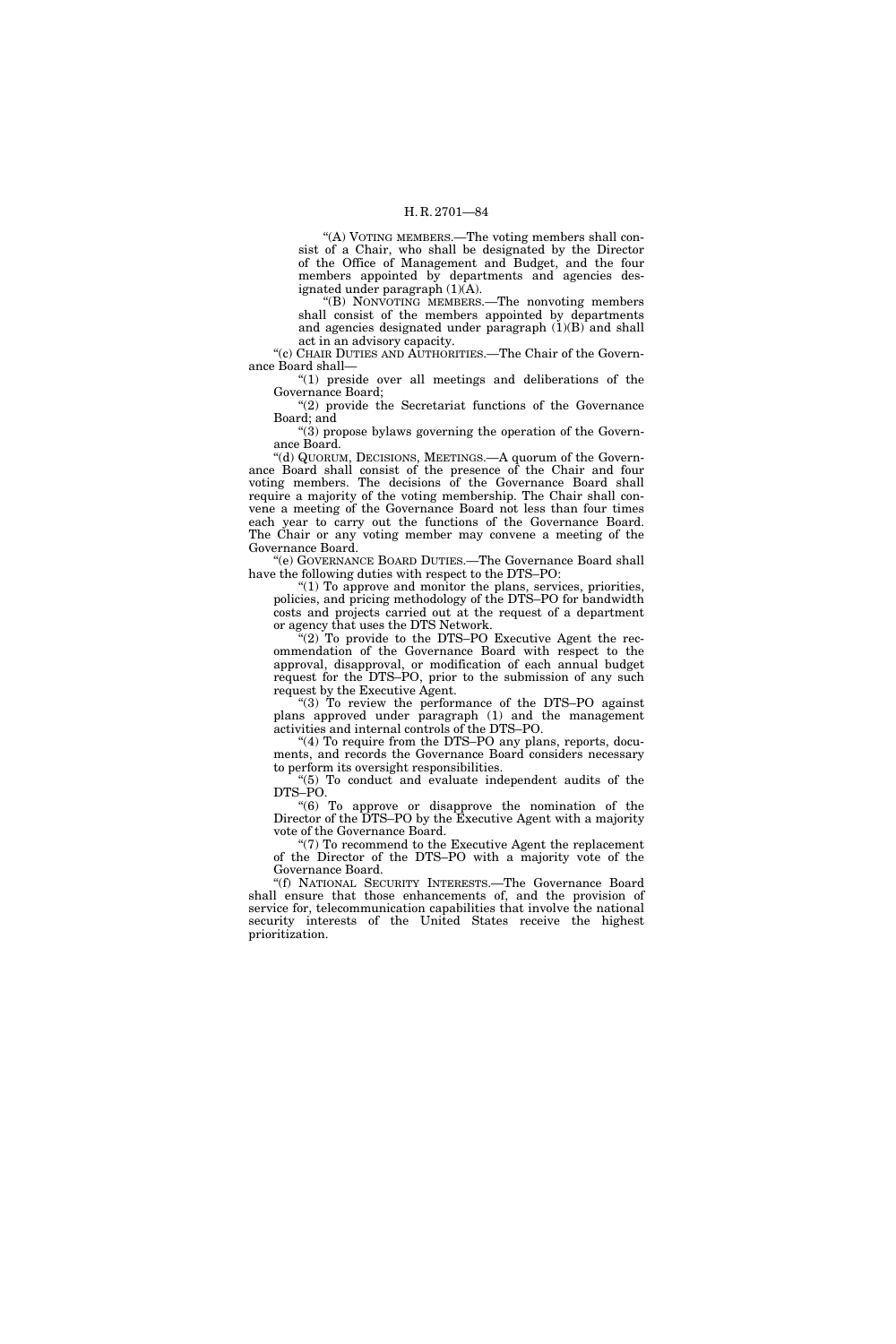#### **''SEC. 323. FUNDING OF THE DIPLOMATIC TELECOMMUNICATIONS SERVICE.**

''(a) AUTHORIZATION OF APPROPRIATIONS.—There are authorized to be appropriated such sums as may be necessary for the operations, maintenance, development, enhancement, modernization, and investment costs of the DTS Network and the DTS–PO. Funds appropriated for allocation to the DTS–PO shall remain available to the DTS–PO for a period of two fiscal years.

''(b) FEES.—The DTS–PO shall charge a department or agency that uses the DTS Network for only those bandwidth costs attributable to such department or agency and for specific projects carried out at the request of such department or agency, pursuant to the pricing methodology for such bandwidth costs and such projects approved under section  $322(e)(1)$ , for which amounts have not been appropriated for allocation to the DTS–PO. The DTS–PO is authorized to directly receive payments from departments or agencies that use the DTS Network and to invoice such departments or agencies for the fees under this section either in advance of, or upon or after, providing the bandwidth or performing such projects. Such funds received from such departments or agencies shall remain available to the DTS–PO for a period of two fiscal years.

**''SEC. 324. DEFINITIONS.** 

''In this subtitle:

''(1) DTS NETWORK.—The term 'DTS Network' means the worldwide telecommunications network supporting all United States Government agencies and departments operating from diplomatic and consular facilities outside of the United States. ''(2) DTS–PO.—The term 'DTS–PO' means the Diplomatic Telecommunications Service Program Office.

''(3) GOVERNANCE BOARD.—The term 'Governance Board' means the Diplomatic Telecommunications Service Governance Board established under section  $322(a)(1)$ ."

(2) TABLE OF CONTENTS AMENDMENT.—The table of contents in section 1(b) of the Intelligence Authorization Act for Fiscal Year 2001 (Public Law 106–567; 114 Stat. 2831) is amended by striking the items relating to sections 321, 322, 323, and 324 and inserting the following new items:

''Sec. 321. Diplomatic Telecommunications Service Program Office.

''Sec. 322. Establishment of the Diplomatic Telecommunications Service Governance Board.

''Sec. 323. Funding of the Diplomatic Telecommunications Service.

''Sec. 324. Definitions.''.

(b) CONFORMING AMENDMENTS.—

(1) REPEAL OF SUSPENSION OF REORGANIZATION.—

(A) REPEAL.—The Intelligence Authorization Act for Fiscal Year 2002 (Public Law 107–108; 22 U.S.C. 7301 note) is amended by striking section 311.

(B) TABLE OF CONTENTS AMENDMENT.—The table of contents in section 1 of such Act is amended by striking the item relating to section 311. (2) REPEAL OF REFORM.—

(A) REPEAL.—The Admiral James W. Nance and Meg Donovan Foreign Relations Authorization Act, Fiscal Years 2000 and 2001 (as enacted into law by section  $1000(a)(7)$ of Public Law 106–113 and contained in appendix G of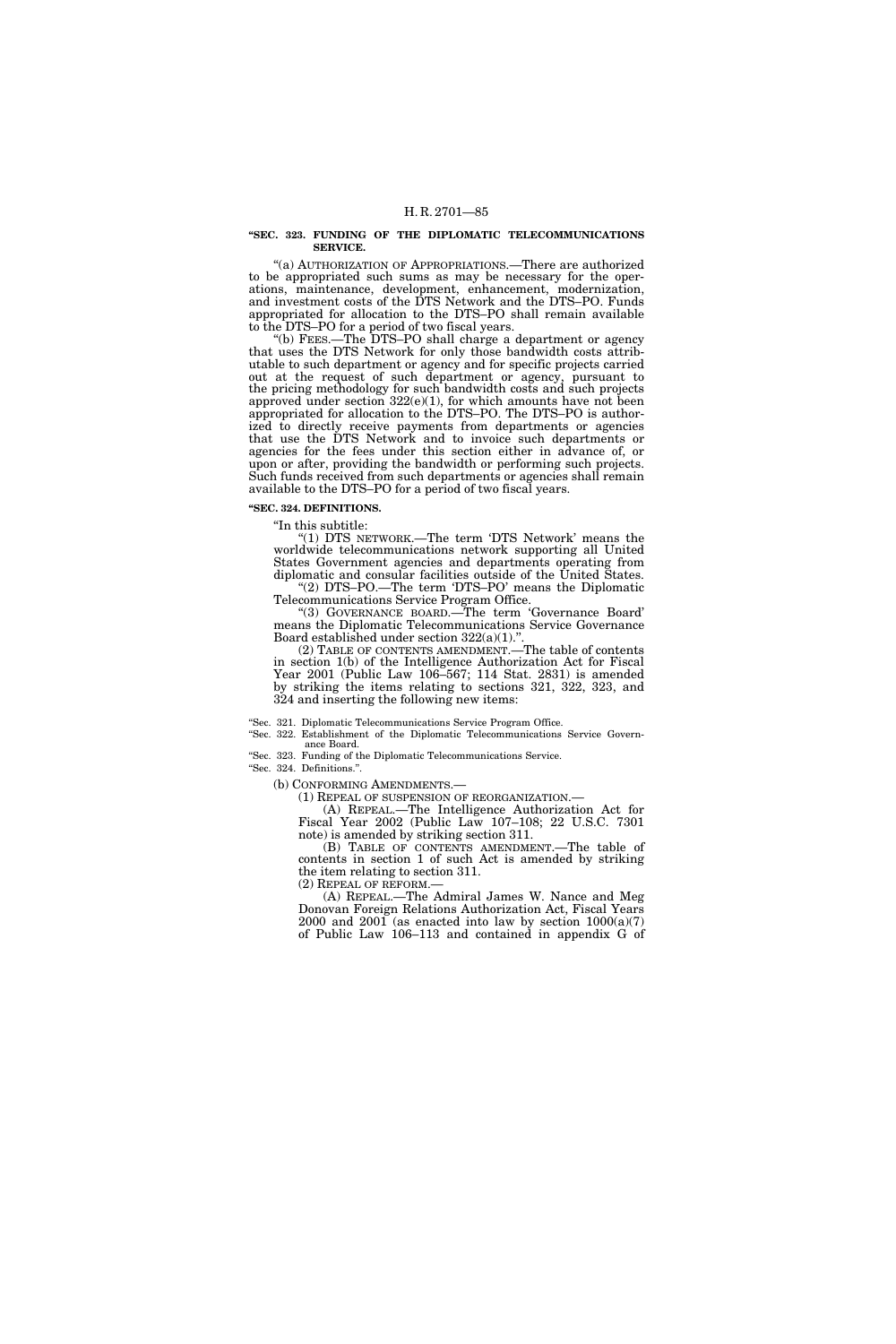that Act; 113 Stat. 1501A–405) is amended by striking section 305.

(B) TABLE OF CONTENTS AMENDMENT.—The table of contents in section 2(b) of such Act is amended by striking the item related to section 305.

(3) REPEAL OF REPORTING REQUIREMENTS.—Section 507(b) of the National Security Act of 1947 (50 U.S.C. 415b(b)), as amended by section 351 of this Act, is further amended— (A) by striking paragraph (3); and

(B) by redesignating paragraphs (4) and (5) as para-

graphs (3) and (4), respectively.

# **TITLE VI—FOREIGN INTELLIGENCE AND INFORMATION COMMISSION ACT**

### **SEC. 601. SHORT TITLE.**

This title may be cited as the "Foreign Intelligence and Information Commission Act''.

**SEC. 602. DEFINITIONS.** 

In this title:

(1) COMMISSION.—The term ''Commission'' means the Foreign Intelligence and Information Commission established in section 603(a).

(2) FOREIGN INTELLIGENCE; INTELLIGENCE.—The terms ''foreign intelligence'' and ''intelligence'' have the meaning given those terms in section 3 of the National Security Act of 1947 (50 U.S.C. 401a).

(3) INFORMATION.—The term ''information'' includes information of relevance to the foreign policy of the United States collected and conveyed through diplomatic reporting and other reporting by personnel of the United States Government who are not employed by an element of the intelligence community, including public and open-source information.

### **SEC. 603. ESTABLISHMENT AND FUNCTIONS OF THE COMMISSION.**

(a) ESTABLISHMENT.—There is established in the legislative branch a Foreign Intelligence and Information Commission.

(b) PURPOSE.—The purpose of the Commission is to evaluate systems and processes at the strategic, interagency level and provide recommendations accordingly, and not to seek to duplicate the functions of the Director of National Intelligence.

(c) FUNCTIONS.—The Commission shall—

(1) evaluate the current processes or systems for the strategic integration of the intelligence community, including the Open Source Center, and other elements of the United States Government, including the Department of State, with regard to the collection, reporting, and analysis of foreign intelligence and information;

(2) provide recommendations to improve or develop such processes or systems to integrate the intelligence community with other elements of the United States Government, potentially including the development of an interagency strategy that identifies—

(A) the collection, reporting, and analysis requirements of the United States Government;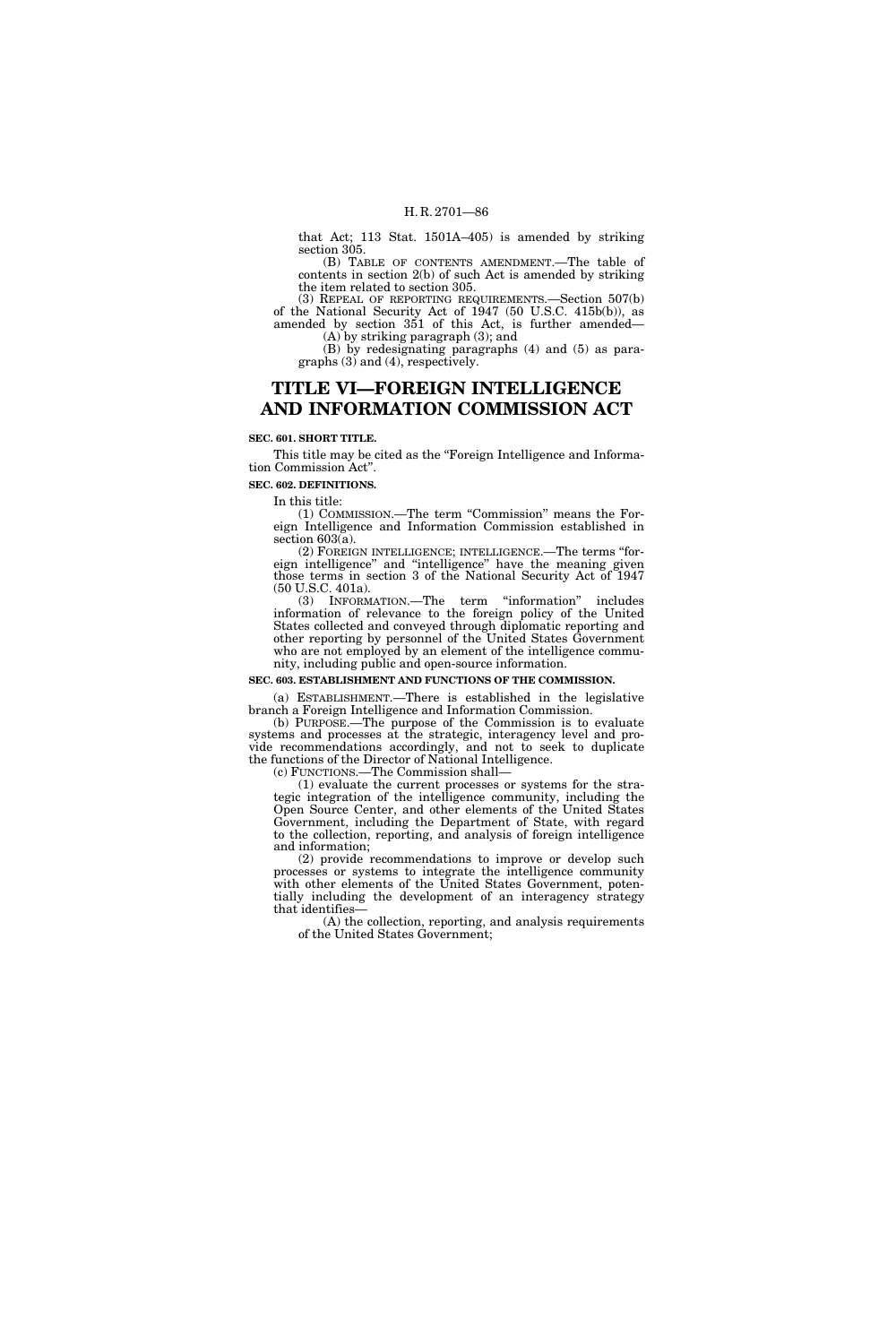(B) the elements of the United States Government best positioned to meet collection and reporting requirements, with regard to missions, comparative institutional advantages, and any other relevant factors; and

(C) interagency budget and resource allocations necessary to achieve such collection, reporting, and analytical requirements;

(3) evaluate the extent to which current intelligence collection, reporting, and analysis strategies are intended to provide global coverage and anticipate future threats, challenges, and crises;

(4) provide recommendations on how to incorporate into the interagency strategy the means to anticipate future threats, challenges, and crises, including by identifying and supporting collection, reporting, and analytical capabilities that are global in scope and directed at emerging, long-term, and strategic targets;

(5) provide recommendations on strategies for sustaining human and budgetary resources to effect the global collection and reporting missions identified in the interagency strategy, including the prepositioning of collection and reporting capabilities;

(6) provide recommendations for developing, clarifying, and, if necessary, bolstering current and future collection and reporting roles and capabilities of elements of the United States Government that are not elements of the intelligence community deployed in foreign countries;

(7) provide recommendations related to the role of individual country missions in contributing to the interagency strategy;

(8) evaluate the extent to which the establishment of new embassies and out-of-embassy posts are able to contribute to expanded global coverage and increased collection and reporting and provide recommendations related to the establishment of new embassies and out-of-embassy posts;

(9) provide recommendations on executive or legislative changes necessary to establish any new executive branch entity or to expand the authorities of any existing executive branch entity, as needed to improve the strategic integration referred to in paragraph (1) and develop and oversee the implementation of any interagency strategy;

(10) provide recommendations on processes for developing and presenting to Congress budget requests for each relevant element of the United States Government that reflect the allocations identified in the interagency strategy and for congressional oversight of the development and implementation of the strategy; and

(11) provide recommendations on any institutional reforms related to the collection and reporting roles of individual elements of the United States Government outside the intelligence community, as well as any budgetary, legislative, or other changes needed to achieve such reforms.

### **SEC. 604. MEMBERS AND STAFF OF THE COMMISSION.**

(a) MEMBERS OF THE COMMISSION.— (1) APPOINTMENT.—The Commission shall be composed of 10 members as follows: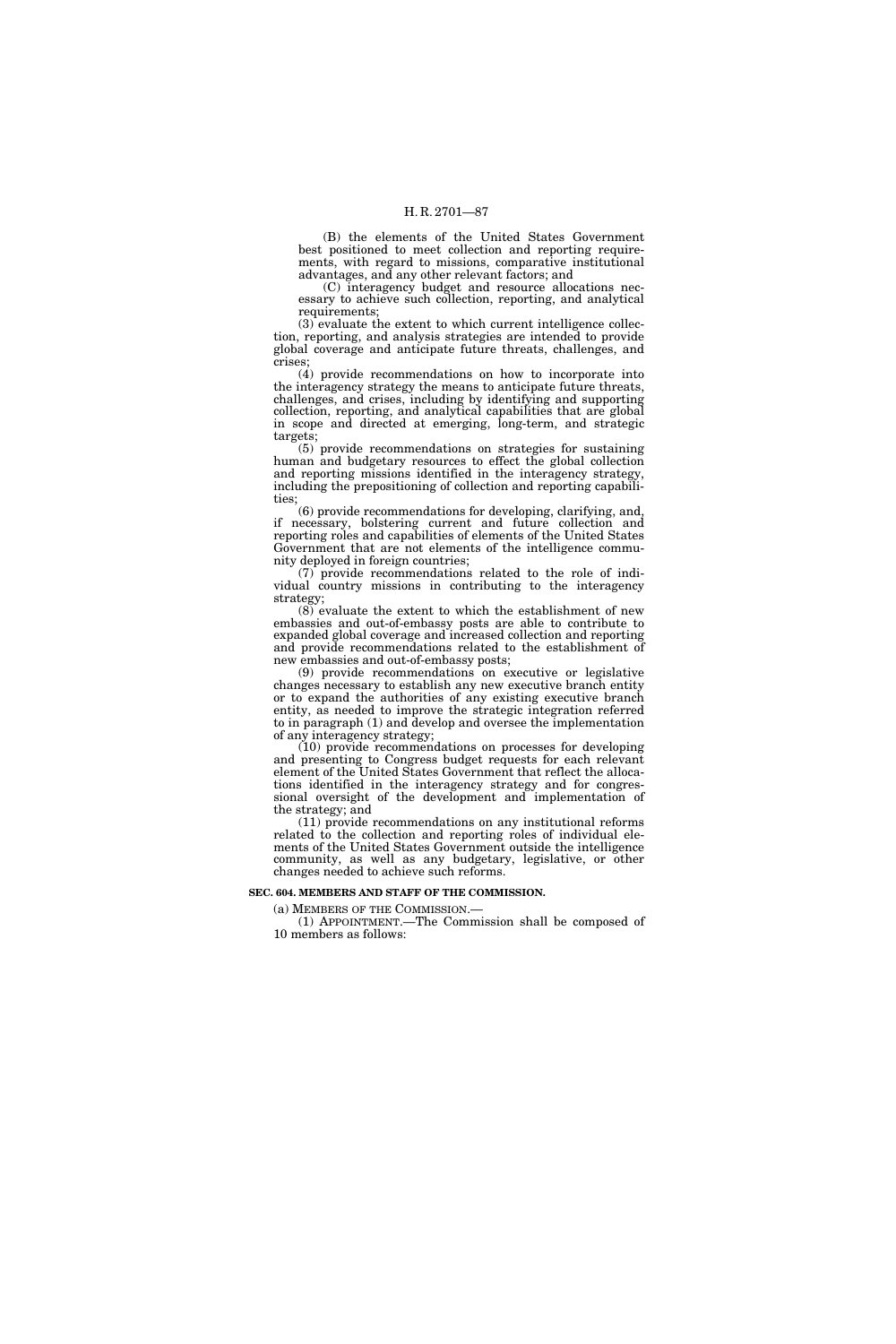(A) Two members appointed by the majority leader of the Senate.

(B) Two members appointed by the minority leader of the Senate. (C) Two members appointed by the Speaker of the

House of Representatives. (D) Two members appointed by the minority leader

of the House of Representatives. (E) One nonvoting member appointed by the Director

of National Intelligence. (F) One nonvoting member appointed by the Secretary of State.

(2) SELECTION.—

(A) IN GENERAL.—Members of the Commission shall be individuals who—

(i) are not officers or employees of the United States Government or any State or local government; and

(ii) have knowledge and experience—

(I) in foreign information and intelligence collection, reporting, and analysis, including clandestine collection and classified analysis (such as experience in the intelligence community), diplomatic reporting and analysis, and collection of public and open-source information;

(II) in issues related to the national security and foreign policy of the United States gained by serving as a senior official of the Department of State, a member of the Foreign Service, an employee or officer of an appropriate department or agency of the United States, or an independent organization with expertise in the field of international affairs; or

(III) with foreign policy decision-making.

(B) DIVERSITY OF EXPERIENCE.—The individuals appointed to the Commission should be selected with a view to establishing diversity of experience with regard to various geographic regions, functions, and issues.

(3) CONSULTATION.—The Speaker and the minority leader of the House of Representatives, the majority leader and the minority leader of the Senate, the Director of National Intelligence, and the Secretary of State shall consult among themselves prior to the appointment of the members of the Commission in order to achieve, to the maximum extent possible, fair and equitable representation of various points of view with respect to the matters to be considered by the Commission in accordance with this title.

(4) TIME OF APPOINTMENT.—The appointments under subsection (a) shall be made—

(A) after the date on which funds are first appropriated for the Commission pursuant to section 609; and

(B) not later than 60 days after such date.

(5) TERM OF APPOINTMENT.—Members shall be appointed for the life of the Commission.

(6) VACANCIES.—Any vacancy of the Commission shall not affect the powers of the Commission and shall be filled in the manner in which the original appointment was made.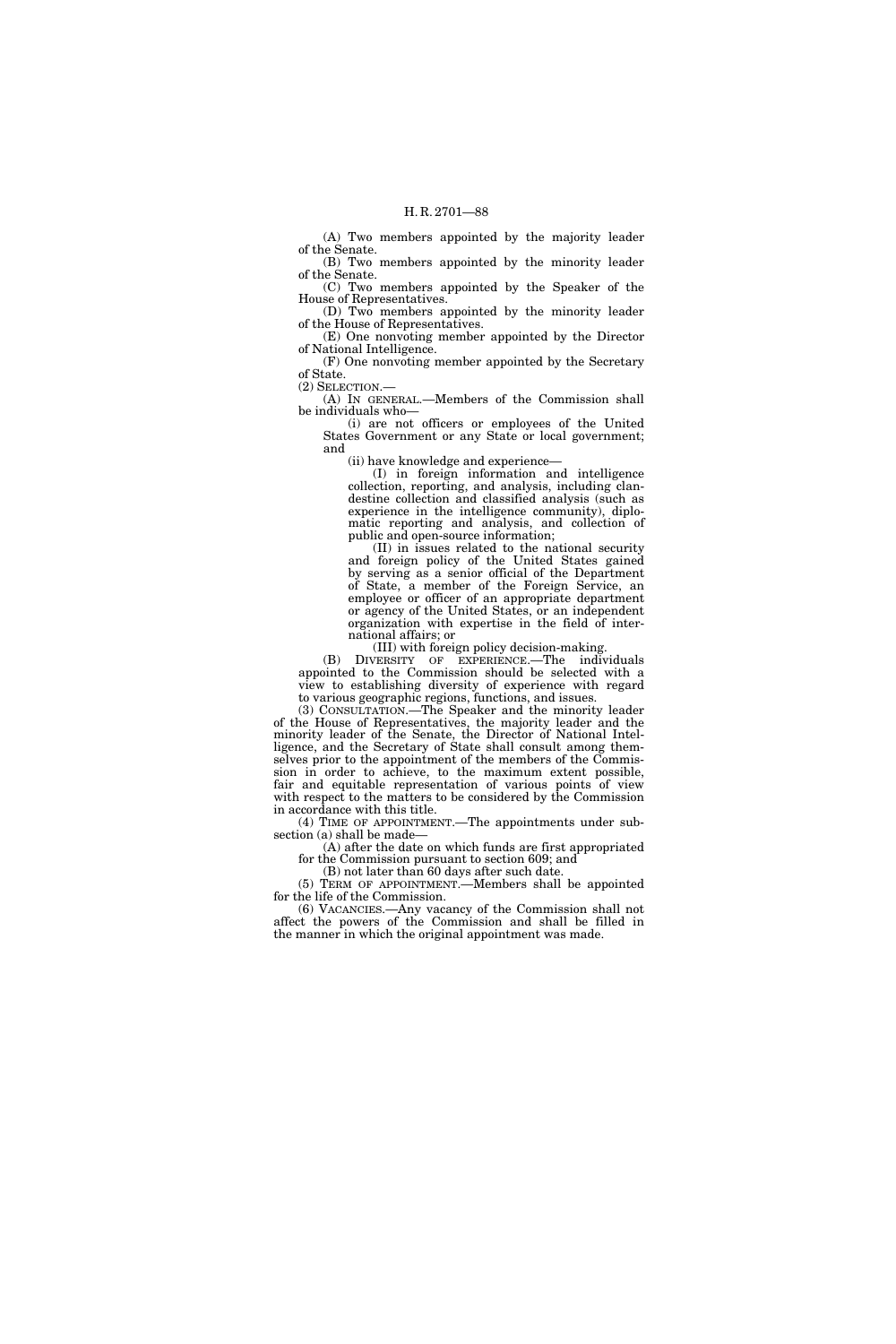(7) CHAIR.—The voting members of the Commission shall designate one of the voting members to serve as the chair of the Commission.

(8) QUORUM.—Five voting members of the Commission shall constitute a quorum for purposes of transacting the business of the Commission.

(9) MEETINGS.—The Commission shall meet at the call of the chair and shall meet regularly, not less than once every 3 months, during the life of the Commission.

(b) STAFF.— (1) IN GENERAL.—The chair of the Commission may, without regard to the provisions of title 5, United States Code, governing appointments in the competitive service and chapter 51 and subchapter III of chapter 53 of that title relating to classification of positions and General Schedule pay rates, appoint and terminate an executive director and, in consultation with the executive director, appoint and terminate such other additional personnel as may be necessary to enable the Commission to perform its duties. In addition to the executive director and one full-time support staff for the executive director, there shall be additional staff with relevant intelligence and foreign policy experience to support the work of the Commission.

(2) SELECTION OF THE EXECUTIVE DIRECTOR.—The executive director shall be selected with the approval of a majority of the voting members of the Commission.

(3) COMPENSATION.—

(A) EXECUTIVE DIRECTOR.—The executive director shall be compensated at the maximum annual rate payable for an employee of a standing committee of the Senate under section 105(e) of the Legislative Branch Appropriations Act, 1968 (2 U.S.C. 61-1(e)), as adjusted by any order of the President pro tempore of the Senate.

(B) STAFF.—The chair of the Commission may fix the compensation of other personnel of the Commission without regard to chapter 51 and subchapter III of chapter 53 of title 5, United States Code, relating to classification of positions and General Schedule pay rates, except that the rate of pay for such personnel may not exceed the maximum annual rate payable for an employee of a standing committee of the Senate under section 105(e) of the Legislative Branch Appropriations Act, 1968 (2 U.S.C. 61–1(e)), as adjusted by any order of the President pro tempore of the Senate.

(c) EXPERTS AND CONSULTANTS.—The Commission is authorized to procure temporary or intermittent services of experts and consultants as necessary to the extent authorized by section 3109 of title 5, United States Code, at rates for individuals not to exceed the daily equivalent of the maximum annual rate of basic pay payable under section 5376 of such title.

(d) STAFF AND SERVICES OF OTHER AGENCIES OR DEPARTMENTS OF THE UNITED STATES.—Upon the request of the Commission, the head of a department or agency of the United States may detail, on a reimbursable or nonreimbursable basis, any of the personnel of that department or agency to the Commission to assist the Commission in carrying out this title. The detail of any such personnel shall be without interruption or loss of civil service or Foreign Service status or privilege.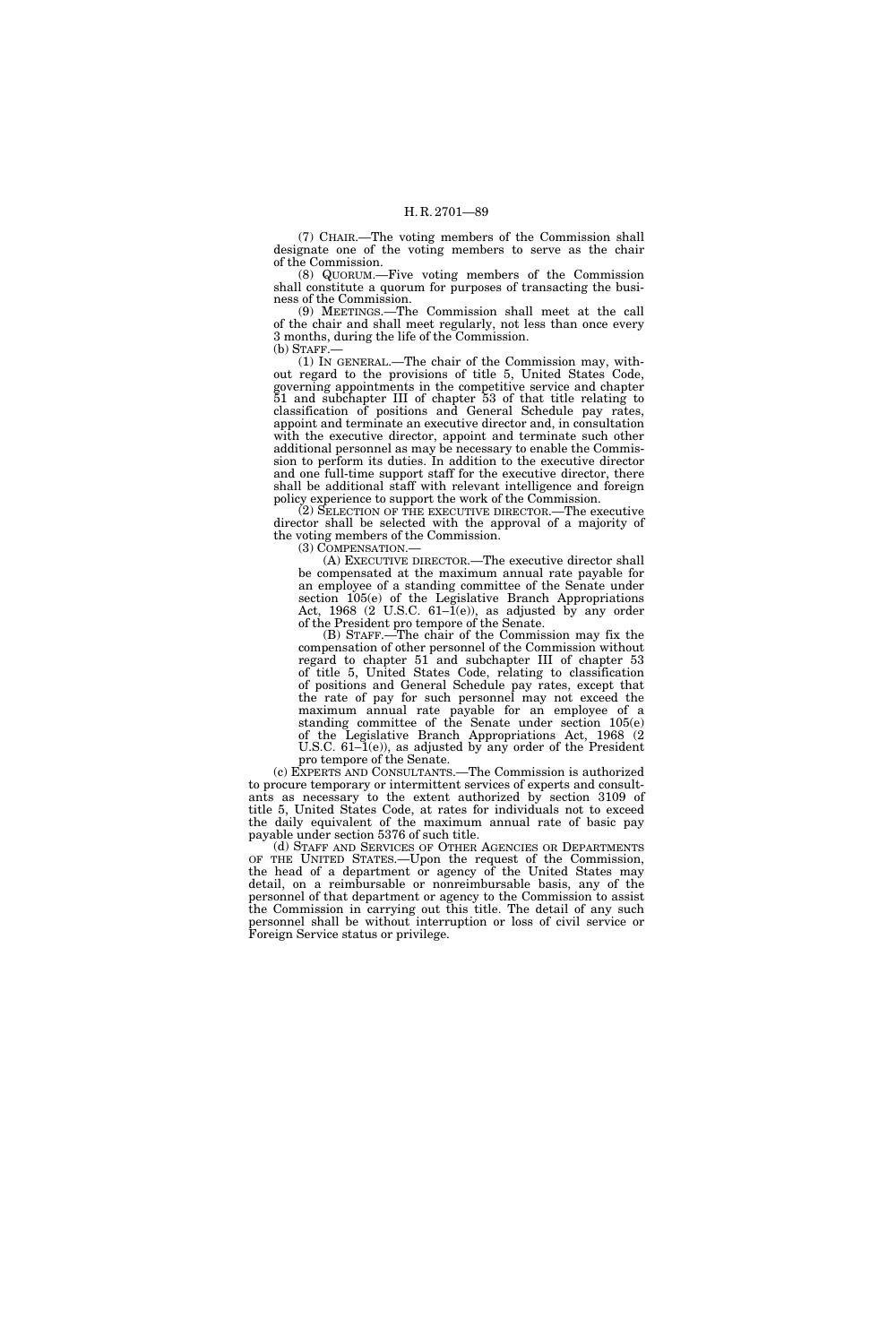(e) SECURITY CLEARANCE.—The appropriate departments or agencies of the United States shall cooperate with the Commission in expeditiously providing to the members and staff of the Commission appropriate security clearances to the extent possible pursuant to existing procedures and requirements.

(f) REPORTS UNDER ETHICS IN GOVERNMENT ACT OF 1978.— Notwithstanding any other provision of law, for purposes of title I of the Ethics in Government Act of 1978 (5 U.S.C. App.), each member and staff of the Commission—

(1) shall be deemed to be an officer or employee of the Congress (as defined in section 109(13) of such title); and

(2) shall file any report required to be filed by such member or such staff (including by virtue of the application of paragraph (1)) under title I of the Ethics in Government Act of 1978 (5 U.S.C. App.) with the Secretary of the Senate.

### **SEC. 605. POWERS AND DUTIES OF THE COMMISSION.**

(a) HEARINGS AND EVIDENCE.—The Commission may hold such hearings, sit and act at such times and places, take such testimony, and receive such evidence as the Commission considers advisable to carry out this title.

(b) INFORMATION FROM FEDERAL AGENCIES.—The Commission may secure directly from any department or agency of the United States such information as the Commission considers necessary to carry out this title. Upon request of the chair of the Commission, the head of such department or agency shall furnish such information to the Commission, subject to applicable law.

(c) POSTAL SERVICES.—The Commission may use the United States mails in the same manner and under the same conditions as a department or agency of the United States.

(d) ADMINISTRATIVE SUPPORT.—The Administrator of the General Services Administration shall provide to the Commission on a reimbursable basis (or, in the discretion of the Administrator, on a nonreimbursable basis) such administrative support services as the Commission may request to carry out this title.

(e) ADMINISTRATIVE PROCEDURES.—The Commission may adopt such rules and regulations, relating to administrative procedure, as may be reasonably necessary to enable the Commission to carry out this title.

(f) TRAVEL.— (1) IN GENERAL.—The members and staff of the Commission may, with the approval of the Commission, conduct such travel as is necessary to carry out this title.

(2) EXPENSES.—Members of the Commission shall serve without pay but shall be allowed travel expenses, including per diem in lieu of subsistence, at rates authorized for employees of agencies under subchapter I of chapter 57 of title 5, United States Code, while away from their homes or regular places of business in the performance of services for the Commission.

(g) GIFTS.—No member or staff of the Commission may receive a gift or benefit by reason of the service of such member or staff to the Commission.

### **SEC. 606. REPORT OF THE COMMISSION.**

(a) IN GENERAL.—

(1) INTERIM REPORT.—Not later than 300 days after the date on which all members of the Commission are appointed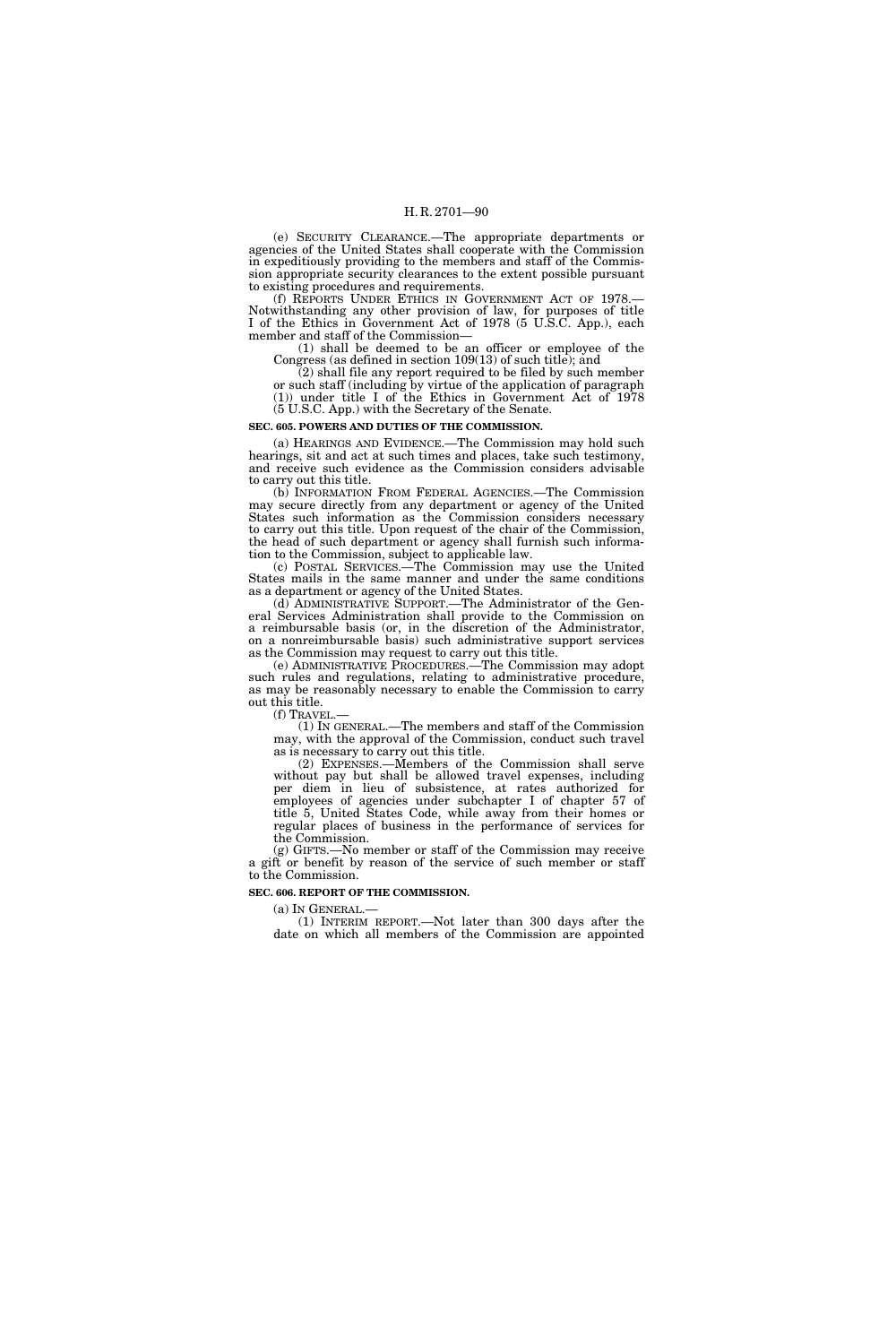under section 604(a), the Commission shall submit to the congressional intelligence committees an interim report setting forth the preliminary evaluations and recommendations of the Commission described in section 603(c).

(2) FINAL REPORT.—Not later than 60 days after the date of the submission of the report required by paragraph (1), the Commission shall submit a final report setting forth the final evaluations and recommendations of the Commission described in section 603(c) to each of the following:

(A) The President.

(B) The Director of National Intelligence. (C) The Secretary of State.

(D) The congressional intelligence committees.

(E) The Committee on Foreign Relations of the Senate.

(F) The Committee on Foreign Affairs of the House of Representatives.

(b) INDIVIDUAL OR DISSENTING VIEWS.—Each member of the Commission may include that member's individual or dissenting views in a report required by paragraph (1) or (2) of subsection (a).

(c) FORM OF REPORT.—The reports required by paragraphs (1) and (2) of subsection (a), including any finding or recommendation of such report, shall be submitted in unclassified form, but may include a classified annex.

### **SEC. 607. TERMINATION.**

(a) IN GENERAL.—The Commission shall terminate on the date that is 60 days after the date of the submission of the report required by section  $606(a)(2)$ .

(b) TRANSFER OF RECORDS.—Upon the termination of the Commission under subsection (a), all records, files, documents, and other materials in the possession, custody, or control of the Commission shall be transferred to the Select Committee on Intelligence of the Senate and deemed to be records of such Committee.

### **SEC. 608. NONAPPLICABILITY OF FEDERAL ADVISORY COMMITTEE ACT.**

The Federal Advisory Committee Act (5 U.S.C. App.) shall not apply to the Commission.

**SEC. 609. AUTHORIZATION OF APPROPRIATIONS.** 

(a) IN GENERAL.—There is authorized to be appropriated such sums as may be necessary to carry out this title.

(b) AVAILABILITY.—Amounts made available to the Commission pursuant to subsection (a) shall remain available until expended.

## **TITLE VII—OTHER MATTERS**

**SEC. 701. EXTENSION OF NATIONAL COMMISSION FOR THE REVIEW OF THE RESEARCH AND DEVELOPMENT PROGRAMS OF THE UNITED STATES INTELLIGENCE COMMUNITY.** 

(a) EXTENSION.—

(1) IN GENERAL.—Effective on the date on which funds are first appropriated pursuant to subsection (b)(1) and subject to paragraph (3), subsection (a) of section 1007 of the Intelligence Authorization Act for Fiscal Year 2003 (Public Law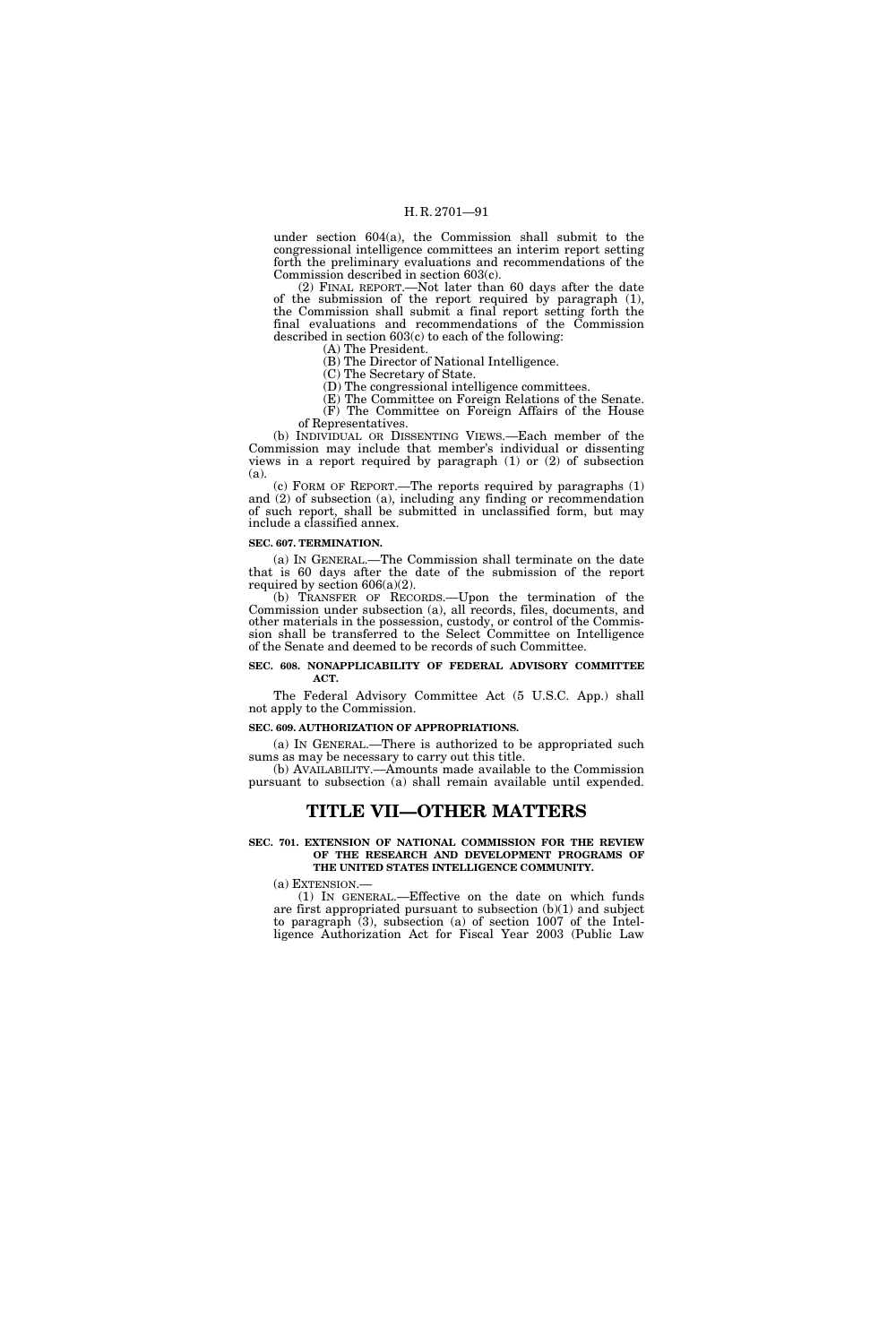107–306; 50 U.S.C. 401 note) is amended by striking ''September 1, 2004,'' and inserting ''one year after the date on which all members of the Commission are appointed pursuant to section 701(a)(3) of the Intelligence Authorization Act for Fiscal Year 2010,"

(2) APPLICABILITY OF AMENDMENT.—The amendment made by paragraph (1) shall take effect as if included in the enactment of such section 1007.

(3) COMMISSION MEMBERSHIP.—The membership of the National Commission for the Review of the Research and Development Programs of the United States Intelligence Community established under subsection (a) of section 1002 of such Act (Public Law 107–306; 50 U.S.C. 401 note) (referred to in this section as the ''Commission'') shall be considered vacant and new members shall be appointed in accordance with such section 1002, as amended by this section.

(4) CLARIFICATION OF DUTIES.—Section 1002(i) of such Act is amended in the matter preceding paragraph (1) by striking ''including—'' and inserting ''including advanced research and development programs and activities. Such review shall include—''.

(b) FUNDING.—

(1) IN GENERAL.—There is authorized to be appropriated such sums as may be necessary to carry out this section.

(2) AVAILABILITY.—Amounts made available to the Commission pursuant to paragraph (1) shall remain available until expended.

(3) REPEAL OF EXISTING FUNDING AUTHORITY.—Section 1010 of the Intelligence Authorization Act for Fiscal Year 2003 (Public Law 107-306; 50 U.S.C. 401 note) is repealed.<br>(c) TECHNICAL AMENDMENTS.—

(1) DIRECTOR OF CENTRAL INTELLIGENCE.—The Intelligence Authorization Act for Fiscal Year 2003 (Public Law 107–306) is amended by striking ''Director of Central Intelligence'' each place it appears and inserting ''Director of National Intelligence'' in the following provisions:

(A) Section 1002(h)(2).

(B) Section 1003(d)(1).

(C) Section 1006(a)(1).

(D) Section 1006(b).

(E) Section 1007(a). (F) Section 1008.

(2) DEPUTY DIRECTOR OF CENTRAL INTELLIGENCE FOR COMMUNITY MANAGEMENT.—Paragraph (1) of section 1002(b) of such Act is amended by striking ''The Deputy Director of Central Intelligence for Community Management.'' and inserting ''The Principal Deputy Director of National Intelligence.".

### **SEC. 702. CLASSIFICATION REVIEW OF EXECUTIVE BRANCH MATE-RIALS IN THE POSSESSION OF THE CONGRESSIONAL INTELLIGENCE COMMITTEES.**

The Director of National Intelligence is authorized to conduct, at the request of one of the congressional intelligence committees and in accordance with procedures established by that committee, a classification review of materials in the possession of that committee that—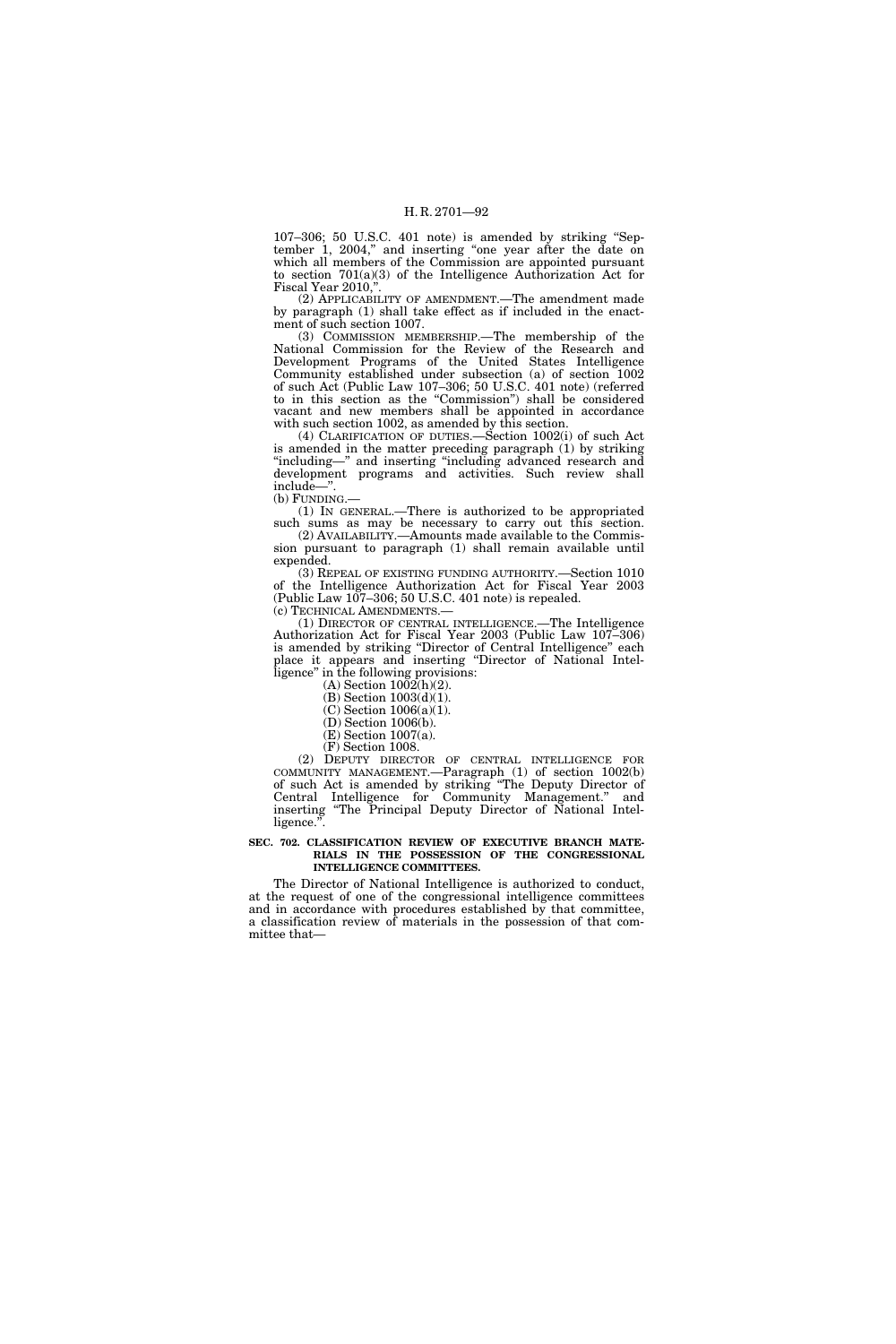(1) are not less than 25 years old; and

(2) were created, or provided to that committee, by an entity in the executive branch.

## **TITLE VIII—TECHNICAL AMENDMENTS**

**SEC. 801. TECHNICAL AMENDMENTS TO THE FOREIGN INTELLIGENCE SURVEILLANCE ACT OF 1978.** 

The Foreign Intelligence Surveillance Act of 1978 (50 U.S.C. 1801 et seq.) is amended—

 $(1)$  in section  $101-$ 

(A) in subsection (a), by moving paragraph (7) two ems to the right; and

(B) by moving subsections (b) through (p) two ems to the right;

(2) in section 103, by redesignating subsection (i) as subsection (h);

 $(3)$  in section  $109(a)$ —

(A) in paragraph (1), by striking ''section 112.;'' and inserting "section 112;"; and

(B) in paragraph (2), by striking the second period;  $(4)$  in section  $301(1)$ , by striking "United States" and all that follows through "and 'State'" and inserting "'United

States', 'person', 'weapon of mass destruction', and 'State'"; (5) in section 304(b), by striking "subsection  $(a)(3)$ " and inserting "subsection (a)(2)"; and

 $(6)$  in section 502 $(a)$ , by striking "a annual" and inserting ''an annual''.

**SEC. 802. TECHNICAL AMENDMENTS TO THE CENTRAL INTELLIGENCE AGENCY ACT OF 1949.** 

The Central Intelligence Agency Act of 1949 (50 U.S.C. 403a et seq.) is amended—

 $(1)$  in paragraph  $(1)$  of section  $5(a)$ , by striking "authorized under paragraphs  $(2)$  and  $(3)$  of section  $102(a)$ , subsections (c)(7) and (d) of section 103, subsections (a) and (g) of section 104, and section 303 of the National Security Act of 1947  $(50 \text{ U.S.C. } 403(a)(2), (3), 403-3(c)(7), (d), 403-4(a), (g), \text{ and})$ 405)'' and inserting ''authorized under section 104A of the National Security Act of 1947 (50 U.S.C. 403–4a).''; and

 $(2)$  in section  $17(d)(3)(B)$ —

(A) in clause (i), by striking ''advise'' and inserting ''advice''; and

(B) by amending clause (ii) to read as follows:

''(ii) holds or held the position in the Agency, including such a position held on an acting basis, of—

''(I) Deputy Director;

''(II) Associate Deputy Director;

''(III) Director of the National Clandestine Service; ''(IV) Director of Intelligence;

''(V) Director of Support; or

''(VI) Director of Science and Technology.''.

**SEC. 803. TECHNICAL AMENDMENTS TO TITLE 10, UNITED STATES CODE.** 

Section 528(c) of title 10, United States Code, is amended—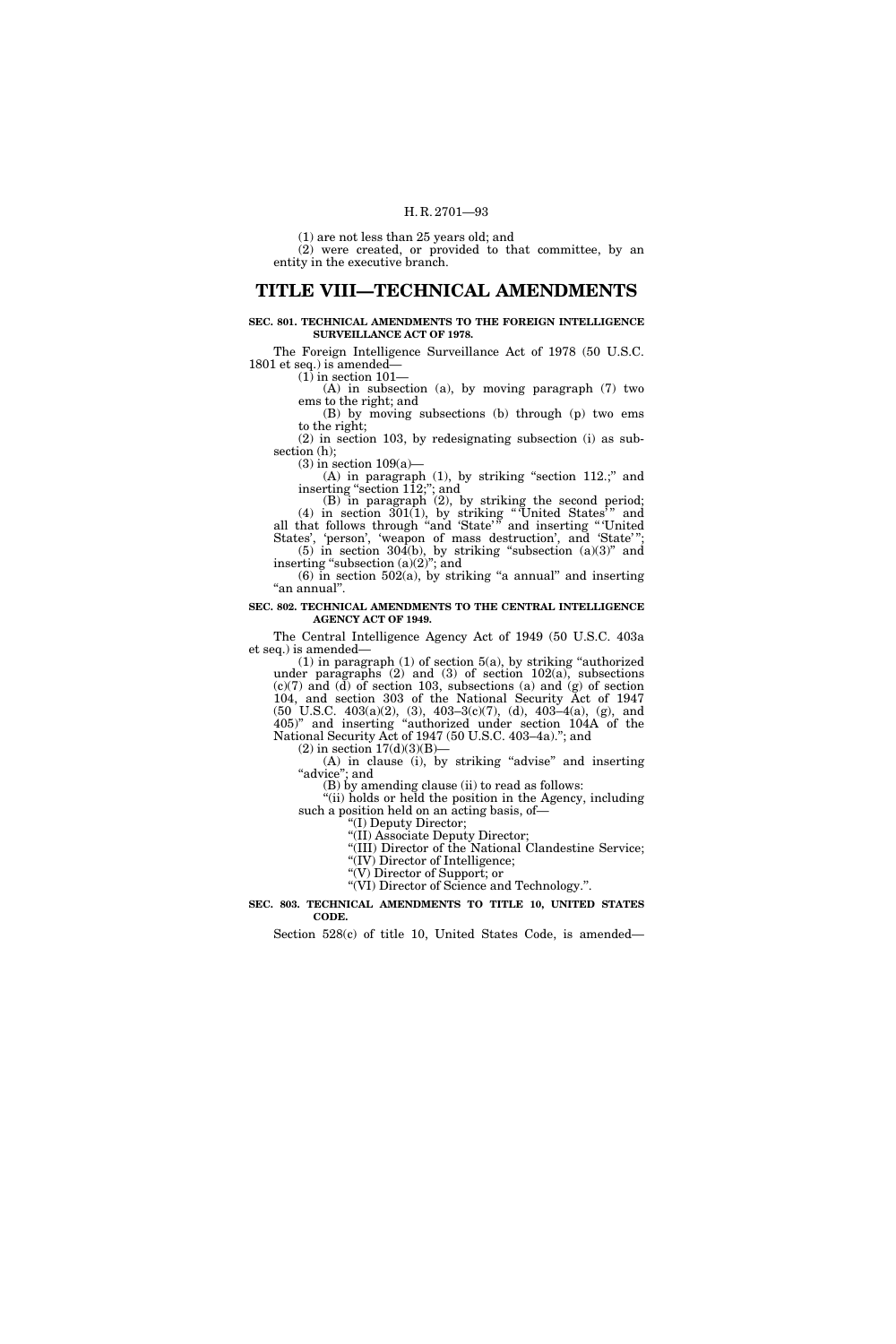(1) in the heading, by striking ''ASSOCIATE DIRECTOR OF CIA FOR MILITARY AFFAIRS'' and inserting ''ASSOCIATE DIRECTOR OF MILITARY AFFAIRS, CIA''; and

(2) by striking ''Associate Director of the Central Intelligence Agency for Military Affairs'' and inserting ''Associate Director of Military Affairs, Central Intelligence Agency, or any successor position''.

### **SEC. 804. TECHNICAL AMENDMENTS TO THE NATIONAL SECURITY ACT OF 1947.**

The National Security Act of 1947 (50 U.S.C. 401 et seq.) is amended—

 $(1)$  in section  $3(4)(L)$ , by striking "other" the second place it appears;

(2) in section 102A—

 $(A)$  in subsection  $(c)(3)(A)$ , by striking "annual budgets" for the Joint Military Intelligence Program and for Tactical Intelligence and Related Activities'' and inserting ''annual budget for the Military Intelligence Program or any successor program or programs'';

(B) in subsection (d)—

(i) in paragraph (1)(B), by striking ''Joint Military Intelligence Program'' and inserting ''Military Intelligence Program or any successor program or programs'';

(ii) in paragraph (3) in the matter preceding subparagraph  $(A)$ , by striking "subparagraph  $(A)$ " and inserting "paragraph  $(1)(A)$ "; and

 $(iii)$  in paragraph  $(5)$ –

(I) in subparagraph (A), by striking ''or personnel'' in the matter preceding clause (i); and (II) in subparagraph (B), by striking ''or agency involved'' in the second sentence and inserting ''involved or the Director of the Central Intelligence Agency (in the case of the Central Intelligence Agency)'';

 $(C)$  in subsection  $(l)(2)(B)$ , by striking "section" and inserting "paragraph"; and

(D) in subsection (n), by inserting ''AND OTHER'' after "Acquisition";

(3) in section 103(b), by striking '', the National Security Act of 1947 (50 U.S.C. 401 et seq.),'';

(4) in section  $104A(g)(1)$  in the matter preceding subparagraph (A), by striking ''Directorate of Operations'' and inserting National Clandestine Service";

(5) in section  $119(c)(2)(B)$  (50 U.S.C.  $404o(c)(2)(B)$ ), by striking "subsection (h)" and inserting "subsection (i)";

 $(6)$  in section 701(b)(1), by striking "Directorate of Operations'' and inserting ''National Clandestine Service'';

(7) in section  $705(e)(2)(D)(i)$  (50 U.S.C.  $432c(e)(2)(D)(i)$ ), by striking "responsible" and inserting "responsive"; and

 $(8)$  in section  $1003(h)(2)$  in the matter preceding subparagraph (A), by striking "subsection  $(i)(2)(B)$ " and inserting "subsection  $(g)(2)(B)$ ".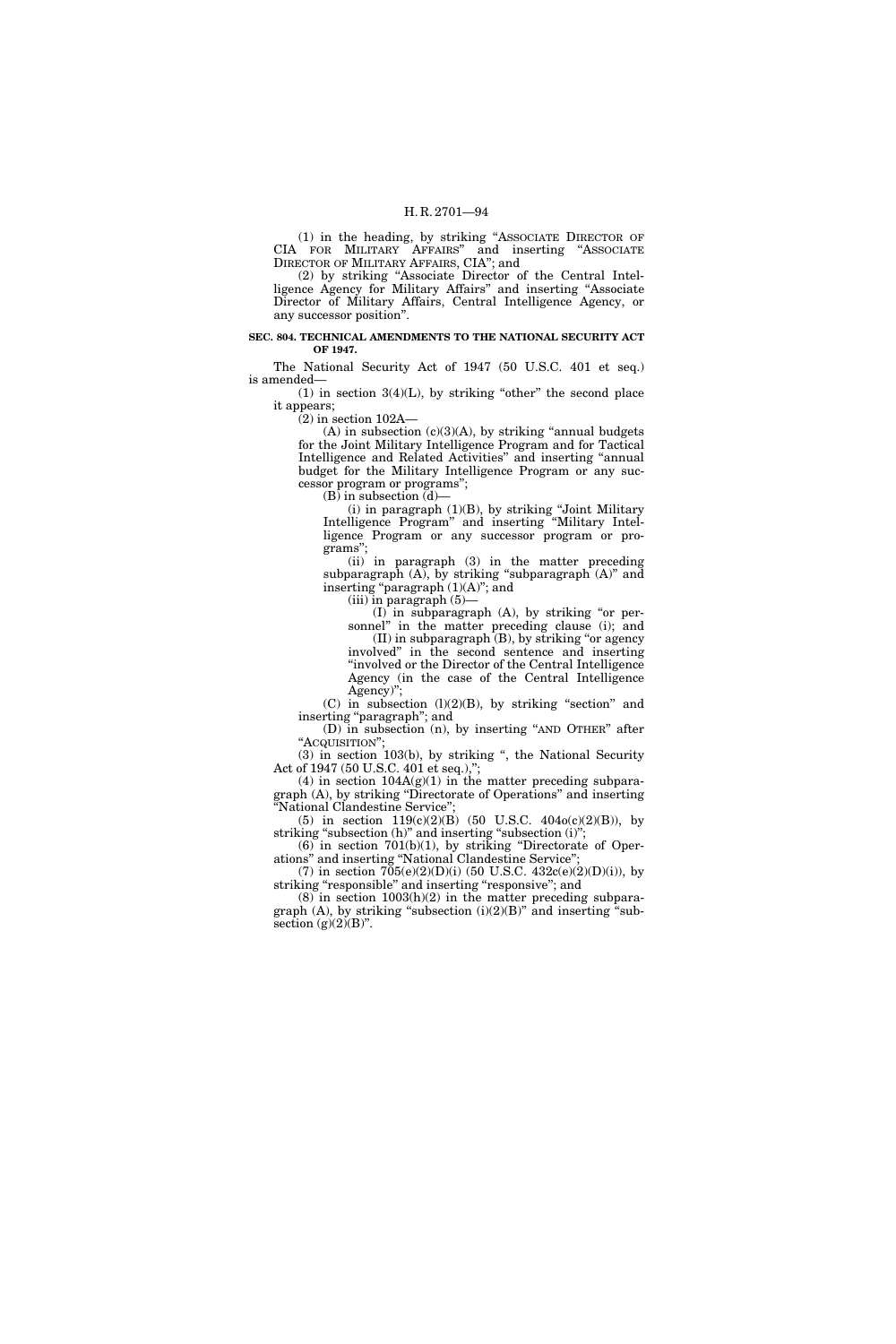### **SEC. 805. TECHNICAL AMENDMENTS RELATING TO THE MULTIYEAR NATIONAL INTELLIGENCE PROGRAM.**

(a) IN GENERAL.—Subsection (a) of section 1403 of the National Defense Authorization Act for Fiscal Year 1991 (50 U.S.C. 404b) is amended—

(1) in the heading, by striking ''FOREIGN''; and

(2) by striking ''foreign'' each place it appears.

(b) RESPONSIBILITY OF DIRECTOR OF NATIONAL INTELLIGENCE.— Such section 1403, as amended by subsection (a), is further amended—

(1) in subsections (a) and (c), by striking ''Director of Central Intelligence'' and inserting ''Director of National Intelligence''; and

(2) in subsection (b), by inserting "of National Intelligence" after "Director".

(c) FUTURE-YEARS DEFENSE PROGRAM.—Subsection (c) of such section 1403, as amended by subsection (b), is further amended by striking ''multiyear defense program submitted pursuant to section 114a of title 10, United States Code'' and inserting ''futureyears defense program submitted pursuant to section 221 of title 10, United States Code''.

(d) CONFORMING AMENDMENTS.—

(1) IN GENERAL.—The heading of such section 1403 is

amended to read as follows:

### **''SEC. 1403. MULTIYEAR NATIONAL INTELLIGENCE PROGRAM.''.**

(2) TABLE OF CONTENTS AMENDMENT.—The table of contents in section 2 of the National Defense Authorization Act for Fiscal Year 1991 (Public Law 101–510; 104 Stat. 1485) is amended by striking the item relating to section 1403 and inserting the following new item:

#### ''Sec. 1403. Multiyear National Intelligence Program.''.

#### **SEC. 806. TECHNICAL AMENDMENTS TO THE INTELLIGENCE REFORM AND TERRORISM PREVENTION ACT OF 2004.**

(a) AMENDMENTS TO THE NATIONAL SECURITY INTELLIGENCE REFORM ACT OF 2004.—The National Security Intelligence Reform Act of 2004 (title I of Public Law 108–458; 118 Stat. 3643) is amended—

(1) in subparagraph  $(B)$  of section  $1016(e)(10)$  (6 U.S.C. 485(e)(10)), by striking ''Attorney General'' the second place it appears and inserting ''Department of Justice'';

 $(2)$  in subsection  $(e)$  of section 1071, by striking " $(1)$ "; and

(3) in subsection (b) of section 1072, in the subsection heading by inserting ''AGENCY'' after ''INTELLIGENCE''.

(b) OTHER AMENDMENTS TO THE INTELLIGENCE REFORM AND TERRORISM PREVENTION ACT OF 2004.—The Intelligence Reform and Terrorism Prevention Act of 2004 (Public Law 108–458; 118 Stat. 3638) is amended—

(1) in section 2001 (28 U.S.C. 532 note)—

(A) in paragraph  $(1)$  of subsection  $(c)$ 

(i) by striking "shall," and inserting "shall"; and (ii) by inserting "of" before "an institutional culture'';

(B) in paragraph (2) of subsection (e), by striking ''the National Intelligence Director in a manner consistent with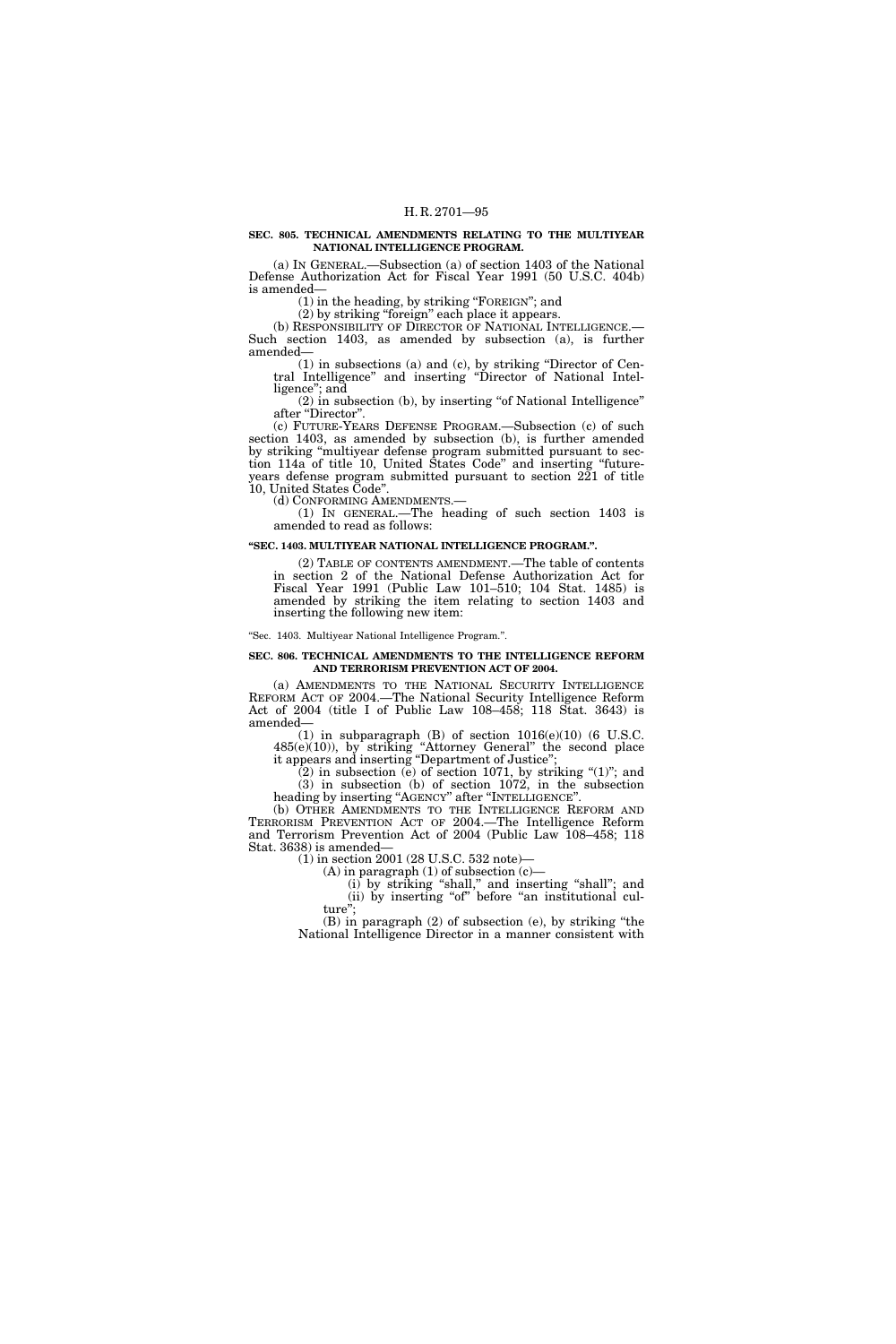section 112(e)" and inserting "the Director of National Intelligence in a manner consistent with applicable law''; and (C) in subsection (f), by striking ''shall,'' in the matter

preceding paragraph (1) and inserting ''shall''; and  $(2)$  in section  $2006(28 \text{ U.S.C. } 509 \text{ note})$ 

(A) in paragraph (2), by striking "the Federal" and

inserting "Federal"; and

(B) in paragraph (3), by striking ''the specific'' and inserting "specific".

## **SEC. 807. TECHNICAL AMENDMENTS TO THE EXECUTIVE SCHEDULE.**

(a) EXECUTIVE SCHEDULE LEVEL II.—Section 5313 of title 5, United States Code, is amended by striking the item relating to the Director of Central Intelligence and inserting the following new item:

''Director of the Central Intelligence Agency.''.

(b) EXECUTIVE SCHEDULE LEVEL IV.—Section 5315 of title 5, United States Code, is amended by striking the item relating to the General Counsel of the Office of the National Intelligence Director and inserting the following new item:

''General Counsel of the Office of the Director of National Intelligence.''.

### **SEC. 808. TECHNICAL AMENDMENTS TO SECTION 105 OF THE INTEL-LIGENCE AUTHORIZATION ACT FOR FISCAL YEAR 2004.**

Section 105(b) of the Intelligence Authorization Act for Fiscal Year 2004 (Public Law 108–177; 117 Stat. 2603; 31 U.S.C. 311 note) is amended—

(1) by striking ''Director of Central Intelligence'' and

inserting "Director of National Intelligence"; and  $(2)$  by inserting "or in section 313 of such title," after "subsection (a)),".

### **SEC. 809. TECHNICAL AMENDMENTS TO SECTION 602 OF THE INTEL-LIGENCE AUTHORIZATION ACT FOR FISCAL YEAR 1995.**

Section 602 of the Intelligence Authorization Act for Fiscal Year 1995 (50 U.S.C. 403–2b) is amended—

(1) in subsection (a), in paragraph (2), by striking ''Director of Central Intelligence'' and inserting ''Director of National Intelligence''; and

 $(2)$  in subsection  $(b)$ —

(A) in paragraph (1), by striking ''Director of Central Intelligence'' and inserting ''Director of National Intelligence'';

(B) in paragraph (2)—

(i) in subparagraph (A), by striking ''Director of Central Intelligence'' and inserting ''Director of National Intelligence''; and

(ii) in subparagraph (B), by striking ''Director of Central Intelligence'' and inserting ''Director of National Intelligence''; and

(C) in paragraph (3), by striking ''Director of Central Intelligence'' and inserting ''Director of the Central Intelligence Agency''.